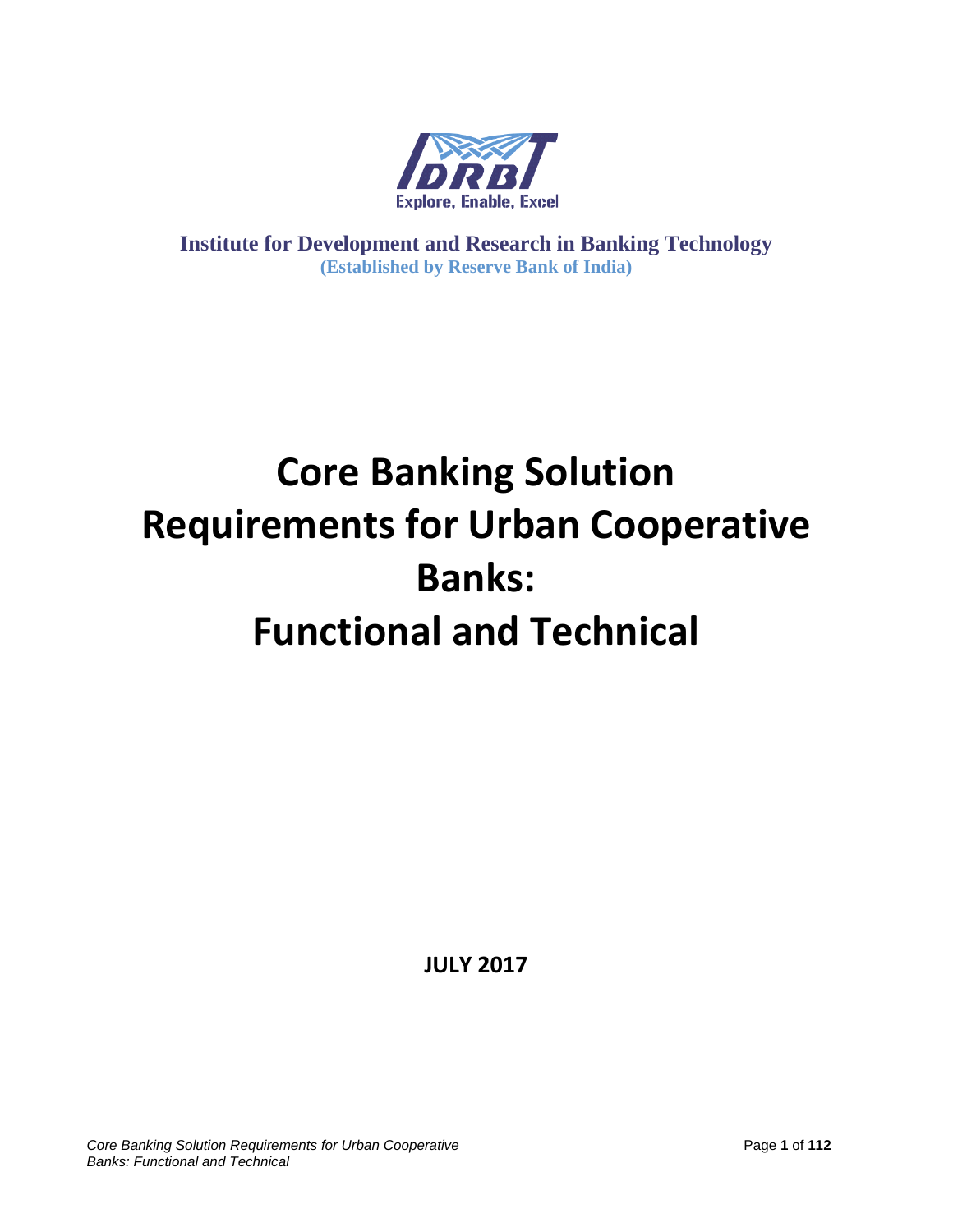## **Table of Contents**

| $\mathbf{I}$                                              |
|-----------------------------------------------------------|
| $\mathbf{I}$                                              |
|                                                           |
|                                                           |
|                                                           |
| 1. Account Opening                                        |
| 2. Customer Information                                   |
| 3. Cheque Book Facility                                   |
| 4. Service Branches and Clearing                          |
| 5. Cash Department at Branch                              |
| 6. Cash Credit and Overdraft                              |
| 7. Loan Processing                                        |
| 8. Bills                                                  |
| 9. Remittances                                            |
| 10. Interest and Fee Calculation                          |
| 11. Transaction Posting                                   |
| 12. Safe Custody Facility                                 |
| 13. Tax Calculation                                       |
| 14. Lockers                                               |
| 15. General Ledger                                        |
| 16. Regulatory Requirements                               |
| 17. Head Office                                           |
| 18. Reports                                               |
|                                                           |
| 1. Performance, Availability and Scalability Requirements |
| 2. IT Security Requirements                               |
| 3. Other IT Requirements                                  |
| 107                                                       |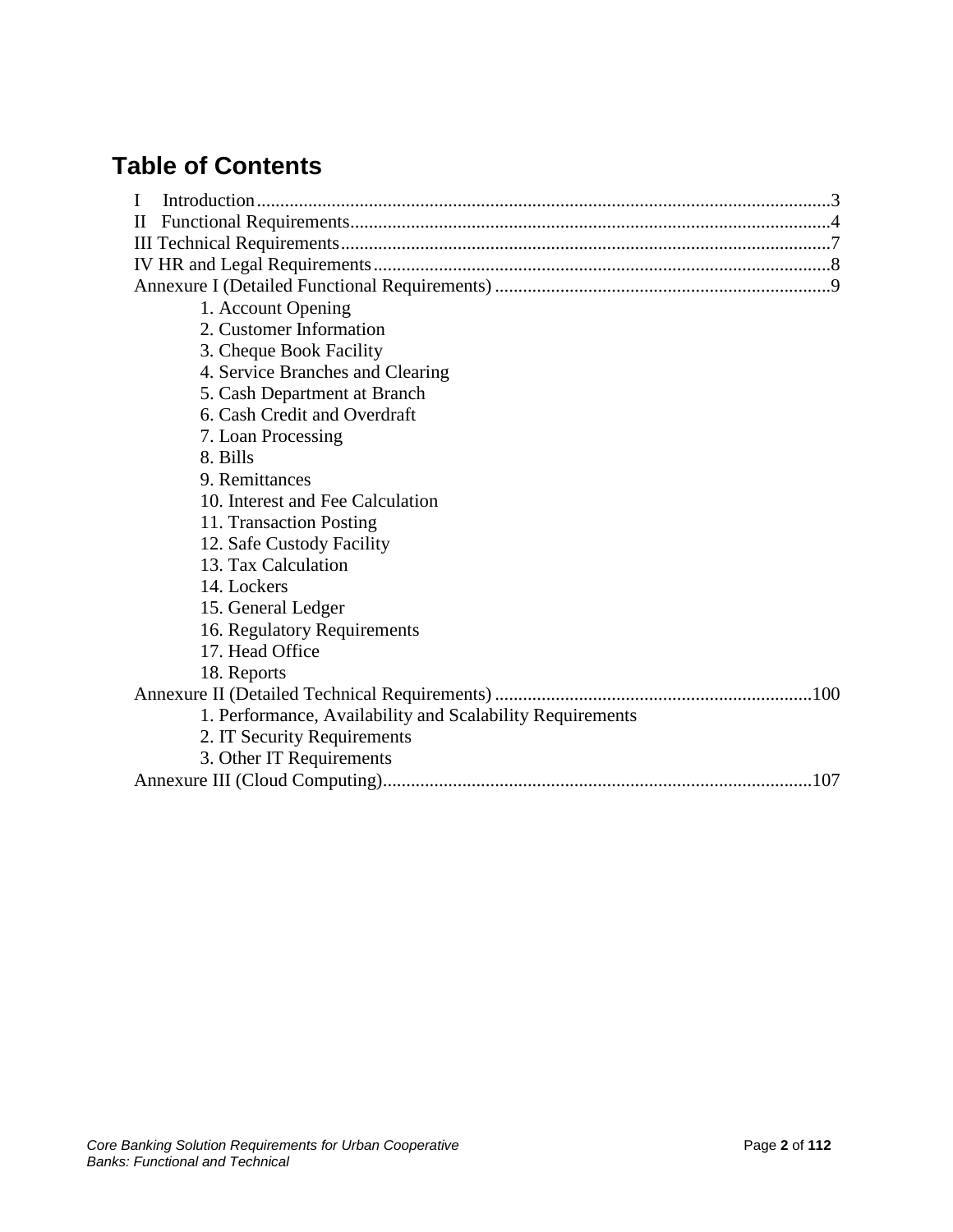## **I Introduction**

Core Banking Solution (CBS) adoption is completed by commercial banks in India. Though the Urban Cooperative Banks (UCBs) have also been working towards implementation of CBS, there are still many UCBs that are not under CBS. Even in regard to the UCBs that adopted CBS, there are concerns about completeness and security.

The CBS of UCBs contains key modules for customer information, online transaction processing of deposit and loan accounts and the reports required for regulatory compliance and day-to-day operations. However, there are issues in some of the modules especially relating to generation of regulatory reports. Further, there are challenges in interfacing CBS with payment systems of the country.

In order to attain a minimum degree of completeness of the solution with adequate security features, RBI has advised IDRBT to prepare a document detailing the requirements of a CBS for a UCB. It is quite relevant in the case of UCBs in view of the paucity of expertise relating to implementation of technology projects and vendor management in many of the UCBs.

IDRBT has prepared this document detailing the requirements of CBS in the case of UCBs. The inputs of functional and technical experts of CBS have been obtained for preparation of this document. The document is vetted by a few UCBs (with both unit and multi-branch) that already has CBS implementation. A Pilot Project at Idukki, Kerala for a UCB has ensured that the documented requirements are implementable.

In order to make the document comprehensive, requirements for remittances, asset liability management, reports for anti-money laundering, human resources management, fixed asset management, treasury and investments, safe deposit lockers have also been included. While details of functional requirements are presented in **Annexure I,** technical details are given in **Annexure II.** 

Many of the CBS implementations by UCBs are cloud based. In order to help UCBs to be better prepared for such outsourcing and to get best out of cloud services, guidelines for leveraging cloud computing are detailed in **Annexure III**.

The document is expected to serve as a reference document for any UCB that is implementing CBS by an internal team or an external vendor. The document would be useful even in the case of change requests, system modifications, vendor management and contract finalization. Though the document is prepared for UCB, this may be leveraged by DCCB, SCB, Payment and Small Finance Banks to scope their functional and technical requirements.

Apart from the minimum common requirements given in this document, banks have to factor their specific requirements. They also need to plan for new requirements that may come due to changing customer and regulatory needs while deploying CBS.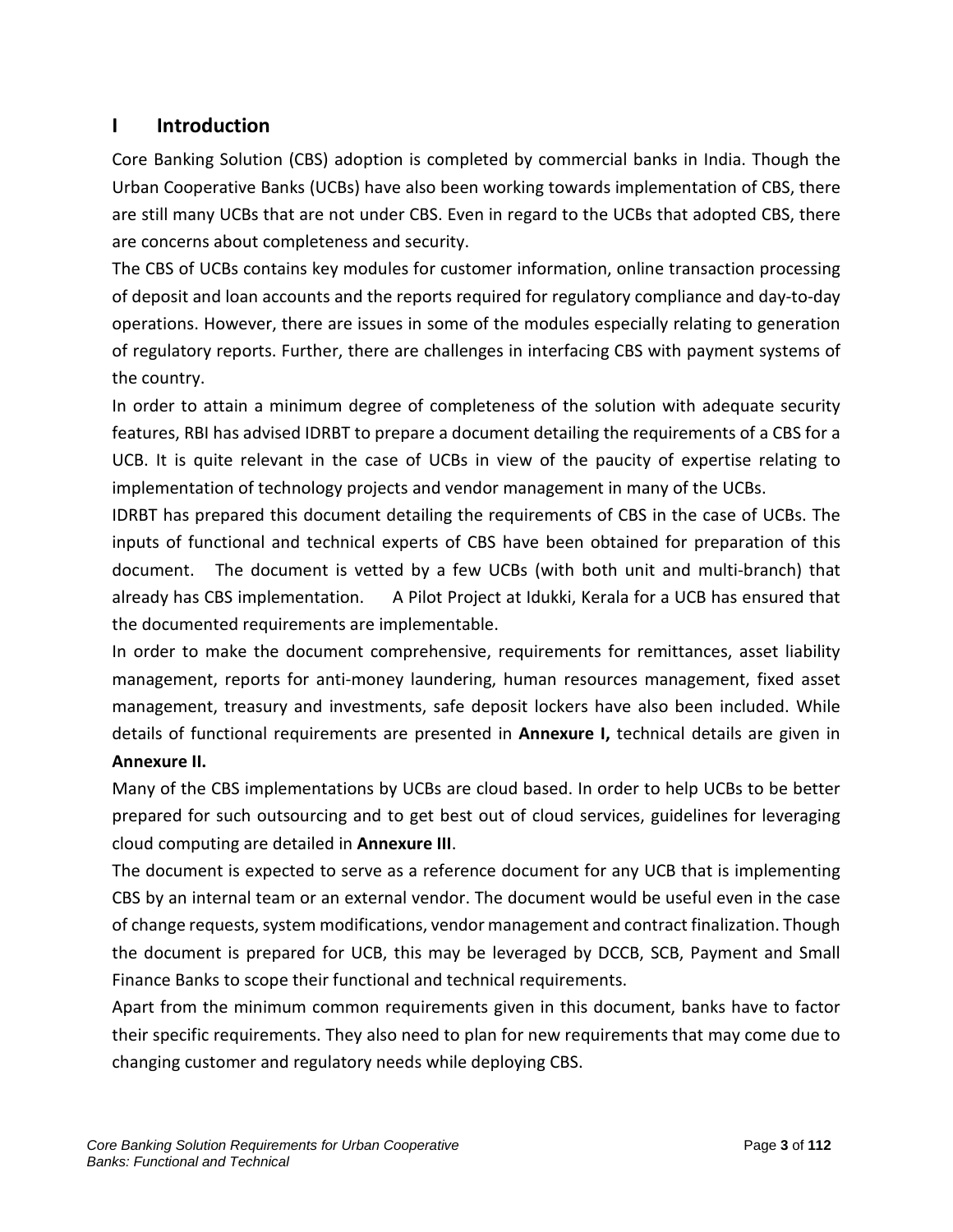#### **Acknowledgments**

IDRBT thanks Shivalik Mercantile Co-operative Bank Ltd., Deogiri Nagari Sahakari Bank Limited, Janaseva Sahkari Bank Ltd., Pune, The Adarsh Cooperative Urban Bank Ltd., Hyderabad, and software vendors – Sesame Software Solutions Pvt. Ltd., Nelito Systems Ltd., Intellect Design Arena Ltd., and FIS Global for giving valuable inputs. IDRBT would also thank Tamilnadu State Urban Cooperative Banks Federation for detailing functional requirements; The Gujarat State Cooperative Bank Ltd., Idukki District Central Cooperative Bank Ltd., for sharing their experiences of cooperative sector.

## II **Functional Requirements**

Most of the UCBs CBS is one stop solution for meeting the Branch banking operations as well as other functions like Head office needs, asset liability management, remittances, anti-money laundering, bank staff management, etc. If the UCBs are large and multi-state, they could deploy separate modules/software for asset liability management, anti-money laundering, remittances, staff management, etc., surrounding core banking. The functionality requirements of UCBs can be broadly categorized into CBS and its peripherals, payment channels and surround applications.



Figure 1: CBS and its Peripherals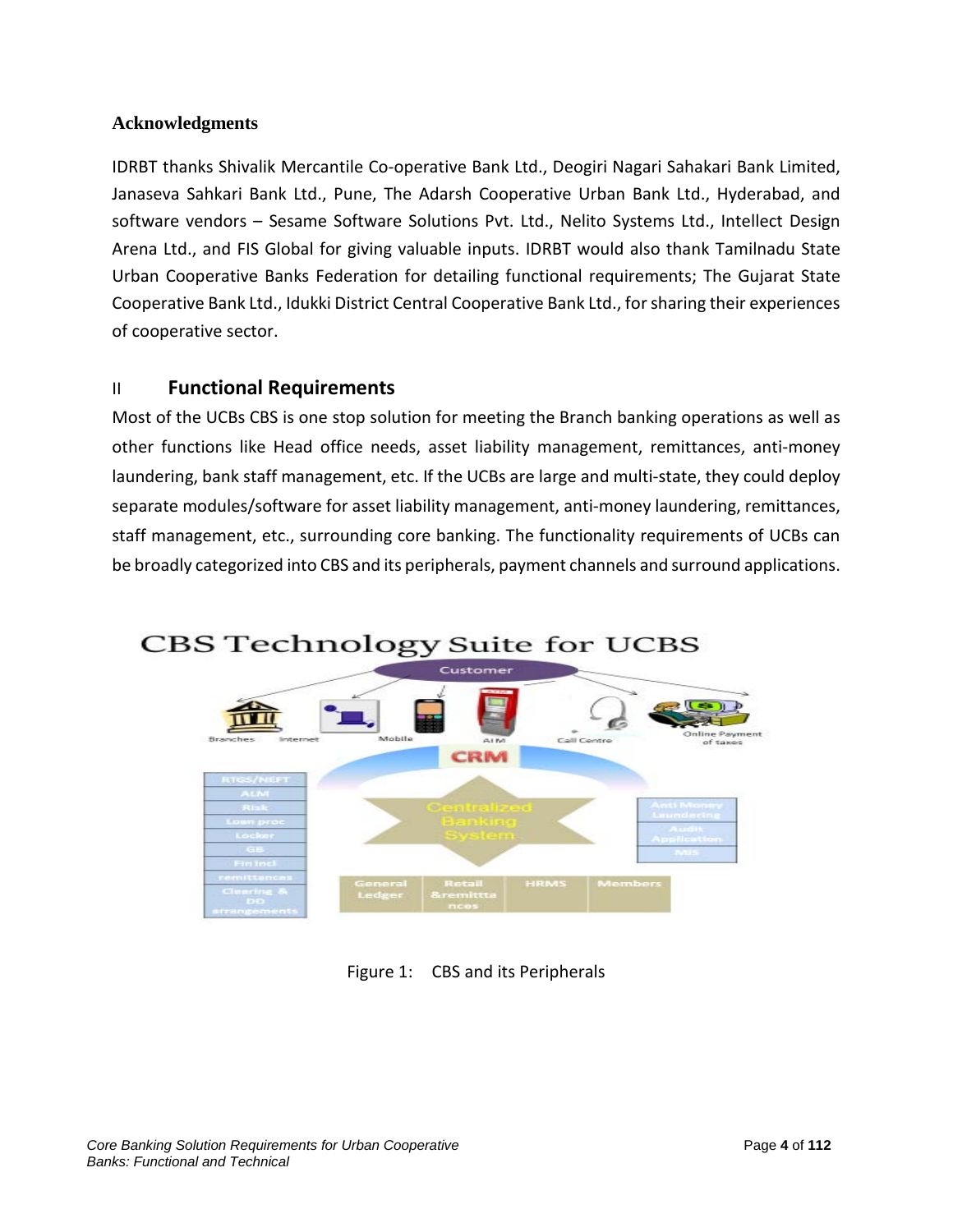The detail functional specifications of the document are available in the Annexure I. The specifications are grouped under following functional areas of CBS:

#### **Deposit Accounts (Individuals, Institutions and Cooperatives)**

- Customer Account Management and KYC includes Signature, photo storage and retrieval
- CASA
- Suspense Account handling
- Term Deposit
- Other configurable account and deposit types like PMJDY, etc.
- Cheque issue and maintenance
- Alerts including the interface for SMS and Email. However, the commercials related to sending SMS and send/receive emails to a bank email id may be different.
- TDS includes issuance of TDS certificate to customers
- Passbook printing

#### **Loans and Advances**

- Retail, Wholesale/Corporate and Agricultural loans that includes
- Short/Medium/Long term loans with interest subvention & interest calculation with/without compounding
- Cash credit & Over Draft
- Retail Loans and related Account Operations
- Deposit Loan
- Gold Loans including for agricultural/rural development purposes
- Other loan types with configurable interest rates, payment terms, collaterals, etc.
- Limits
- Security maintenance includes collateral and other documents storage and retrieval
- Asset Classification (NPA) and Restructuring Loans
- Waiver, Write-off & Legal

#### **Remittances and Services**

- Demand Draft and Pay Order Issue & Payments
- Standing Instructions
- Service Tax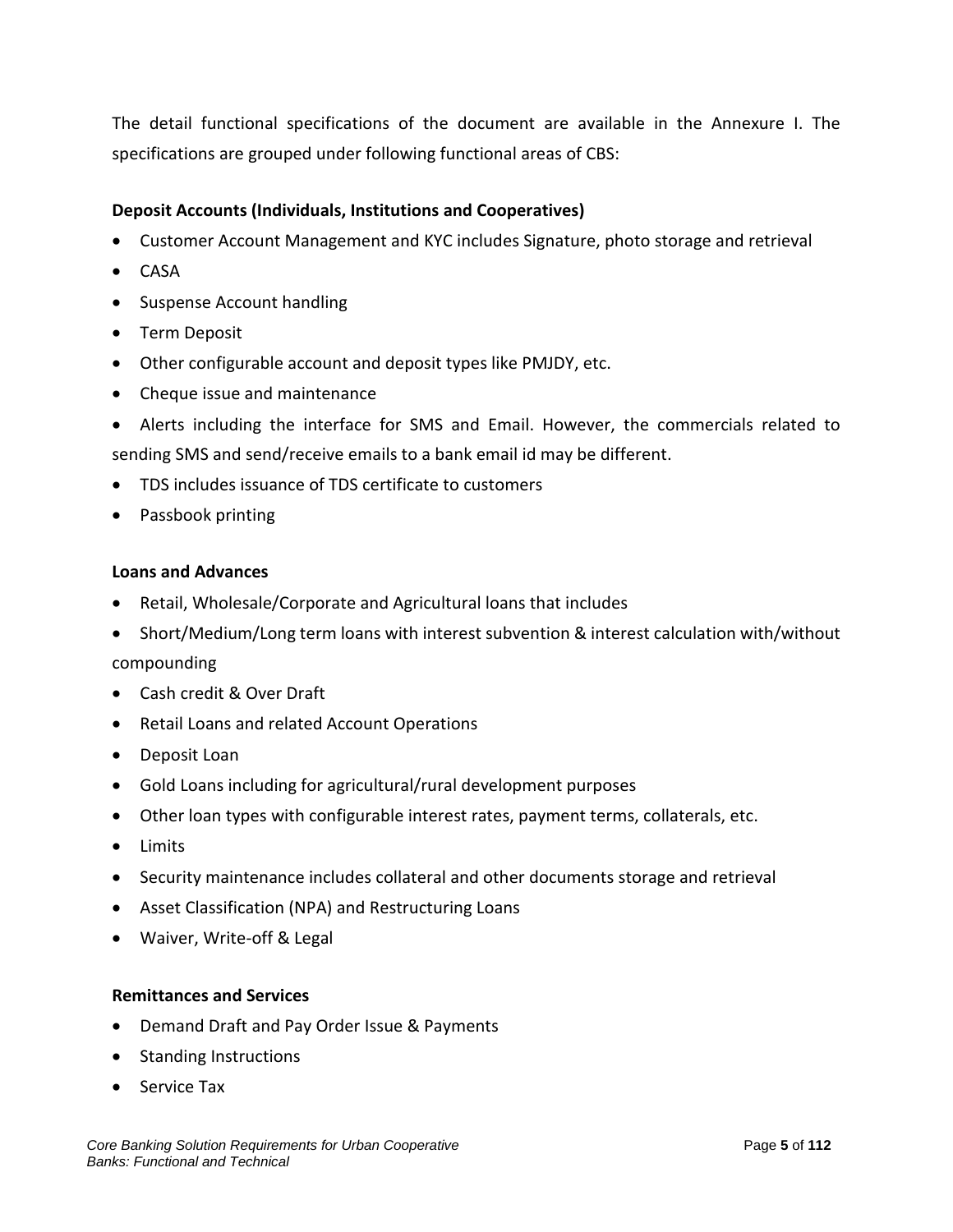- Safe Deposit Lockers
- Payment Systems and Digital Channels
- With increasing adoption of digital channels and real-time payment systems, UCBs may also obtain the CBS interfaces for
- SFMS (NEFT, RTGS, LC and BG) for inter-bank remittances/transfers as a direct/sub member
- NFS for ATM Switch, IMPS, AEPS, etc.
- ECS and NACH
- Cheque Truncation System (Registration, Verification, File Generation, etc.)
- Aadhaar integration for KYC, AEPS, etc.
- SWIFT Integration for FOREX remittances
- Participation in CCIL related activities for government securities
- Bancassurance (Corporate, Agent & Referral Mode)
- Utility Bill payments
- Mobile Banking for account summary. Adding/updating beneficiary, fund transfer, etc.
- Internet Banking for account summary. Adding/updating beneficiary, fund transfer, etc.
- Financial Inclusion in Online mode with Aadhaar integration

#### **Core Operations**

- GL and Accounting includes Trial balance, Profit and Loss Account and Balance sheet
- Authorization
- Batch Processing(EOD and EOM)
- Bills & Utilities
- Cash and Vault Management
- Teller
- Configurable interest, commission and Charges
- Bills for Collection(Inward/Outward)
- Transactions
- Inter Branch and Agency Banking
- Clearing (Inward/Outward)
- Other liabilities and assets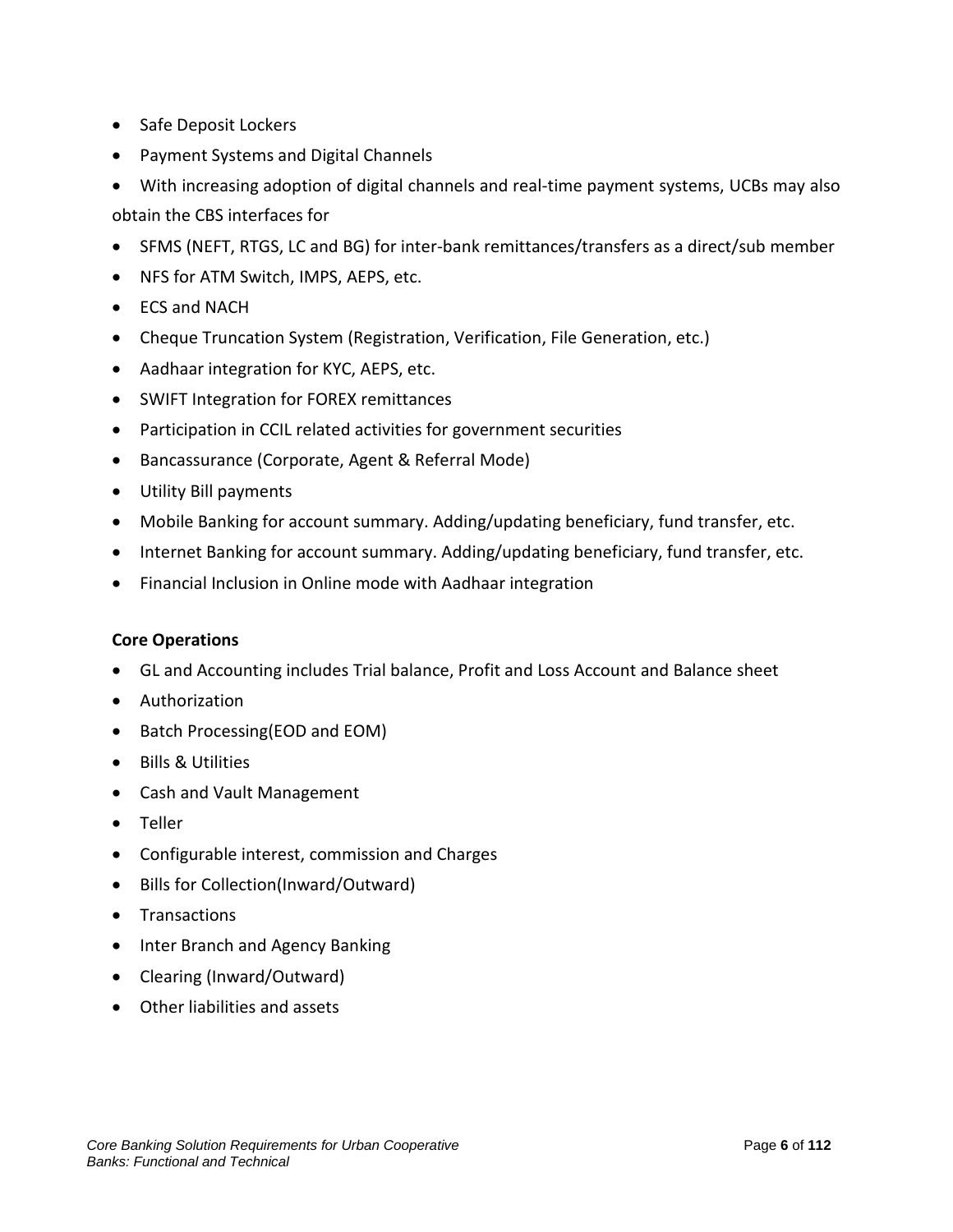#### **Head Office**

- HO Accounting
- Shares capital accounting specific to cooperative sector
- Investment & Borrowings (Treasury)
- Fixed Assets Management
- Inter-Branch Reconciliation
- Asset Management
- AML and related reports
- Audit Module for statutory and internal examiners

#### **Reports and Statements**

- Statutory & Regulatory Reports to RBI including CERSAI reports
- Other reports and statements for operational, reviews and monitoring
- Module-wise Canned Reports/MIS

#### **Miscellaneous**

- Access Controls and User Management
- Financial power based on authorization
- Audit trail of user actions, customer and transactions data
- Rule Engine to create multiple levels of authorization and must be parameterisable.
- Inland Letter of Credit and Bank Guarantee
- HRMS including performance management system
- Credit Scoring integration with CIBIL and others

The above list is common minimum for CBS of any UCB and would be more or less for a specific UBB. Further, there may be an increase in the list with increasing digital channels.

## III. **Technical Requirements**

The technology requirements are important for ensuring availability, performance, scalability and security of the UCB CBS. RBI's report of "**Working Group on Information Security, Electronic Banking, Technology Risk Management and Cyber Frauds**" is exhaustive for ensuring security needs for a bank. ISO 27000 series, OWASP, PCI and PA DSS and IDRBT's "**Information Security Framework for Indian Banking Industry**" based on the guidance from various security practitioners of Indian Banks serve as references for ensuring IT security in the banks.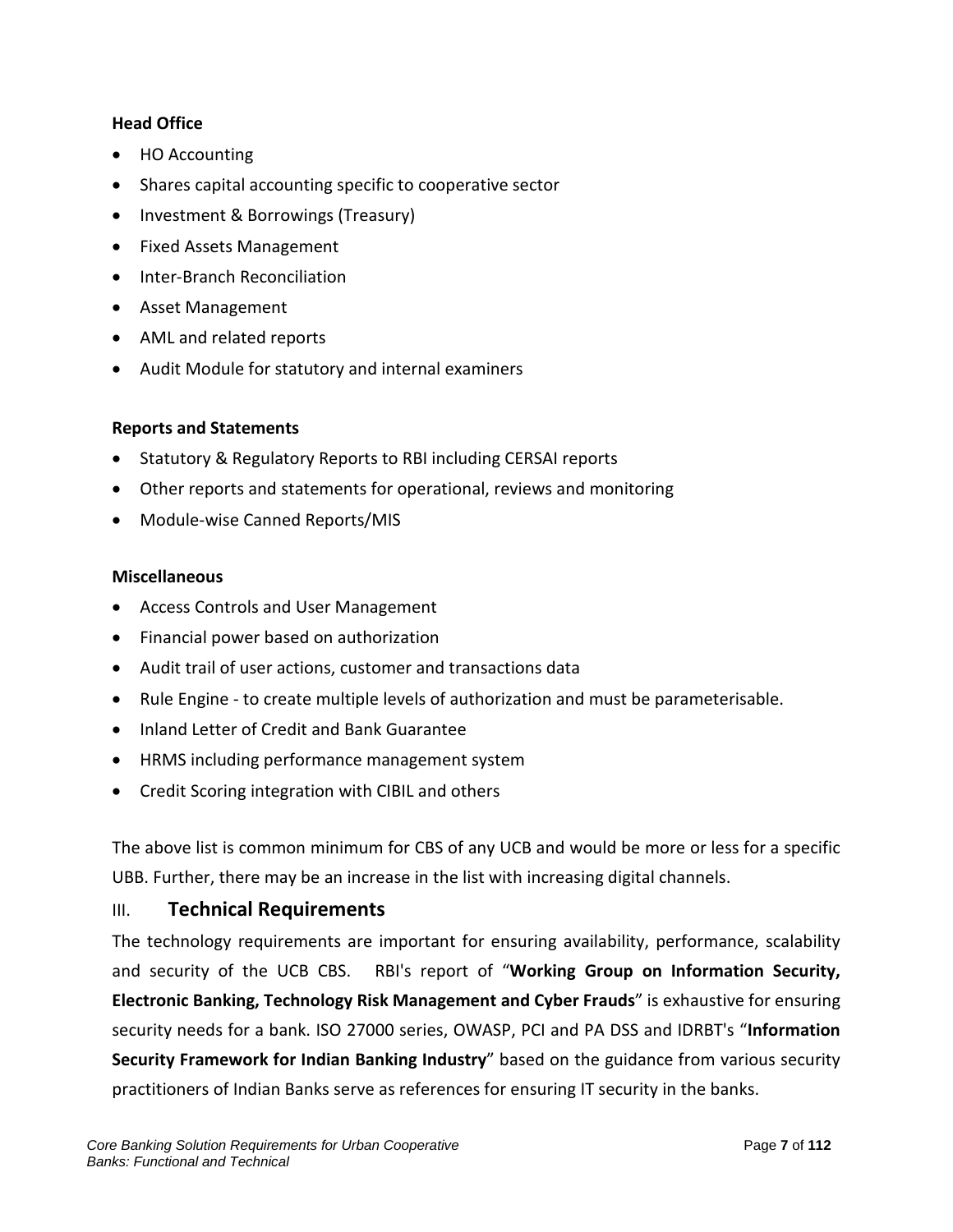UCBs should ensure applications/software being hosted are thoroughly tested and pass Vulnerability and Penetration testing done by CERT-IN/STQC approved organizations. VAPT has to be done at prescribed regular intervals/also, UCBs leveraging Cloud computing model for CBS and other IT applications can refer to the "IDRBT Cloud Security for Indian Banks" for the contract documents with the service provider. Detailed technical requirements for UCB applications are presented in **Annexure II.**

The technical requirements are classified as 1) Performance, Availability and Scalability Requirements 2) IT Security Requirements

UCBs have been adopting CBS using cloud services. Keeping in view the requirements relating to cloud model, in the **Annexure III**, key areas that have to be looked into CBS on cloud computing are described. The **Working Group on Cloud computing option for small size UCB**s from RBI provides a precautionary direction on leveraging cloud services. IDRBT's **Cloud Security Framework for Indian Banks** provides guidelines for cloud adoption in IaaS, PaaS and SaaS model. UCBs planning to leverage cloud service providers(CSP) for CBS and their other needs need to ensure the CSP adhere to the above mentioned security requirement and also provide a written proof that any PII or customer data will not be stored outside India. Banks should test the process for complete data removal from cloud service provider as part of UAT. If there is a situation of exit, Bank should obtain the data and have written proof that data is completely destroyed from the service provider location.

## **IV. Legal and HR Requirements**

As the cooperative banks have lean IT skilled staff and have offices in towns and tier II/III/IV urban areas, recruitment and retention of skilled IT resources is a challenge. It is prudent for UCBs to leverage established ASPs/Data centers/Cloud Service Providers(CSP) for the IT services and to meet availability requirements. If, for any reason the ASP/CSP is unable to provide such service offerings, the Bank should have the right to go to other Service Providers in which case the current ASP shall extend necessary co-operation and assistance, beyond providing an interface patch, to integrate the new service line with the existing infrastructure and applications of the ASP. UCB should reserve the option to ask the ASP to arrange for all additional third party applications / tools / hardware in order to bring the entire additional service line under ASP model. For better interactions with outsourced/Cloud service providers, UCBs should have resources with strong project management skills that includes vendor management and project planning capabilities. **IDRBT Vendor Management Framework** provides a guidance for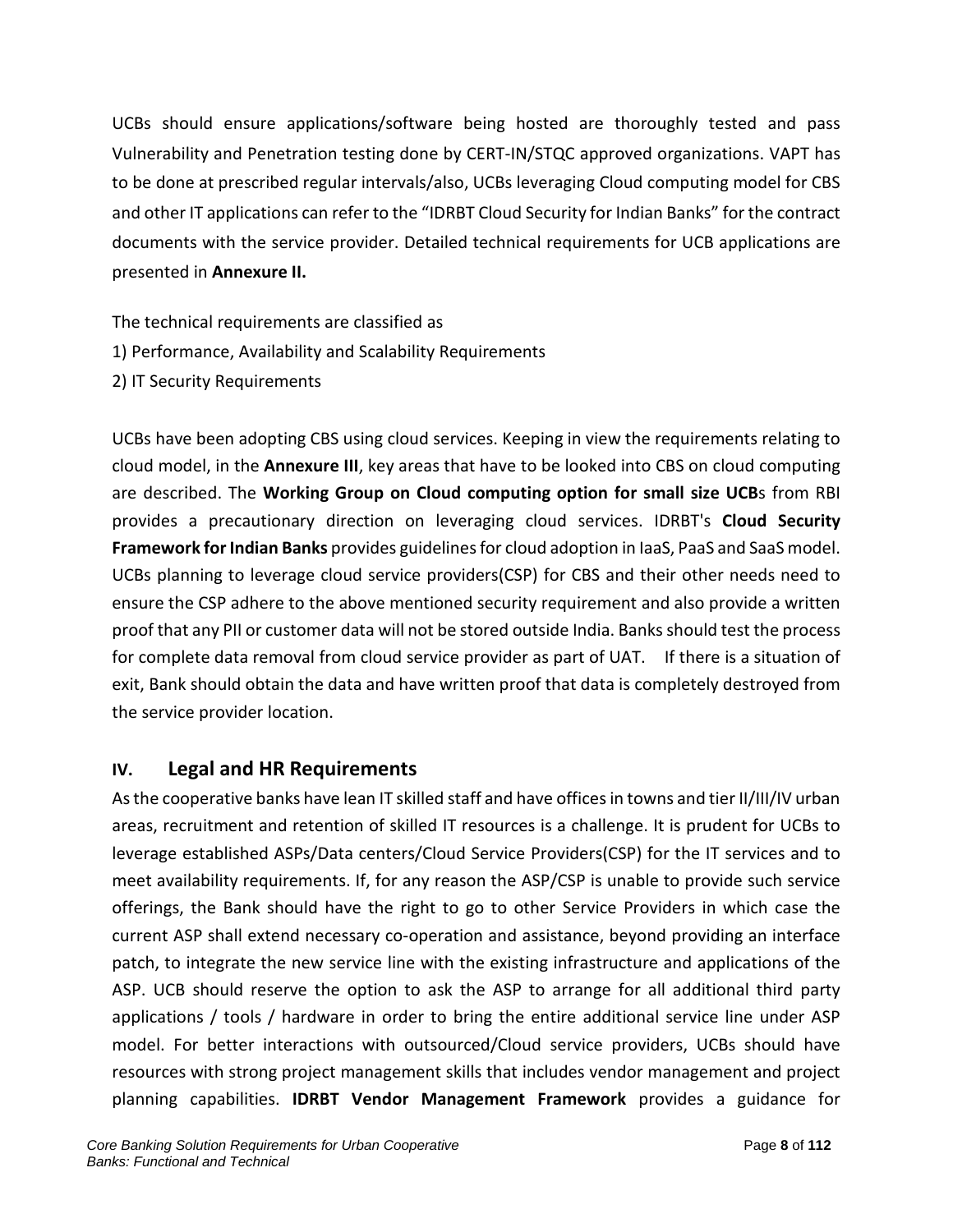preparation of contract document along with SLA terms and conditions with the service provider and UCB.

## **Annexure I (Detailed Functional Requirements)**

## **1. Account Opening**

- Account opening process should include KYC documents to provide an operative account. The requirements for opening CASA, fixed deposits and other accounts are described
- Fresh KYC need not be insisted for transfer of accounts from one branch to another unless KYC updation is due.
- Provide for generation of alerts on KYC updation every 2/7/10 years in respect of high/ medium/ low risk category customers respectively.
- Introduction of a customer need not be insisted upon.
- Support for following liability products:
	- Savings Account General and Staff, Salary, No-Frill, Pension, SB Society/Institutional SB Society
	- Current Account Individuals/ Institutions/Organization
	- Deposit General, Society, Organizations.
- Cumulative Fixed Deposit, RD, Savings related insurance Term Deposit, Daily Deposit
	- NRE/NRO Accounts
	- FCNR accounts (for scheduled UCBs with AD-Category I license only)
- Existence of customer record to be mandatory for opening a new account. Data cleansing to ensure unique customer id
- Support defining eligibility criteria for different account/customer type
- Provide for capturing details including but not limited to: Title of a/c, Name (First, Middle, Last name) with salutation e.g. Mr./Ms. key in field, Father's/Husband's Name, Postal Address, Telephone #/ Fax/, Mobile No., E-Mail, Date of Birth, Gender of each a/c holder and PA holder, if any, PAN#, Passport, Driving License, Voter Identity Card, Electricity Bill/Telephone Bill/Defence Identity Card, Passport#, UID (Aadhar) Card#, Details of introducer a/c number and other details as prescribe in IBA Account opening form
- For current account opening, following details may be captured along with the details requested in IBA account opening form – Memorandum and Article of Association/Certificate of incorporation and commencement of business, Proprietorship letter, Partnership Deed/Letter, Trust Deed, HUF declaration, Resolution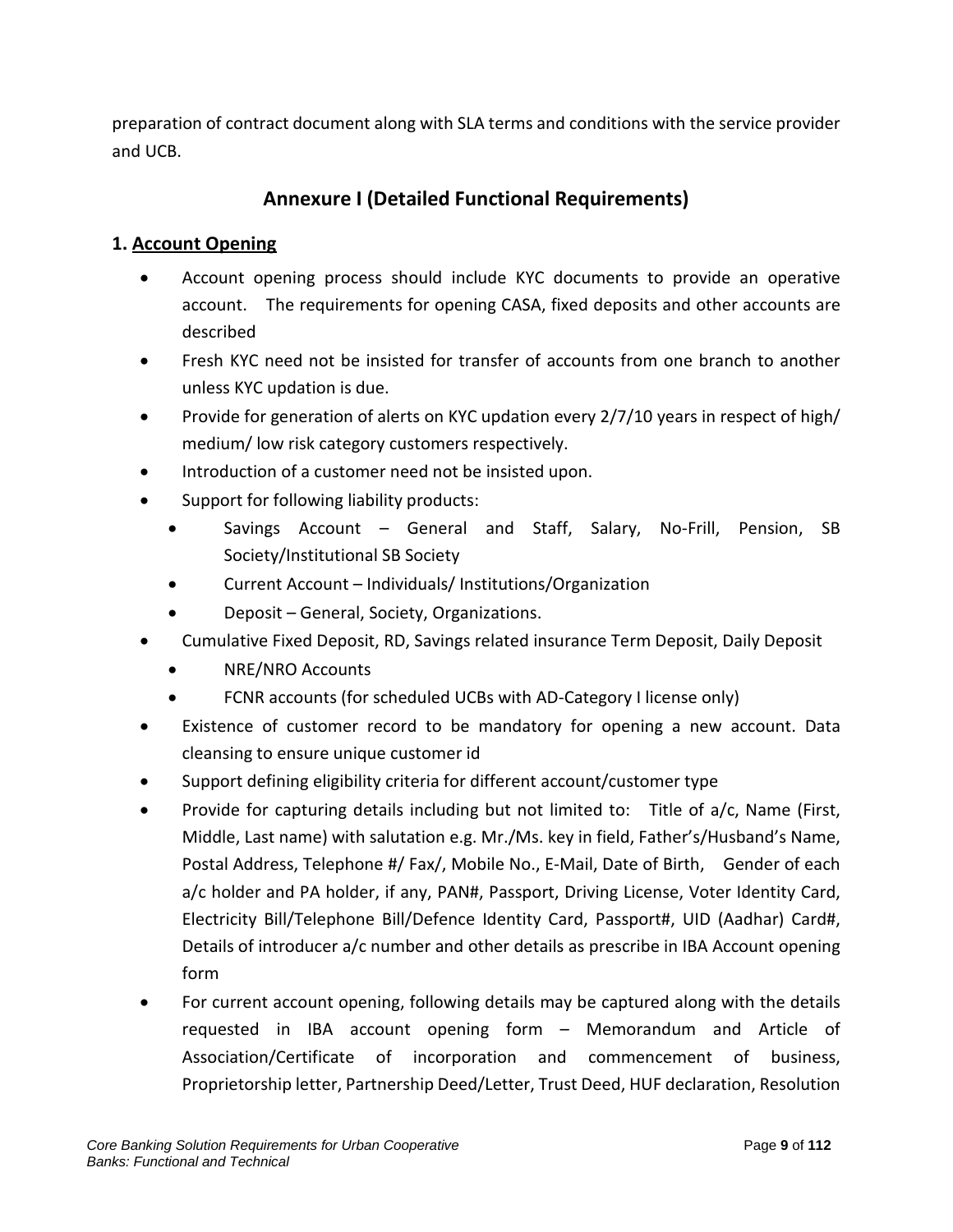of Board/Trust/Clubs/Association/Society, Order of appointment of Executor or Administrator, Details of A/C with any other bank(s)/or our other branch(es), Power of Attorney, Copy of PAN Card, Form 60/61, Undertaking to notify the bank of any change in the partnership/Board

- •Provide for capturing mode of operation including but not limited to:
- For individuals: Singly, severally, jointly, either or survivor, former or survivor. (Jointly or survivor/s)
- For other than individuals (companies/trusts/HUFs/clubs/society, etc.): Any one, joint, an authorized operator and any one/more of the rest of the authorized signatories. Also provide for capture of modification with history. (Panchayats/Panchayat Samiti, etc.)
- Allow updation of the identity details to handle mistakes, if any. However, the updates have to go through maker-checker process
- Records must be created and authorised by the supervisor as per maker-checker concept except system generated accounting entries
- Allow for setting of account parameter including but not limited to:
	- Debits not allowed, credits not allowed, debit/credit not allowed, debit with ceiling, credit with ceiling, provide for pop-up message displaying the restriction giving reason thereof, requiring approval by authorized official. Such transactions must be listed in the exception report, provide for revocation of such restriction under authorization.
- Provide for identification of accounts opened with simplified KYC procedure or as BSBD Accounts including setting transaction limits, outstanding balance limits.
- Provide for identification of accounts under special schemes / eligible for subsidies/ interest subvention/ pension/ life/ accident insurance, etc. (e.g. PMJDY accounts)
- Provide facility to stop opening a particular type of account/product type from a specified date. Existing account to continue unless and until closed or matured
- Provide menu for flagging of accounts of deceased depositors and accounts where operations have been stopped/restricted under Court-IT Order, etc.
- In case of substitution, original name should be retained with date of change and exception report to be generated
- Provide a field for storing old account numbers (from earlier legacy system) with corresponding new account numbers and the date of opening of old account number
- Support recording of mode of deposit of the initial amount: cash/transfer/clearing
- Nominations: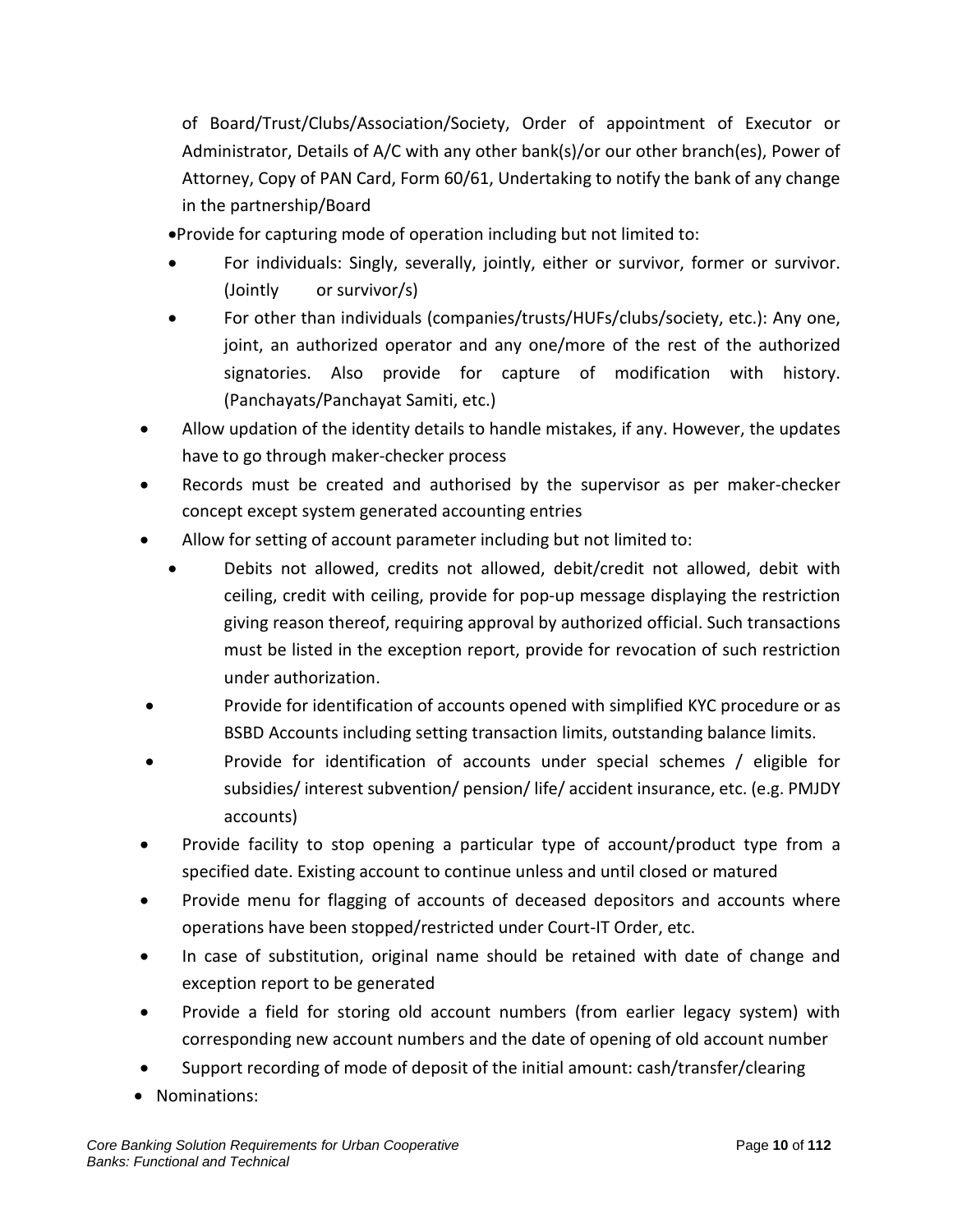- Provide facility to specify nomination eligibility based on customer types
- Nomination facility should be offered as a rule. If a customer does not want to nominate, the same should be recorded.
- Provide for the capture of the following details including but not limited to:
- Name, address, relationship with the account holder, date of birth and signature of the nominee, name of the person authorized to receive money in case of minor nomination
- Nominations to continue on renewal of deposit unless changed an alert should appear to this effect at the time of renewal
- Allow for modifications and cancellations of nominations with authorization.
- Provide for flagging the account as  $a new$  a/c for a period of first  $-x$  months, 'x' to be defined as a parameter
- Provide capability to group various accounts of a corporate/individuals based on predefined parameters, e.g. common first accountholder for TDS.
- Provide for setting limits in accounts opened by minors, entering details of legal guardian
- Support printing of pass book/deposit receipt, etc., after authorization of initial credit
- Provide for view of account status (e.g. inoperative/minor/blind/illiterate/KYC norms complied/frozen, etc.) on deposit of cheque
- Provide for minimum amount with which account can be opened. No minimum balance should be mandated for BSBDA.
- Provide for alerts if outstanding balance falls below the minimum threshold
- Blocking of an account for specific accounting period/entity/location/branch
- Allow setting of Account Parameter: Account cannot go negative. Necessary alert must be displayed and the authorized official must approve the debit-transaction
- Closed accounts should be allowed only for enquiry and not for transactions
- Provide for alerts when there are no transactions in an account for two years, sudden operation in a dormant/inoperative account
- Closure of SB and CA
	- Unused cheque must be surrendered or deleted before closure of any account in CA and SB
	- Recover charge of Rs. x if SB/CA account closed within 'y' months from date of opening (other than due to death of the depositor). Where 'y' is a parameter.
- Closure/Renewal of Term Deposits
	- Provide for sending alerts to customers when an account is reaching maturity or due for renewal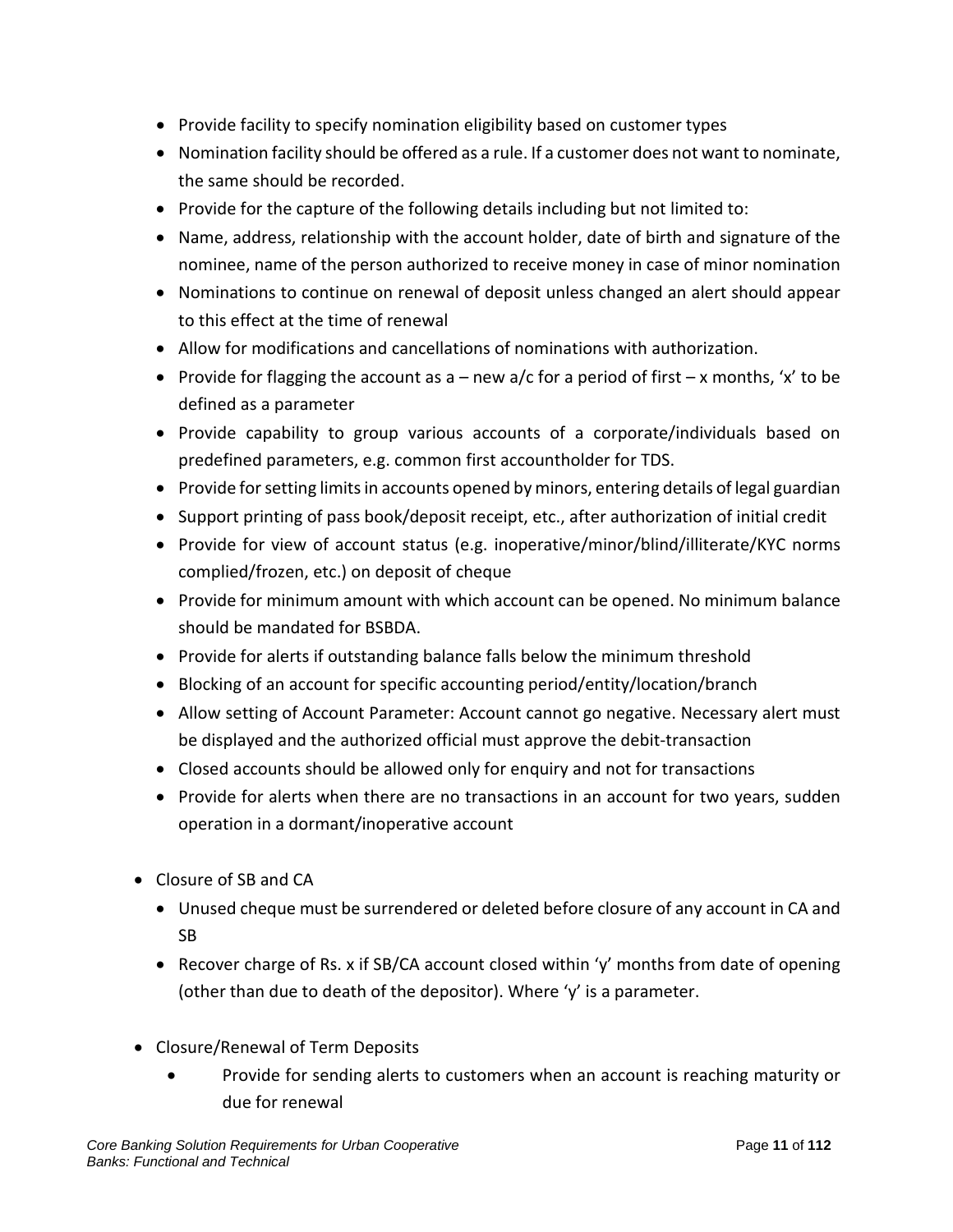- Provide facility for renewal of full or part of the proceeds e.g. principal and interest, principal, interest and overdue interest, principal only, interest only (i.e., without addition of amount), of matured FD for further period, including retrospective renewal from date of maturity for overdue FD
- Support parameterisation of rate of interest applicable to overdue period of a FD on prospective renewal after  $-x \parallel$  days from maturity-date
- Support parameterisation of rate of interest applicable to overdue period of a FD on settlement of deceased account
- In case of premature closure interest rate for run-period of the deposit is to be selected from the interest table effective on date of opening and x% penalty to be charged, 'x' to be set as a parameter
- Premature only from the date of extension
- Account to be termed as closed only when balance is zero and there is nothing further left to process either in the account in question
- Support maintenance of notional balances in certain types of accounts such as PPF
- Support parameterisation of permissible credits for product-types e.g., the variable monthly instalment to be deposited by the customer should not exceed Rs. x
- Calculate and display applicable penalty as applicable
- Provide for generation of notices to be sent to customers in case of overdue instalments for more than parameterised period
- Provide for applying concessions in charges to specific account/group of accounts

## **ATM Facility Available**

- Population category of the branch like metropolitan, urban, semi-urban and rural, and/or location such as district head quarter, state capital, etc.
- Allow defining of minimum balance to be maintained on each type of account, on a daily, monthly, quarterly, half-yearly, yearly basis
- Allow defining of minimum average balance to be maintained on each type of account, on a daily, monthly, quarterly, half-yearly, yearly basis
- Enable system to levy charges in case of default on instance-basis/period-basis
- Minimum balance charges must be levied before end of day is executed. If the balance in the account is not sufficient to charge minimum balance charges, a record must be kept and charges are to be recovered automatically whenever sufficient balance becomes available in the account
- Provide for setting monetary limits for ATM transactions, levy of charges beyond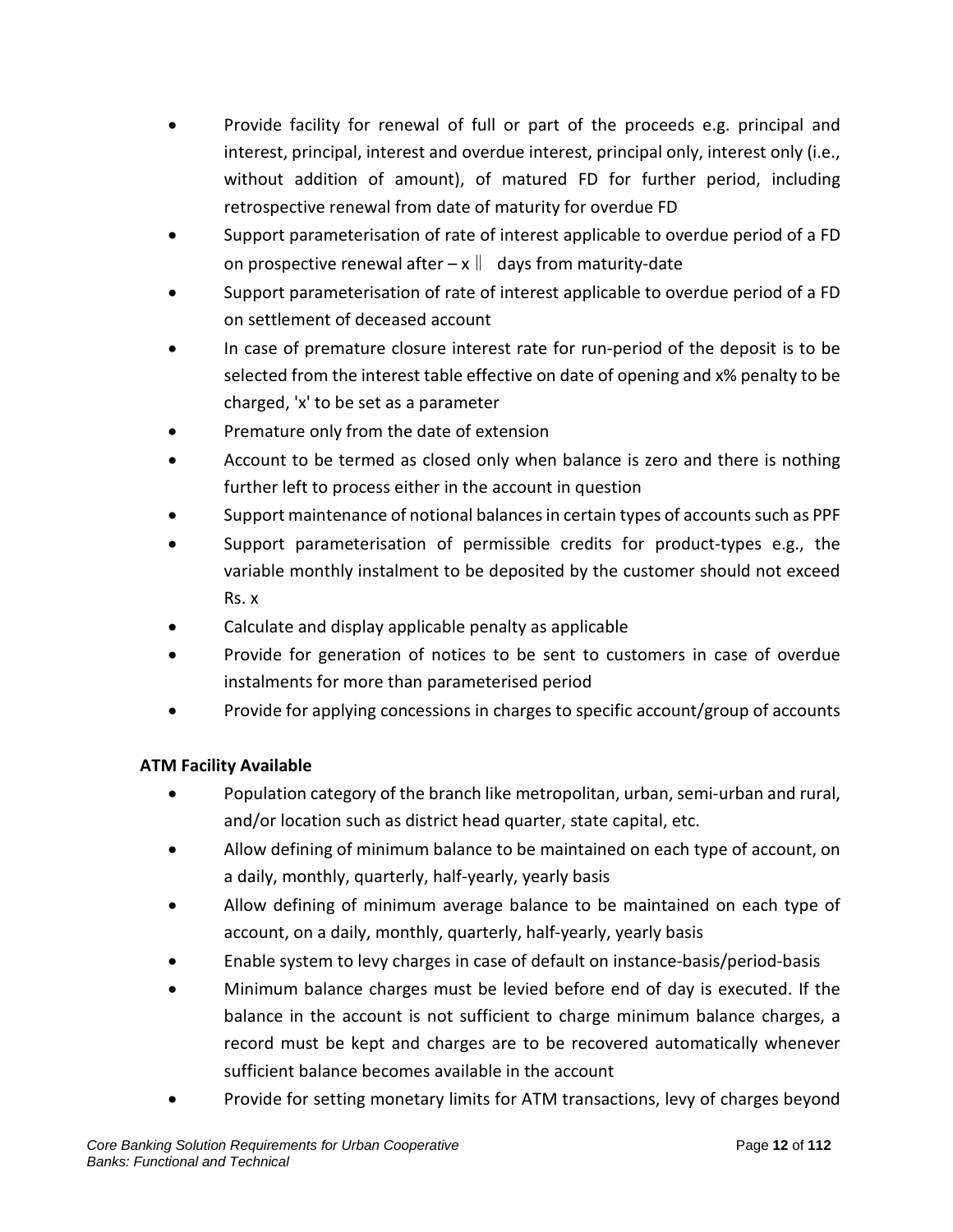the minimum number of free transactions

• Provide for alerts when multiple ATM transactions are carried out at odd hours from unusual locations

#### **Savings Bank Account**

- Interest is to be accrued at user-defined interval and applied to all savings accounts on daily basis based on clear balance at the end of the day and at the rate given in the interest table
- Rate of interest for different types of customers should be parameterized
- Provide for capability to accrue interest on SB account but not applying
- Provide for interest to be calculated up to the last completed month and credited to particular SB account at the time of its closure

#### **Current Account**

• Provide for payment of interest at parameterized rate on sole proprietorship account at the time of settlement of deceased-claim

#### **Payment of Interest on Term Deposits**

- Allow for creation/maintenance of various modes of interest payment on term deposits including but not restricted to:
	- Fixed Deposit where interest is paid out to the depositor at monthly (discounted)/Quarterly/other predetermined interval by cash/PO/credit to designated account (liquidation type)
	- Cash Certificate Deposits (CC) where interest is compounded at quarterly intervals and credited to CC a/c at the end of the financial year/pre-set interval
	- RD interest on the basis of monthly product
- Provide for executing TDS at the time of interest payment or accrual at predetermined intervals (including quarterly) and as per parameters required for calculation of applicable tax, with facility for clubbing all taxable interest income of a particular customer
- Provide for facility to capture and apply/revoke tax exemptions either on the basis of depositor's declaration or by virtue of exemption as a customer-type
- Support remittance of amount of TDS within user-defined period and generation of interest and TDS certificate at predefined periods
- Provide for capturing account/ transaction details of a customer across accounts/ branches for the purpose of TDS, submission of Form 15G/15H, CTR/ STR,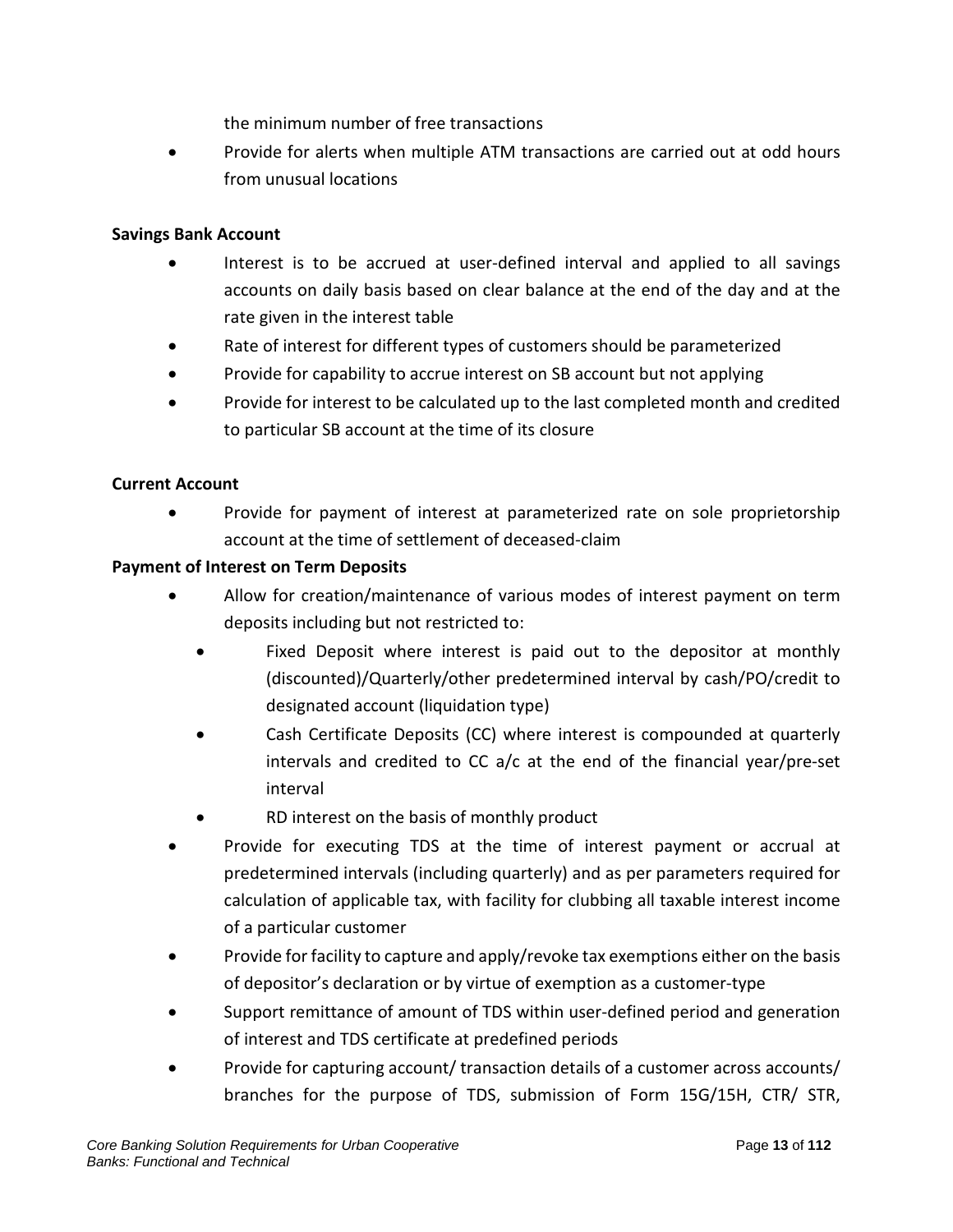verification of KYC

- Support generation of yearly ticklers to the customer within a user defined period say for TDS declaration
- Provide for conversion of full or part of one type of deposit into another with facility of waiver of penal interest on premature payment of a term deposit converted into another term deposit

## **Other Types of Term Deposit**

- Support maintenance of:
	- CC Interest Accrual Account for holding CC quarterly accruals
	- Interest Paid CC Account for making payments of interest on CC for current quarter
	- Interest Accrued and Payable Non-CC for holding quarterly accruals of term deposits. The balance to be credited to Interest Paid Non-CC on the first working day of the new quarter
- Interest Paid Non-CC for making payments of interest on Non-CC Term Deposits for current quarter
- In case of premature payment provide for reversal of recoverable interest from CC account to CC interest account
- System to support parameterized interest payments for different types of accounts in respect of period and rate of interest and recovery of excess interest already paid in case the deposit does not run for a minimum period. System to support accrual of interest with or without application at parameterized intervals on authorization
- Support parameterized payment of interest in case of deceased account
- Support mode of payment of interest like cash/electronic clearing/transfer/other remittance mode, etc.
- Support crediting of interest to loan account in case of lien marking on deposit account to loan account and interest is liquidated periodically
- Support flagging of Recurring Deposit (RD) accounts where monthly instalment is not received in any month
- Display number of arrears instalment

## **Loan Against Deposit**

- Support marking of lien on deposits (including CC) against which loan/overdraft has been sanctioned and only then disburse the loan
- Denial of closure of such deposit accounts by the system if corresponding loan is not fully adjusted. Provision for automatic closure of loan against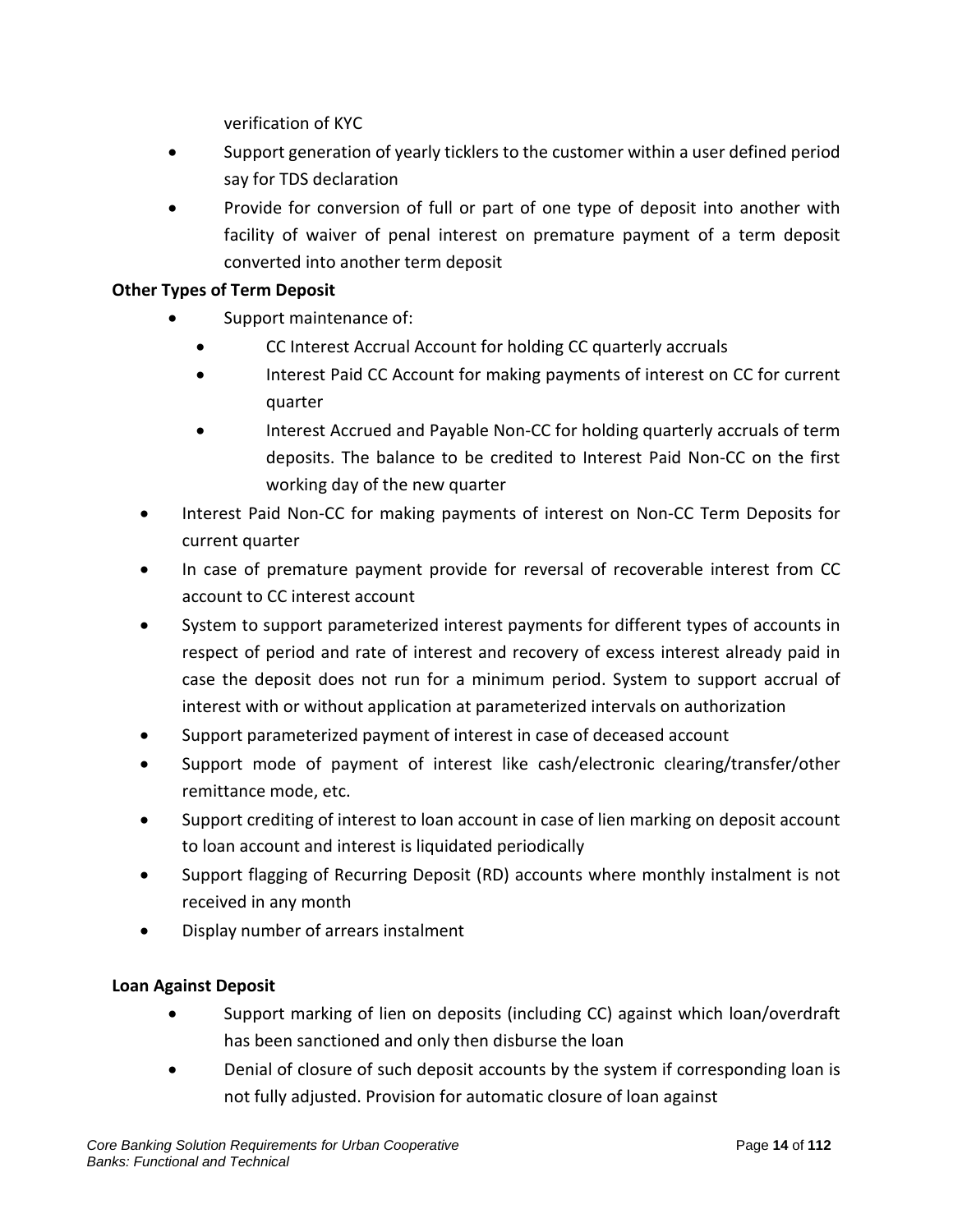- Deposit account/s on maturity payment of fixed deposit account
- Support tagging of interest and principal in loan account to such deposit account with alert if the former exceeds y% of the interest and principal amount of deposit
- Support automatic lifting of lien when loan/overdraft is adjusted
- Support opening of a single loan account against many deposits

**Closure of Account:** Provide facilities including but not restricted to:

- validation with respect to lien/earmarking, pending debit/credit, recovery of any outstanding charges, instructions like no operation/no withdrawal, unused cheques, stop payment instructions, instruments outstanding in clearing, outward bills for collection and bills purchased, standing instructions, instruction for credit of interest and/or principal of term deposit, outstanding ATM/Debit/Credit Card or any other restriction to closure
- Validation for lost postal receipts (NSC/KVP) and demand drafts; bank initiated closure will need validation in terms of prior notice
- Support payment of proceeds by Pay Order/credit to designated account/conversion fully or partly to a fresh Term Deposit/Demand Draft, etc. Payment by cash restricted to parameterized amount at product-level.

## **2. Customer Information**

Customer Information module will hold customer information/profile for all the customers of the branch across various products of the bank. The module will ensure standard customer information across various product solutions with the specific object of providing a single view of customers across products. The module should have the capability to integrate with all other modules which support individual products like loans, deposits, trade finance, treasury products, etc.

**Customer Profile**: Ability to record structured profiles of each customer of the branch including Retail, Corporate, Government, etc., which would include the following information but not limited to:

- **Unique Customer Identification Number**
- . A customer should have only one customer ID for all the facilities availed by him from single/multiple branches of a bank and irrespective of the style of the name used by him for various accounts
- **Individuals:** Following details regarding individuals as single/joint account holder,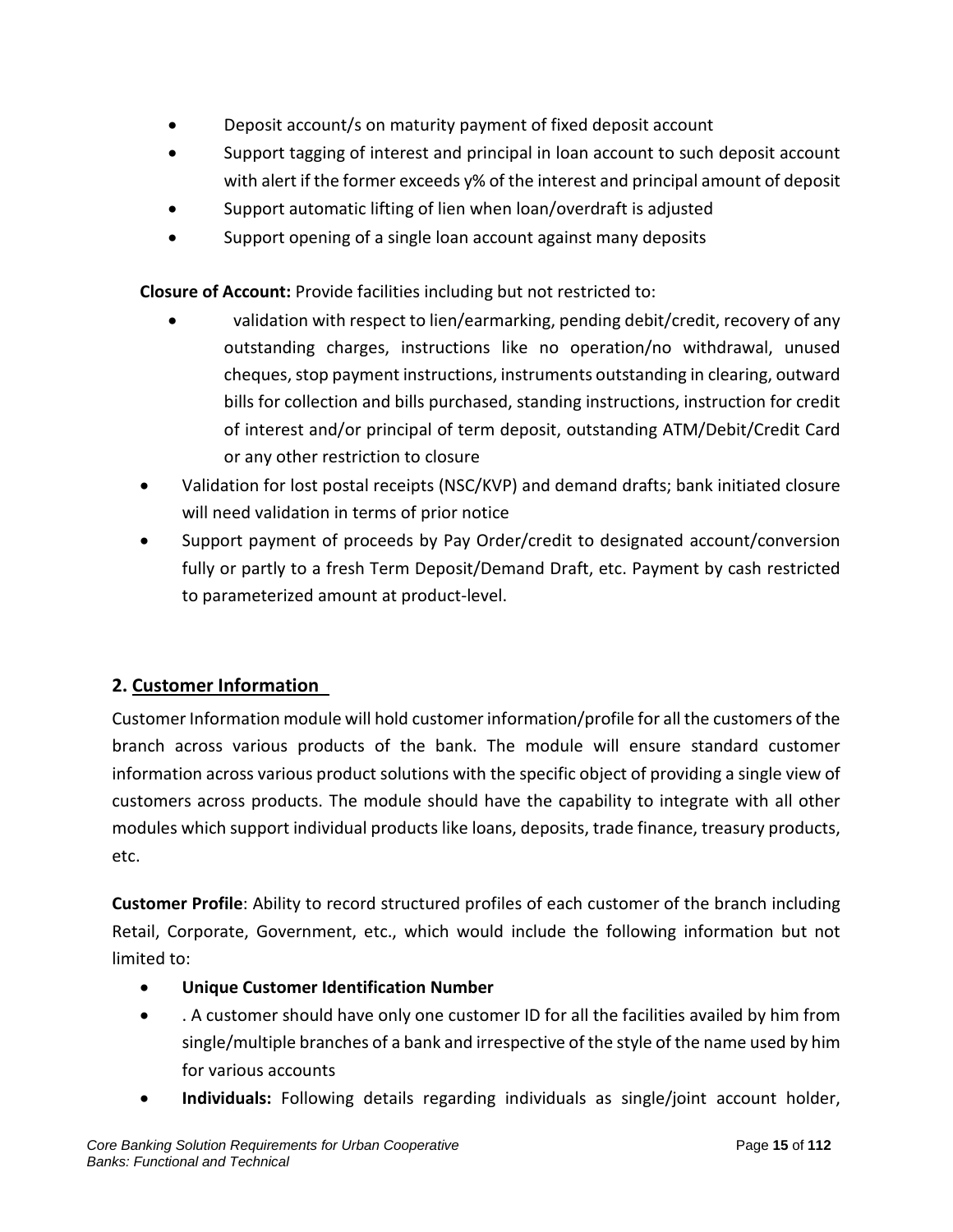proprietor, partner, director, etc. as well as borrower, guarantor, etc. are required to be captured

- Name (s) and Father's Name of Joint account holder with mandatory detail
- Individual field length for capturing each component of customer details mentioned below should be parameterized:
- Salutation, first name, middle name, last name, title, name of father/spouse, nationality, date of birth, name of the guardian in case of minor, marital status (married, single, widower, etc.), residential status, passport details such as date of issue, valid till, issued by, passport no., current address with pin code (minimum six fields), permanent residential address with pin code (minimum six fields), voter id card number, date of issue and issuing authority, PAN card number, UID (Aadhar) card number, date of issue and place of issue – electronic capture and validation, telephone no., fax no., mobile no., e-mail address (additional five fields may be provided for any future needs)
- Other Details: Date of commencement of customer relation, number of dependents, name of each dependent, relationship
- Occupation: Designation, office address (provide for minimum 6 fields)
- Phone number (provide for minimum 10 fields)
- Annual Income
- PAN details and issuing authority
- Details of contact persons (with relationship)
- Manager, Power of Attorney Holder, etc.
- Group Code for definition of customer hierarchy (used to flag individual within a group OR family code for grouping all members within a family) should provide for at least two levels of hierarchy
	- Whether the Individual is performing agriculture  $-Y/N$
- **Non-Individuals:** In case of accounts of other than individuals the following details would have to be captured:
	- Name of Organization
	- Constitution (e.g. Proprietorship, Partnership, Private Ltd. Company, Public Ltd. Company, Club, Trusts, HUF, Government, Autonomous body, etc.)
	- Provide for particulars of proprietors/partners/directors/promoters, etc. as given for individuals herein above
	- Phone numbers Provide for 10 fields, e-mail id, fax number Provide for five fields, activity code as per Basic Statistical Return (BSR), date of incorporation, date of commencement of business, whether enjoying credit facility from any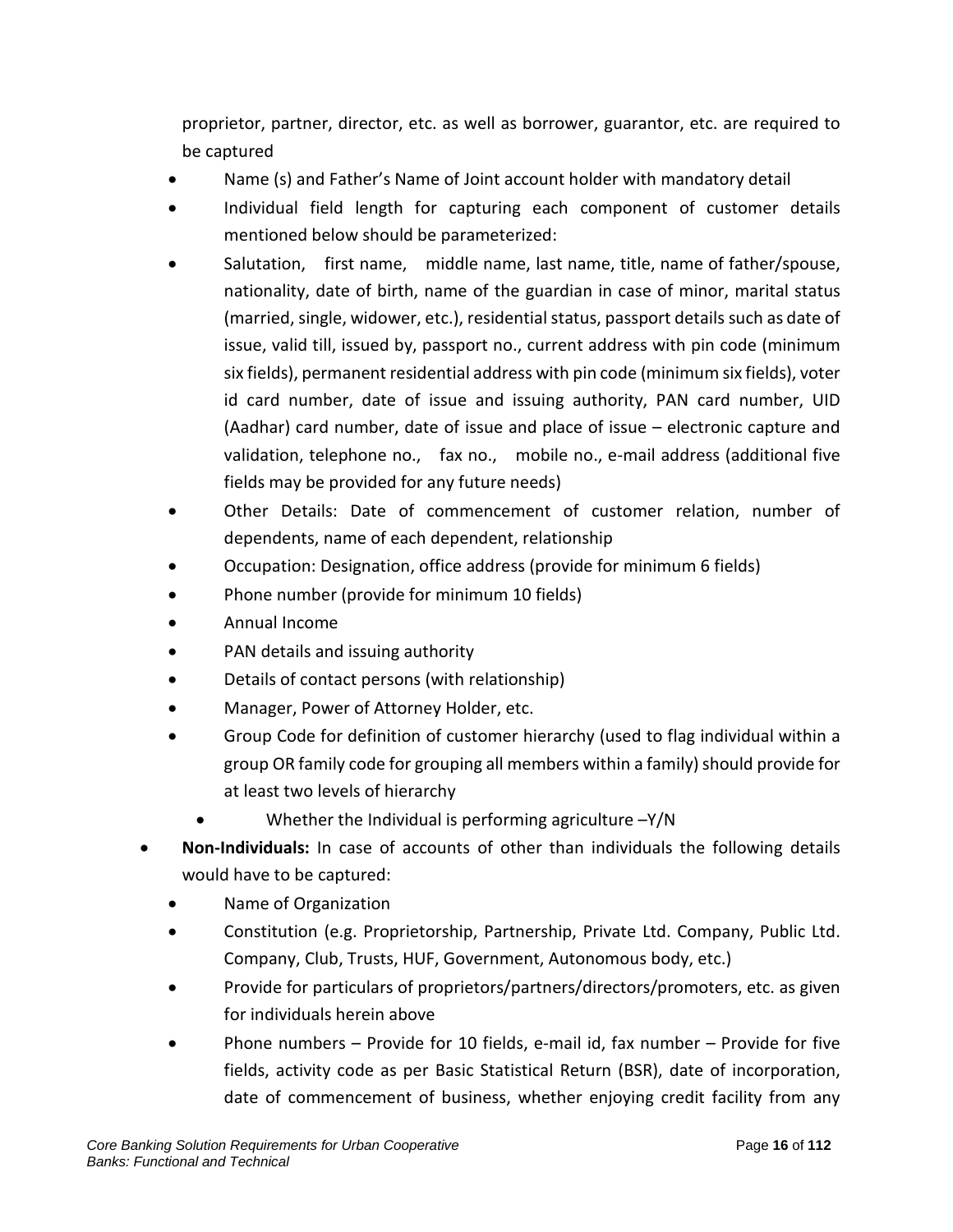other bank – Y/N. If yes, then name of the bank, branch and address, whether no objection certificate from that bank has been obtained  $-Y/N$ , PAN number

- Introduction Details: Details of Introducer (could be another existing customer and in such case customer id of that customer will do) such as name (three fields), address (six fields), etc.
- Provide for maintenance of list of individuals/banned organizations/entities, etc. as per Anti Money Laundering (AML) measures for validation purposes so that accounts in such names are not allowed to be opened in the system. A full-fledged AML module is not envisaged
- Provide for specific details: Specific details are required to be captured with respect to following but not limited to:
	- Credit Ratings from External Agencies, Credit Risk Indicators, Litigation Status, Consortium bank/multiple banking arrangement details, any other (user definable – at least another 10 fields)
	- Credit Ratings from External Agencies. An illustrative list of status will include:
		- Credit Rating Agency, Rating, Rating definition, Rating date
- •Credit Risk Indicators
- •An illustrative list will include:
	- Willful defaulter, missing person, on watch list of the bank, RBI defaulters list, RBI exporter's caution list/SAL of ECGC/DGFT caution list, dormant customer, inoperative customer, NPA/special watch account flag
- •Litigation Status

•List should include, but not limited to: court case proceedings as "defendant", official seizure and sale by public auction, official liquidation

•Consortium bank/multiple banking arrangement details of credit customers

•Provide for maintaining more than one value per customer profile with "Effective Dates" for specific fields like, but not limited to: Credit Ratings, Litigation Status, Consortium Bank Details, Operation Status

•Support creation and maintenance of drop-down list for individual fields based on standard/user-defined classifications during creation of customer profiles and all related masters (for example when system comes to religion field a drop-down list should come with options of religion like Hindu, Christian, etc.)

## • **Product Utilization Information**

Provide for identifying various products being used by the customer across the bank including Retail Products, Corporate Products, Cash Management, etc. as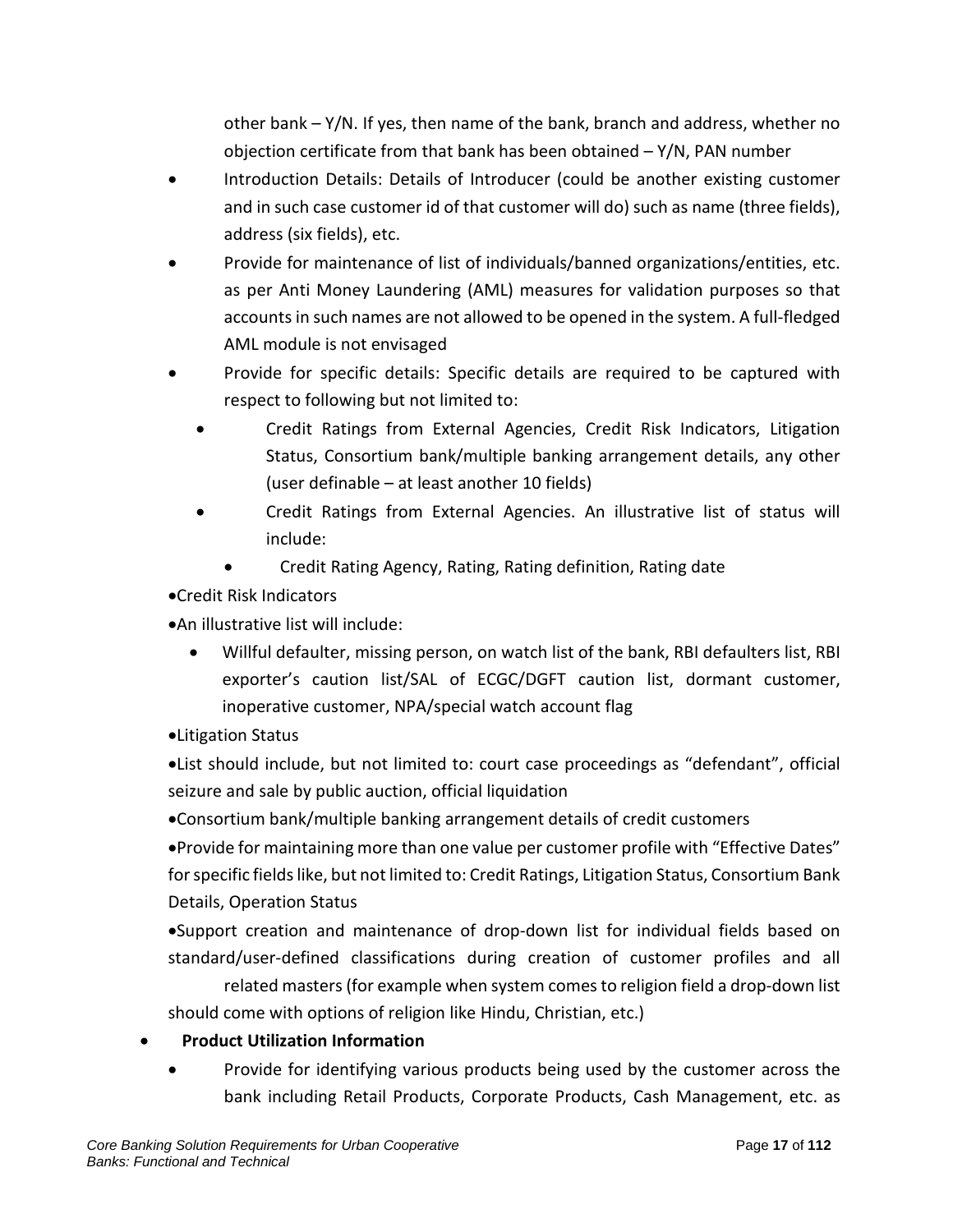well as to enquire balance outstanding under each head

- Provide for identifying products not yet taken up by the customer
- Provide for targeting of specific products to the customer based on the customer profile. For change of constitution of the customer, support linking of accounts to the new customer profile.

#### • **Controls and User Support**

- Allow staged completion of the customer profiles creation process (e.g. create a customer with just a customer-id and name with the ability to add/modify additional details at a subsequent stage) (completion of remaining details be made mandatory before EOD)
- Allow combination of two or more customer ids to be linked to a joint account
- Provide for online verification of introducer's signatures, in case the introducers are customers of the bank/branch
- Provide for classification of accounts as per customer type/subtype: e.g. Individual>Male>Pensioner>Defence personnel>Specially enabled

#### • **Signature Verification**

- System should permit online signature/thumb impression verification. In case of all accounts photos should be displayed along with signatures/thumb impression
- System should work with a common database for all modules in the branch
- Signature is associated with: Customer and Staff
- Signatures may be retrieved and viewed for any customer/staff, etc., from any client pc. If customer has multiple authorised signatories, signatures of all authorised signatories should be retrieved at transaction time along with mode of operation
- Signature scanning and authentication should be possible at any client PC. Facility for modification of signatures should be available along with history of changes. Changes made should be captured in the exception report
- Provide for uploading of scanned signatures to common database (after due authentication) in: Batch/Online mode
- Only authenticated signatures can be used for verification purpose
- Scanned signatures should be stored in compressed format
- The compressed signatures should be encrypted and stored
- System should be able to seamlessly integrate with other modules for transaction processing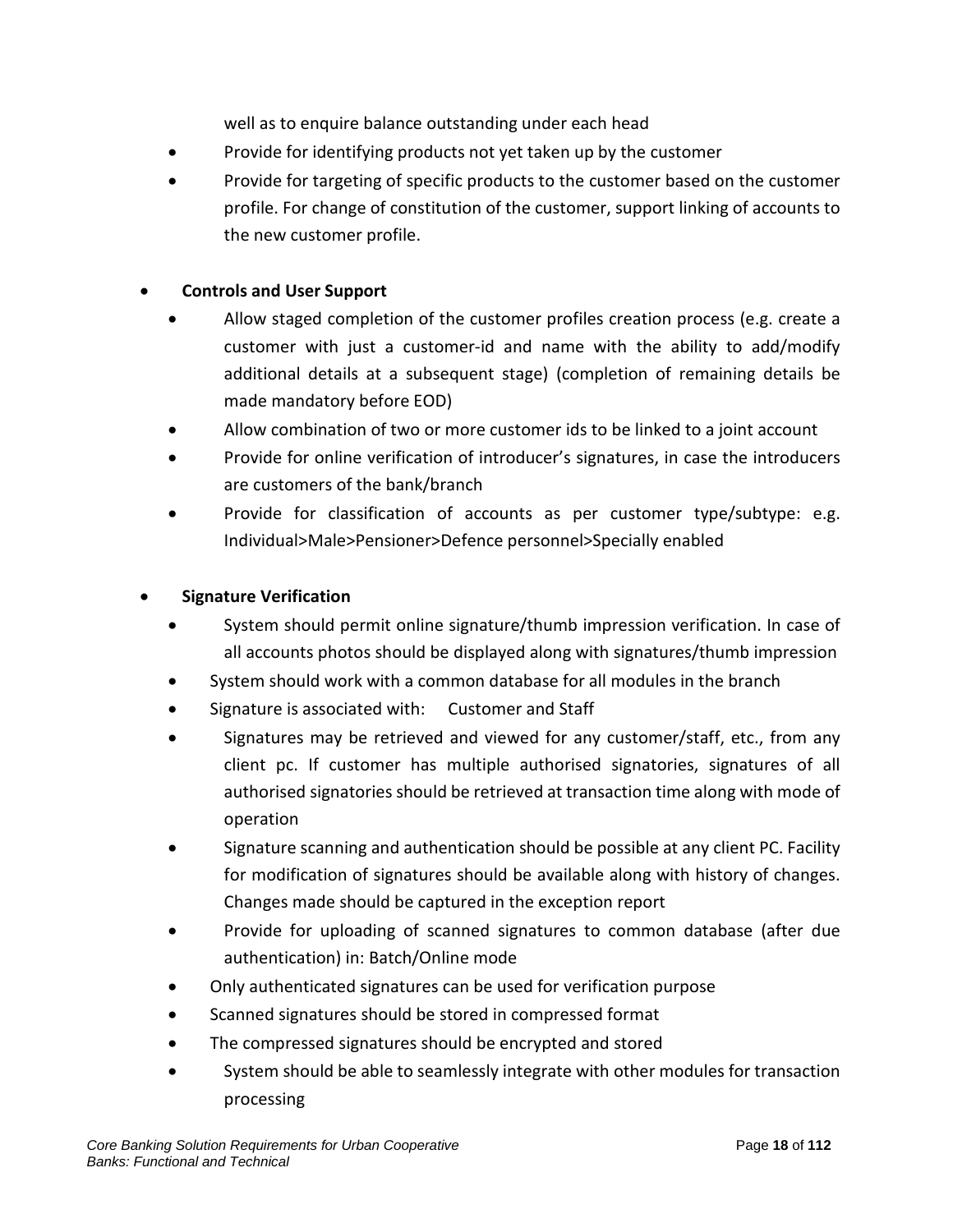- Zooming of signatures (with various levels of zooming) should be possible
- It should be possible to group signatures together
- User should be able to assign particular signatures to groups
	- It should be possible to search and display signatures based on: customer id, a/c location
	- Sorting facility for a given display
	- System should be able to link and show key data like account number, name, limits period of validity, etc., along with signature.

## **3. Cheque Book Facility**

- An option to be available to customer on account opening form for (Y/N) to avail chequebook facility. If yes, accept cheque from and to numbers
- Support recording details of the cheque series including alphabetical part of the series and number of cheque leaves issued to customer for each account separately
- Posting of cheques to be validated. Cheque number to be within the range of cheques already issued and not paid
- Provide for online checking of the amount of each cheque against the actual balance in the account at the time of data entry, including during batch entry of multiple cheques
- Provide for rejection/override message in case the cheque amount exceeds the available balance in the account
- Provide for maintenance of chequebook inventory at branch and alert when stock goes below a predetermined level
- Support recovery of charges for issuing of chequebooks with an exception for staff accounts
- Support maintenance of stock of chequebooks for all account types
- Support 'alpha' number validation of cheque
- The instruction of operation and signature of the customer should be shown on screen before posting of the cheque and the following validations must be carried out:
	- Validity of the account
	- Account is not blocked or closed.
- To provide for all posting of cheques, account-wise individually
- The instruction of operation and signature of the customer should be shown on screen before posting of the cheque and the following validations must be carried out:
	- Stop payment instruction for cheques issued and not paid yet. Alert message while requesting stop payment for already paid cheques
	- Provide for validation of cheque number/date and stop payment instructions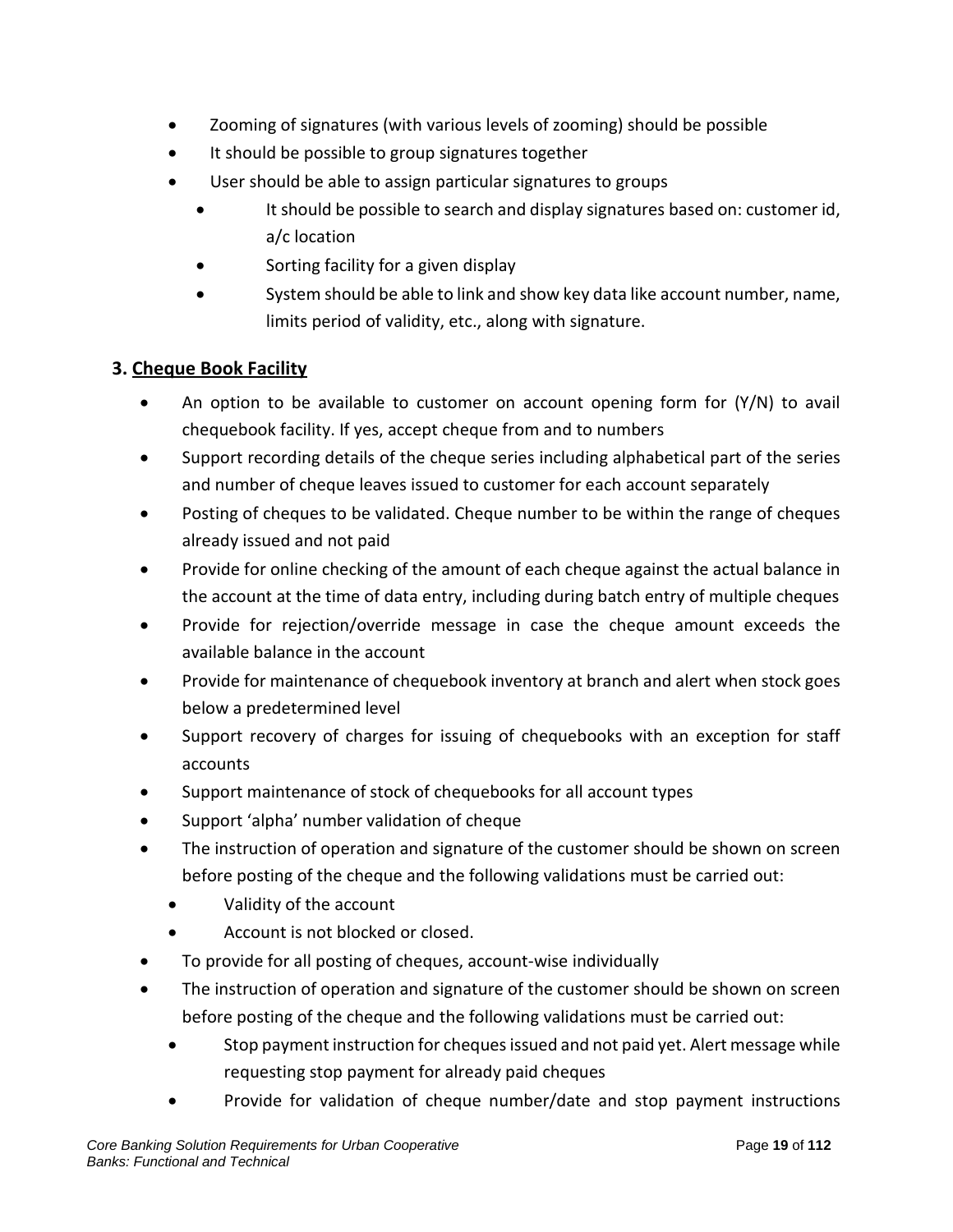before the cheque is cleared for payment.

- A cheque number once paid should not be allowed to be presented again for payment
- When a cheque is presented again, a warning should be flashed to the user and should be committed only by the user and not automatically
- Support represent option for those cheques, which have been returned unpaid
- To provide for scrutiny of list and confirmation of cheques to be returned
- Provide for authorization of remaining entries excluding the deletion entries in respect of returned instruments
- To generate voucher and Cheque Return Advice in respect of returned cheques containing the following details:
	- Service charges to be automatically debited to the customer's account
	- Reason for return
	- Name of drawee/presenting banker should be mentioned on the return memo
	- Provide for Debit Note Receivable Account (pointing account).
- To generate responding entries in respect of inward clearing
- Provide for marking for returned cheques and posting them automatically to the customer's accounts along with charges
- Calculates rate (parameter and based on account/customer type) per cheque leaf to be charged against issue of cheque book
- Parameter available for calculating commission for cheque purchases
- Facility and minimum number of days the bank should hold the cheque
- Register for banker's cheque, cheque on other banks, demand draft.

## **4. Service Branches and Clearing**

- Provide for alerts if any third party cheques beyond specified monetary limit is presented for payment/ collection / clearing
- Support receipt of clearing data by the clearing (service) branch from all the designated branches in the format as prescribed by the user. This may be based on: drawee bank, drawee branch, presenting bank, presenting branch
- Support creation of summarized clearing data branch-wise, instrument type-wise, account-wise, etc., with printed and soft copy
- Enable consolidation of the soft copy of the clearing data received from different branches in user-defined formats
- Allow the user to define the period by which credit has to be passed on to the branches for different types of clearing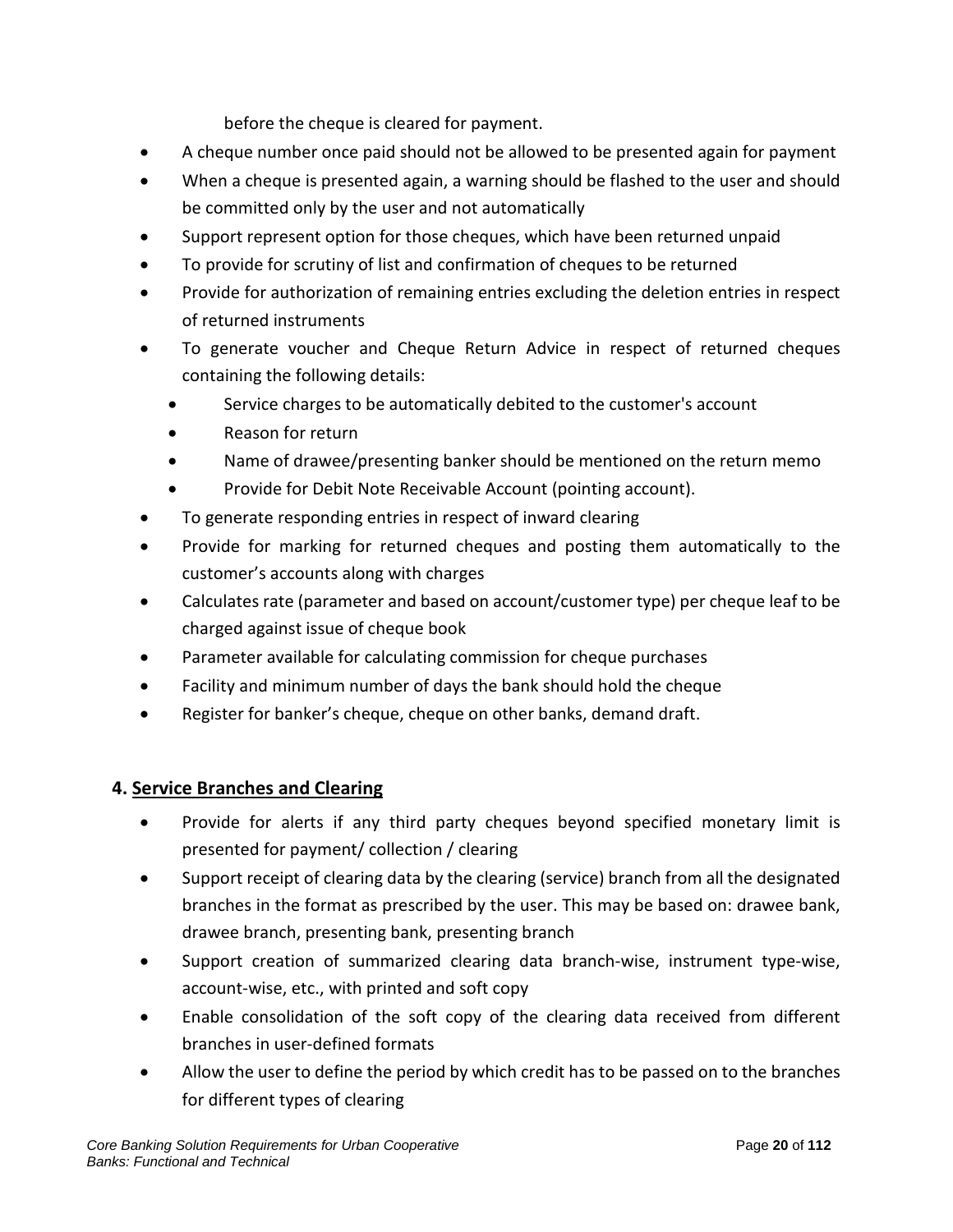- Allow for marking of returned cheques. Allow for sorting the unpaid or returned cheques bank-wise and branch-wise with reasons thereof
- Generate the clearing data to be sent back to the originating branches giving the details of cleared cheques and returned cheques. The format of these statements may be defined by the user
- Support automatic credit to the customer's accounts for cheques that have been cleared
- Ability to automatically reverse the entries in customer accounts for cheques that have been returned unpaid
- Ability to debit the customer's account for recovery of the charges for unpaid cheques automatically
- In case of a batch posting, system should reduce the available balance dynamically from the customer's account after every cheque
- Provide a facility to automatically store and make available on enquiry, information such as when and where the cheque is presented and cleared and whether cleared or stopped, payment to which bank, etc.
- Provide for automatic transfer of net balance to RBI clearing account/local clearing (Outward)
- Support sorting of the data on user-defined parameters for all cheques received
- Enable inward clearing based on the data received in soft copy from Reserve Bank of India/clearing house or input the data generated by the MICR reader at the service branch and also to modify cheque date and payee's name
- Ability to match the instrument details received from the clearing house with the details of instruments sent to the clearing house and identifies and reconciles any differences
- Should be able to support cheques/DDs drawn on branches maintained in another cheque processing centre of the bank to be uploaded and paid
- Cheques to be available in format identified by RBI and NPCI for CTS based clearing. Functionality for scanning, uploading, receiving and reconciling with CTS clearing systems
- Provide for following categories of clearing: MICR clearing, non-MICR clearing, Inter Bank clearing (Magnetic media based clearing system), high value clearing, national clearing, Cheque Truncation/Image-based Clearing, Electronic Clearing Service (ECS), Outstation clearing or any other clearing as per RBI norms
- System should support various types of clearing under each of the above category:
	- Inward clearing
	- Outward clearing as well as provide for data entry for next working day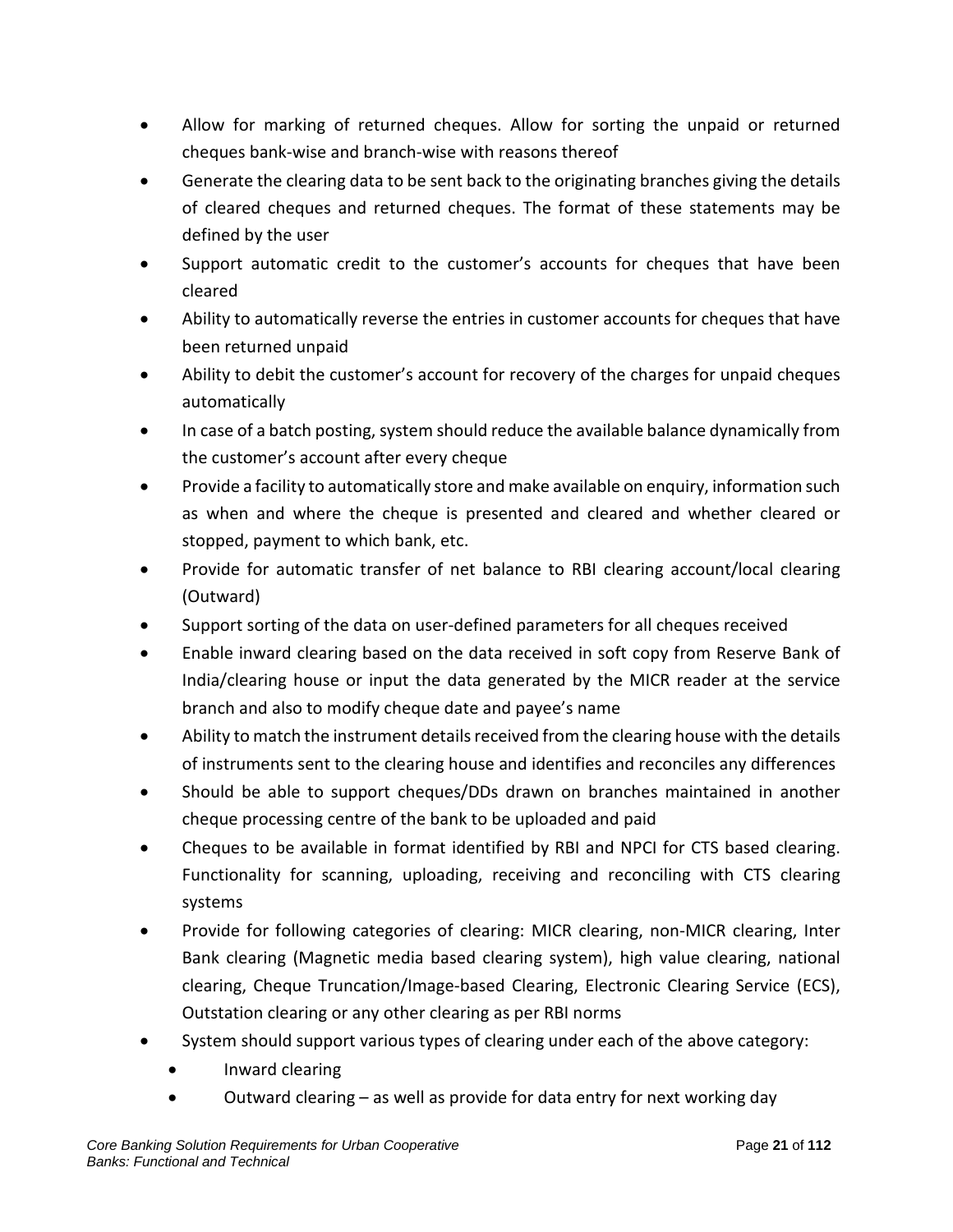- Clearing returns Provide for generation of outward debit note and processing of inward debit note.
- To provide for more than one clearing per day in each of the above categories
- System should support for more than one clearing zone in the centres
- Customers may be credited on a predefined working day, (mostly on next day from the date of deposit)
- Customer may be allowed to utilize the funds after a predefined number of days as per the clearing norms at the centre
- Provide for online posting, as well as batch posting. System to suggest measures for double-checking of batches posted to ensure correctness
- Provide for handling of multiple cheques deposited under one pay-in slip
- Provide for credit to multiple accounts from one cheque
- To generate unique reference number for every deposit of cheques
- Provide for automatic transfer of net balance to RBI clearing account/local-clearing account
- Give daily status of net amount "due to" or "due by" RBI/SBI/clearing house including reconciliation of account
- To provide for handling of electronic funds transfer (electronic debits and credits not internal to the bank)
- Provide for recording and handling payments of dividend warrants separately including through electronic clearing service
- Provide for beginning and end of clearing cycle so that no instruments can be included after the end of the clearing cycle
- Provide for capturing of the following information but not limited to: Customer ID, Customer's account type and number, Cheque number/Cheque date, City code, Branch code, Bank code, Type of instrument, Amount, Account number of issuing party, MICR code
- Provide for capture of cheque image for enabling capacity for cheque truncation
- Provide for capability to interface with the cheque truncation software as may be provided by NPCI/external agency
- Support upload of the above details pertaining to the instruments from the file generated by the reader and sorter machine
- Support identification and sorting of the intra-bank and inter-bank cheques and support clearing of cheques locally without being sent to RBI, if required
- Support generation of list of instruments bank wise (for inter-bank) and branch wise (for intra-bank) for each clearing (formats of the lists to be defined by the user)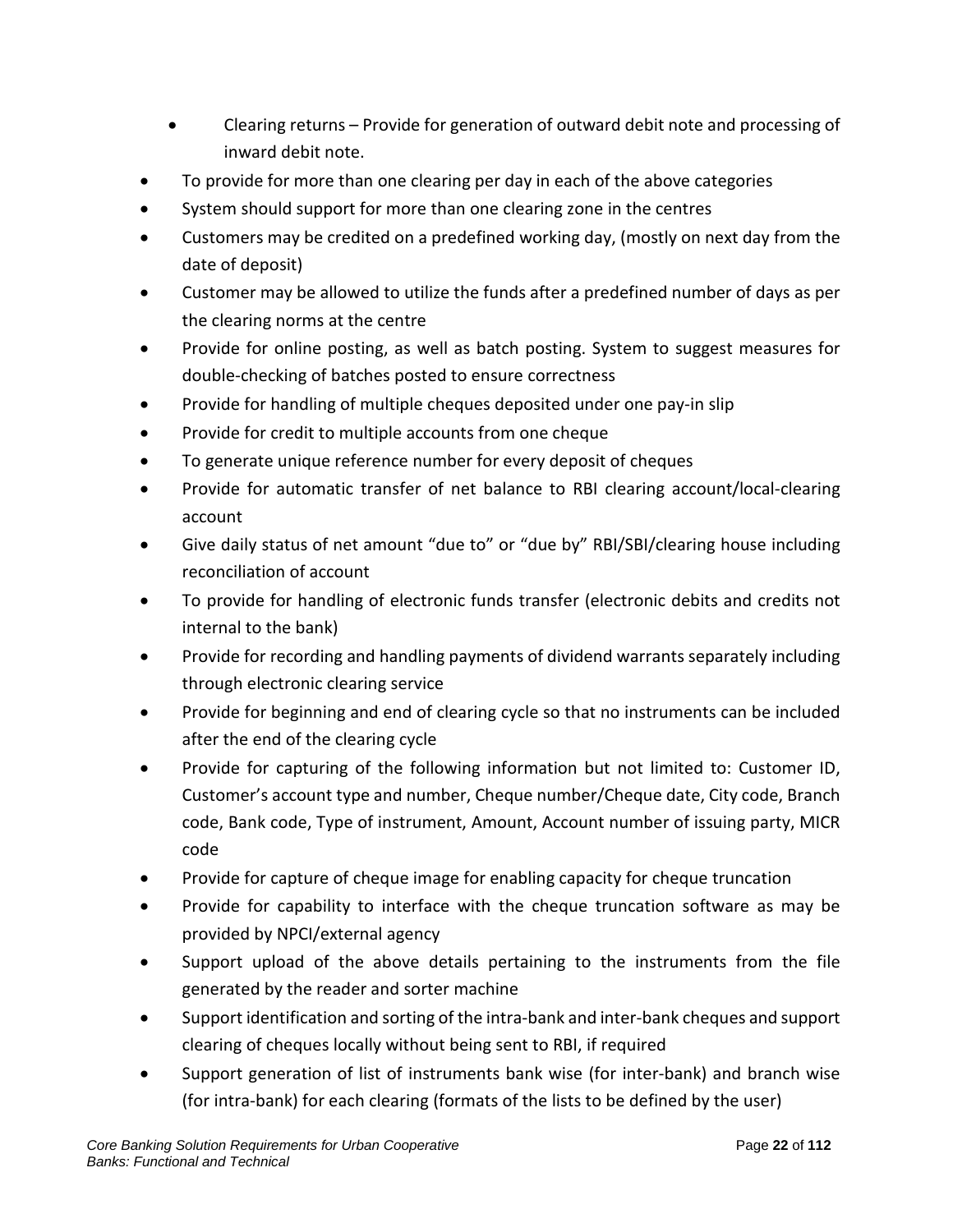- Allow defining the following dates:
	- Clearing data entry date, credit date and clearing clear date
	- Posted date: Date on which RBI gives credit to the concerned bank. Customer account begins to earn interest from this date
	- Cleared date: Funds are cleared and available to the customer provided for crediting the entries in the account based on these dates and mark the balances as cleared.
- Provide for postponement of uncleared funds and not advancement in relation to predefined days/period
- Provide for two fields one for voucher details and other for cheque details
- System should flash message in case of undetailed batch or untallied batch
- To provide for charges in respect of outward clearing return instruments and generate vouchers
- To provide for authorization of all entries
- To generate responding entries in respect of outward clearing

## **5. Cash Department at Branch**

•Provide facility to define functions/operations, which can be performed by each teller/cashier •Support limits for tellers based on:

- •Type of accounts, Type of transactions, Amount of transactions
- •Teller/Cashier Operation

•Provide facility for the teller to view customer's signature on screen for verification and account operating instructions

•Provide teller functions in local currency (Indian Rupees) as well as foreign currencies

•Support exchange of currency, denomination-wise, between two or more tellers/cashiers and head cashier

- •Support tendering of change to customer, denomination-wise
- •Support payment of cash for demand drafts, pay orders, bank orders, traveler's cheques, etc.
- •Provide for issue/printing of drafts, pay orders, bank orders, etc. by the teller

•Cashier Operations: Cashier to be able to query/call on terminal-only cash transactions already authorized for payment, pay cash, enter denominations and flag transaction

- Provide for enquiry on cash on hand and denominations to monitor cash
- Provide for enquiring on status of transactions, whether entered, already authorized, etc., based on amount, account number and type, etc.
- Generation of cash scrolls, payment and receipt for end-of-day handing over of cash to Chief/Head Cashier/Cashier-in-Charge.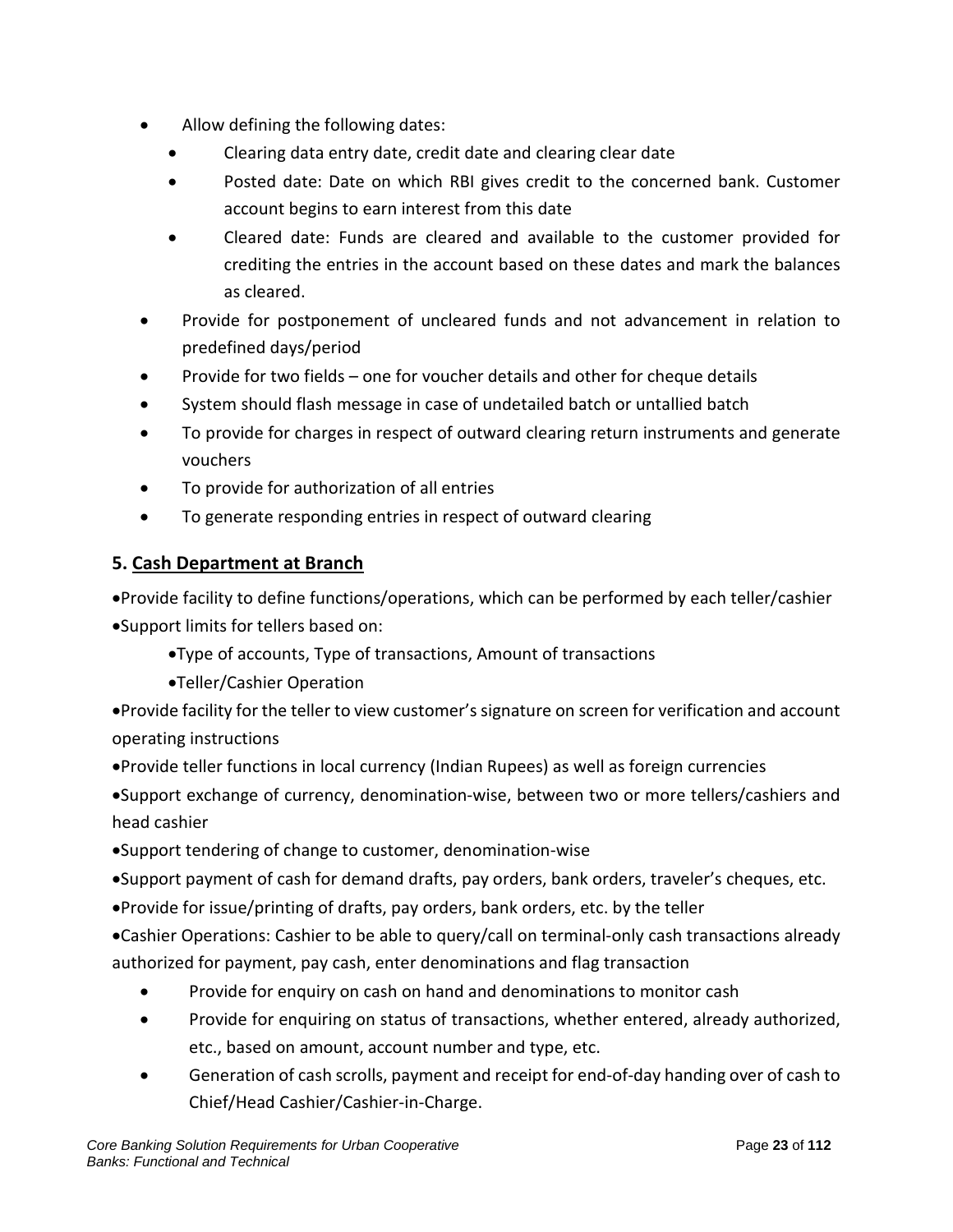## • **Chief/Head Cashier Operations**

- Support facility to record open/close status of vault
- Support automatic verification of Cash-on-Hand position (as per GL) at end-of-day (EOD) with EOD cash inventory position and pop-up message in case of discrepancy. (EOD to be allowed to go ahead only if there is no difference)
- Should allow for a teller function and a cashier function optionally
- Cashier should be able to receive/pay amounts with authorizations. At least two levels of authorizations must be provided for
- There should be a provision for storing a token number and scroll number for each cash payment/cash receipt.

## • **Cash Deposits**

- Provide a facility for cash deposit to all permitted account types for credit of accounts across all CBS branches. (subject to user defined charges over and above redefined limit of cash deposit)
- Provide for cash handling charges on User defined parameters.

## • **Cheque Deposits**

- Support cheque deposit (and their classification for the purpose of printing of statements and monitoring) of the following types:
	- Cheque drawn on another customer of same branch, cheque drawn on another customer of same bank but different branch, cheque drawn on another customer of another bank in the same city, cheque drawn on another customer of another bank in different cities.
- **Cash Payments**
	- Enable cash withdrawal from specified account type using withdrawal slips/vouchers.
	- Allow withdrawal of cash using cheques as well as payment of DDs, POs, BOs (in case of DDs, POs, BOs and term deposit accounts a predefined limit should be fixed for cash payment; say Rs. 20000/-)
	- Allow cash withdrawal across branches and validate for cheque number, cheque date, stop payments in case cheques are used for withdrawals.

## • **Data Input for Teller Operations**

• Provide facility to enter transaction (e.g. Cheques) in batch mode or single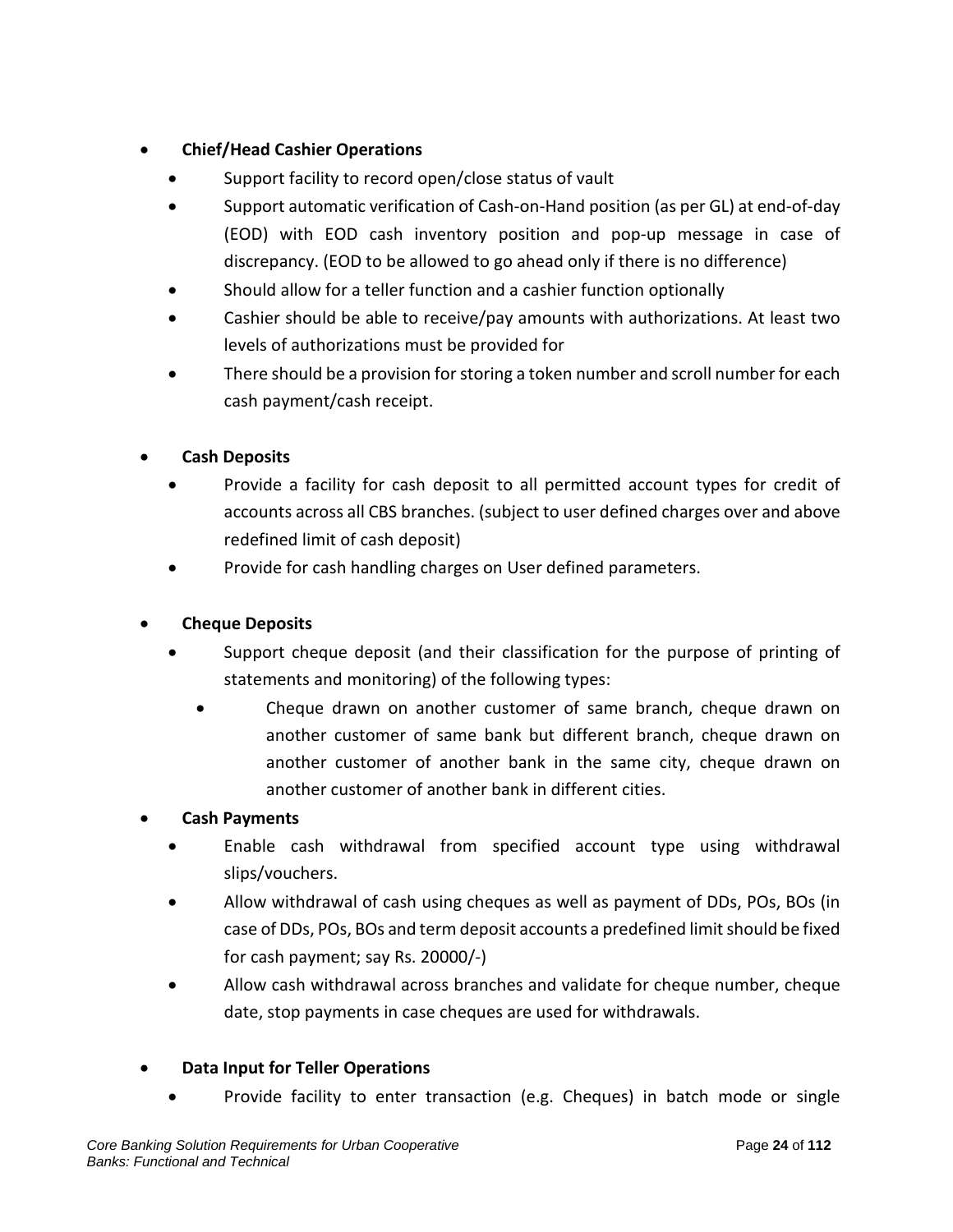transaction mode

- Support input of transactions affecting internal accounts like Cash-Remittance-in Transit, Working Expenses, Sundry Debtors, Rent Payable, etc.
- Allow authorization of inputs, when done for a batch, only when the batch is balanced. Support for unbalanced batches based on entry/partial updation, etc. in case of problems during entry/updation
- Allow marking of transactions as reversed (rather than passing contra entry to cancel the erroneous entry) which should be captured in exception report
- Support functionality to allow access to the above-mentioned facility only to predefined users
- Support facility to authorize multiple transactions using a single function with overrides if any for transactions. Any overrides should be captured in exception report.
- Printing of passbook, statement, DD and pay order at teller counter
- Passbook layouts and transactions should be user-definable.

## **6. Cash Credit and Overdraft**

•Appraisal for CC/OD. Fields to be captured are: Recording date, date of membership, Validity date, Sanctioned Limit, Fixation/Calculation of limits, margin, drawing power

•Should go through regular account opening process. Chequebook related functionality and other facilities and regulations available for an account

•Monitoring of the CC/OD account. Max. outgoing/Min. outgoing/Credit Balances number recording with ref. date

•Facility to upload appraisal related documentation. Details regarding the security furnished

- •Closing of an existing account
- •Recording and posting of debit entries
- •Recording and posting of credit entries
- •Calculation and debiting of interest
- •Accepts the relevant information of CC/OD application form
- Cash deposit with scroll number
- Provides input for RBI specifications viz. margin applicable industry-wise
- Records information from the monthly stock statement
- Provides input for RBI specified penal interest for late submission of stock statements, etc.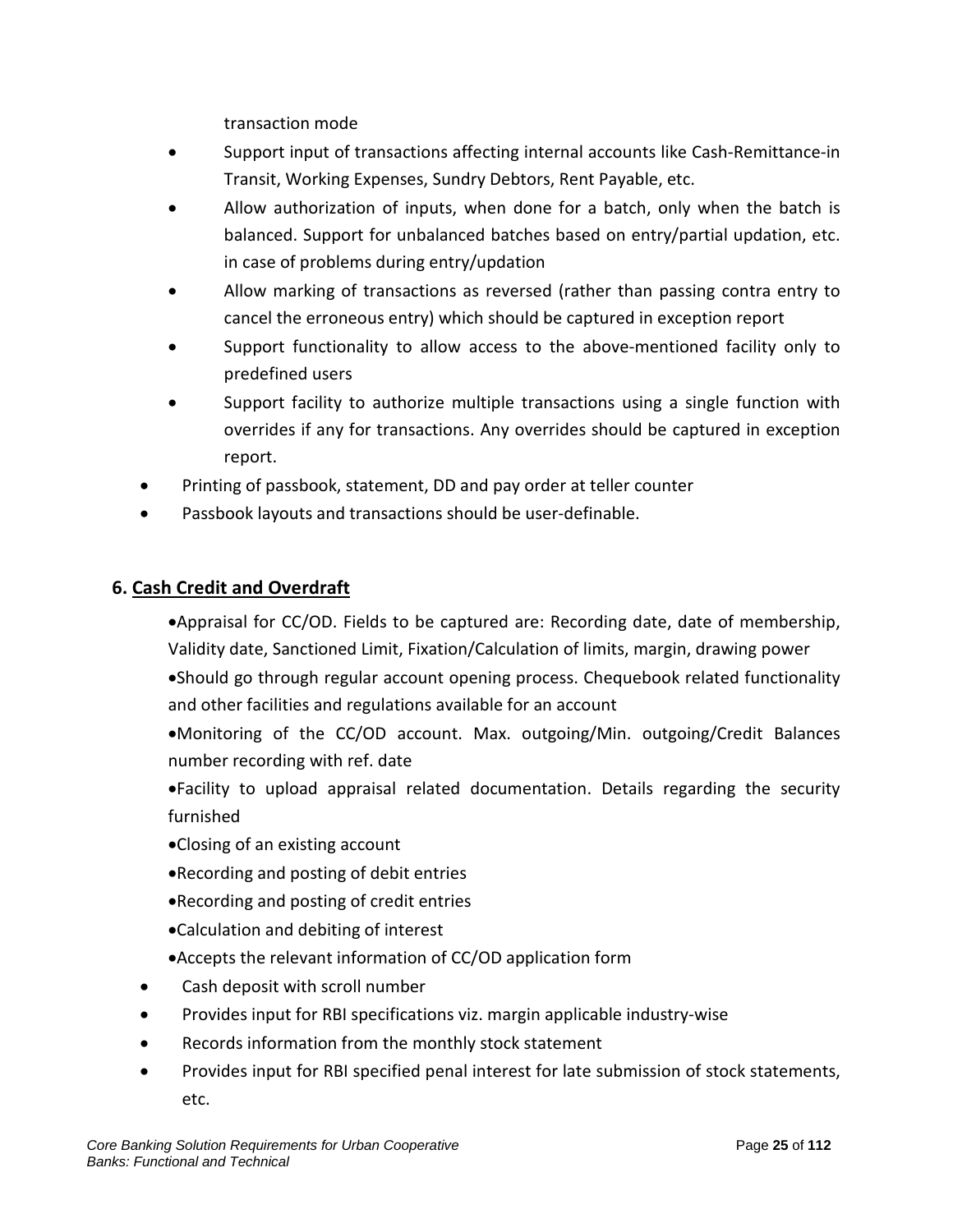- MPBF, limit and drawing power
- Details of the securities provided with reference to the valuation and date
- Modification to value of security, if any
- Allows modifications to an account and only with the authority
- Application for modification with relevant details
- Allows withdrawal by cheque, standing instructions and internal voucher signed by an Officer
- Records date and scroll of the transaction
- Allows deposit to the account through cheque, cash, remittance, standing instruction and internal transfer signed by an Officer
- Allows modification of interest rates for past quarter
- Accepts parameter details for charging the cheque return
- Provides facility for classifying assets, provisioning and upgradation
- Allows freezing and de-freezing of accounts with earmarking.
- Provide for re-setting interest rates in case of floating rate loans

## **7. Loan Processing**

- **Direct Lending**
	- Provide capability to segregate advances into various types like but not limited to Overdraft, Cash Credit, Clean Advances, Term loans, Working capital loans, Hire Purchase, Bills Purchased (a) Inland (b) Foreign, Advance Bills Purchased Account (Bills under devolved LCs), Letter of Credit Bank Guarantee, Deferred Payment Guarantee Discounting of Bills under LC (Inland), Advances to Infrastructure Projects (Eligible for tax exceptions under Section 10(23) G of IT Act)
	- Provide capability to segregate advances into: 'Standard' with provision for age wise sub classification 'Sub-standard' – with provision for age wise sub classification 'Doubtful' – with provision for age wise sub classification 'Loss'
	- Provide trigger for special watch accounts (probable NPA a/cs or overdue a/cs for user defined period
	- Provide capability to segregate advances into various Schemes/Categories like but not limited to: each scheme would be specific to each of the UCB – provide for automatic classification of accounts into priority sector.
	- Small scale industries, retail trade and small business, Composite loan (bank credit for Artisans village & Cottage industries), Loans to professional & selfemployed, Direct loan to small road & water transport operators Differential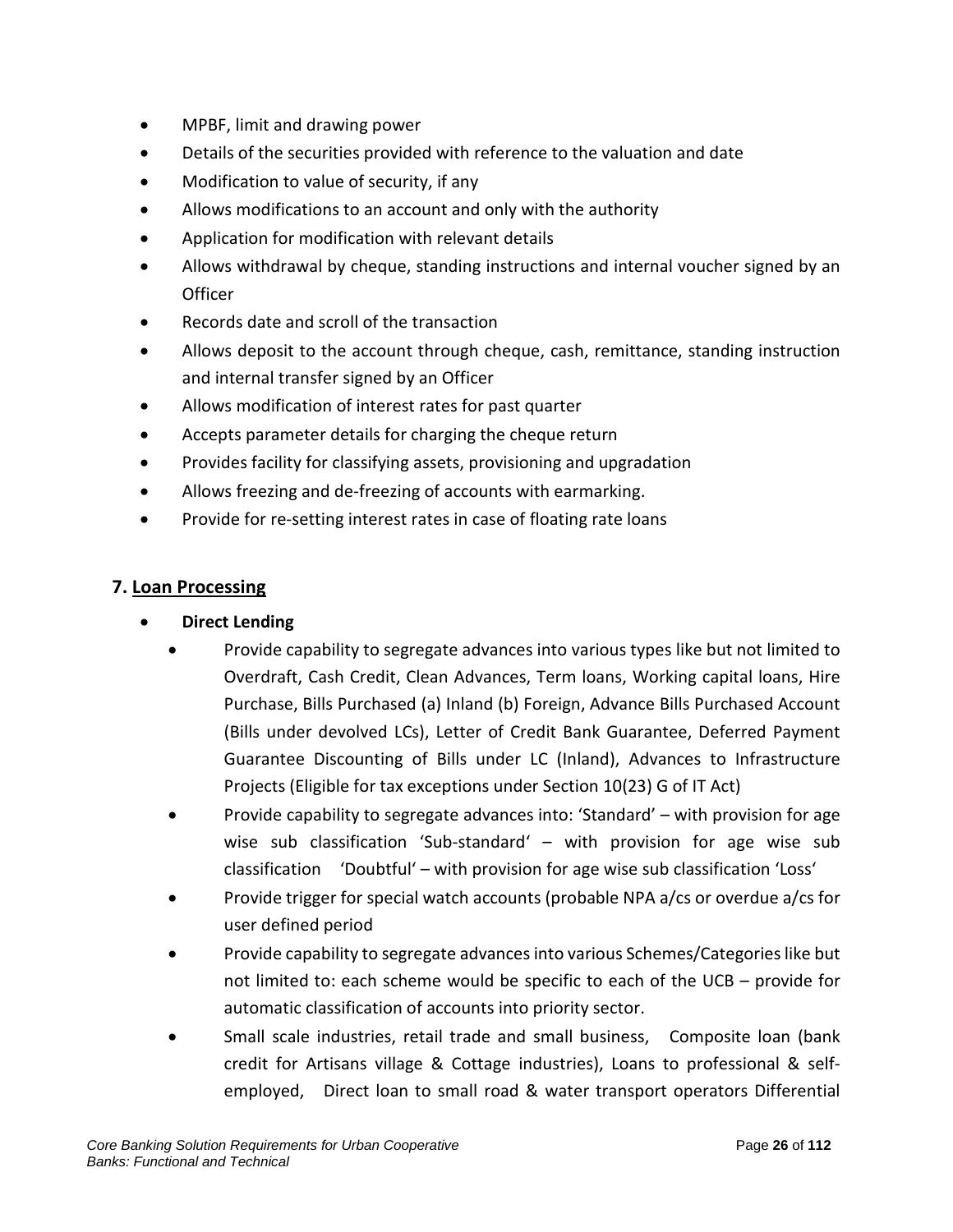Rate of Interest (DRI) scheme, Education, Rural housing consumption loans, Self-Help Groups, National Equity Fund Scheme, Wind Mill/Solar Power, Personal loan, Vehicle loan, Demand loan (staff), Demand loan (others), Salary linked personal loan, Gold loan, Loan for Rain water harvesting, Joint liability group loan, Loan against banks deposit/NSC/KVP/LIC shares/other banks deposit, Car loan, Loan against flexi RD-( age wise credit limit e.g. Big Samridhi loan scheme), staff loans (not limited to) house loan, additional house loan, overdraft scheme, vehicle loan, festival loan, consumer loan anytime money for salaried persons/comm. agents, etc.

- Provide capability for configuring templates for lending products with, but not limited to, following parameters:
	- Name of the lending product, target group for the lending product, eligibility criteria for the product, quantum of loan, minimum, maximum rate of interest, minimum, maximum, method of charging interest – simple/periodic compounding (with option not to charge/to charge interest during moratorium), security – primary and collateral (provision for modification for security subject to authorisation), owner of the collateral, if owner of collateral is a third party, then there should be a mandatory field for guarantee, (in case of FDR as collateral security, the guarantee should be limited to the extent of principal and interest of FDR), repayment schedule with options to show daily, monthly, quarterly, half yearly, annual, etc. with or without moratorium – suitable option for running accounts and loan accounts, prepayment charges, commitment charges, insurance requirements with provision indicating different clauses and extent of coverage with reference to value of goods, processing charges/up-front fees, prepayment incentive (e.g. education loan, etc.)
- Provide for margin sensitive interest rates
- Support creating composite loan products using the generic loan products/facilities under each of the lending classifications
- Support definition of main-limit, outer-limit, inner-limit, interchangeable limit, earmarking for other facilities, month-wise operating limit for seasonal activities (e.g., tea, sugar, etc.)
- Support maintenance of more than one limit per customer for a type of facility
- Support maintenance of main limit in one product with sub-limits/inner-limits in other loan products/in other branches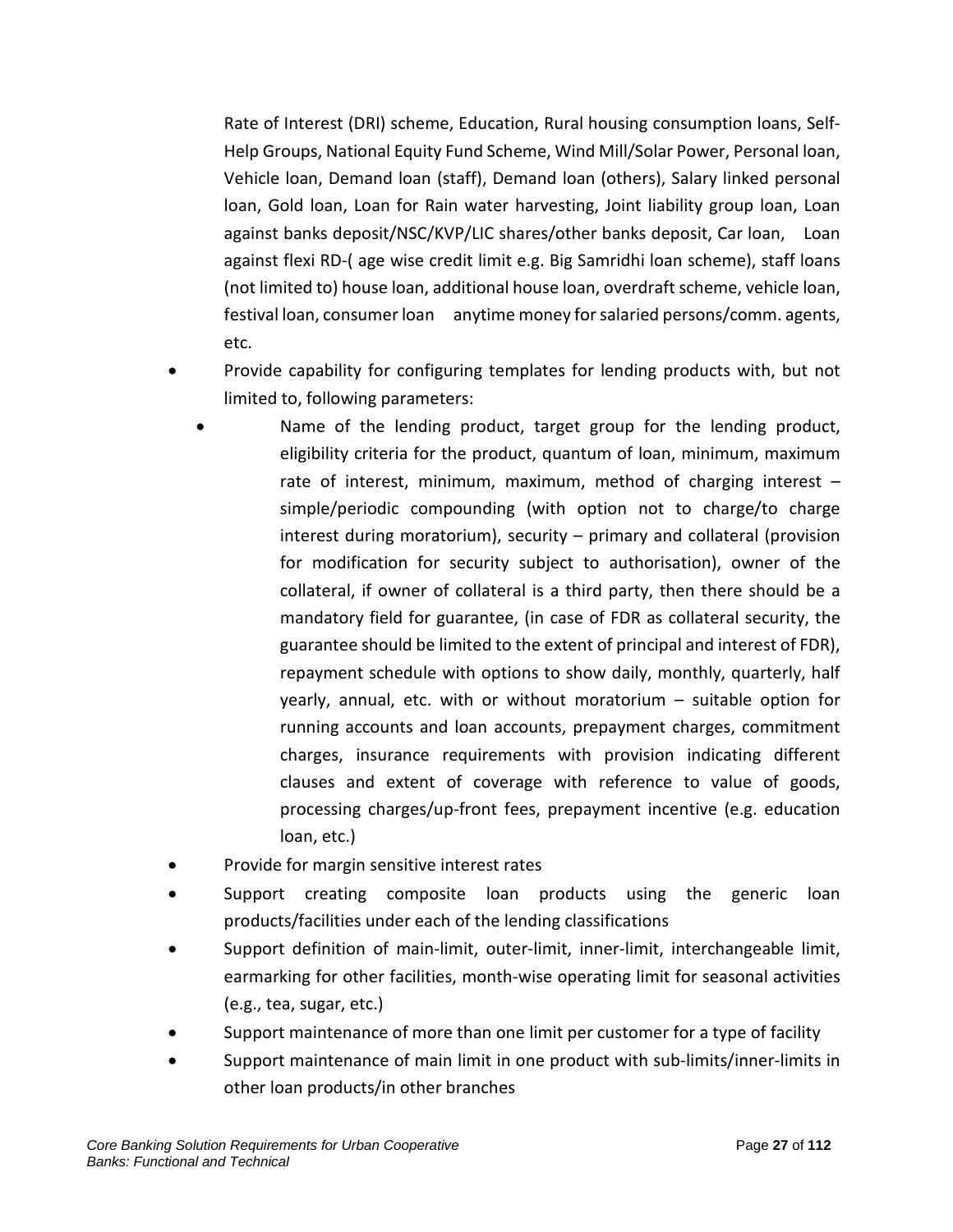- Allow creating of notes, which have to be attached to the loan details. These could be in the form of additional text fields in the loans
- Separate form attached to the original detailed form
- Separate note linked to the loan details form and security documents
- Support for marking lien on deposits within the branch or with another branch, offered as security for any loan with option to generate report/certificate of lien
- Support marking lien on limit/drawing power of loan accounts (for issuing Commercial Paper, Letters of Comfort, Letters of Credit, Bank Guarantees, Short Term Loan, etc.)
- Support auto reduction of limit to the extent of excess drawals in other specified loan account(s) selected i.e. defining the overall group exposure
- Support seeking online confirmation for lifting of lien, on closure of loan account
- Support reflection of liens details for a loan account, marked against any deposit/liability products
- Support reflection of liens marked on a loan limit
- Allow and support different due dates for principal interest and other charge types with both structured or irregular periodicity
- Provide for transfer of loan accounts from one branch (location) to another. This should not be treated as pre-mature closure of account with option to transfer such accounts within core banking branches and other branches and necessary inter-branch trans
- Provide for validation of the time/demand deposit in case it is offered in lien for the loan
- Support loan application where the collateral is held with another branch/bank
- Support selecting mode of sending notices to borrowers/guarantors both individually for each type of notice and collectively for borrower and group of borrowers/gurantors (multilingual)
- Support blocking either credits or debits or both in any account with reasons and reports along with option for generating notice advising the account holder
- Provision to maintain records of securities for loans against shares with options for temporary in/out: Physical/demat with option for validating acceptability of shares against set of predetermined list of shares and option.
- Provision to maintain loans against own bank deposits and/or government certificates/bonds (LIC POLICY)
- Provision to generate reports of shares company wise, category wise, with number and face value, market value with annual high and low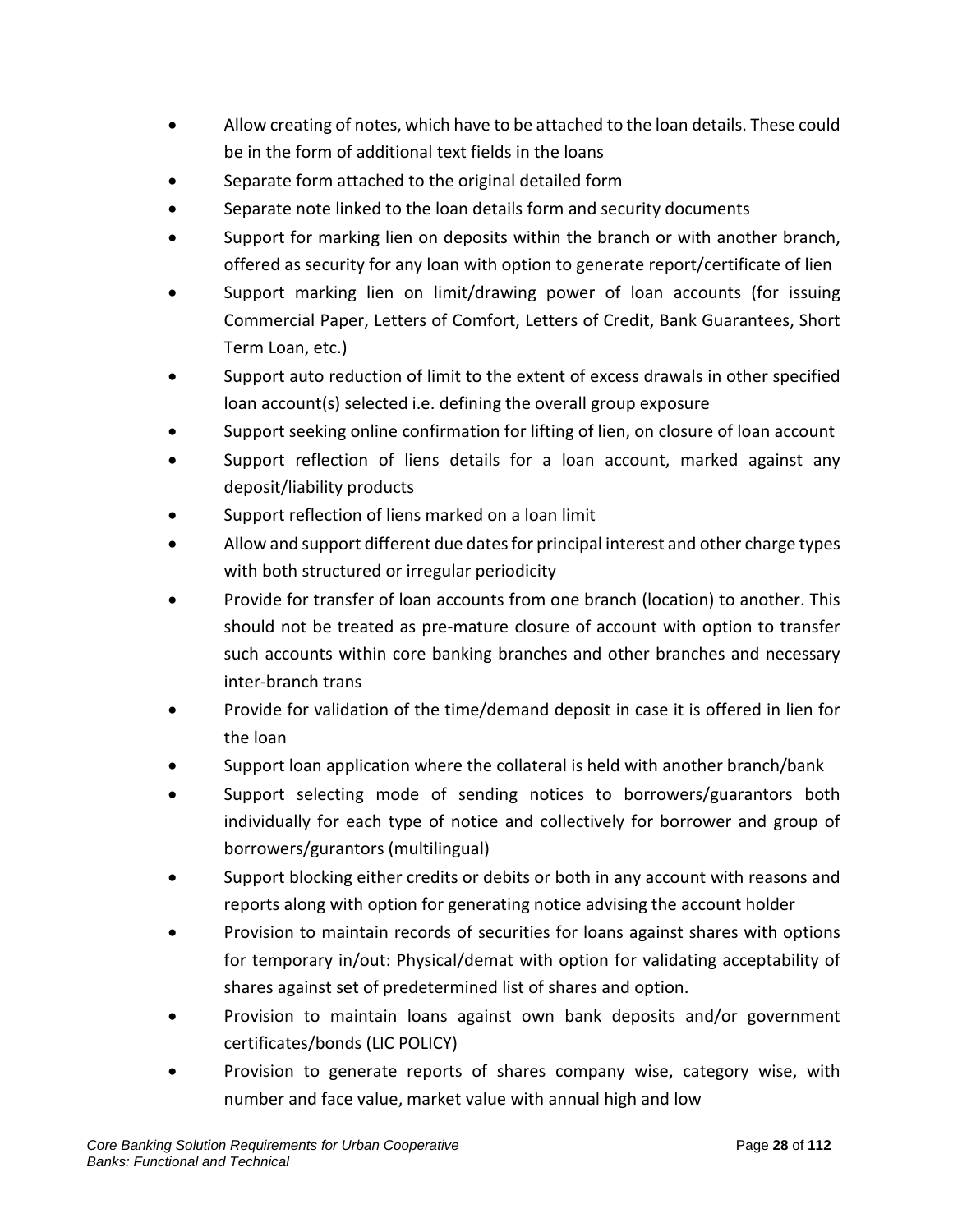- Provision to update share value with provision for interface with external source: Offline/Online
- Provide for surrender value of LIC
- Provision to calculate drawing power as per the definition and generation of advice letters to party in case of excess/overdrawing for regularization
- Limit Monitoring
- Support capture of records based on the following parameters and validate the exposure limit, but not limited to:
	- Customer
	- Sanction/application reference, scheme-wise, industry-wise, sanctioning authority, facility/product, limit-wise (amount), provide for capturing detail of reference person
- Limit maintenance support capture of following information:
	- Name and address of the borrower
	- Nature of activity
	- Category of borrower (Priority/Non-Priority/Export/Special Schemes, etc.)
	- Restructured account (CDR or otherwise), accounts under compromise, sick unit, etc.
	- Date of sanction/renewal/review
	- Due date for limit renewal
	- Age in number of days from date of renewal and review
	- Sanctioning authority with validation for sanctioning powers as per delegated authority
	- Nature of limits (division wise limit If any)
	- Limit with progressive reductions
	- Sub Limits for charging differential rate of interest
	- Amount of limit (Peak and Non-Peak Level)
	- Rating of the borrower.
- Support setting up limits in stages for a customer account i.e., support setting of limits for each product/facility separately
- Provision to override the exceptions for partial disbursements up to a particular amount/nos. of transactions only with proper authorisation.
- Provision to maintain partial/full disbursements
- Provide capability to set overdraft limits for the current accounts
- Enable setting of limits and exposures for loans to be sanctioned to a Customer / group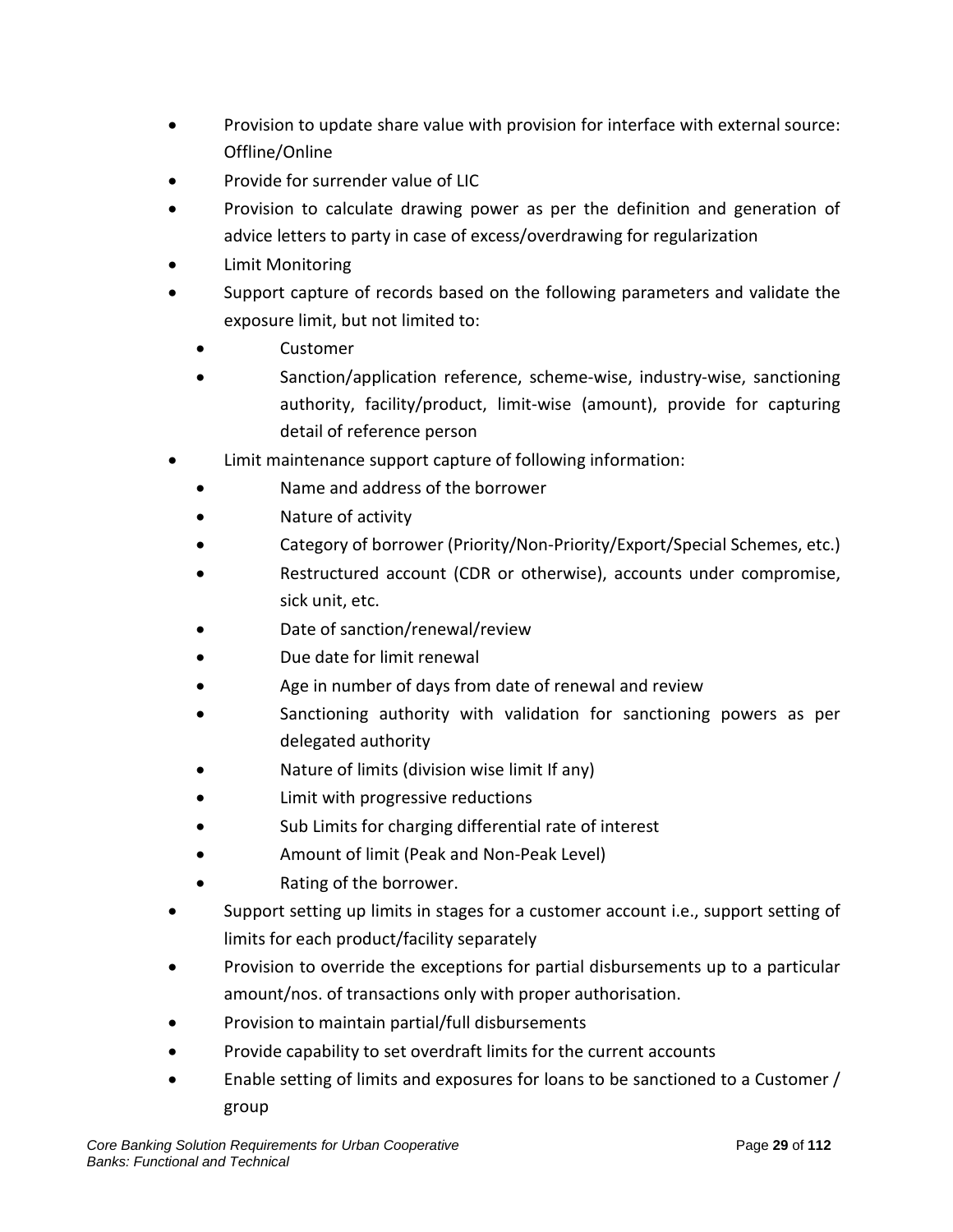- Support usage of a single overall limit by all disbursement products (with level / break-up of disbursement)
- Allow for setting up of lines/provisional limit in case the customer has used up the limit defined.
- Provide capability to automatically reduce the overdraft limit based on a predefined frequency
- Support design (template) to check compliance, of related terms and conditions of sanction
- Support modification of check List to make account specific modification requirements of terms of sanction
- Support capture of data in stages, for details of compliance for each application/sanction reference
- Support capturing details of registration of charge with Registrar of Companies (ROC), Registrar of Assurances, Depository, etc. for each limit separately with provision for recording the modifications there to with maintenance of the history
- Support tracking and give alerts for primary securities and collaterals pending registration of charge with ROC, Registrar of Assurances, etc., at predefined frequencies
- Support for flagging of limit for non-compliance of terms and conditions
- Support definition of mandatory compliance (in the standard list of compliance) for lifting the flag, to make the limit operational
- Support capturing dates of execution of each document stipulated in the sanction
- Support seeking online confirmation(s) for making a limit operational/for overdrawing, etc.
- Ensure that no limit is set up unless sanction details are recorded
- Capability to ensure that there is no duplication in the limit set up for any sanctioned limit
- Support obtaining of special approval for sanctioning of advance, where the advance is linked to the line of credit and not the limit itself
- Enable conversion of the line into limit in case payment of any other advance releases the limit with approval of the delegated authority
- In the case of a change of constitution of the customer, support linking accounts to the new customer profile with past history
- Support alerts/messages in case the collateral amount goes below the pre determines level, where the limit is linked to the collateral
- Allow for setting up of limits as a percentage of the collateral held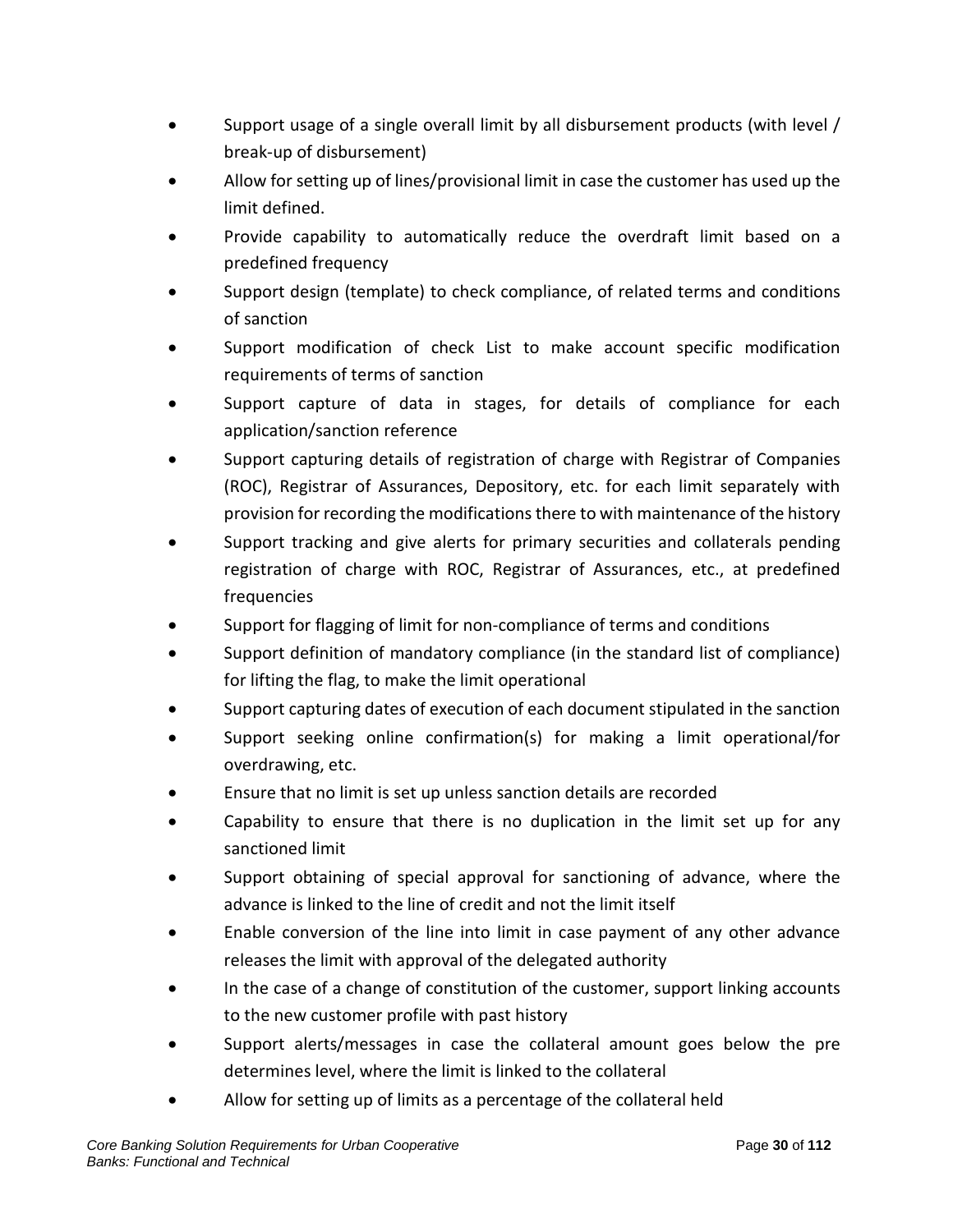- Support updating of the limits on enhancement, reductions or ad hoc sanctions and maintain history of changes
- Ability to update the sanction details for completion of the legal formalities and execution of documents, registration of charges, etc.
- Provide for generation of alerts/ exception reports when any loan / credit limit is sanctioned by an Authority beyond the powers delegated to him
- Provide for periodical valuation of immovable properties and verification of encumbrances against the properties
- Provide for sale of assets given as security/collateral through auction / e-tendering

## **Collateral Management**

- Support capturing history of creation/addition/modification in the collateral security
- Support blocking/freeze (manual) and defreeze link to relevant authority
- Provide for maintaining value of collateral security with relevant date and history of valuations
- Support tracking of date of valuation of collateral, vis-à-vis predefined validity periods and prompt the user to update valuations. User to be able to define validity period for each category of Collateral
- Provide a reminder facility, based on a predefined frequency, for revaluation of collateral
- Provide alerts where the collateral value drops below the predefined limit
- Support interface with deposits module for recording liens on deposits
- Provide a facility to monitor collateral where the collateral (mainly time / demand deposits) is held with another Branch
- Support seeking on-line confirmation for de-linking of time / demand deposit to the loan limit, in case the loan is paid up
- Support seeking on-line confirmation for lifting lien in case the relative Letters of Credit, Bank Guarantee is retired
- Allow for management of collateral even in case the loan is paid up
- Allow for linking of:
- Single loan to multiple collateral
- Multiple loans to single collateral
- Single collateral to multiple customers.
- Support validation of the collateral against the existing database, to find if it is being currently used for any other loan/advance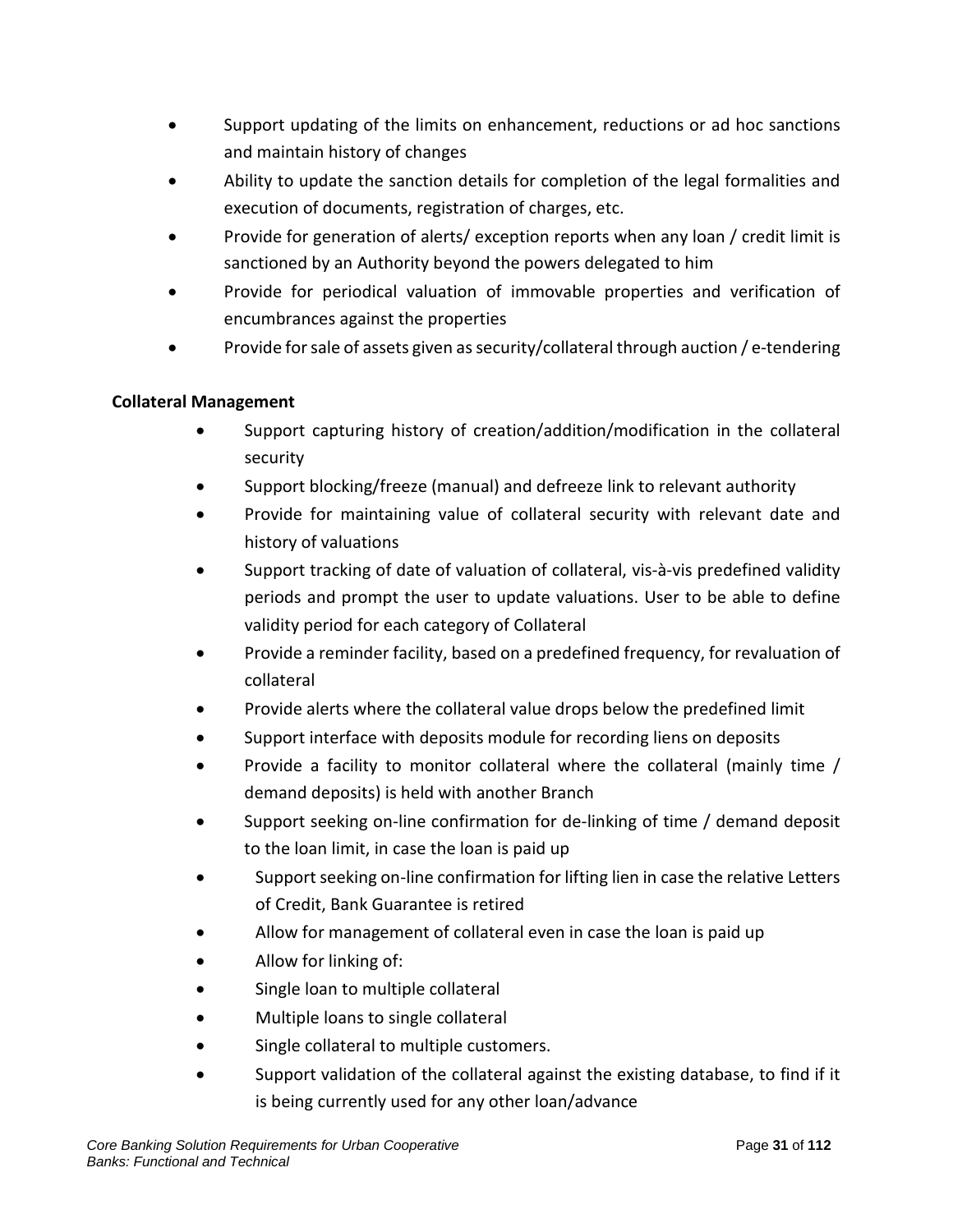- Allow for capturing the following, but not limited to:
- Insurance details
- Legal/Solicitor details
- Valuation details (external consultant, etc.)
- Details of loans for which the security is held as collateral
- Provision to maintain details of suit filed details borrower/account wise
- Legal Action: Date of closure of loan, filing of ARC, amount of ARC, date of hearing of arbitrator, date of decree, amount of decree, execution amount, nature of execution (money/mortgage, etc.), charges paid, stages of decree, date of decree, date of preliminary decree, final decree, date of execution of decree, execution amount, notice issued under securitization act., status of action under securitization act, etc.
- Facility to automatically restrict operation on the collateral with provision to override by authorized users
- Provide for closing/marking the collateral in case the collateral is disposed off in the market
- Maintenance of primary and collateral securities separately should include:
- Recording of value
- Recording of revaluation
- Acknowledgement of securities
- Addition/or release of securities
- Registered mortgage or equitable mortgage
- If registered mortgage, amount and date of registration
- Description of security, legal opinion date, search report, valuation, report name of valuer.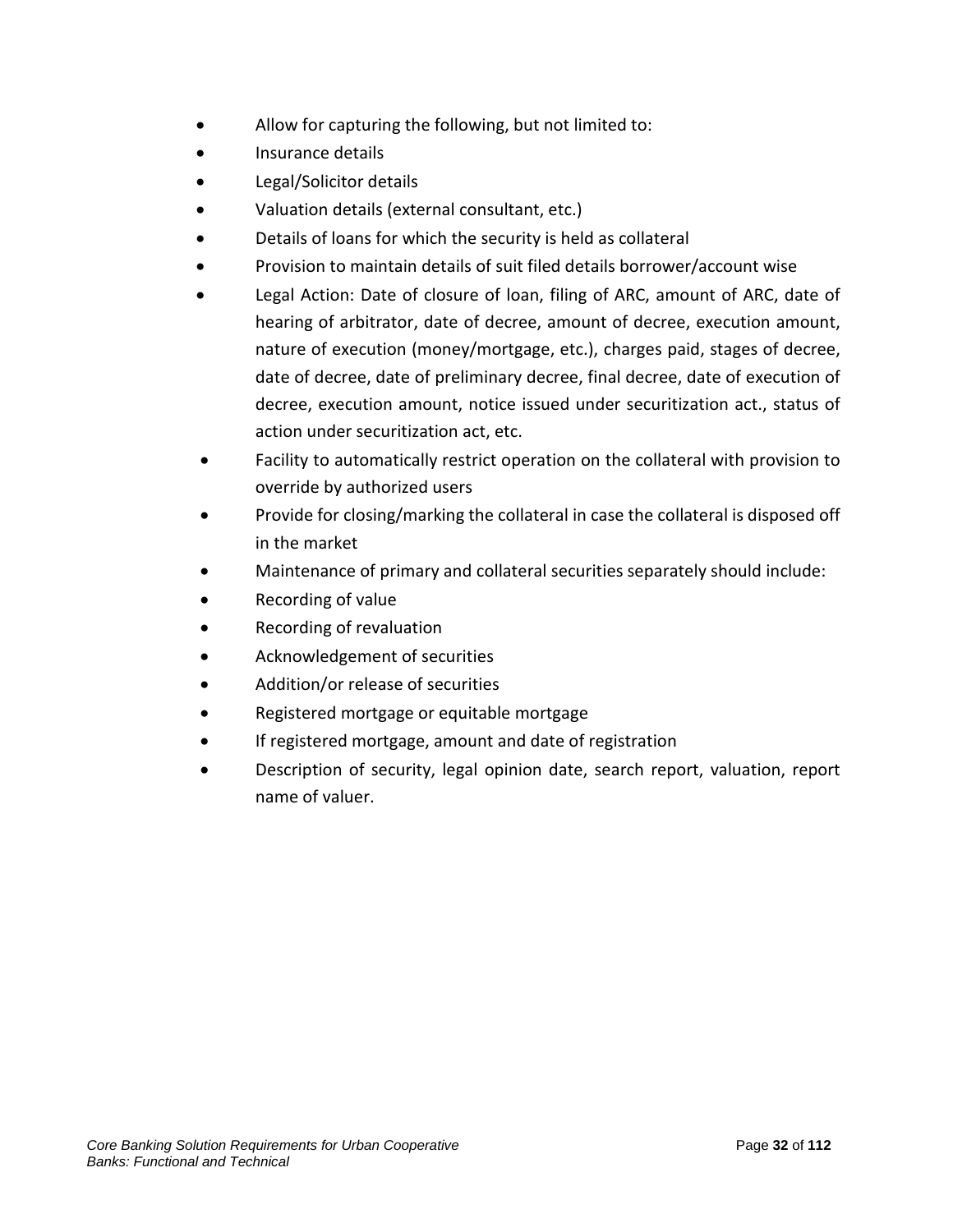#### **Disbursals**

- Enable a phased draw-down schedule for the disbursal of the loan amount
- Support checking of balance and drawing power and ability to display record of past disbursement before the disbursal of the loan
- Ability to check authority limit of disbursing officer / approving authority
- Ability to check company / industry exposure prior to disbursement
- Ability to generate disbursement memo with disbursement request and overall exposure details
- Provision to track disbursement, full/partial. Provision for blocking further debits except interest, after completion of final disbursements.
- Ability to modify disbursement Schedule during the tenure of a facility
- Ability to keep track of future disbursement schedule
- Support cheque operated loan accounts (cash credit accounts on lines of current account)
- Provision to remit/draw disbursements related to scheme parameters through DD/PO/TT/MT/Cash/Cheques, etc.
- Provision to enter the proof of end use of funds like:
- Bills/Money Receipts
- RC book, etc.
- Support bulk credits/Recoveries in retail loans e.g. (salary, etc.)
- Fee based disbursals.
- Ability to account for fee based income with characteristics similar to interest rates
- Ability to handle transactions with only fee-based income
- Support for prepayment, part payment, pre-closure and closure of loans
- Allow pre-payment of loans on user-defined rules/charges model
- Support checks to ensure non-closure of loans till all outstanding and interest accrued against it has been repaid
- Ensure release of lien in case of prepayments
- Provision to generate predefined lists before closure of accounts to check for: charges to be recovered, interest to be recovered, interest in dummy ledger, cheque books to be surrendered, ATM/credit card/debit card or any other card transactions
- Provide for cheques deposited but not cleared, lien on deposits, subsidy details, margin details, list of securities, operations in related accounts
- Provision for authorization of account closure after all the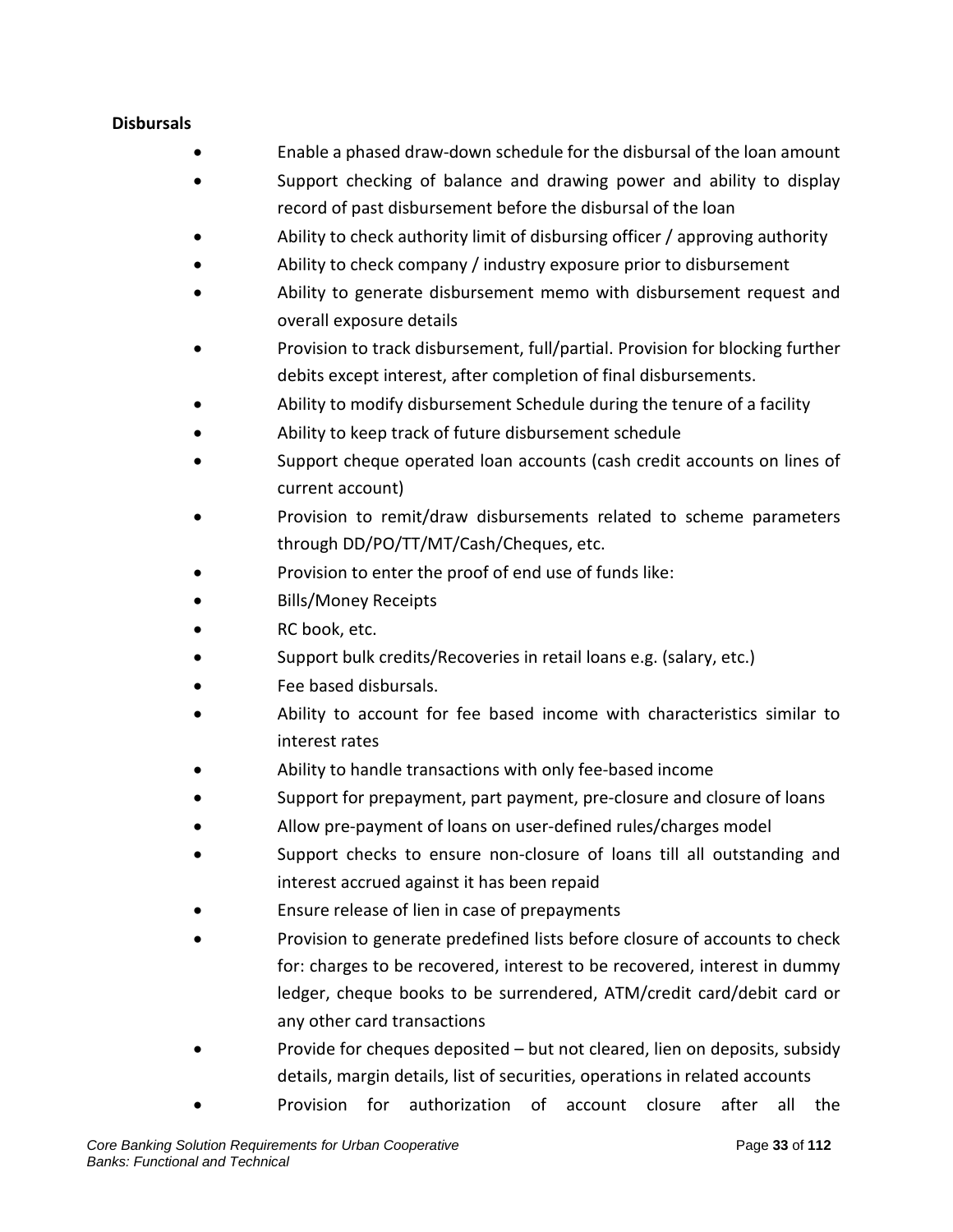exceptions/cautions are attended

• On authorization of account closure the related security documents have to be marked accordingly.

#### **Drawing Power**

- Support automatic (rule based)/manual setting up of 'drawing powers' and restricting disbursals/drawings based on the same
- Allow defining rules for calculating drawing power based on Security (percentage/absolute value)
- Instalments not yet due
- Support limiting drawing in a loan account to drawing power (like a running account)
- Support allowing drawings in excess of 'drawing power' with online approval of authorized users with exception reporting
- System to prompt for period of validity each time drawing power is updated with default date as system date while updating
- Support selecting method/methods of computation of 'drawing power' for each limit set up on the system
- Support selecting items of security for calculation of drawing power
- Drawing power available for cash credit/working capital demand loan
- System should enable capture of margins, caps (sub-limits), periodicity of valuation, etc., specified for securities
- System to maintain these values for period specified by the user (minimum of 12 months)
- Support tracking of periodicity of valuation vis-à-vis the stipulated periodicity
- Support design of standard templates for capturing details like
- Date of valuation(date of stock statement),
- Value of each item of security(market value)
- For deposit receipts system should arrive DP after reducing margin on present value of deposit. Lien should be marked on the deposits
- For all other securities like NSC, shares, etc. security type, value of security, margin and description should be accepted and DP arrived accordingly by the system
- Monitoring of loans
	- Ability to record tracking of key events/milestones during the project analysis stage like financial closure, implementation, implementation status, clearance (statutory and others), etc.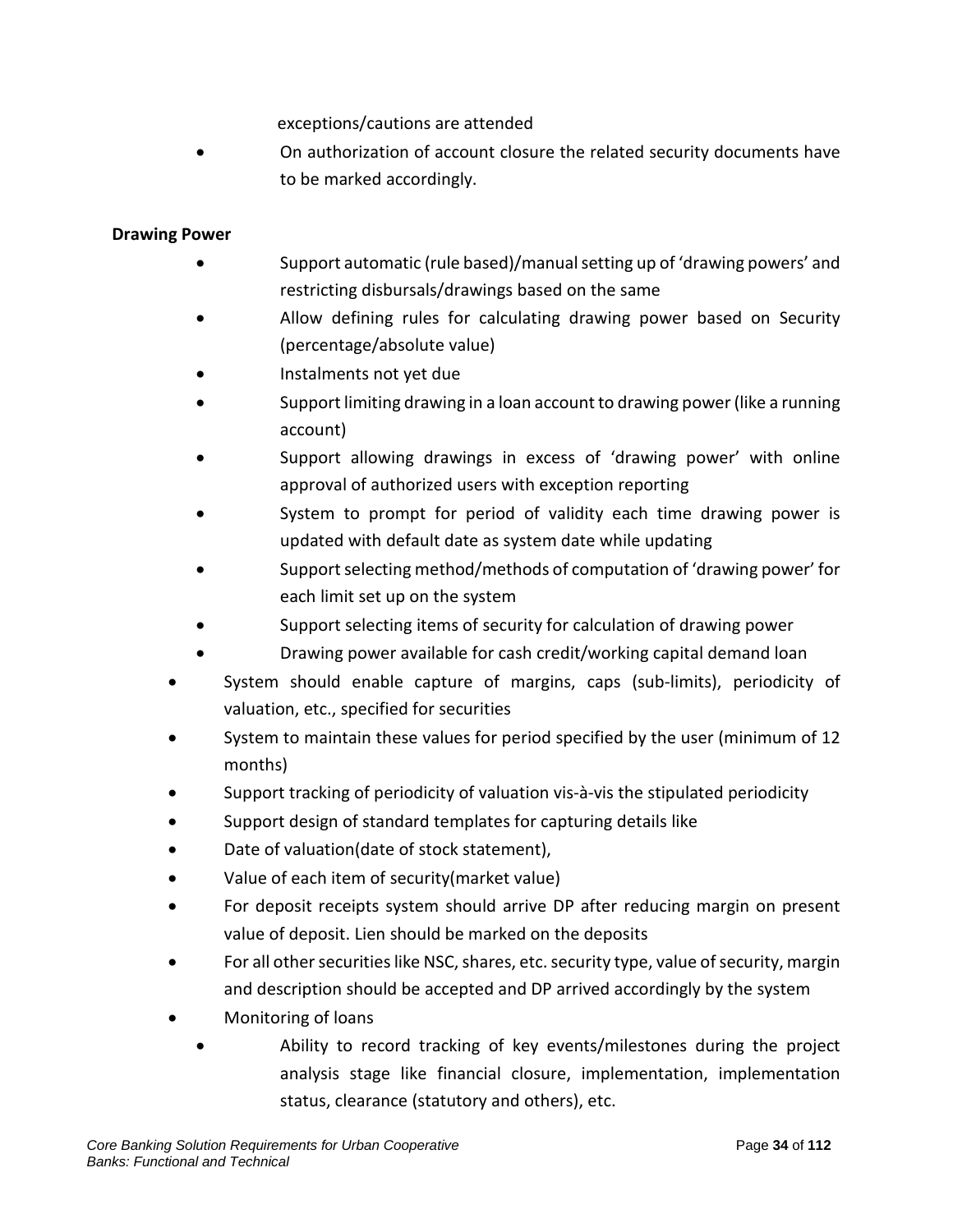- Facilitate identifying/monitoring defaulting loans based on:
	- Interest default, Principal default, Charges/fees default
	- Ability to generate standard notice/Legal notice/suit/plaint documents/letters of invocation of guarantee, etc.
	- Repayments.
- Provision unique repayment schedule for each of the disbursements
- Support fixing repayment schedule for a limit. The methods of repayment could be:
	- Periodical (monthly, quarterly, half-yearly, Yearly, seasonal (harvest) etc.)
	- Irregular and progressive
	- On demand:
		- With or without initial moratorium
		- Separate repayment schedules for Interest and principal
		- Equated instalments, with or without Moratorium
		- Equated monthly instalments (EMI)
		- Equal or un-equal instalments
		- Provide for accepting repayments by:
			- Cheque/ECS
			- Post-dated cheque (with due date maintenance for presentation)
			- Transfer from other account
			- Cash
			- Automatic debiting of any other account
			- Support "clearing" repayments against loan amount.

#### **Insurance Details**

- Support capturing insurance details for each item of primary security as also each interim Collateral security (for which insurance cover is stipulated in the sanction).
- The details should include:
- Insurance company, Policy date, Policy number, Asset covered, Risks covered, Insurance cover, Premium, Beneficiary Due date for renewal
- Provision to note Insurance cover/guarantee cover.

#### **Inspection**

• Support capturing dates of inspection customer-wise for both primary and collateral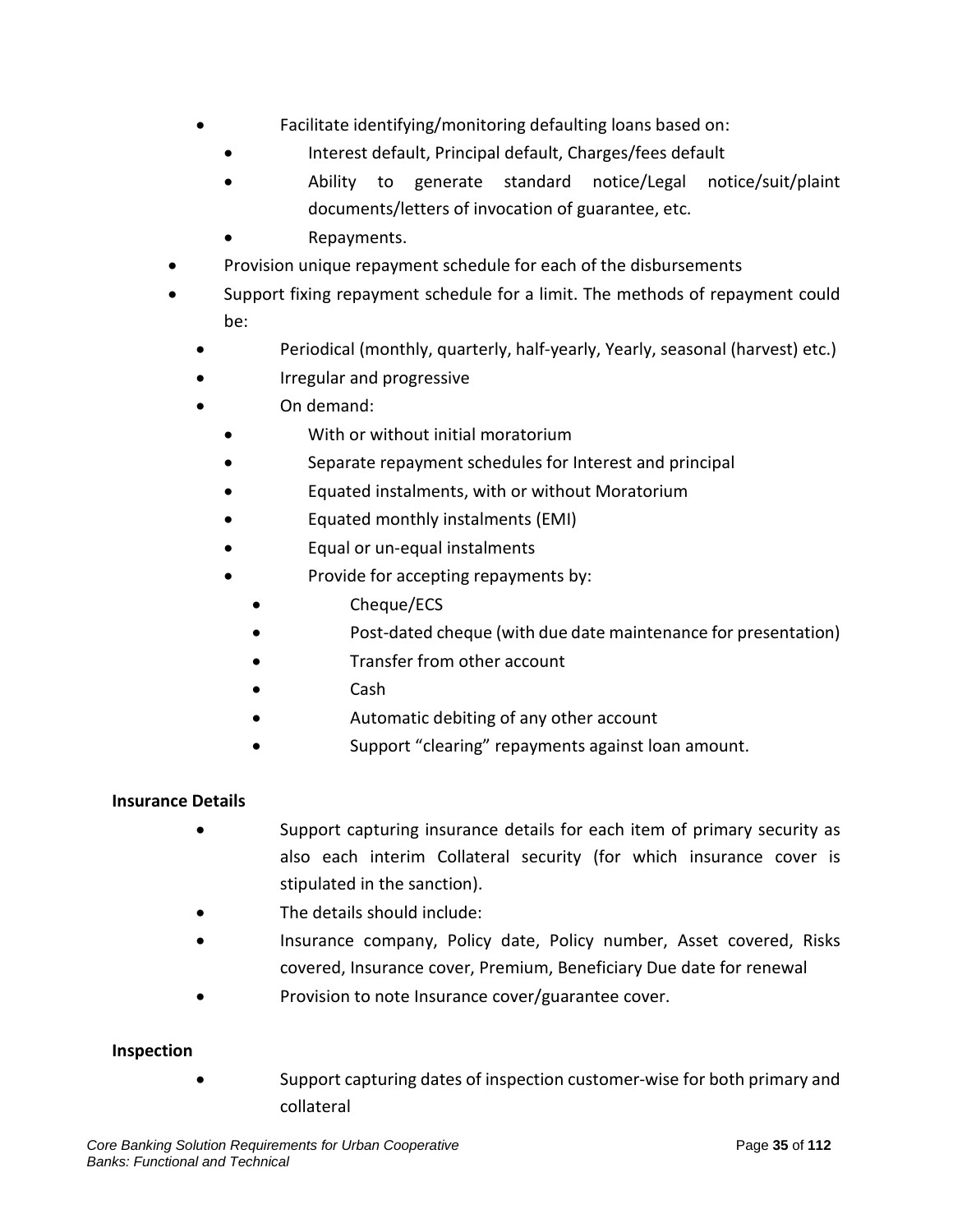- Support inputting of remarks/report of Inspecting officials/agencies (memo field).
- Provision to enter/upload remarks and Replies of audits like external, statutory, Concurrent, RBI, External
- Support capturing names of the officials/Agencies who conducted the inspections
- Provide for tracking the periodicity of Inspections with the periodicity of inspections specified in the Sanction Customer-wise for both primary and Collateral security
- Recording of inspection of assets
- Post sanction
- Generation of letters/reports to customers/higher authorities about the Inspections of assets
- Inspection Details: Date of last inspection, Inspection Schedule.

## **Asset Classification and Provisioning**

- Support definition of norms for asset Classification and income recognition differently for each sector with provision to deal with restructured accounts as per terms of restructure
- Support auto classification of all loans into performing (including special watch accounts) and non-performing assets, based on user defined criteria and RBI guidelines. support classification into NPA customer wise i.e., if one loan account is NPA, all loan accounts of the customer are to be marked as NPA.
- Support manual over-ride facility for asset classification by authorized users with exception report
- Ability to identify and categorize assets into various categories such as standard, sub-standard, doubtful and loss assets based on multiple criteria
- Ability to trigger when there is a possibility of one or more criteria being met
- Store date on which the asset classification Changes from performing asset to non- performing asset
- Support automatic change of asset status (standard, sub-standard, etc.) based on user defined criteria after obtaining on screen confirmation from user
- Provision to classify accounts as per Income recognition norms with calculation of interest and charges to be reversed and account accordingly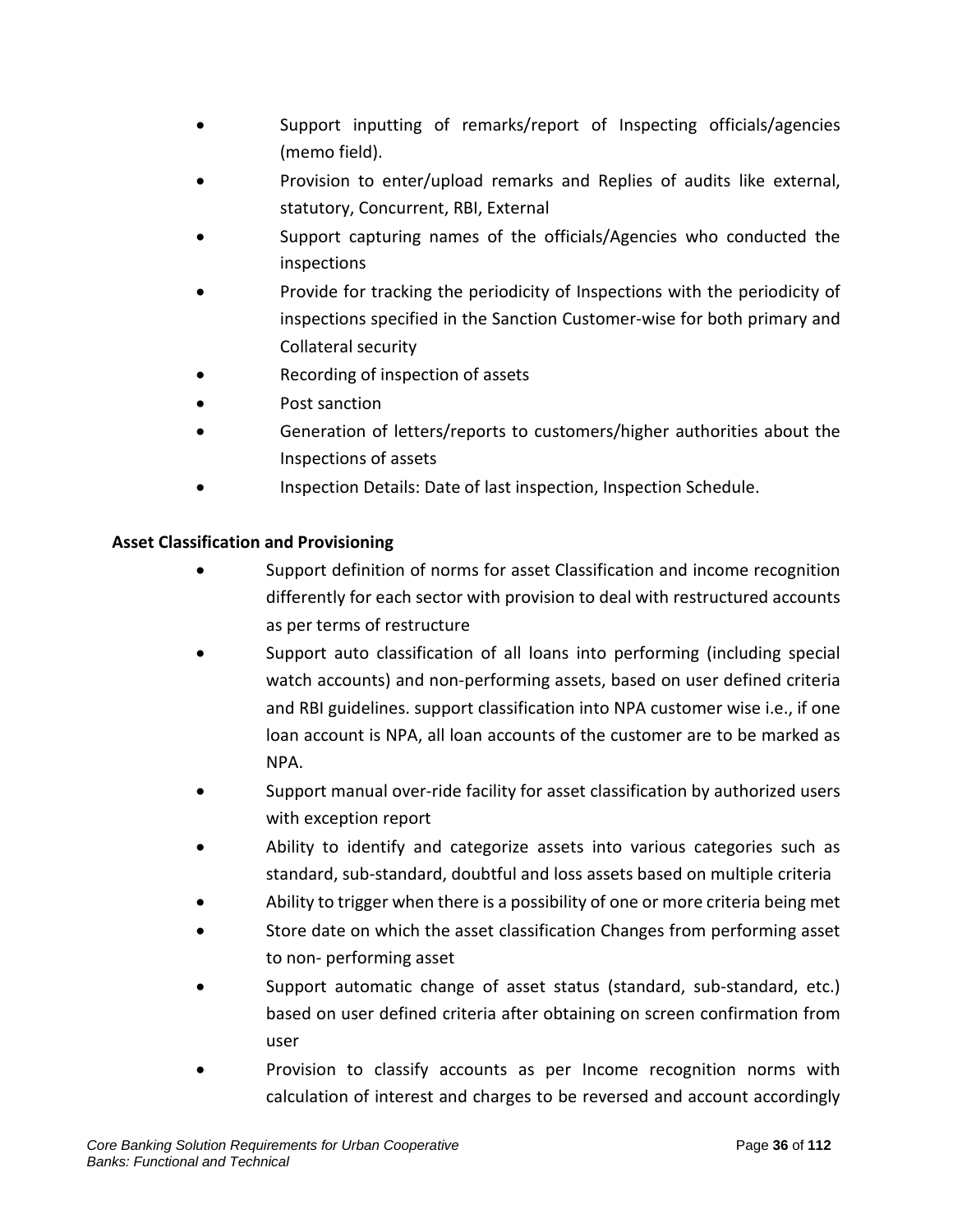with report generation:

- Automatic upgrading
- Automatic downgrading.
- Support separate calculation of interest Accruals for non-performing assets (NPAs) on an on-going basis
- Provision to maintain dummy account Ledger for NPA accounts/written off accounts. (A dummy ledger is one where notional entries are made without affecting any of the accounting heads)
- Provision to accrue interest on dummy ledger accounts/written off accounts (off balance sheet item) without applying the same.
- Provision to close dummy ledger on automatic upgrading of advance account
- Support compounding of interest at the user specified frequency for NPAs while computing Interest accrued
- Support maintenance of income suspense/interest not collected account
- Provision to maintain details of suit filed details borrower/account wise
- Automatically calculate write-off/write back amount outstanding in specified NPA accounts based on user defined criteria
- Automatically calculate specific provisions based on user defined criteria and formulae
- Support creation of interest provisions and Receivables, based on accrued interest calculated
- Support maintenance of provision/receivable accounts separately for each account type separately
- Support application of interest by debit/credit to provisions/receivable accounts
- Support user defining calendar for reversal of outstanding in provision/receivable accounts
- Provision to reversal of interest out of recoveries, in the dummy ledger
- The asset classification data should be available for future reference
- Provision to maintain income recognition norms for asset classification
	- Product wise
	- Scheme wise
	- Interest rate wise.
- Provision to appropriate recoveries to:
	- Principal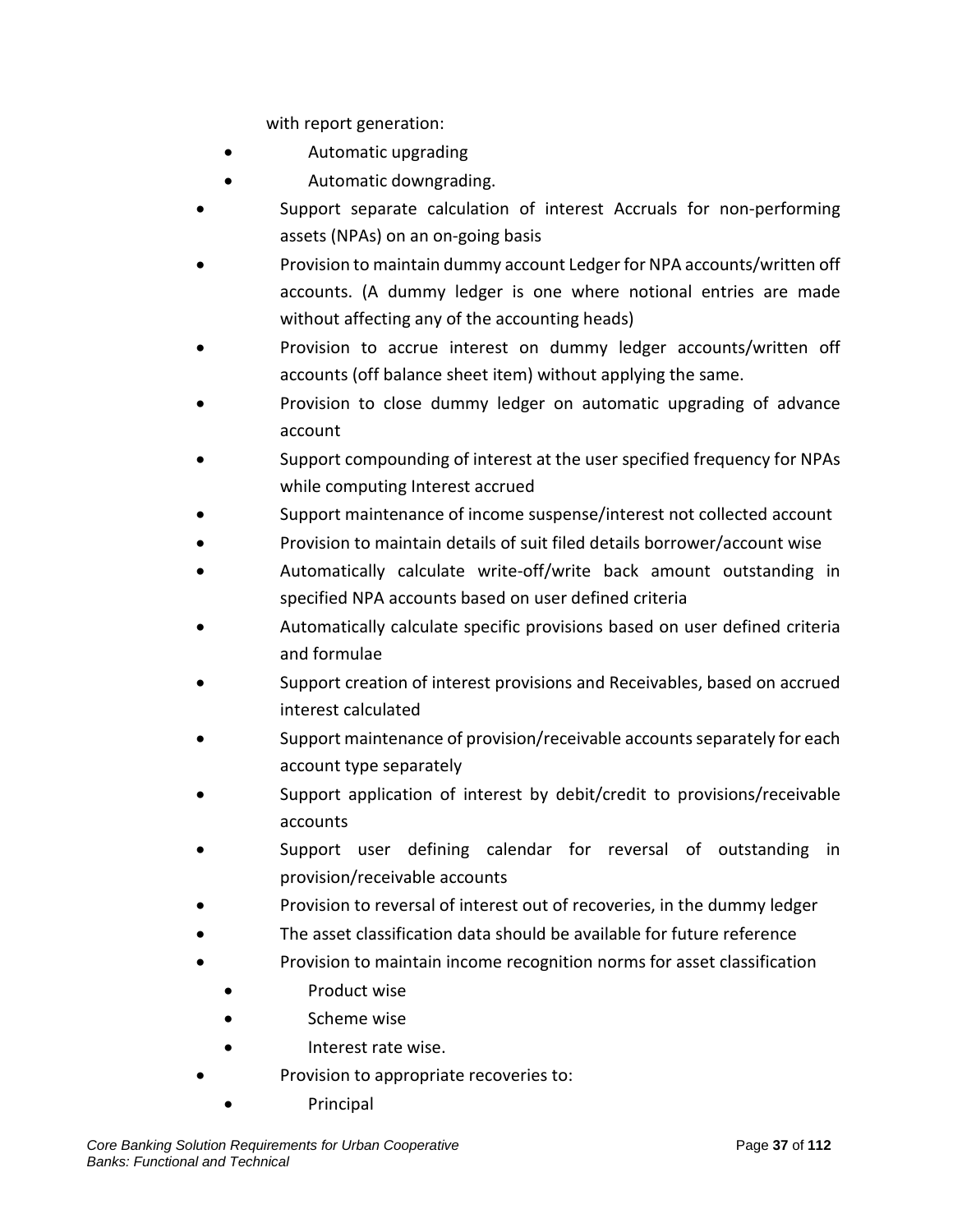- Interest
- Charges.
- Provision to record receipt of guarantee claims like ECGC/CGFSI and proportionate refund from recoveries/claim accounts
- Provision to generate reports of asset classification for any given date/back date
- Generate potential NPA (special watch) statements as per pre-defined norms/formats
- Provision to calculate un-recovered interest on newly identified NPA accounts
- Provision to define accounting entries for unrecovered interest amounts
- System should check whether credit monitoring statement of large borrower accounts – Accounts with Rs. 10 Lakh and above (parameterisable) is generated:
	- Debit and credit summations
	- Overdue bills (Number and Amount)
	- Excess/Ad hoc allowed, date of adjustment
	- Details of guarantee invoked, etc.

# •**Indirect Lending**

- Provision for Direct and Indirect Lending for loan product type
- Opening of a new account/authorization
- Modification of an existing account depending on status
- Closing of an existing account
- Loan Disbursement
- Calculation of interest and instalment amount based on instalment calculation method. Check list for release of subsequent instalment
- Calculation of due dates for instalment
- Diary creation for every account:
	- Deposit Entry
	- Authorization.
- Provision of giving grace period and grace policy for every instalment or only in first instalment
- •Interest application policies (on, when)
- •Calculation of instalment amounts on different amounts (ledger balance, disburse amount, loan sanction)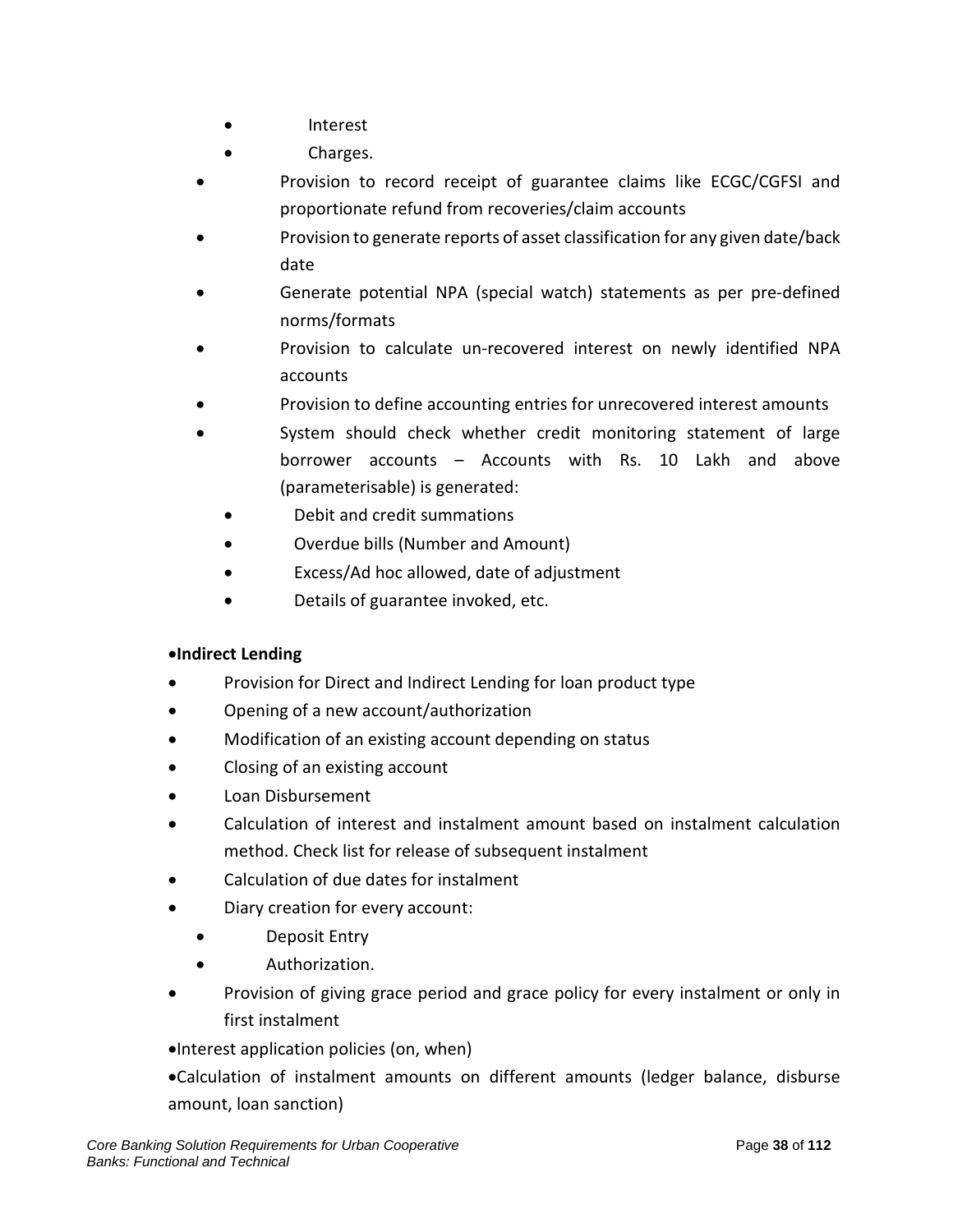- Methods for calculating instalment amount should be configurable (initial, monthly, half yearly, balloon, etc.)
- System will calculate exact instalment amount depending on instalment calculation method
- •System provides facility of giving moratorium period to loan account
- Diary will get created taking in to consideration due date, instalment amount, moratorium, etc.
- Different repayment modes are provided in system like daily, quarterly, monthly, bimonthly, half yearly, yearly, lump sum
- In deposition, facility is given to account holder what he/she want to adjust first, any Interest or principal
- Depending on Interest charge frequency interest will get automatically posted to his Account.
- Security of term loan detail recording. Prepayment/EMI guarantor for loan detail recording
- Guarantor for loan detail recording
- System will keep track of account holder and his guarantors
- Partial Disbursement is allowed
- Facility of transferring term loan account from one branch to another. Rescheduling/compromise settlement
- Loans for different types of loan products (configurable)  $-$  House Building, Transport etc. loan to/SHG. Appraisal process, Interest terms, duration, payment terms, etc., are configurable parameters
- Provide for interfaces from RBI, other banks, Credit Information Bureau, for credit risk information/default status
- Integration with collateral management facilities for verification/entry of details of collateral
- Configurable alerting process (for staff and loan customers) for recovery
- Configurable parameter for re-scheduling and restructuring loans.

## **8. Bills**

- Defining work flow requirements for authorizations based on hierarchy levels and amounts for different types of transactions
- Unique reference number generated for each transaction should be a combination based on branch ID, type of transaction, currency and serial number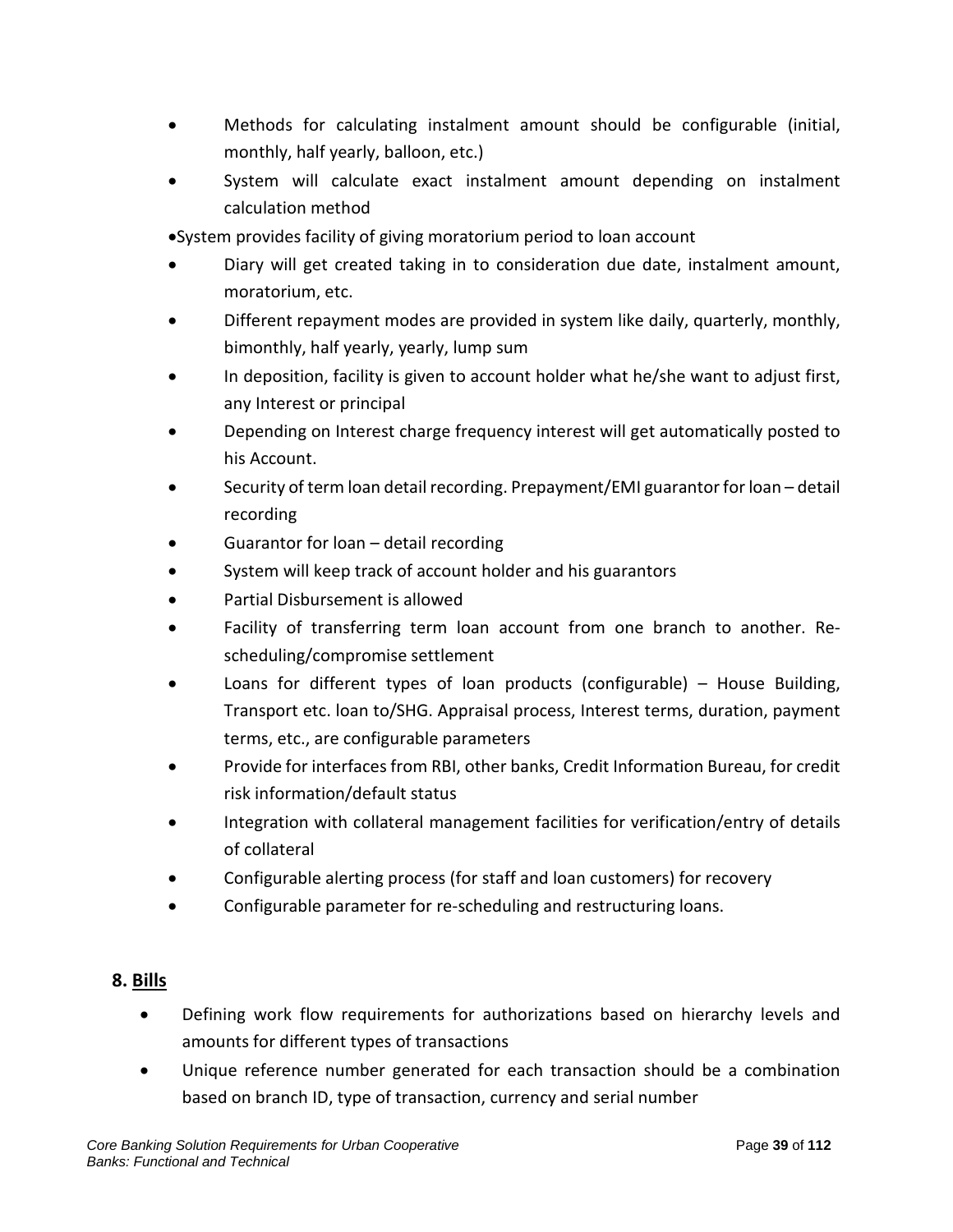- User should be able to define the order of this combination
- To enable users to hold the captured data as an incomplete transaction and the same may be accepted or committed after all the fields are captured
- To provide for creation of multi-level authorisation for the purpose of committing the transactions
- To prompt the user before any transaction is committed
- To provide for any entries in the accounts and the GL, only when the final authorities have approved the transaction
- To support blocking either credits or debits or both in any account
- To process all types of transactions and to provide for all types of facility to draw up the list of documents missing when the user is processing the transaction
- In case of any discrepancies during the validation of documents against the check list, the same should be forwarded to the next approving authority as per the workflow defined by the user
- To enable creation of new transaction by copying an existing transaction with the facility to change all fields
- Provide for linking of all transactions to day book, subsidiary and GL
- To enable picking up of customer information for all transaction from the database
- To provide capability to search a transaction based on various fields or a combination of fields such as customer ID, date of transaction/range of dates, due date, reference number, type of transaction, amounts, selection criteria defined by the user
- To enable customisation of new products as and when introduced by the bank masters
- Allow the user to define the desired fields as mandatory fields for all types of products. Interface with customer master module to capture customer details
- Provide for keeping a record of directory of bank branches giving details like bank name, branch name, branch address, fax/telephone number, e-mail address, SWIFT address, contact person, BSR/PIN/CBS BRANCH/MICR/IFSC Number
- Outward bills cheque for collection
- Provide reference number, date of lodging, name of the party/account number, Cheque/DD number with date, drawn on bank/branch with city, amount of cheque/instrument, drawee account no. and name, sent for collection to whom like service branch, our branch, other bank with address, commission, postage, returned instruments with reasons thereof
- Provide for a separate head in P&L subsidiary Interest paid account on delayed collection, Waiver of commission for staff and & quasi government bodies
- Provide for printing Different schedules for each type of destination along with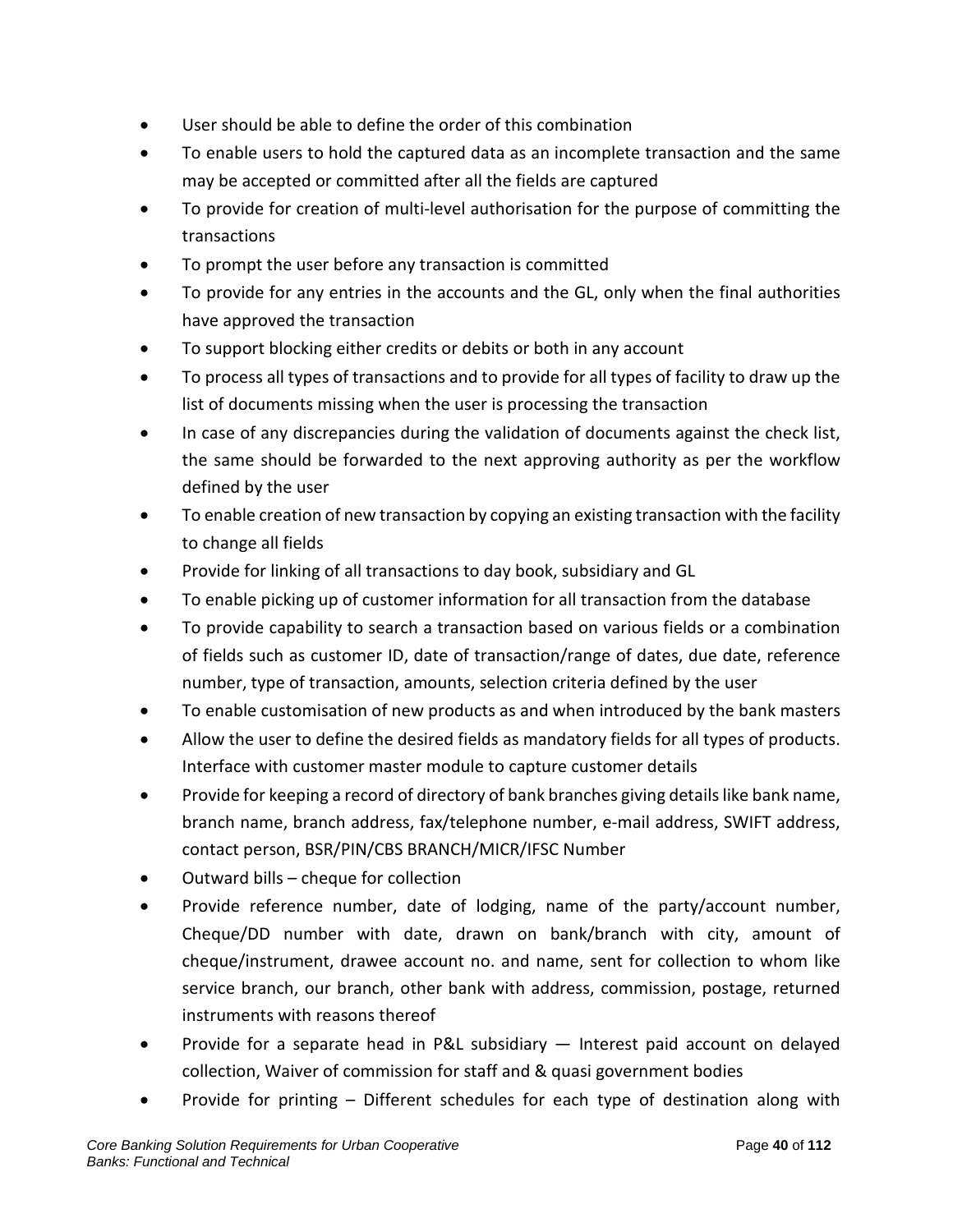instructions for dispatch e.g. courier, speed post etc., single and multiple schedules bank-wise

- Passing of contra voucher
- Reminders for unrealized instruments beyond specified number of days
- Realization of cheque sent for collection
- Provide for payment of interest for delayed collection of cheques beyond specified period in respect of state capitals and other places as per Goiporia Committee recommendations – specified period to be parameterized separately for state capital and other places
- Provide for realization register with the details like date, our number, amount realized and amount credited, our commission, other bank's charges, postages, number of days taken for realization, interest for delayed period if any, returned instruments
- Transfer from collection to purchase
- To provide for authorization details of credit to be given
- To provide for separate schedule/code numbers
- National clearing realization
- Outward Bills for Collection Register
- To provide for collection register with the details Date of lodgment, our bill number, name of the party/account number, amount, drawee details, details of ussance/due date, our commission and collecting bank's charges, if any, postage, interest charges/recovered as per drawers instructions, details of documents enclosed like invoice, lorry/railway receipt/airway bill, etc. with date/number/amount, instruction to party (regarding commission, C form, overdue interest and disposal instructions), sent to whom for collection, details of bill returned
- To generate  $-$ 
	- Register for a given period
	- Covering schedule along with necessary instructions.
- Control vouchers
	- To provide reminders for unrealized bills after due date or parameterized period
	- To provide for register with details Bill number, Name of party/account number, Date of realization, Amount realized and amount credited, Other Bank's charges, our commission/postages
	- To sense the bill from the bill number, date of lodgement and original bill amount
- Cheque/Draft purchase
	- To provide for register with the details for cheque purchase Date, our number, name of the party/account number, staff/non-staff, amount of cheque and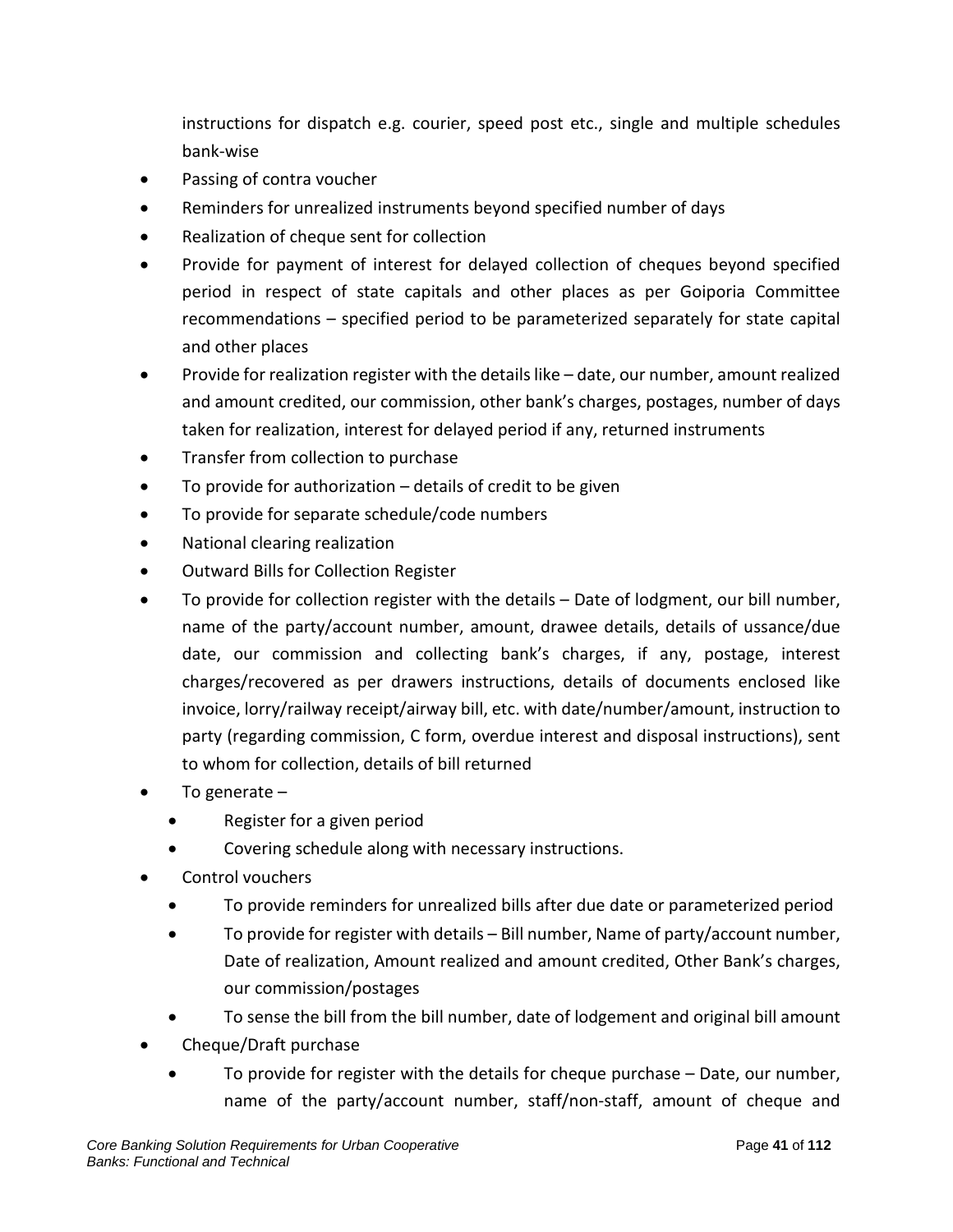amount credited, cheque number and date (date to be validated), drawee bank/branch, to whom sent for collection, interest/commission/postage/other bank's charges, if any, date of realization

- To generate covering schedule for dispatch including remittance and dispatch instructions on realization (e.g.TT/Courier) as also necessary vouchers and provide for charging of commission upfront
- To generate reminders for unrealized cheques and maintenance of ledgers party wise
- Realization of cheques purchased.
- To generate register with the details  $-$  Date of realization, our number, amount realized/credited, rate of interest, amount of interest, other bank's charges, column for returned instrument (to be debited to past due and dishonored bills account in case of insufficient funds in the party's account) with reasons thereof
- To provide for entries for converting from:
	- Cheque purchase to cheque collection, returning of cheques with reasons thereof, charging of interest from day one with penal interest, our bill number, name of party/account number, bill amount/amount credited, margin held, drawee details, whether documentary or clean bill, details of demand bills (Demand bills purchased are to be shown separately in general ledger (GL) under inland bills purchased (Demand) account head), details of documents enclosed like invoice, lorry/railway receipt, airway bill, etc., with date/number/amount/transport operator (validation of date of LR/RR with provision to override with exception report), our commission and collecting bank's charges if any, postage, interest charges/recovered, instruction to party (regarding commission, C form, overdue interest and disposal instructions), sent to whom for collection, date of realization, details of returned instrument (to be debited to past due and dishonored bills account in case of insufficient funds in the party's account) with reasons.
- Provide for generating
	- Register
	- Covering schedules for dispatch along with instructions of the drawers of the bill
- Vouchers
	- To generate reminders based on instructions of the drawer in the schedule or after parameterized period to drawer and drawee/bank
- Maintenance of Bills Purchase Register and Bills Purchase Ledger party wise
- Maintenance of pointed account for margin held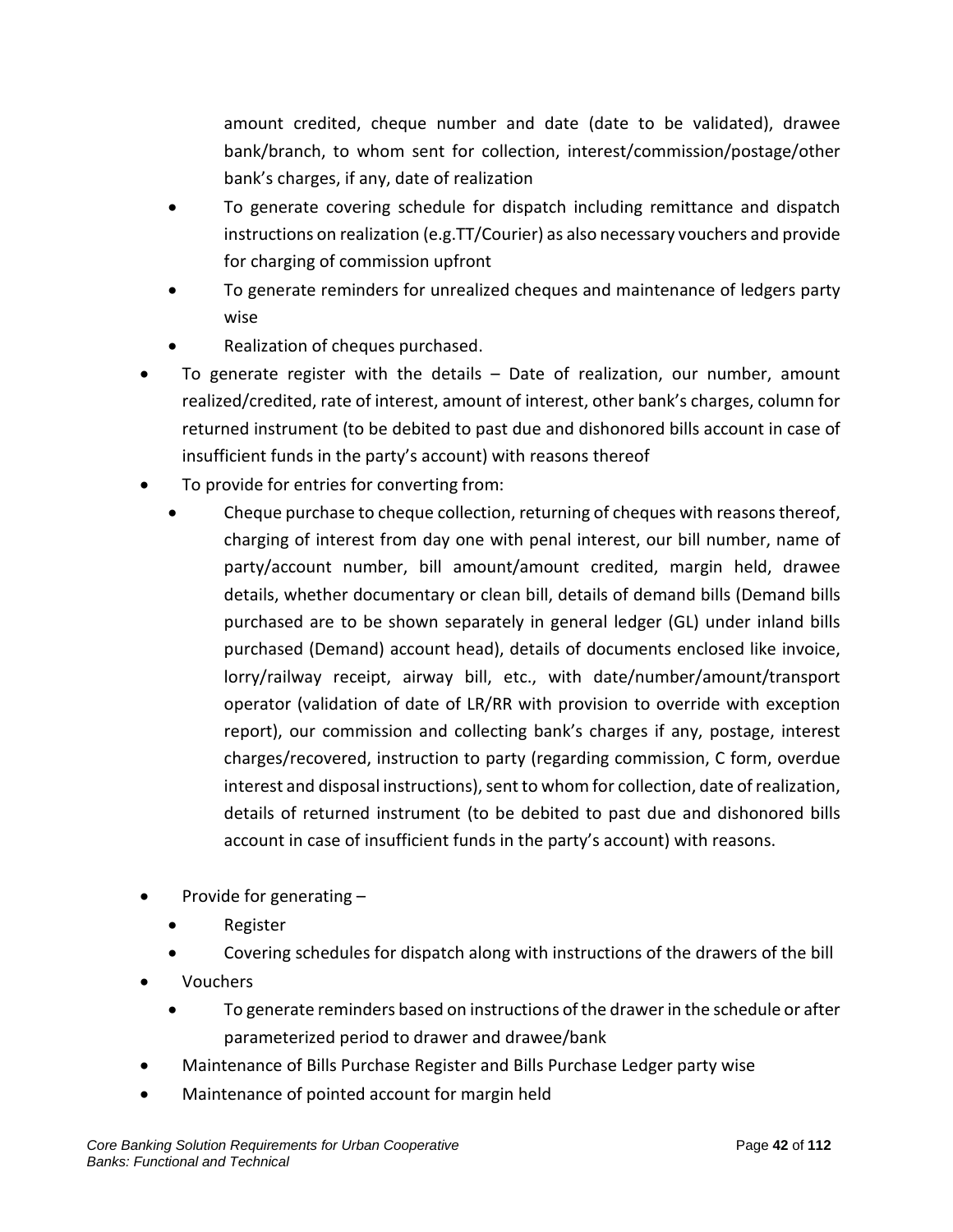- To provide for register with the details Bill number, amount purchased/realized, date of realization, overdue interest, amount, number of days, interest rate and penal rate
- Provide for realization register and vouchers along with advice for party
- To provide for two fields for interest calculation upfront at the time of realisation
- To provide for penal interest at the time of overdue bills realization
- To generate register with the details: Date of purchase, bill number and bill date, name of the party/account number, amount, drawee, details of B/E, number of days of usance period and due date, details of documents enclosed like invoice, lorry/railway receipt, airway bill, etc. with date/number/amount/transport operator (validation of date of LR/RR with provision to override with exception report), discount, amount of discount, commission/postage, date of realization, margin deducted, details of returned instrument (to be debited to past due and dishonored bills account in case of insufficient funds in the party's account) with reasons thereof
- To generate schedule for dispatch along with instructions
- Maintenance of Bills Discounted Register and Bills Discounted Ledger party wise
- Maintenance of pointed account for margin held
- Maintenance of list of IBA approved transport operators and validation thereof while purchasing bills
- To generate reminders one week before due date to drawer and drawee/bank
- Realisation of discounted bills
	- To provide for register with the details: Date of realization, name of the party/account number, amount of bill and amount realized, number of days, rate of interest, overdue interest, penal interest, margin deducted, details of returned instrument (to be debited to past due and dishonoured bills account in case of insufficient funds in the party's account) with reasons thereof
	- To generate realisation register
	- Inward cheques and bills received for collection
	- To provide for register with the details: Our number, date, their number, name of our customer/drawee, bill number/cheque number and date (date to be validated in case of cheque), amount, from whom received with address – (a) from branches (b) from others – the contra entries with respect to these two categories are to be shown separately in GL: Their commission and interest, our commission and postage, details of documents enclosed like invoice, lorry/railway receipt, airway bill, etc., with date/number/amount/transport operator (validation of date of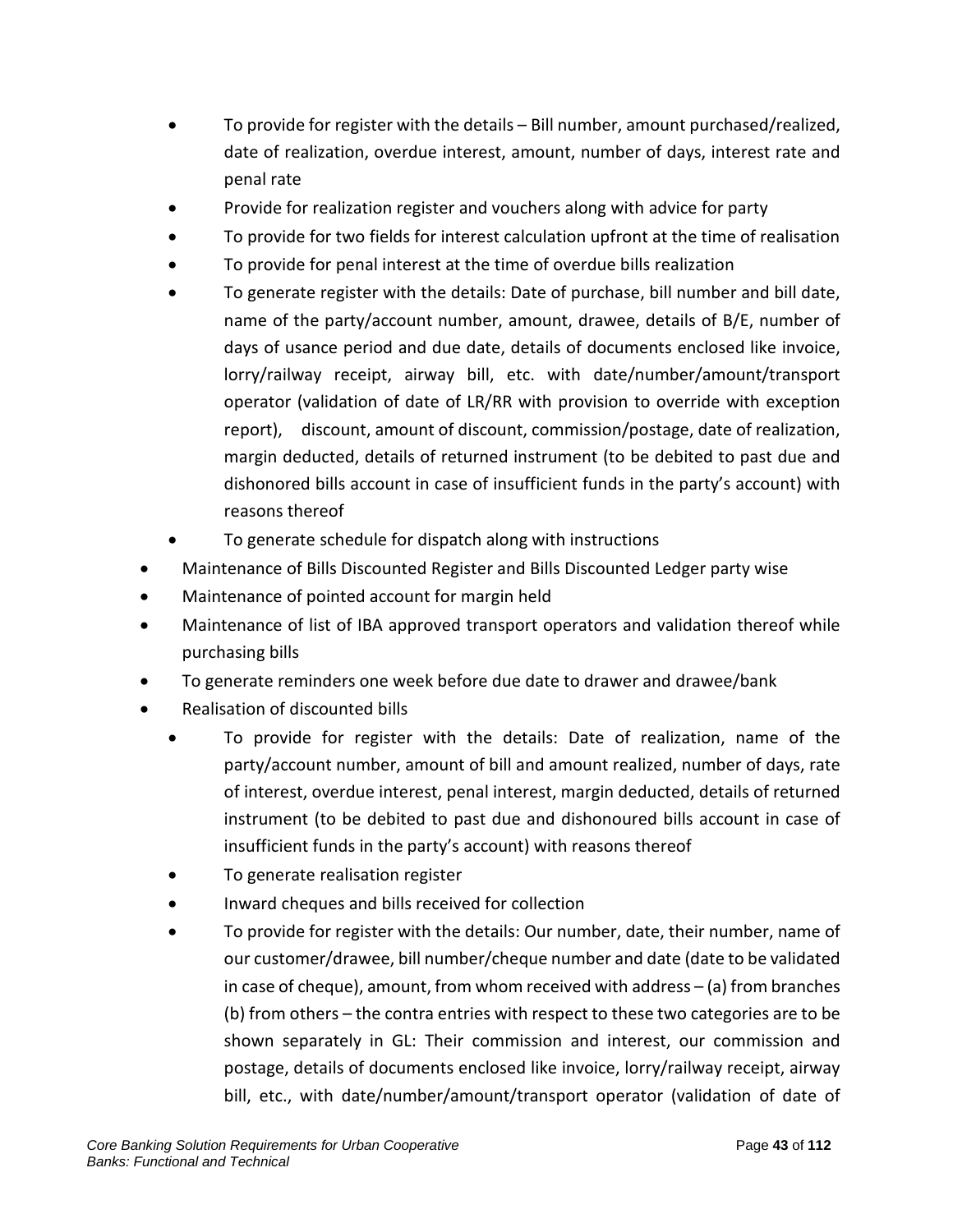LR/RR with provision to override with exception report), due date, instruments returned with reasons thereof. Drawee-in-need is to be referred before return of instrument. Details of drawee-in-need to be captured while registering bill

- Provide for register, schedule, presentation memo incorporating instruction from the drawer including commission, interest details, mode of remitting realisation proceeds, etc.
- To generate contra vouchers
	- To generate reminders on overdue bills to both drawer/collecting bank and drawee
	- Realization of inward bills
	- To generate register with details: Date, name of customer/drawer/drawee, branch, Amount of bill, Amount remitted, bank's commission including charges on post parcels if any and postage /their charges, Interest details including number of days and rate of interest.
	- To generate realisation register and contra voucher and remittance of proceeds as per instructions of drawer/bank. System should prepare DD in case of cheques / bills received other than from our own branches. In case of our own branches system should prepare IBCN. The amount to be remitted should be based on the instructions of the drawer
- Immediate credit of outstation cheques
	- Provide for register with the details: Date of lodgment, bank number, name of party, account type and account number, cheque number, date, amount, to whom sent for collection, date of realization/return, commission and other bank charges if any, postages.
- Provide for validation only for individual accounts and account should have been operative at least for preceding six months
- Reporting
	- To provide for periodicals reference code wise
	- Statement of overdue inward and outward bills/cheques separately. Generation of statement of overdue bills purchased/discounted to be submitted to controlling office
	- Advance against Bills in Course of Collection
	- Name of the customer/party
	- Limit
	- Sanctioning authority
	- Date of sanction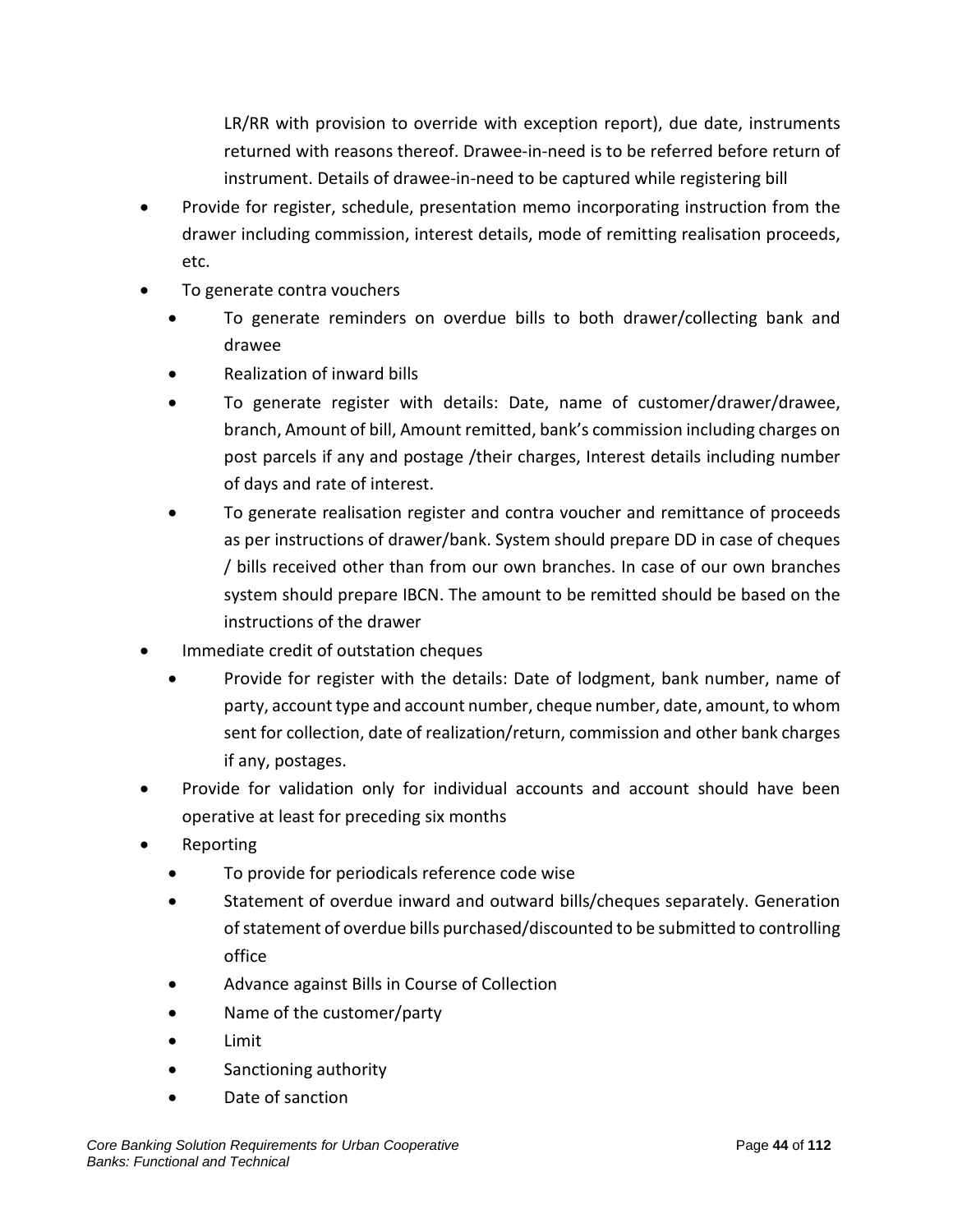- Renewal date.
- To generate register with the details: Date of lodgement, bill no., name of the customer/drawer, branch of bank/branch/agency on whom it is drawn, amount of bill, drawee details
	- No. of day's grace
	- Due date/details of usance
	- Our commission and collecting bank's charges
	- Postage
	- Interest charges/recovered as per drawer's instructions either from drawer/drawee
	- Whether documentary/clean bill.
- Details of documents enclosed like invoice, lorry/railway receipts/airway bill, etc. with date/number/amount/Transport Operator (validation of date of LR/RR with provision to override with exception report)
	- Details of usance/due date
	- Commission and collecting bank's charges if any
	- Postage
	- Interest charges/recovered as per drawer's instructions
	- Instruction to party (regarding commission, C form, overdue interest and disposal instructions)
	- To whom sent for collection and city
	- Amount realized and amount credited
	- Margin held
	- Date of realization
	- Details of returned bills/instruments (to be debited to past due and dishonored bills)
	- Account in case of insufficient funds in the party's account) with reasons.
- Provide for generating  $-$  (a) register (b) covering schedules for dispatch along with instructions of the drawers of the bill (c) vouchers and (d) party wise ledger (e) control vouchers
- To generate reminders based on instructions of the drawer in the schedule or after parameterised period to drawer and drawee/bank
- Maintenance of pointed account for margin held
- To generate realization register
- To generate reminders one week before due date to drawer and drawee/bank
- To generate decontrol vouchers.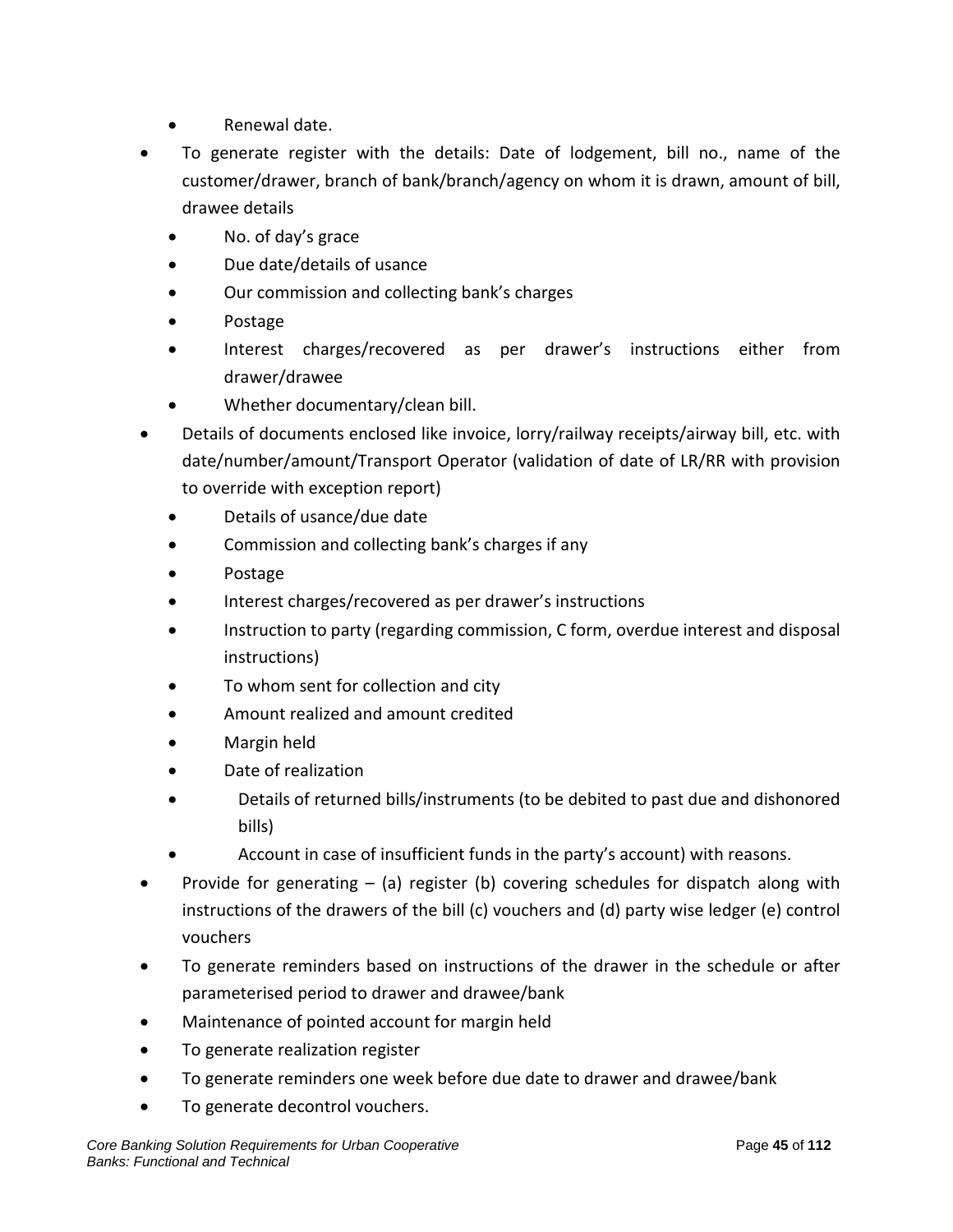## **9. Remittances**

- Remittance transactions involve funds transfer which will include and is not restricted to: Demand Draft, Pay Order, Bank Order, Electronic Fund Transfer, (in local and foreign Currency), RTGS, NEFT. This includes inward and outward remittance
- Allow remittance for customers and non-customers
- Provide creation of transaction type which include specific multi-purpose products like: DD, pay order, bank order (denominations to be parameterised), direct transfer of funds, electronic fund transfers (NEFT), RTGS, bulk payment of products
- Enable setting up and maintenance of bank lists, branch lists, branch id, alpha code and drawing limits for paying branches
- Enable creation of a daily rate master for definition of foreign currency conversion rates to be applied for retail transactions
- Support automatic reconciliation of inter-branch transactions, DD issued and paid
- Allow overriding default currency rates. Such overriding should be captured in exception report
- Enable waiver/reduction of charges on specific transactions for any account with appropriate approval and inclusion in exception report
- Enable definition of amendments possible in the transaction details without canceling transaction
- Enable online approval of transaction by auto referral to appropriate authority
- Enable processing of transactions in both on line and batch mode. Transaction entry should be possible in singe input mode and bulk import of data
- Provide automatic generation of instrument number. The information will include but is not restricted to:
	- Issuing branch code and ID no.
	- Paying branch-wise yearly running serial number (to be reset to 0 at the beginning of each financial year)
	- Type of transaction
	- Type of instrument (the structure of the number is to user definable).
- Provide for issuance of DD/PO/EFT/against the following mode of payments cash, debiting account of the customer at the same branch and debiting account of the customer at another branch (should support multi branch transactions). Internal debit note/voucher, bill negotiated/discounted and debiting third party account with proper authorization
- DD/PO should not be issued against cash payment beyond the limit specified by RBI/ Income Tax Authorities periodically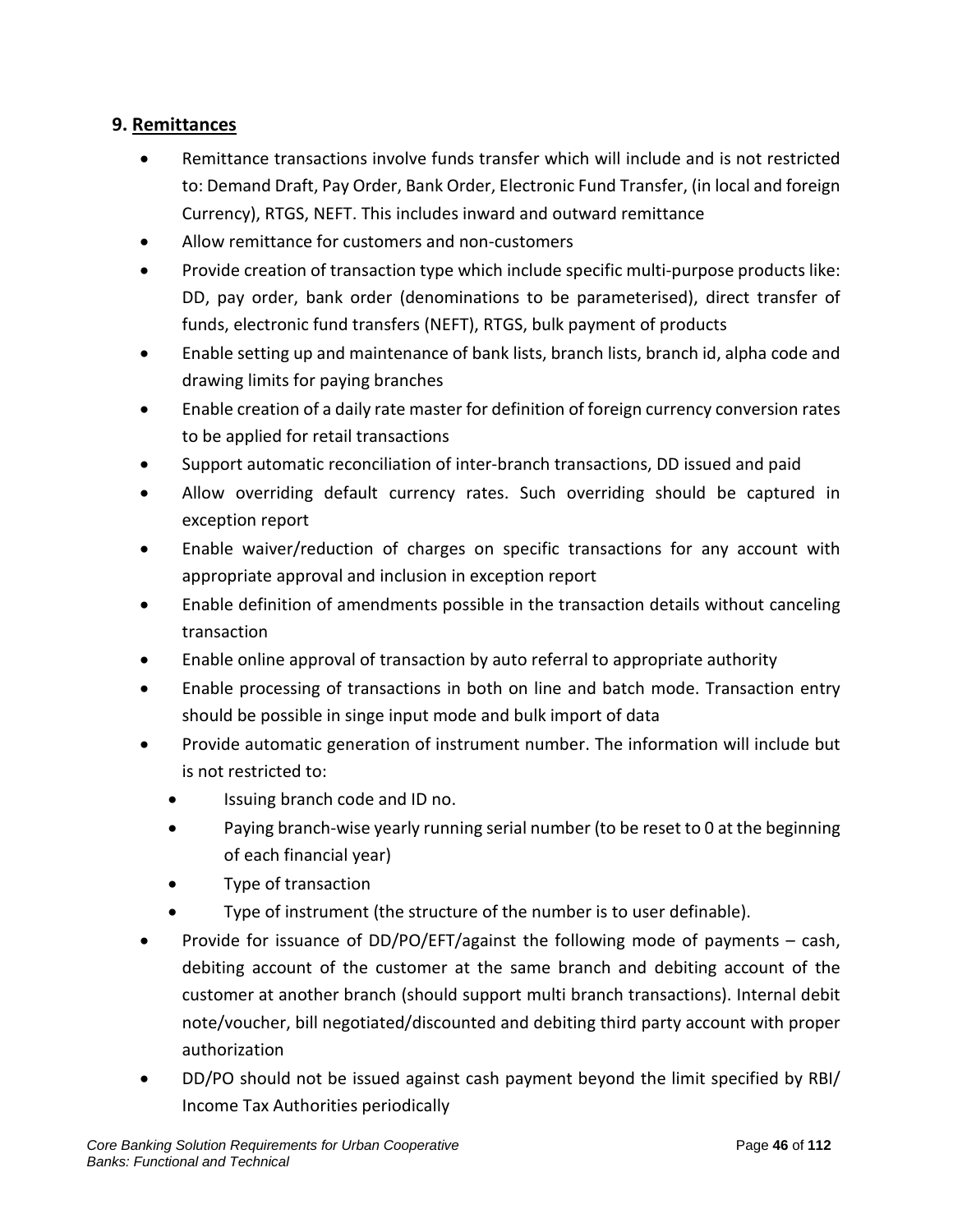- PAN details have to be obtained for cash transactions beyond specified limit
- Due diligence checks for issuing DD/PO to non-customers against cash deposit
- Provide for issuance of DD on another data centre of the bank
- Provide printing of instruments in pre-printed continuous stationery
- Provide user definition of criteria for generation of issuance advice to the paying bank/branch which will be used based on paying bank/branch
- Correspondent bank (in case of Foreign Currency Drafts) Advice for DD in a given amount range
- Provide maintenance of stock of instruments with alpha series and issue of books/running stationery there against
- System should have facility to automatically pick up the next DD/PO/MT instrument number from the stock
- Provide for issuance of DD/Fund Transfer/Pay Order/Bank Order
- Provide input for name of the payee, amount and date
- Provide branch code
- Provide branch name in a drop down list box
- Provide drawee branch Name and Code in a drop down list box
- Provide (Branch ID for drawer and drawee branch
- Branch Name for drawer and drawee branch, appropriate
- Transaction Code for Inter-branch (IBT) and Direct Head Office (DHO) Transactions, Daily
- Transfer DDs issued but not paid to stale DDs account after expiry of three months from the date of issue
- Provide for account status at the time of posting of voucher
- Provide instant printing of DD/Pay Order/Bank Order
- Enable control over security items support maintenance of inventory module end to end from placing indent, order on printer, dispatch to branches, delivery to counter and issue to customer, etc.
- Enable Running Number and Missing Number
- Enable defining service charges (parameters)
- Enable passing of accounting entries
- Provide for advice as per bank's requirements
- Provide updation of master
- System must check DD presented for payment that it is not already paid
- Provide charging of out of pocket expenses and actual postage
- System must check DD presented for payment with DD issue details and permit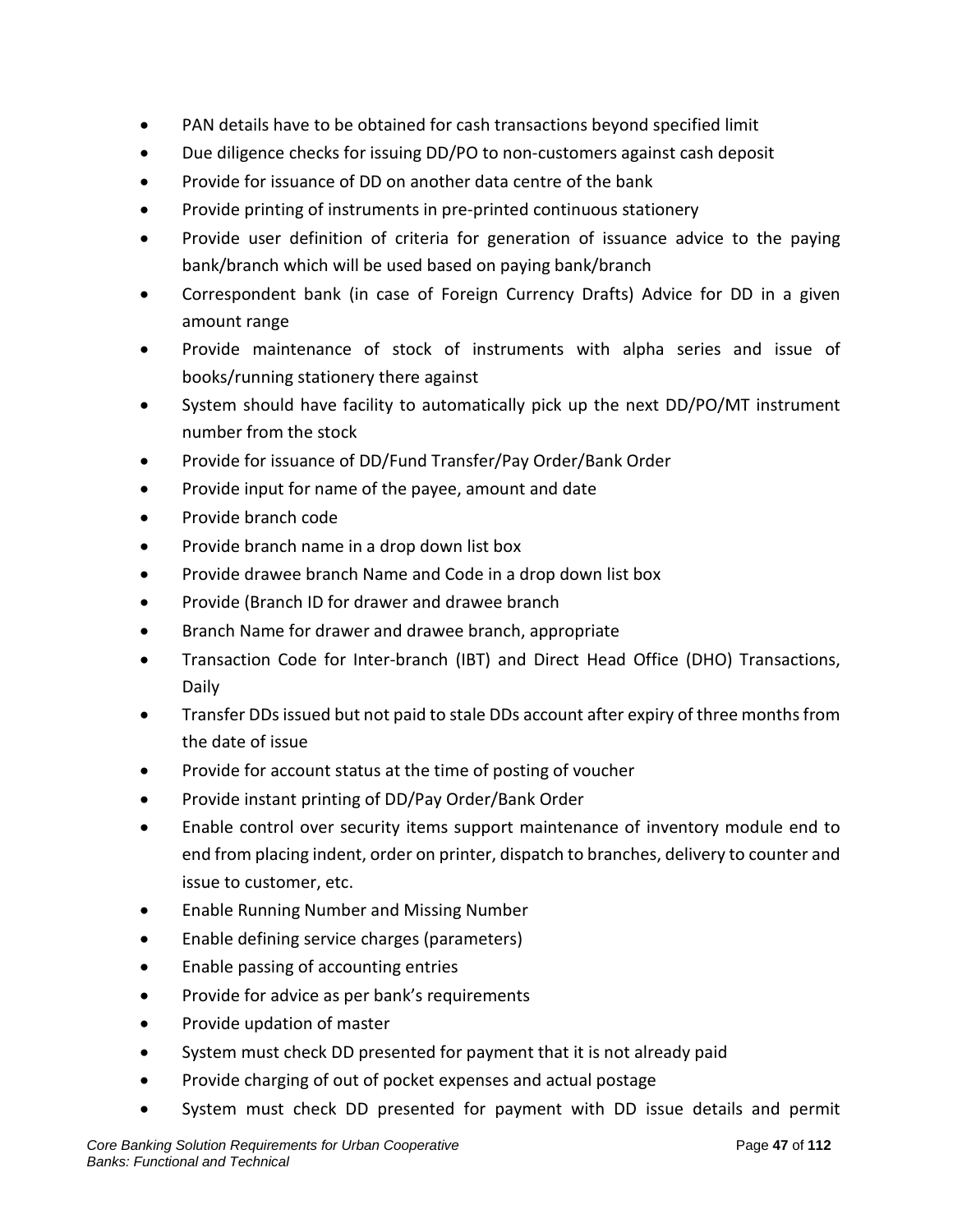payment only when they match

- Provide transmission of messages by SWIFT
- Provide for bulk remittances
- Provide for multiple debits and single/multiple remittances
- Enable DD issued on Service Branch at centres where such service branches exist separate field for reversal
- Provide for bank orders (fixed amount)
- Facility for receipt and authorizing payment which will include but not restricted to:
	- Batch receipt of messages
	- Validation of instruments noted for caution instruments reported lost (stop payments)
	- Validation for date of instrument (period to be parameterised)
	- Validation for duplicate issued
	- Validation for instruments already paid
	- Validation of ALPHA number of the instrument.
- Provide for payment on instrument/instructions in the modes which include but not restricted to:
	- Cash (ceiling for cash payment should be parameterised)
	- Crediting account of customer at the same branch or another branch i.e. (it should provide for IBCN generations in such cases)
	- Issue of another instrument/remittance instructions like banker's cheque
	- Crediting third party accounts and internal accounts.
- Provide for cancellation of instruments against user determined conditions for
- Cancellation. Facility to cancel an instrument and pay cash/credit customers accounts with proceeds with recovery of charges for cancellation
- Provide for recording of caution for instruments reported lost (stop payment). These instructions can be originated by the user or internally generated
- Provide for validation of instrument numbers against stop payment instruction before actual payout of the amount
- Provide for validation of instrument numbers against stop payment instruction before actual payout of the amount
- Support validation of instruments before payment that will ensure that instrument/remittance are not paid twice or instruments cancelled/reported as lost are not honored. The validation will include  $-$  (a) Instruments/remittances issued by the issuing branch exceeding Rs.10,000/-; (b) Instruments noted for caution; (c) Instruments report as lost; (d) Instrument remittances paid; (e) Intra office suspense account.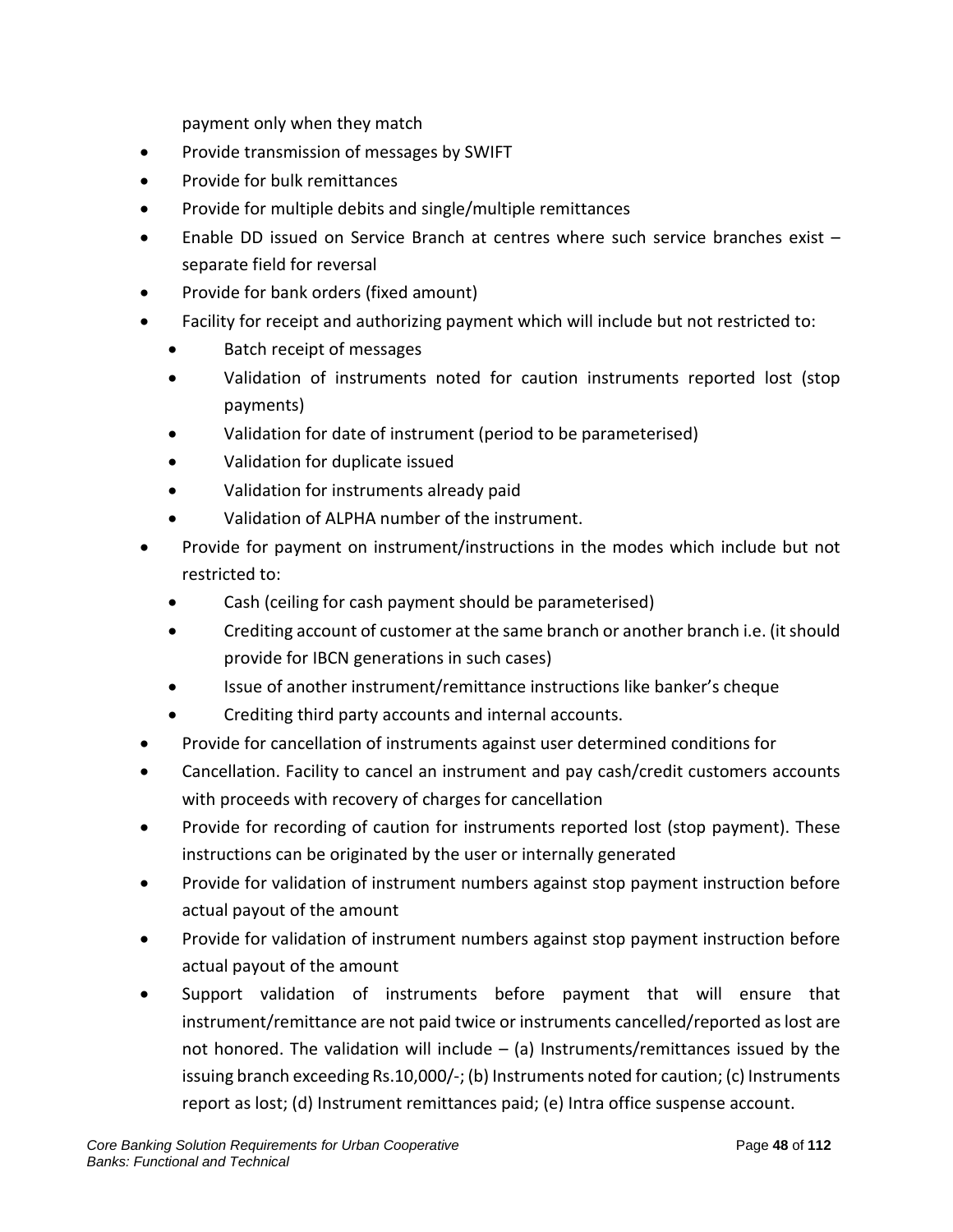- Provide for recording of reason for dishonour of instruments with minimum of 99 types of reasons for dishonour
- Provide for overriding facility with user-defined authorization for issue of instruments with direct debits when an account exceeds the authorised account limit and provision for exception report
- Support issuance of duplicate/revalidation by the issuing branch. Period for allowing revalidation to be user-definable with recovery of charges for the same
- Provide for transfer of outstanding instruments beyond the cut off date/period to Head Office with related IBCN entries and user specific details
- Allow facility to record prerequisite conditions for duplicate issue. Validation against these conditions will include but is not restricted to:
	- Original issue reference
	- Reported lost
	- Stop instructions
	- Duplicate already issued
	- Receipt of non-payment advice
	- Receipt of indemnity bond.
- Prior permission from head office for issue of drafts above Rs. x/- amount (x to be parameterised)
- Provide for referencing the original instrument/remittance while issuing a duplicate instruments/remittance
- Provide for cancellation of DD (including cash DD)/Remittance on the date of issue after authorization
- Provide for cancellation of DD (including cash DD)/Remittance on subsequent dates
- Provide for generation of accounting entries
- Ability to automatically issue instructions for canceling the validity of the original instruments on issuance of duplicate
- Provide for generation of duplicate DD with marking duplicate issued in lieu of original DD bearing number ………reported lost
- Provide for generation of revalidated DD and remittance
- Provide for generating the advice for duplicate and revalidation of DD / remittance
- Provide issue and payment of MT on non-computerised branches -define parameters
- Provide for capture of DD payment details
- Provide identification by:
	- Cash voucher no. for customer
	- Passport / Identification card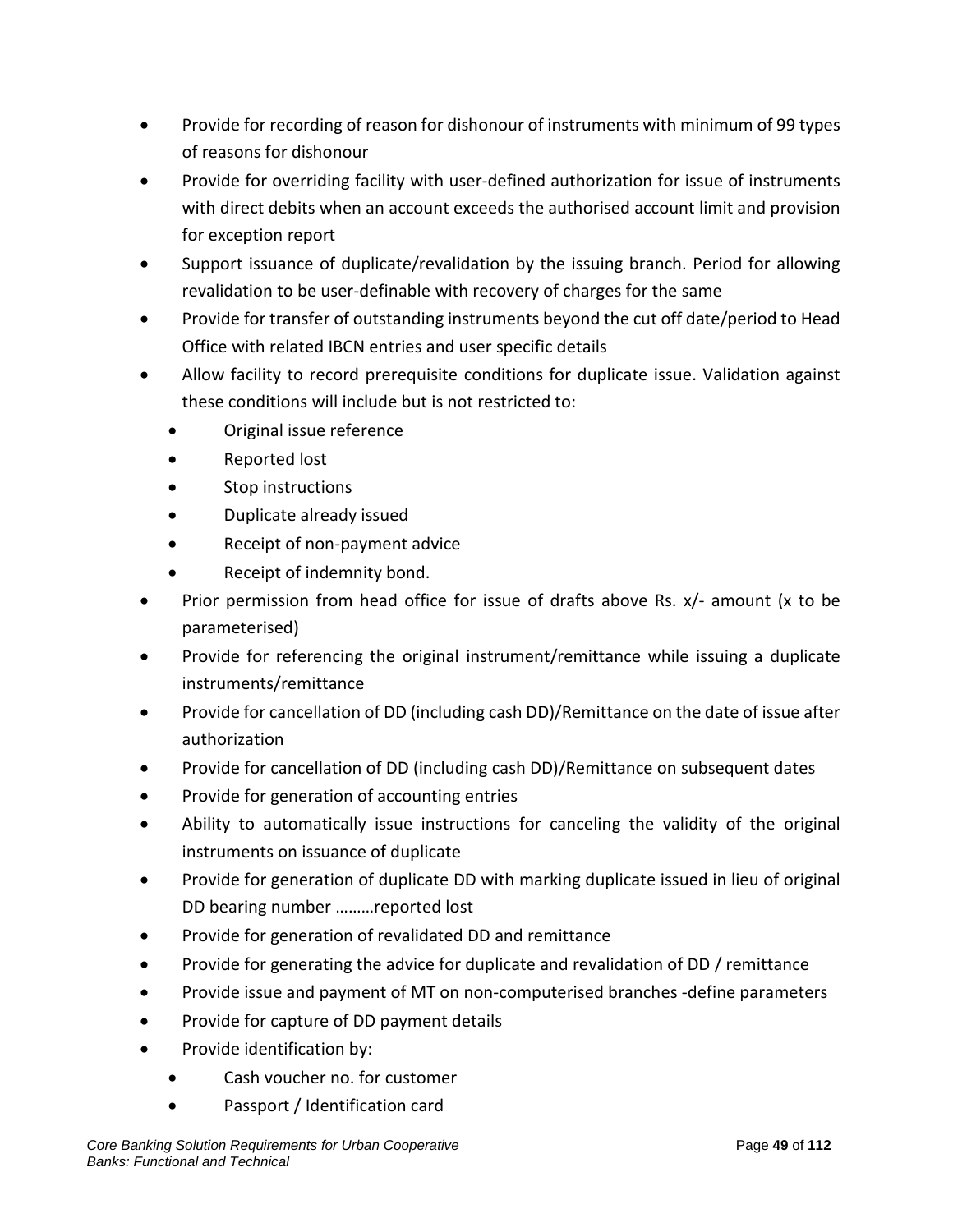- Voter ID, Driving license/Electric/Telephone Bill/Defence ID Card/PAN Card, Aadhaar card
- Clearing
- Transfer.

## • **Revalidation**

- To be done by the system and fresh revalidated DD/PO/BO to be issued
- No advice to be generated in above cases
- List of outstanding DD Payable in case of instrument in excess Rs.10,000/- for which advices have been received from issuing branch to be generated
- It should generate reminders for issuing branches on outstanding in DD payable accounts after three months from the date of issue.

## • **Service Charges**

- Provide for creation of differential charge structure which should consider parameters like: Customer (Branch Customer, Cooperative Bank etc.), Product (DD Issued, etc.), Cancellation charges, Amount, Slab or tier charges, Postal/Telegraph, combination of one or more above parameters
- Provide for creation of differential charge for issuance to noncustomer against cash, etc.
- Support for marking of certain accounts/class of accounts for automatic waiver of commission/charge.
- Provide facility for issuing duplicate Statement/Passbook, etc. by authorized official with recovery of charge @ Rs. x  $\parallel$  per occasion,  $-x \parallel$  determined on the basis of number of past entries required by the customer
- Provide generation of reports and queries for daily activity at branch product wise to include but not restricted to:
	- DDs/issued register
	- Pay order issued register
	- Draft Account issued and paid details
	- Bank Order issued register with additional column for date of issue of IBCN
	- DD/PO/issued on a particular day
	- DD/PO/paid on a particular day
	- Transaction volumes for specified period.

•Provide for status for specific instrument/remittance which may include but is not restricted to: unique reference number, transaction type, date, customer, branch,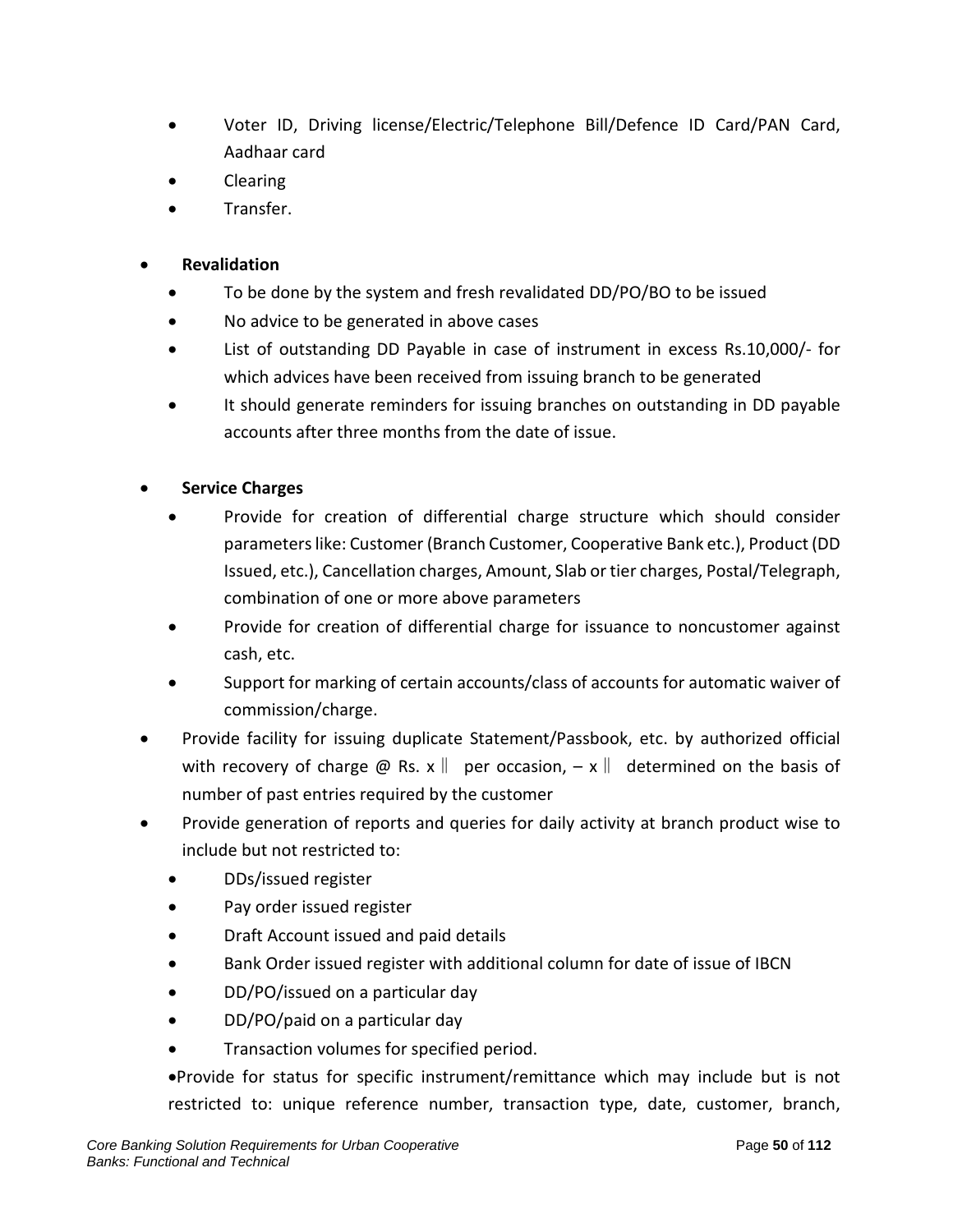customer identification number, combination of any two or more of the above

- Provide for MIS report generation for computing flow for the branch at the following levels:
	- Customer, Branch, Product, Period, Combination of the above

•Provide for generation of control Reports for reconciliation which includes but is not restricted to: unpaid instruments listing, aging of unpaid of instruments. (Note: This report will be with respect to a branch, product and customer)

- Generate reports as per the user requirements for enabling inter branch reconciliation
- Do not allow modification of DD/Remittance once it is printed
- Allow entries to be authorized by the officials
- Allow printing of DD/PO only on authorisation
- Allow printing of DD only once
- Draft Account should be a pointing account (drop down list). It must have the facility to mark individual DDs as paid based on which corresponding accounting entries should be passed
- Draft accounts entries will point to the issuing/paying branch for generation of DD
- Provide for accounting entries at all stages of instrument which will include but not be restricted to: Issue, payment including certain inter-branch entries as per user definition for reconciliation, reversal of entries in the inter-branch account for payments, parking entries in inter-office suspense accounts, suspense accounts reversal/reconciliation in no., inter office suspense accounts, cancellation, charges, issuance of duplicate, instruments/instructions.

# **10. Interest and Fee Calculation**

- Allow interest calculation based on but not limited to: Daily product, Month end balance (staff housing loans, minimum balance between two predefined dates (savings a/c). Average balance maintained in the account between predefined dates/periods
- Support stepped interest rate calculation based on stepped interest rate
- Based on amounts (e.g. 0 500: 5%, 501-1000: 5.5%)
- Based on period (e.g.  $1^{st}$  yr 5%,  $2^{nd}$  yr 5.5%, etc.)
- Provide for maintaining multiple fixed and floating interest rates applicable to different products
- Enable floating rate to be held as Base rate + Spread (both of which are variable, independent of each other). The spread could be positive or negative
- Support interest calculation based on but not limited to: 360 days, 365 days, leap year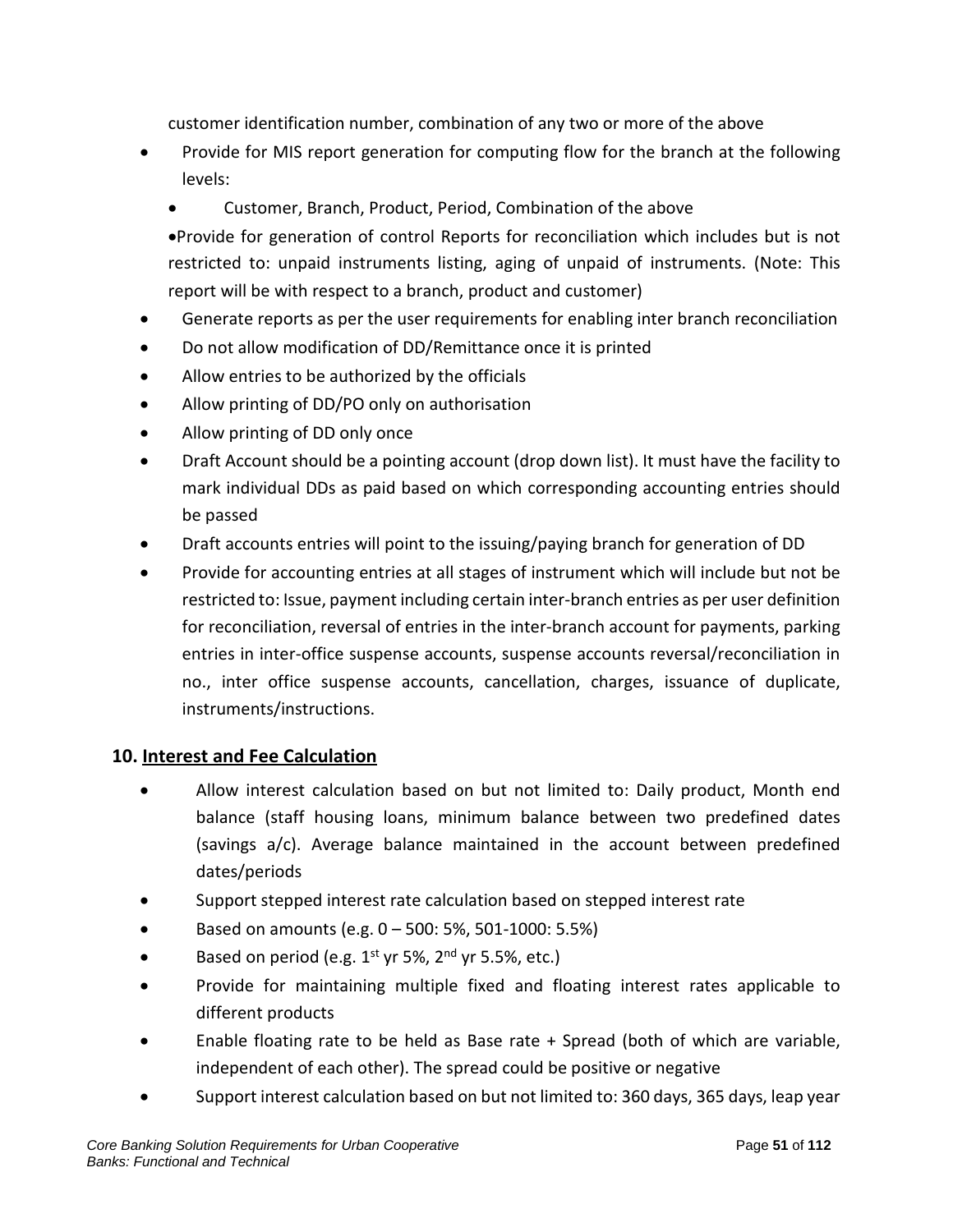adjustment, 12 months and balance days/30

- Support interest rate changes with retrospective effect and consequential recalculation of interest automatically on all interest bearing assets and liabilities
- Provide for back value dated interest rate calculations for 'X' months where 'X' is a parameter
- Provide ability to define fees and charges to be applied to all products based on, but not limited to: Flat charges, Tiered, Variable, Transaction type, Account type, Customer type, Product, Register Type, Segment/sector, Area type, Combination of the above, Service tax on the fees charged on specified categories for each transaction at predetermined rates, period-wise
- Provide a facility for defining a minimum or maximum amount to be charged based on period, amount, transaction, etc.
- Allow the user to override the predefined charges or waive them with a facility for automatic reversion after a predefined period
- Provide a facility to charge customer for statement sent by other than by ordinary post, duplicate statements, and ad hoc statements, etc.
- Enable creation of an interest rate master for various types of deposit and borrower accounts. The application should maintain a history of interest rate changes
- Support defining interest rates for credit and debit balances separately for each account
- Support creation of penal interest rate masters for various types of deposit and borrower accounts and maintain history of changes in the penal interest rates
- Support defining penal interest for each type of advance product/facility, for more than one factor which includes, but is not limited to:
	- Excess Drawings
	- Limit Overdue
	- Non-compliances.
- Support defining cap for penal interest rate for each product / facility separately with facility for waiver
- Support defining cap for aggregate interest rate (applicable interest rate+ penal rate), for each product/facility separately
- Allow user to choose method for charging penal interest from time to time, at account level
- Support charging of penal interest for past periods
- Support capturing the factors in respect of which penal interest rate is to be charged
- Support linking interest rate on advance to interest rate on deposit held as security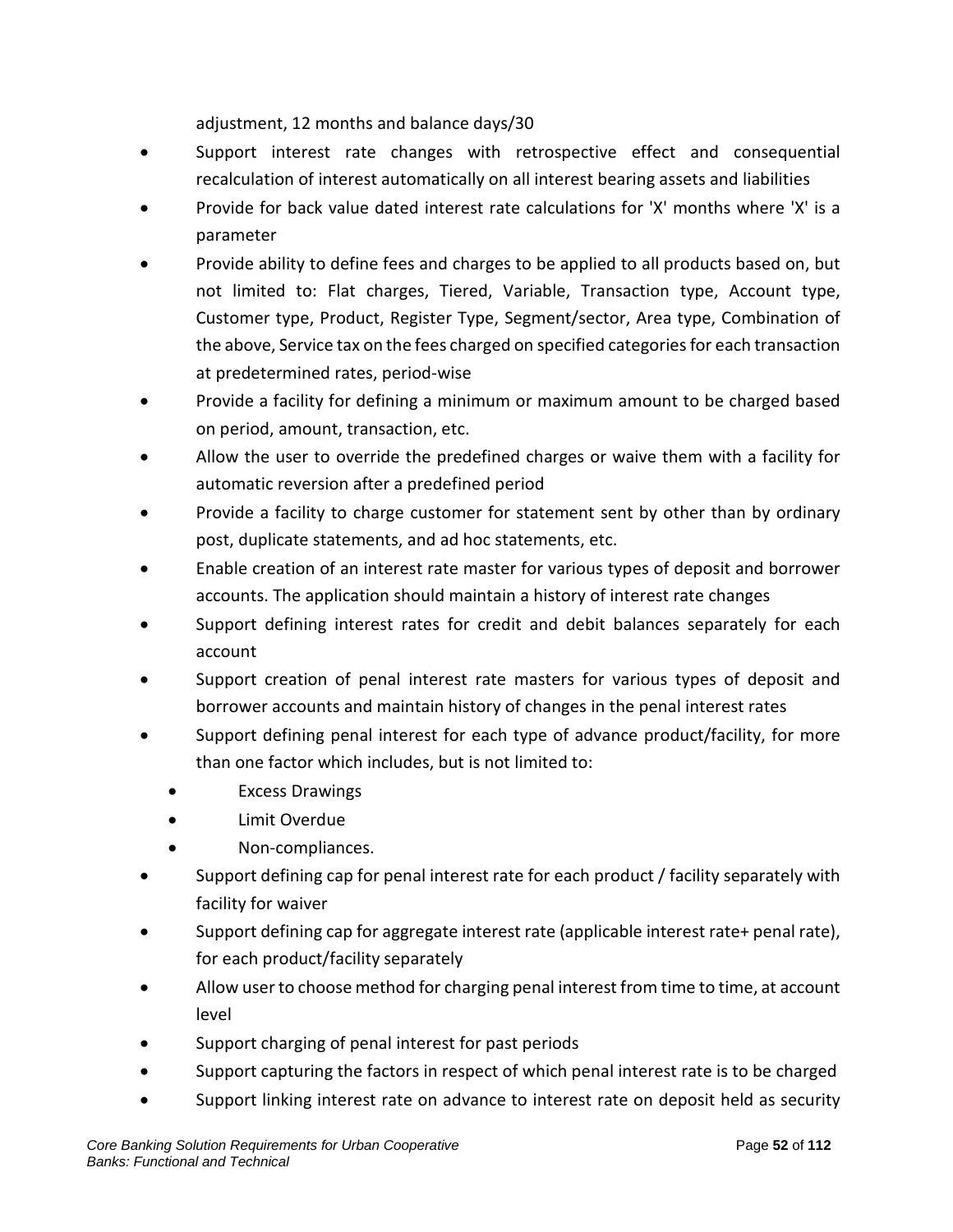(loan against deposit)

- Support defining spread/differential over deposit interest rate for arriving at interest rate on the corresponding loan account. Support defining the spread differently for Customer type, Segment type, Location type
- Provide capability for user-definable Interest rate for debit and credit interest
- Provide for interest rates to be linked to keys change in interest rate in master file should be applied to all accounts through the keys
- Provide for fixed as well floating interest rates
- Enable floating rate to be further divided into but not limited to:
	- Support for interest rate calculation based on but not limited to  $-360$  days or 365 days or leap year
	- Support interest rate changes with retrospective effect
	- Support changing rates of interests both in the master and at the account level – with future effect.
- Provide capability to handle automatic calculation of local taxes on interest earnings and deduct withholding tax/TDS on it with alerts for tax deducted in the previous month but not remitted
- Provide a capability to define different tax rates for different customer types and exemptions
- Enable users to define the interest accounting in case of holiday: In advance to a holiday or subsequent to holiday
- Provide facility to set the new interest rate with an effective date and to generate customer advice viz. letter/e-mail
- Provide for recalculation of interest based on value date
- Provide support for changes in interest rates during the tenure of the products with: Retrospective effect, Current effect, Future effect
- Provide support for charging penal interest at different rates on all kinds of products, for reasons defined by the user e.g. non-submission of stock statement, excess over limit, QIS non-submission
- For deposits maturing on holidays, calculation of interest should be through to the morning of the next working day
- Provide a facility to define frequency of compounding differently for different products
- Support choosing method of interest calculation simple, compounding at the product facility level with past and future effect
- Support multiple compounding frequencies for each product, with option to choose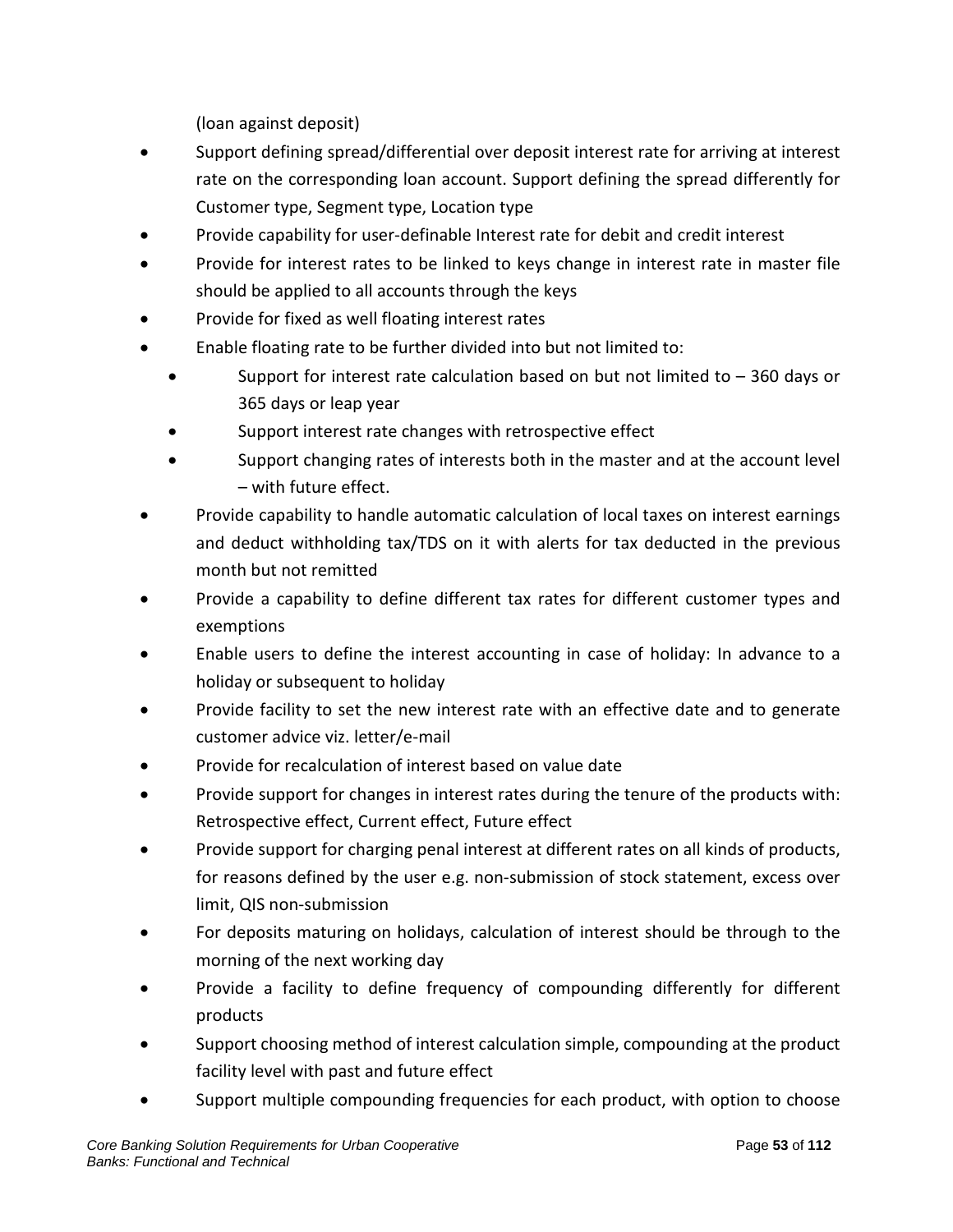the frequency at account level

- Support compounding of interest, whether the accrued interest is applied (debited/credited) to the account or not
- Provide a facility to segregate the interest/compounded interest and the original principal for business reporting purpose
- Provide for recalculation of interest for time deposits  $-$  in case the time deposit is broken before the specified term and the interest to be given is lesser than the original interest rate
- In case of premature closure of deposit accounts, system to automatically pick up the interest rate applicable for the actual period the deposit is held and penal rate (from penal rate master item) and arrive at the rate at which interest is to be charged with waiver in case of deceased claim settlement, premature extension and conversion into another term deposit scheme with maturity period covering remaining period of original deposit
- No penalty should be levied for closure of term deposit accounts by nominee or legal heir(s) due to death of a customer
- The applicable rate of interest will be the rate for the actual period as applicable at the start date of the deposit
- System to reflect the above details at the time of subsequent closure of deposit when required
- Provide capability to define interest rates for above kind of time deposit products
- System should automatically make adjustments in interest provisions, where recalculation is required
- Provide facility to calculate the penalty interest in case time deposit is partly/fully broken
- Support feature of maintaining the history record of the interest rate changes
- Support for defining of differential interest rates for time deposit based on but not limited to:
	- Carried till maturity
	- Partly broken at predefined frequency
	- Fully withdrawn before maturity
	- Interest accrual/application.
- Support defining frequency of application of accrued interest for each product / facility separately
- Allow defining of interest application frequency based on a parameterized value, for any type of account or transaction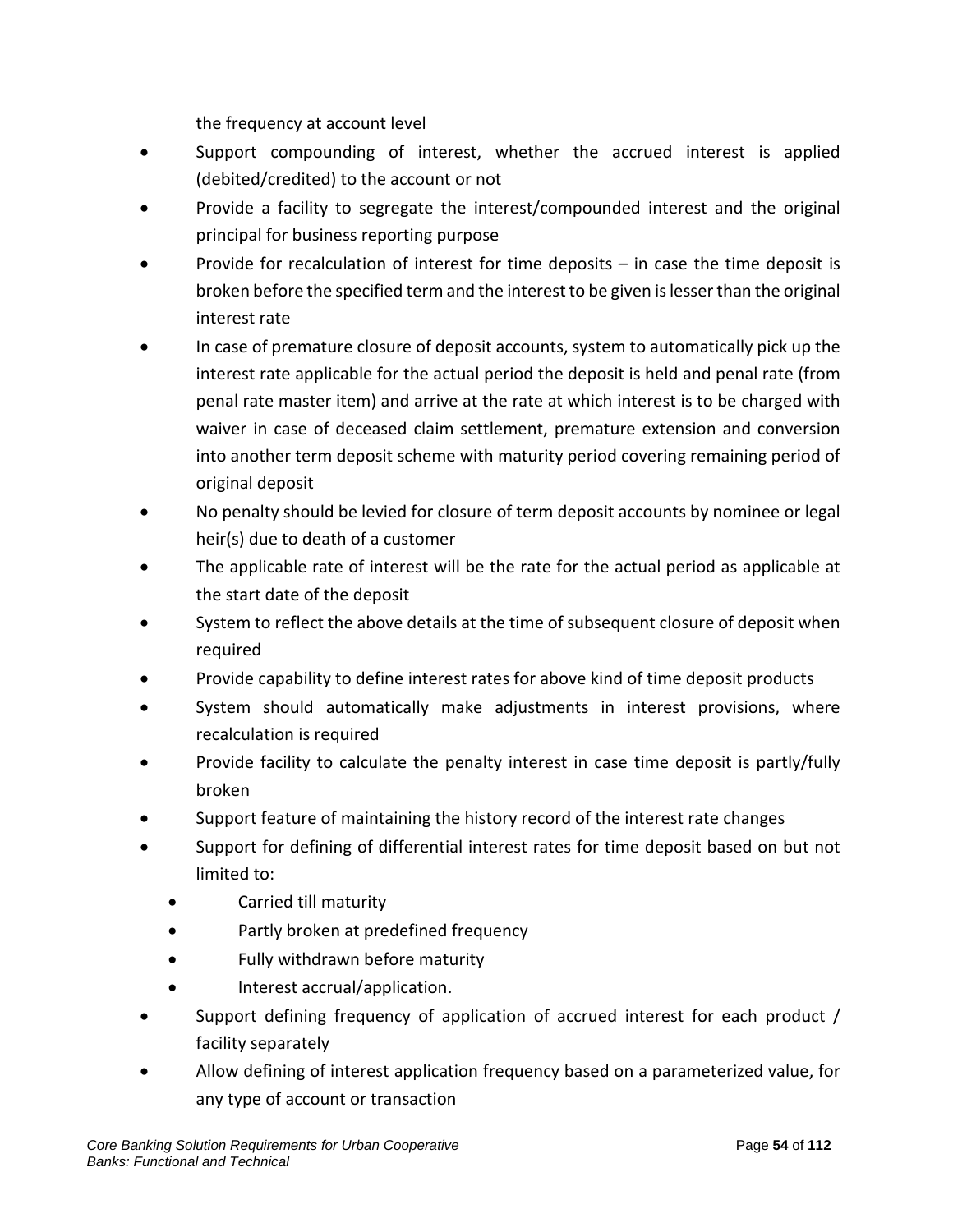- Support creation of interest provisions and receivables, based on accrued interest calculated
- Support maintenance of provision/receivable accounts separately for each account type, product, General Ledger Head separately
- Support application of interest by debit / credit to provisions/receivable accounts
- Allow interest on debit balance to be applied either as per the parameterized frequency or on the balance becoming credit
- Support generation of certificates at user defined periodicity for the customers regarding interest applied on the account
- Allow user to choose options for calculation of accrued interest, differently for different products. The options should include but not be limited to:
	- Daily on EOD balances
	- At predefined frequencies on average balance in the preceding period
	- Minimum balance during a period in the preceding period
	- Maximum balance during a period in the preceding period
	- End of the period balance.
- The frequencies should include: weekly, fortnightly, monthly, quarterly, half-yearly, yearly
- Support calculation of interest by treating the year as consisting of 360/365/366 days, taking the actual no. of days in a month, and arriving at accrual/application on quarterly basis as per financial year/calendar quarter from date of opening of Term Deposit and keeping record of monthly payment of interest at a discounted rate
- Support display of interest rate charts applicable from effective dates, historical up to ten years.

# **11. Transaction Posting**

- Provide capability to enquire in real time the status of the transaction and track its progress throughout its life history, e.g. entered, but not yet submitted for approval, waiting for approval, waiting for limit checking, etc.
- Allow generation of a unique reference number for each transaction
- Transfer from CBS branch to CBS branch to be allowed without charging any penalty and vice versa
- Provide for automatic generation of entries/transactions based on duly authenticated/authorized structured messages between CBS and external SFMS RTGS/NEFT gateway at member bank branch, DEMAT internet, etc.
- Provide for alerts based on pre-defined frequency for monitoring of due dates and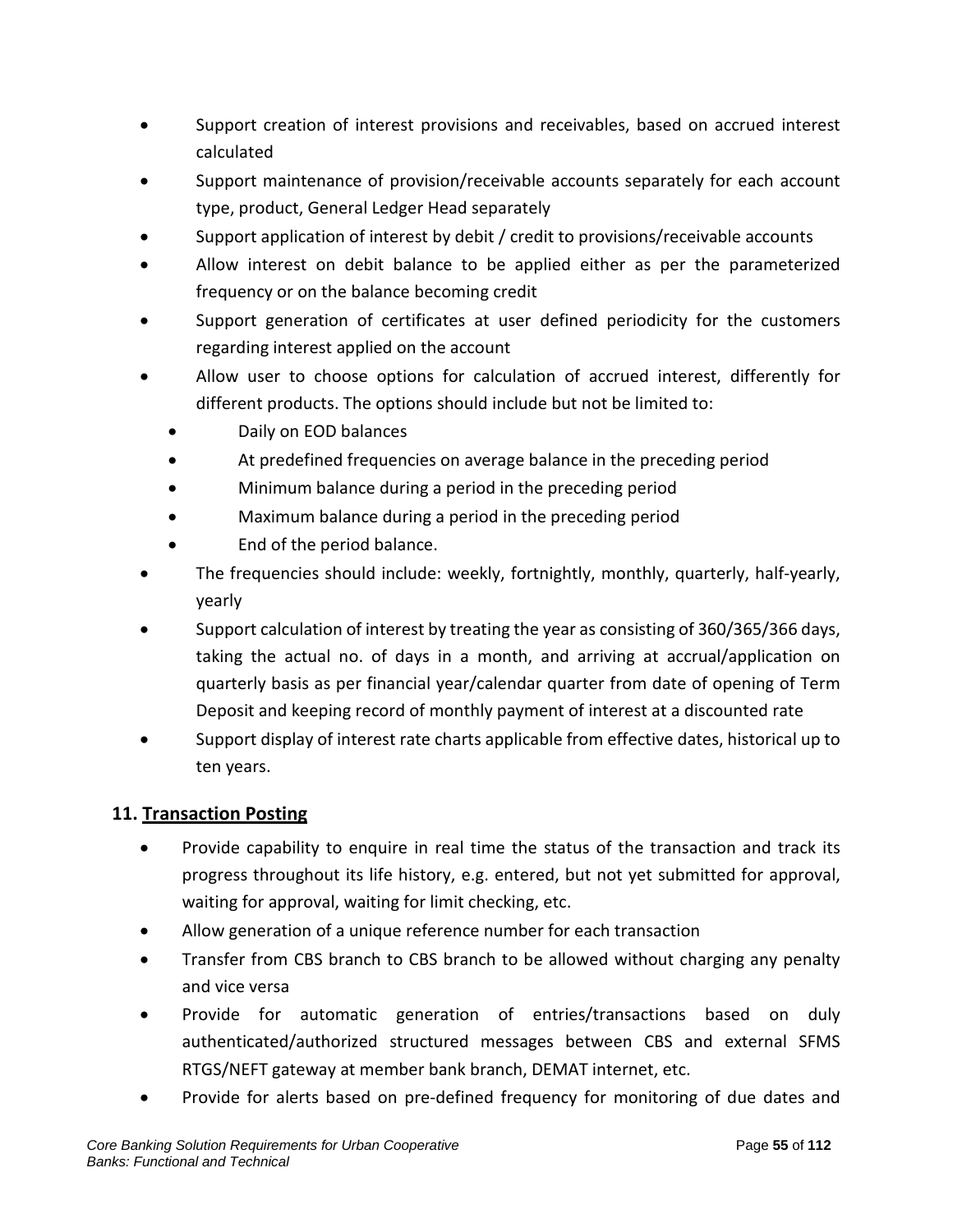maturity lists for time deposits, payments, repayments, sanctions, collaterals, insurance, loan instalments, loan documents etc.

- While transacting, throw an alert if the account is KYC non-compliant
- Provide for generation of Debit Note Issued
- Provide for generation of clearing register based on clearing type and batch number
- Provide for generation of advices and vouchers
- Support generation of auto referral to the authorized persons in case of insufficient funds
- Provide for Trigger/Alert on Transaction in Minor accounts on Minor Turning Major
- Provide for value dated transactions, which result in a change in the end-of-day account balance and / or targeted to an account linked to a tiered interest rate structure. These should be flagged as exceptions' and processed via the end-of-day interest recalculation program
- Provide for capture and automatic processing of account operating instructions (Standing Instructions) of different typesincluding but not limited to: for fixed amount fixed period, for variable amount, for variable amount with limit, for variable frequency, Event driven
- Provide for retrieval of customer information required by the product (for asset as well as liability products) e.g. all deposit products or all credit products subscribed to by a customer
- Provide for assigning and usage of specific accounting vouchers (documents) for specific types of transactions
- Automatically generate and assign sequential numbers to accounting documents for each document type independently for:
	- Bank/Accounting entity
	- Location/Branch
	- Fiscal year.
- Support changes to only selective fields of posted documents while allowing for changes to all fields of documents put on-hold
- Provide for automatic reversal of accounting document:
	- Individually
	- Collectively based on, but not limited to, parameters like document type, accounting entity, document reference number, location, user, etc.
- Support capture of reason for every reversal
- Ensure that reversal transactions do not affect the analysis of accounts for the purpose of MIS (e.g. a debit into an account and its reversal by a credit entry should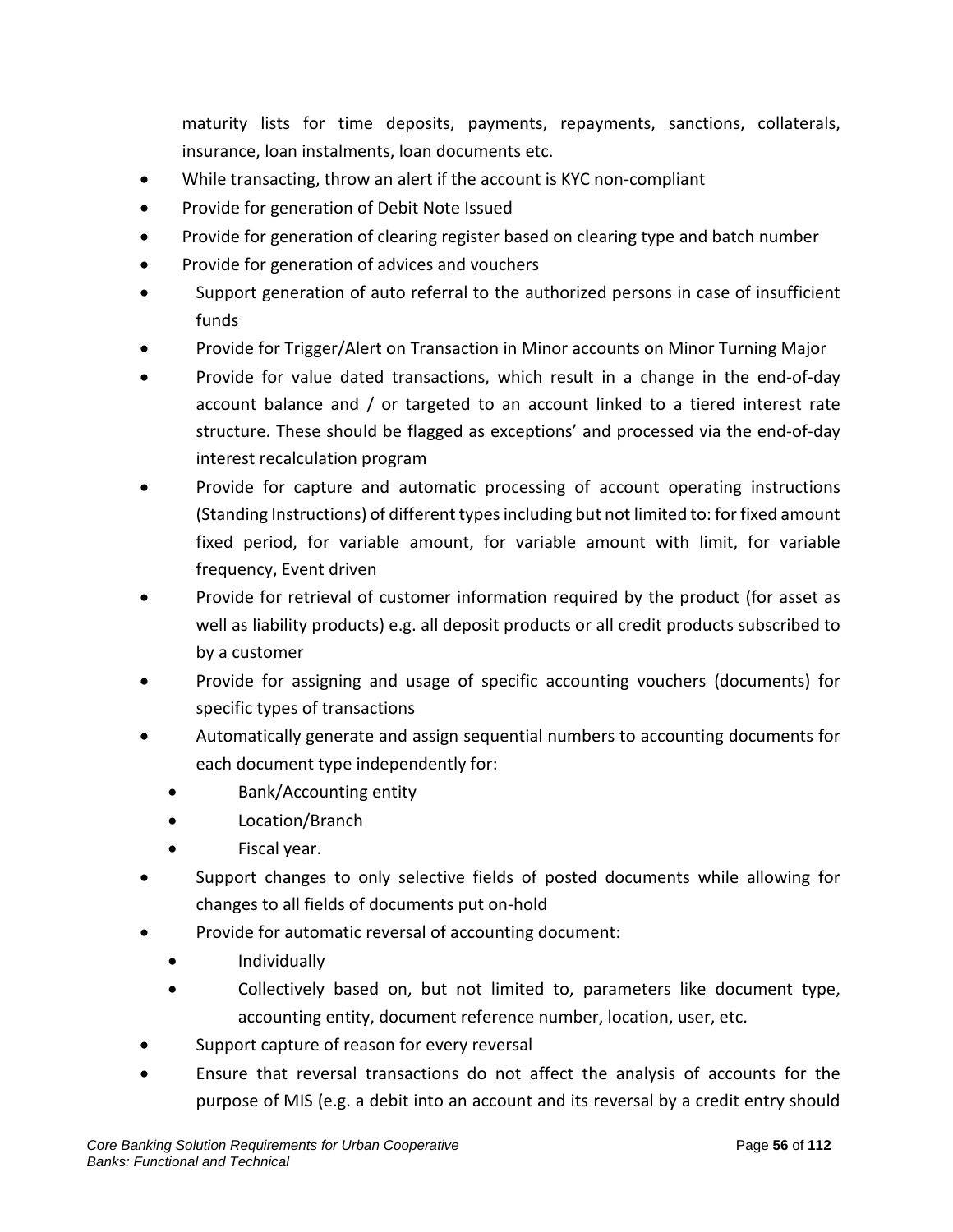not be considered while reporting movements i.e. additions' and reductions' to the account during the period) but reversals should be included in audit trail

- Provide for creating recurring entries that allocates one amount to multiple accounts based on user-definable ratios
- Provide for setting of starting and ending date, period/year for recurring entries.
- Provide for automatic/scheduled processing of recurring/repetitive documents for user definable dates and period e.g. monthly, bi-monthly, quarterly, etc.
- Provide for automatic recasting of balance in the main account whenever a transaction is posted in the sub-ledger account
- Support restriction of direct postings to main accounts where sub-ledger account is maintained
- Allow selecting desired general ledger accounts (such as employee loan accounts, travel advance, etc.) to provide similar functionality for clearing of open debit and credit transactions within the general ledger account
- Provide for defining for each account (which is chosen to offer the clearing functionality) what should be the nature of the originating transaction (debit or credit) and what should be the nature of clearing transaction (corresponding credit or debit)
- The system should enforce the definition
- Allow for defining account level rules to automatically charge-off tolerable differences (user-definable and based on definable authorizations) to specific accounts while clearing open unbalanced debit and credit transactions
- Allow definition of rules for automatic processing (clearing) of open transactions in batches. The definition of rules should allow combination of various selection parameters like, but not limited to:
	- Accounting entity, Specific GL account, Definable set of GL accounts, Branch/Location, Group of Branches, Nature of transaction, Definable set of Document types, any of the reference number fields, amount
	- Provide for alerts for duplicate vouchers based on a combination of the following:
	- Dates
	- Reference number
	- Amounts.
- Provide standard fields for recording of narration at the following levels:
	- Provide for capture of following dates per transaction (with automatic update by system wherever possible), but not limited to:
		- Date (and time) of preparing the document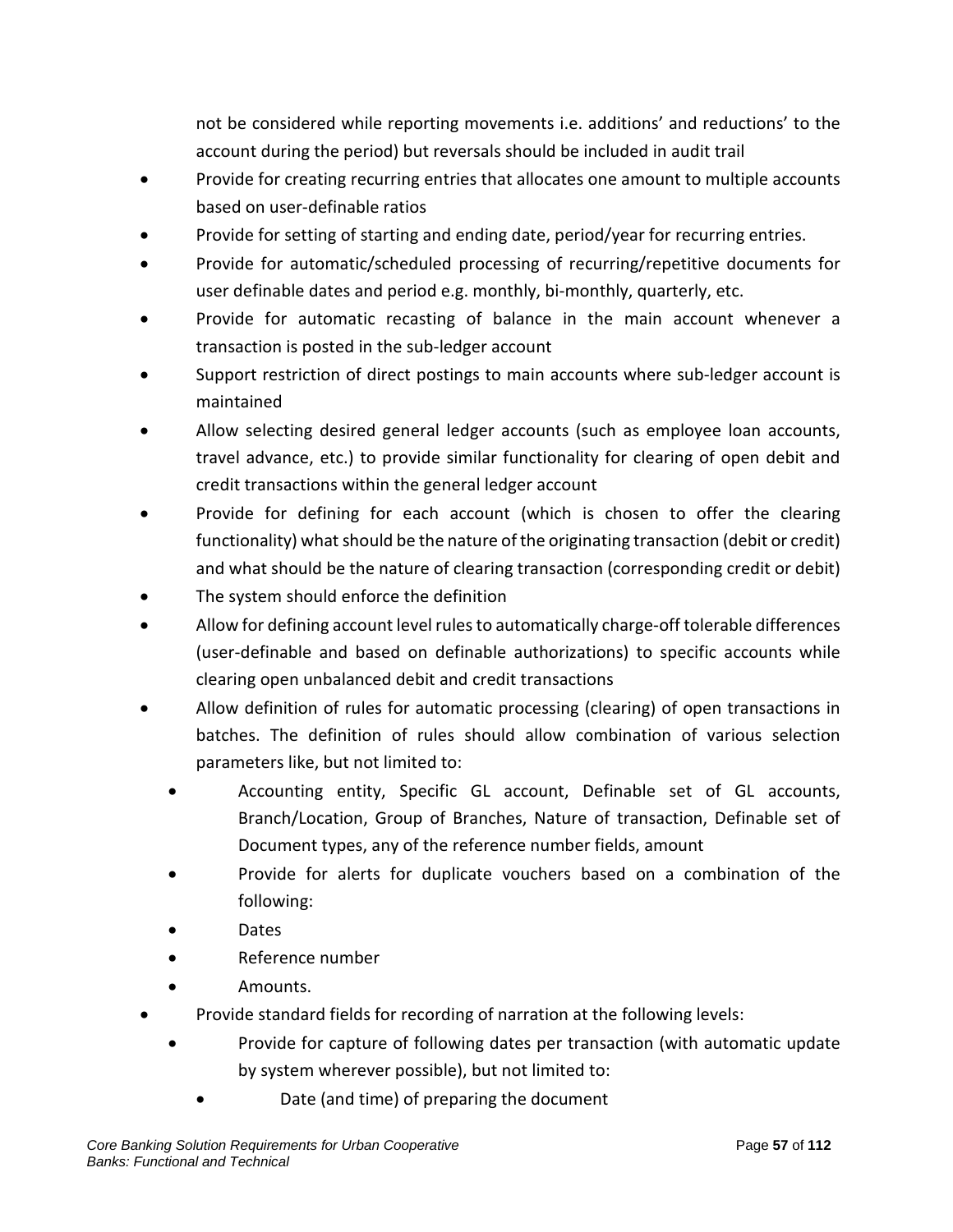- Value date
- Date (and time) of authorizing the document
- Date (and time) when document was changed
- Date of reference document if any
- Date when document was reversed
- Date of exchange rate used for foreign currency translation.
- Support defining rules for automatically calculating and accounting for, but not limited to:
	- Difference on clearing unbalanced open items, exchange rate difference postings (at the time of clearance of open transactions), Income Tax (payable as well as recoverable), Service Tax, Sales Tax, Purchase Tax, Cash Discounts, Interest on over-due amounts, Service Charges.
- Ensure correct on-line generation of automatic entries based on defined rules at the time of data-entry or batch update itself

## • **Accounts Receivable/Accounts Payable:**

- Provide definition of sub-ledgers for desired main ledger accounts
- Allow linking of multiple sub-ledger accounts (receivables as well as payables) within the accounting entity to behave as one account
- Support definition of following codes and their assigning to specific sub-ledger accounts (valid across receivable as well as payable accounts)
	- Income tax codes
	- Service tax codes
	- Payment terms
	- Service charge codes.
- Provide alerts for remitting/payment of taxes to concerned authorities at predefined periods
- Provide ability to post miscellaneous receivable and payable transactions such as:
	- **Receivables:** Service Charges/Commission/Rent e.g. from Fund Transfer, Agency, Lockers, Sale of assets, Down payments/Advance payments, Security Deposits (e.g. rent, telephone, electricity etc.), Adjustment journals (e.g. exchange rate difference etc.) Inter-unit reconciliation entries, Receipts (manual as well as through electronic mode), Payments (refunds), Income Tax, Service Tax/Any other Tax.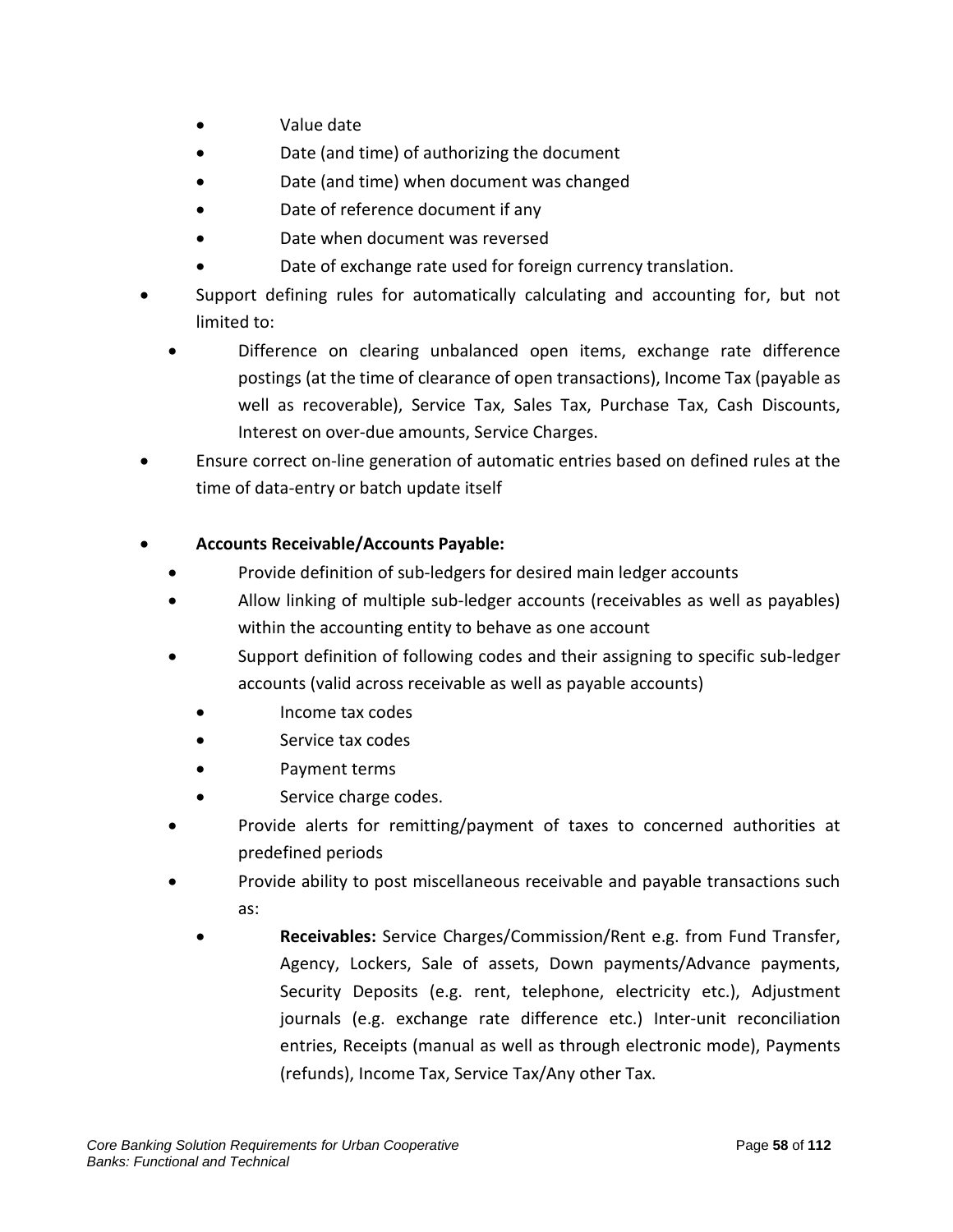- **Bills Payables**: Bidder/Lead Partner invoice, Debit/Credit notes to Bidder/Lead Partner, Down payments/Advance payments, Adjustment journals (e.g. rebate on bills, amortized discounts, provisions, exchange rate difference etc.), Payments (manual as well as automatic, including electronic mode), Receipts (refunds), Employee related payments, Withholding Tax (including automatic printing of tax certificates), Service Tax (including automatic printing of tax certificates), Inter-Unit reconciliation of accounts, Specific/Part reversal of entries.
- Provide for generation/printing of, including but not limited to:
	- Accounts balances
	- Accounts statements
	- Payment Advice/Receipt Advice.
- Correspondence based on account balance, un-cleared transactions, payment made, amount received, etc.
- Accounts analysis (based on due dates, etc.)
- Managing receivables and payables:
- Provide support for complete tracking of receivables, through one visual/printable interface, with regard to:
	- Due date
	- Date of receipt of payment
	- Date when deposited with bank
	- Date when realized.
- Provide support for complete tracking of payables, through one visual/printable interface, with regard to:
	- Receipt of Invoice
	- Accounting of the Invoice
	- Approval of Invoice for payment
	- Due date and other terms of payment.
- Date of printing of payment instrument/instruction
- Authorization of payment
- Date of release of payment
- Date of realization of payment
- Facilitate automatic payments based on user definable payment terms using following parameters, but not limited to:
- Payment method (e.g. cheque, transfer, etc.) preferred for the Payee/Bidder/Lead Partner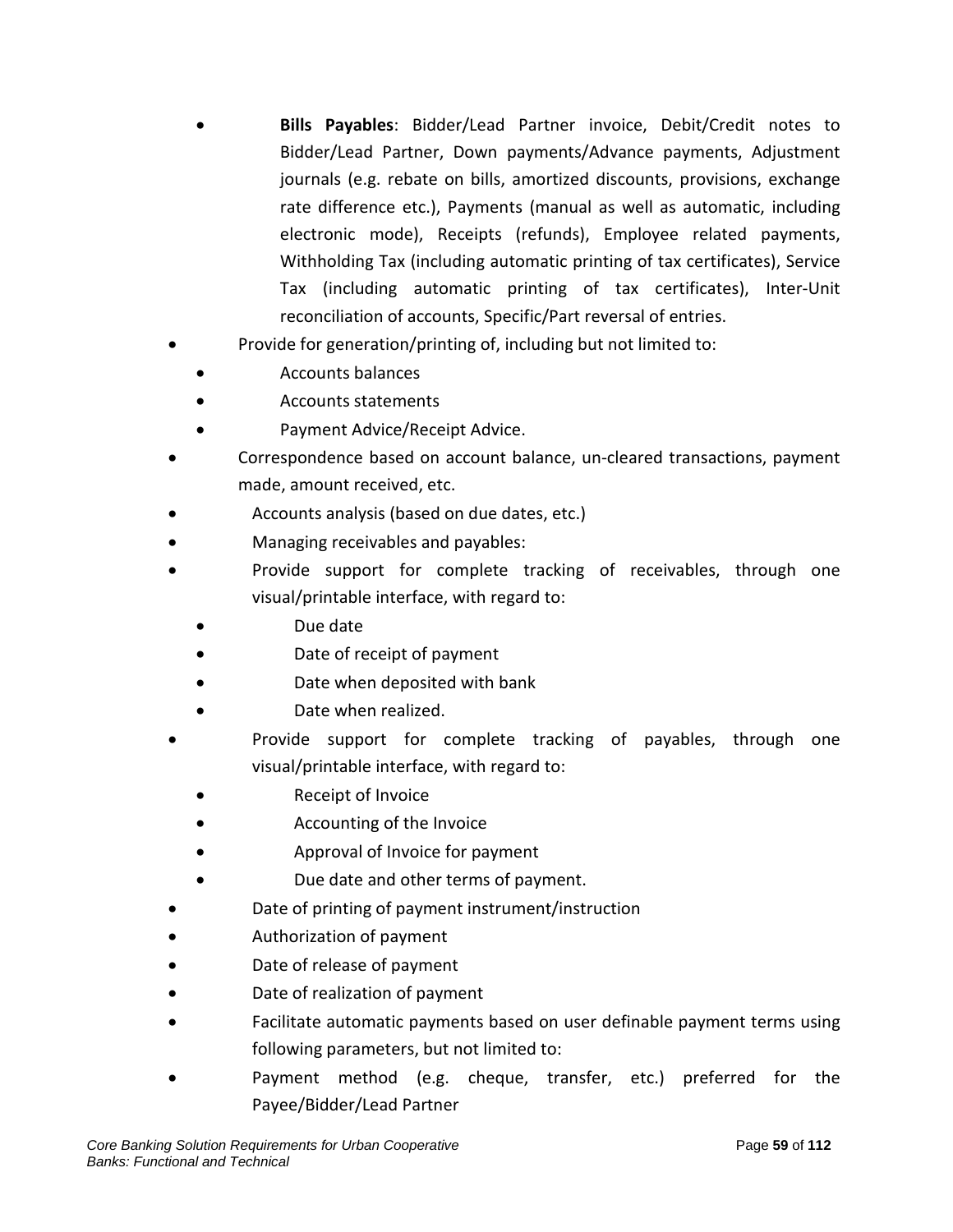- Bank account from which payment may be made (based on definable authorizations specific to a branch/location).
- Facilities for  $-\text{copy}$  of the last transaction
- Single Debit with multiple credits & Multiple debits with single credit
- Support generation of single payment for multiple transaction, cutting across one or more receivable, payable or general ledger accounts
- Provide support for recording of:
	- Cancelled cheques / other instruments
	- Bounced cheques
	- For payments made, provide support for automatic recording and accounting for: collection charges, service charges or any other charges.
- Ensure automatic reversal of accounting documents in the event of, but not limited to:
	- Cancelled cheques/other instruments
	- Bounced cheques.
- Allow user to update cheque inventory only for select bank accounts based on definable authorizations
- Provide for querying/printing of cheque register for individual bank accounts based on definable authorizations
- Provision of automatically printing of correspondence for payment made/amount received to any one or combination of the following:
	- Payee
	- Payee bank.
- Provide fully functional interface for affecting inter-branch/location, inter-bank accounts funds transfer with complete integration with general ledger functionality
- Bank Reconciliation:
	- Support reconciliation of bank accounts using bank statements inputs either as:
	- Online manual entry, or upload of flexible structure soft file (different for each bank or bank account)
	- Support automation of bank reconciliation based on combination of following filter parameters, but not limited to:
		- Transaction code (e.g. Inward clearing, Outward clearing, Service charges, Interest, etc.)
		- Bank/Branch code/MICR code
		- Cheque/Instrument number
		- Date of transaction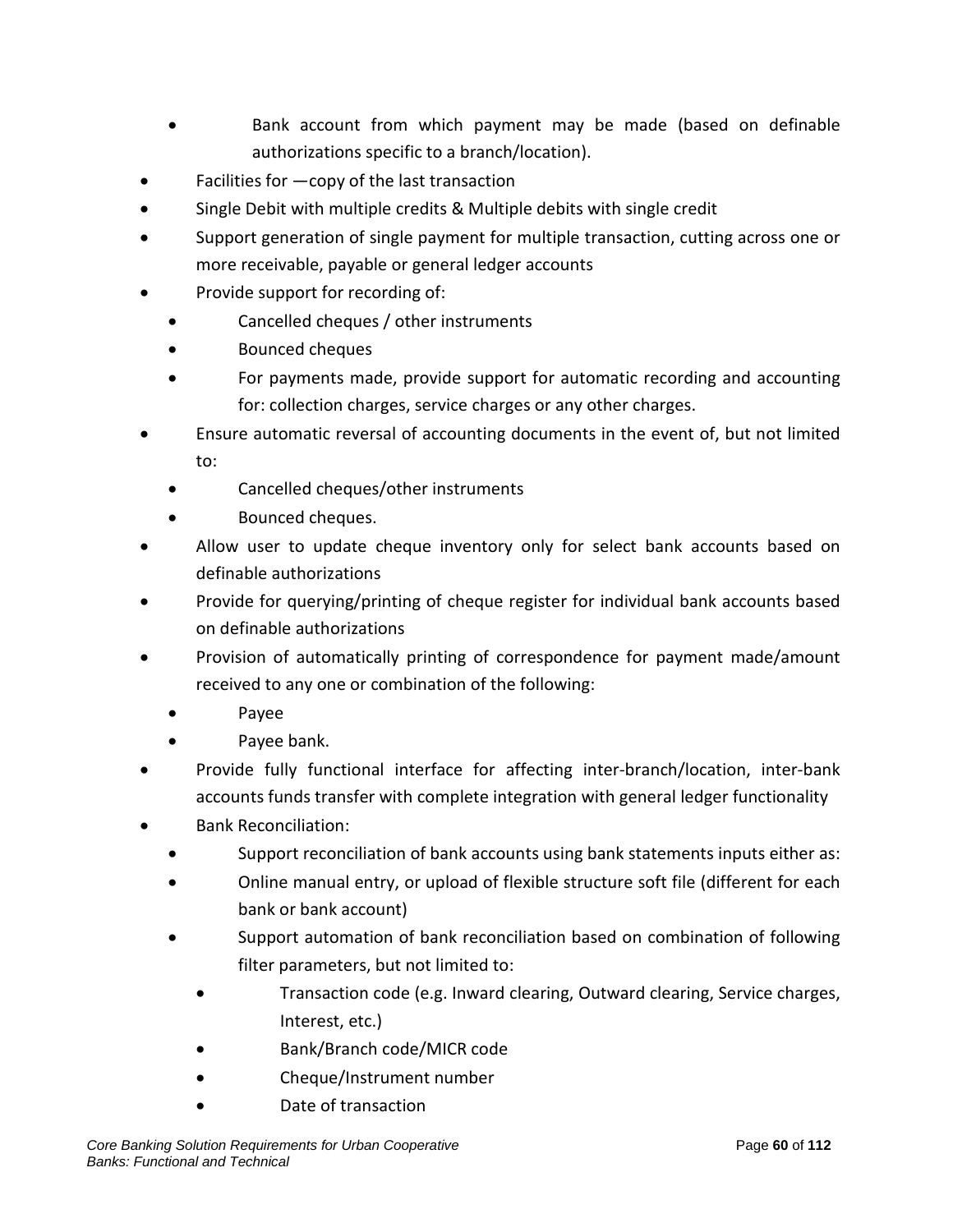• Amount.

#### **Standing Instructions**

- Periodical Standing Instructions to be executed at the time of Day Begin/Midday/ End of day, with provision to execute during working hours also at higher authorization level
- Provide flexibility for setting up and processing any type of standing instructions as and when required with different parameters including but not limited to: Fixed Amount/Fixed Period/Variable amount/Variable amount with limit/Variable frequency/Event driven/Maintenance of balance (e.g. keeping a balance of Rs. 5,000/-, remaining amount to be transferred to another account)
- Provide a facility to allow carry forward of the standing instructions, for some user definable period, till the condition for processing the standing instruction is met or number of attempts made (should be flagged off as exceptions)
- Provide for recovery of charge Rs. X per failed attempt
- Provide capability to automatically cancel the standing instruction for the current cycle if it has been carried forward for more than the predefined number of attempts (to be defined as a parameter) with generation of a report for advising the customer
- Provide facility to add/modify/delete/display/print a standing instruction
- Allow for sweep option to transfer amounts from SB/CA accounts when the balance exceeds the limit set and create FDs with such amounts and credit back to relative SB/CA account, on FIFO or LIFO basis, one or more of such FDs executing premature payment whenever required (sweep facility).
- Provide for stopping execution of standing instructions of a customer upon his death. Similarly, Power of Attorney / authorization given by a customer to operate his account also becomes legally void upon his death.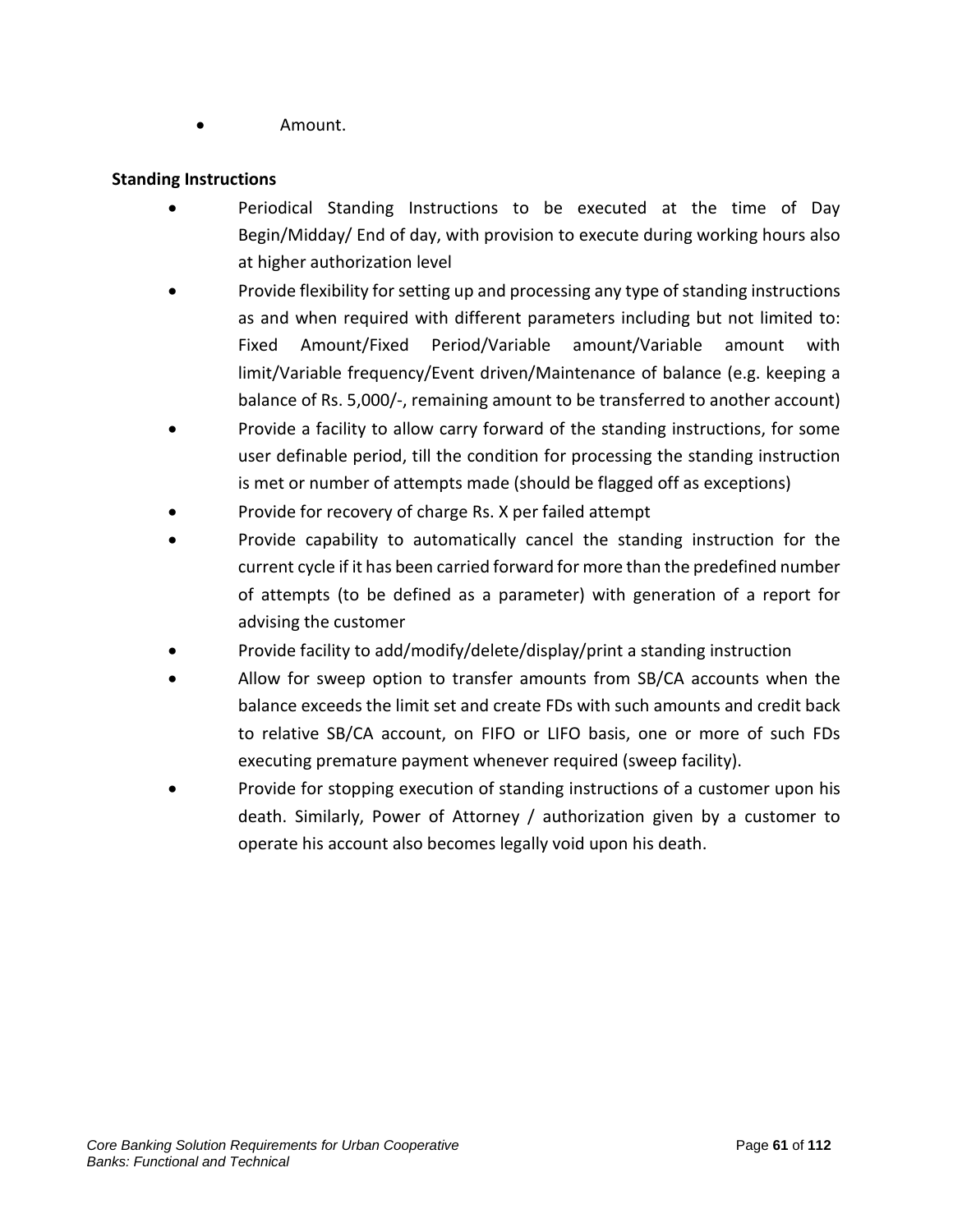#### **Minimum Balance Requirements**

- Allow defining of minimum balance based on the following but not limited to:
	- Customer type e.g. Staff, Pensioner, Individual, Firms and Companies, etc.
	- Account type e.g. SB, CA
	- Cheque facility available (SB account)
	- Cheque facility not available (SB account).

## **12. Safe Custody Facility**

- Support capturing of customers' details for customer master which may include but not be restricted to: Name, Address, Board Resolution Number and Date, Authorized Signatories, Nature of Operation (singly, jointly two, jointly by any two of the three, etc.)
- Provide for automatic capture of customer details from existing database (CIF) in case of the existing customer
- Provide for definition of 'different types of items' under safe deposit articles which includes but not limited to:
	- Provide for capturing and retrieval of signature/s of authorized person/s
	- Provide for user definable 'fee table' for capturing
	- Application fee
	- Handling charges
	- Any other charges
	- Periodicity of levy of charges.
- Support capturing of nomination details which includes but not limited to:
	- Name
	- Address of the Nominees
	- Relationship
	- Date of Birth
	- Age.
- Maximum no. of nominees to be parameterized:
	- Witness's Name
	- Witness's Address.
- Support generation of reports, at user definable periodicity, which may include but not limited to:
	- Reminder for payment of fees
	- Acknowledgement of payment of fees.
- List of accounts where fees have not been recovered/paid
- Provide validation of the Time Deposits/Demand Deposits offered as lien.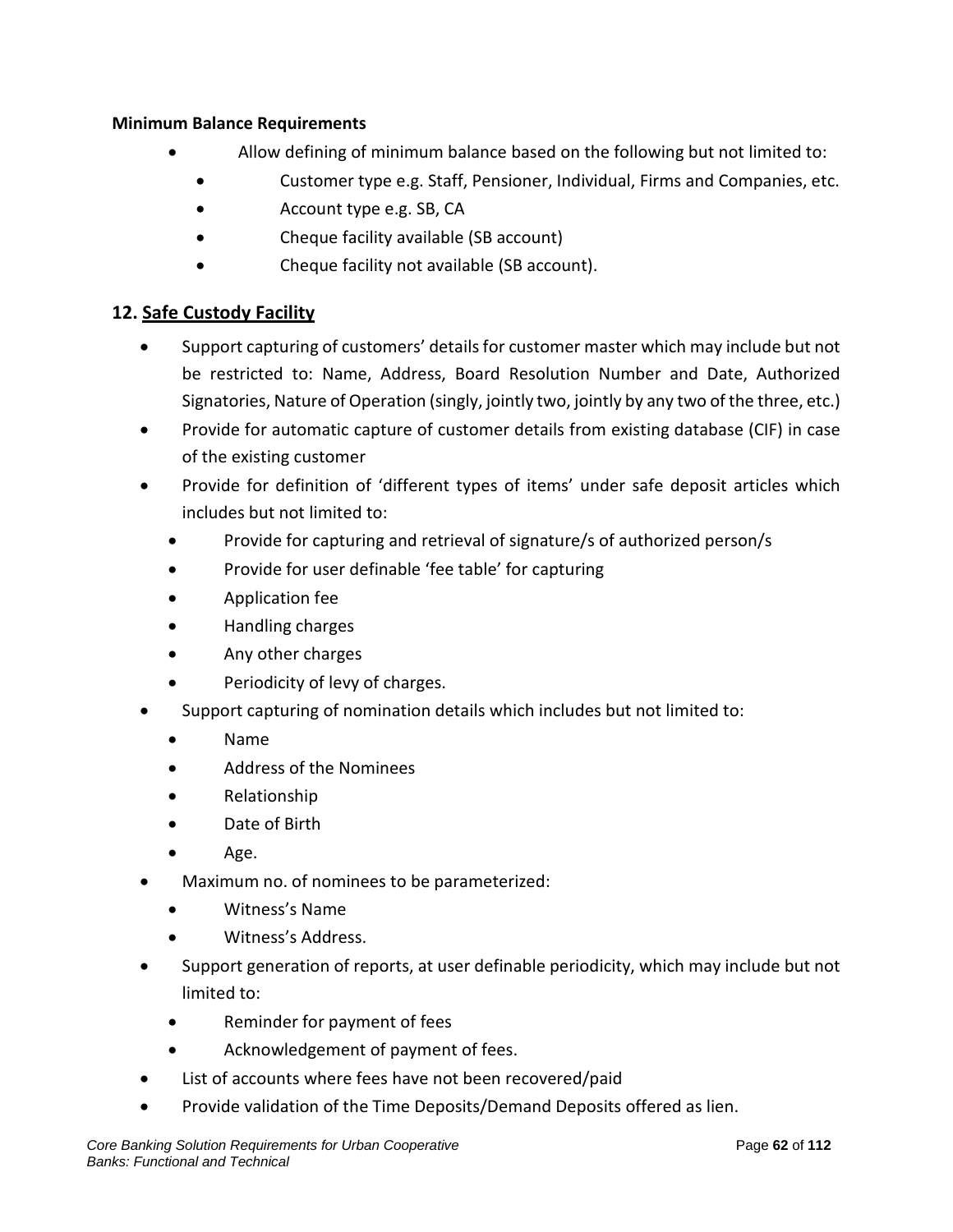## **13. Tax Calculation**

- Income tax/TDS, service tax calculation needs to be supported by all modules, which have incidence of income tax, service tax, etc., e.g. deposits, advances, treasury, general ledger, etc. The system has to adequately support all requirements, statutory or otherwise, of all types of tax. The requirements have been listed in detail in the following section. The system should provide for multiple tax deduction structure at the customer/account type level and linking of tax calculation structure and account type
- Support automatic calculation of income tax, service tax etc., for both product accounts as well as general ledger accounts (such as Bidder/Lead Partner payable accounts, receivable accounts, etc.)
- Support classification of taxes as income tax, service tax, any other type of tax for statutory reporting
- Support configuring of income tax, services tax etc.  $-$  statutory codes and rules, specifying but not limited to:
	- Basis and method of calculation, default percentage rates, general accounts to which tax effects may be posted, statutory codes, application state, location, reasons for exemptions, concession, model rules/templates
- Support defining of income tax, service tax specifying but not limited to: concessional percentages rates with reasons, effective dates, numbering rules for the certificates as and when desired (based on model rules/templates)
- Support automatic calculation and deduction of specific type of income tax, service tax at the time of: Accounting/Provision/Recognition of payable/Receivable transaction/ Down payment
- Support calculation and deduction of specific type of income tax, service tax only at the time of payment
- Support calculation and deduction of specific type of income tax, service tax only at the time of accounting or recognizing of the payable or receivable transaction
- Ensure integration of the income tax, service tax functionality with general ledger, accounts receivable and accounts payable functionality
- Ensure integration of the income tax, service tax functionality with automatic payments functionality, if any
- Ensure support for all statutory reports/tax returns based on, but not limited to: Classification of Tax, Tax Codes, Accounting Entity, Branch ID, Nature of Transaction
- Ensure capture and reporting of additional information required for statutory tax returns which include: Parties to the Transaction, Tax deduction Certificate number (branch & fiscal year specific) and date, Statutory Tax Code, Reason for Exemption,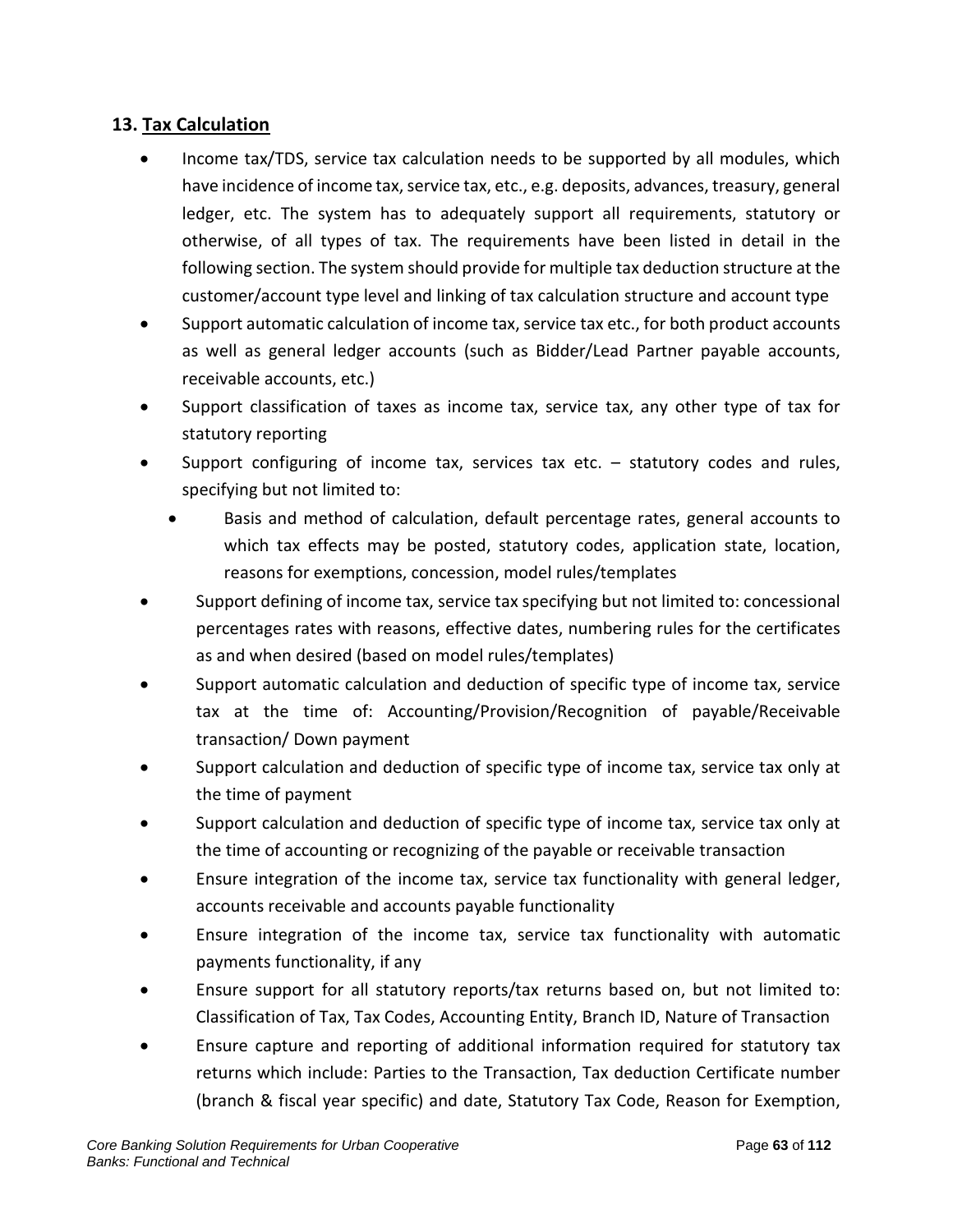Concessional rate and reason, Reference to document seeking exemption/concession e.g. Form 15H

- System should be capable of marking whether tax is applicable or not and specify reasons why it is not applicable (This should be done at transaction level)
- Support grouping of accounts for calculation of tax, where the first account holder is common in single/joint accounts
- Allow verifying as well as setting up of the tax liability of an account transferred from another branch
- There should be facility for printing all the details of income tax either in the form of certificates, reports, etc., in user-definable formats.

# **14. Lockers**

- Support capturing of customer details for Customer master which may include but not be limited to:
	- Name
	- Address
	- Board Resolution Number and Date
	- Authorised signatories
	- SB/Current Account no/Reference account number.
- Nature of operation (singly, jointly by any two of the three, etc.)
- Provide for automatic capture of customer details from his existing database in case of existing customer; Provide for maintenance of locker inventory with size-wise break-up which includes but not limited to:
	- Total Number in use
	- Total Number not in use/free
	- Total Number under servicing.
- Provide for capturing and retrieval of signature/s of Authorised person/s
- Provide for capturing and retrieval of signature/s of Authorised person/s
- Support capturing of nomination details which includes but not limited to:
	- Name of the nominees (Maximum no. to be parameterized)
	- Address of the nominees
	- Relationship
	- Date of Birth
	- Age
	- Witness's name
	- Witness's address.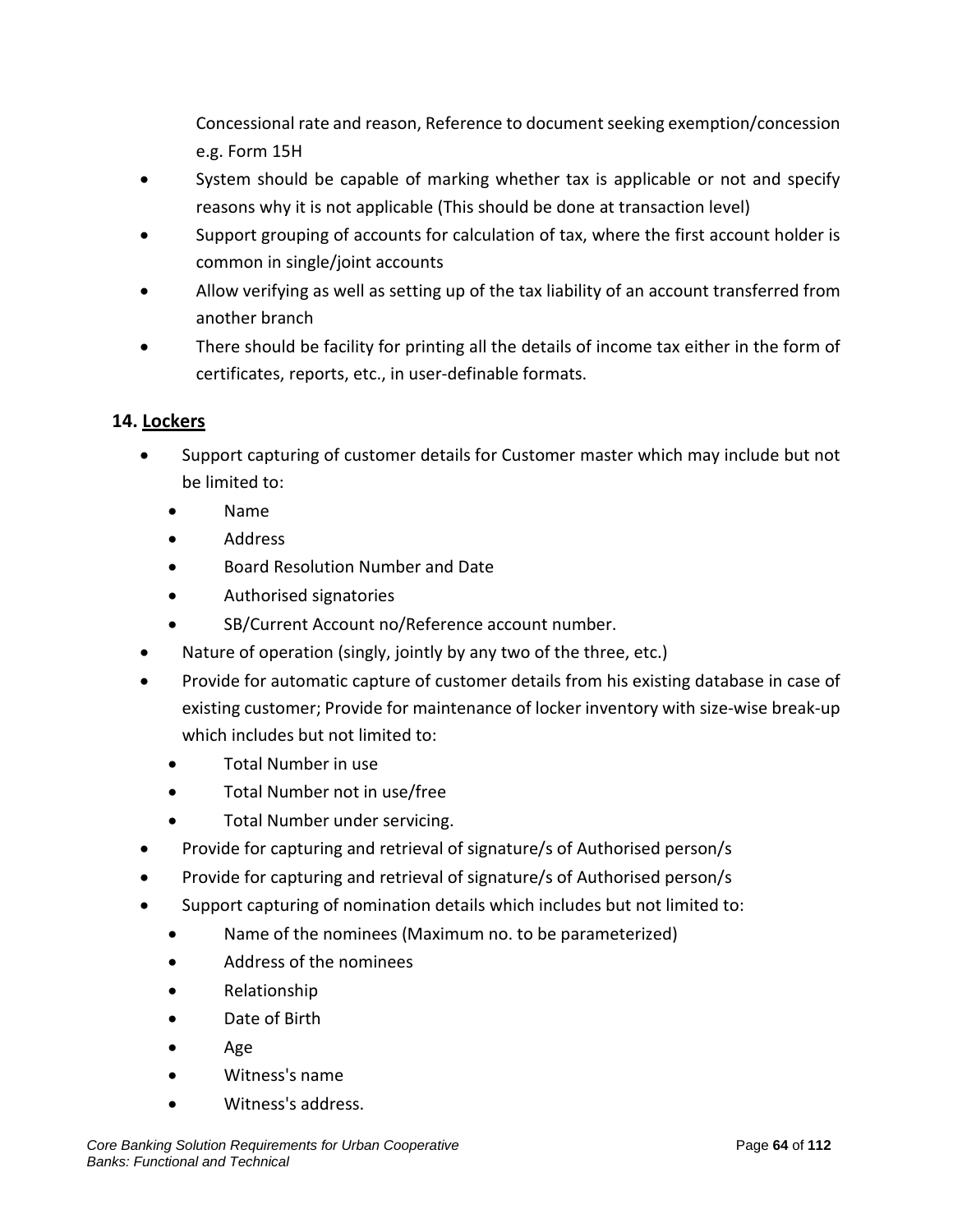- Provide for user definable 'different locker sizes' and rent applicable for each size
- Provide for user definable 'fee table' for capturing
	- Application fee
	- Handling charges
	- Any other charges.
- Periodicity of levy of rent
- Penal charges for delayed payment of rent
- Provide for acceptance of standing instruction for recovery of charges
- Support generation of list and voucher for fees recoverable from depositors as and when due and automatic postings thereof
- Provide for generation of user definable 'Locker receipt' to be issued to the depositor
- Provide for recording the date, time, name of the person for every operation by the locker holder/s
- Provide for authorization of locker operations by authorized signatory before the holder is allowed to operate on the locker
- Provide for recording of name of the operating holder for every operation on the locker
- Provide for recording of locker number and the corresponding key number with ability to alter the same
- Provide for STOP of operation against Attachment Order issued by competent court of law
- Provide for capturing corresponding key number for every locker
- Provide for allotting token number and key number to locker holder
- Support generation of reports, at user definable periodicity, which may include but not limited to:
	- Statement of lockers in use, serial number wise, size-wise, customer-wise, agewise
	- Reminders for payment of rent
	- Acknowledgement of payment of rent
	- List of lockers where rent have not been recovered/paid
	- List of vacant lockers, size-wise
	- Change of KEY for the lockers surrendered and keeping of history
	- Enable creation of Party Master providing for but not limited to:
		- Standing instructions
			- Updating the party master.
- Enable operation of locker by using: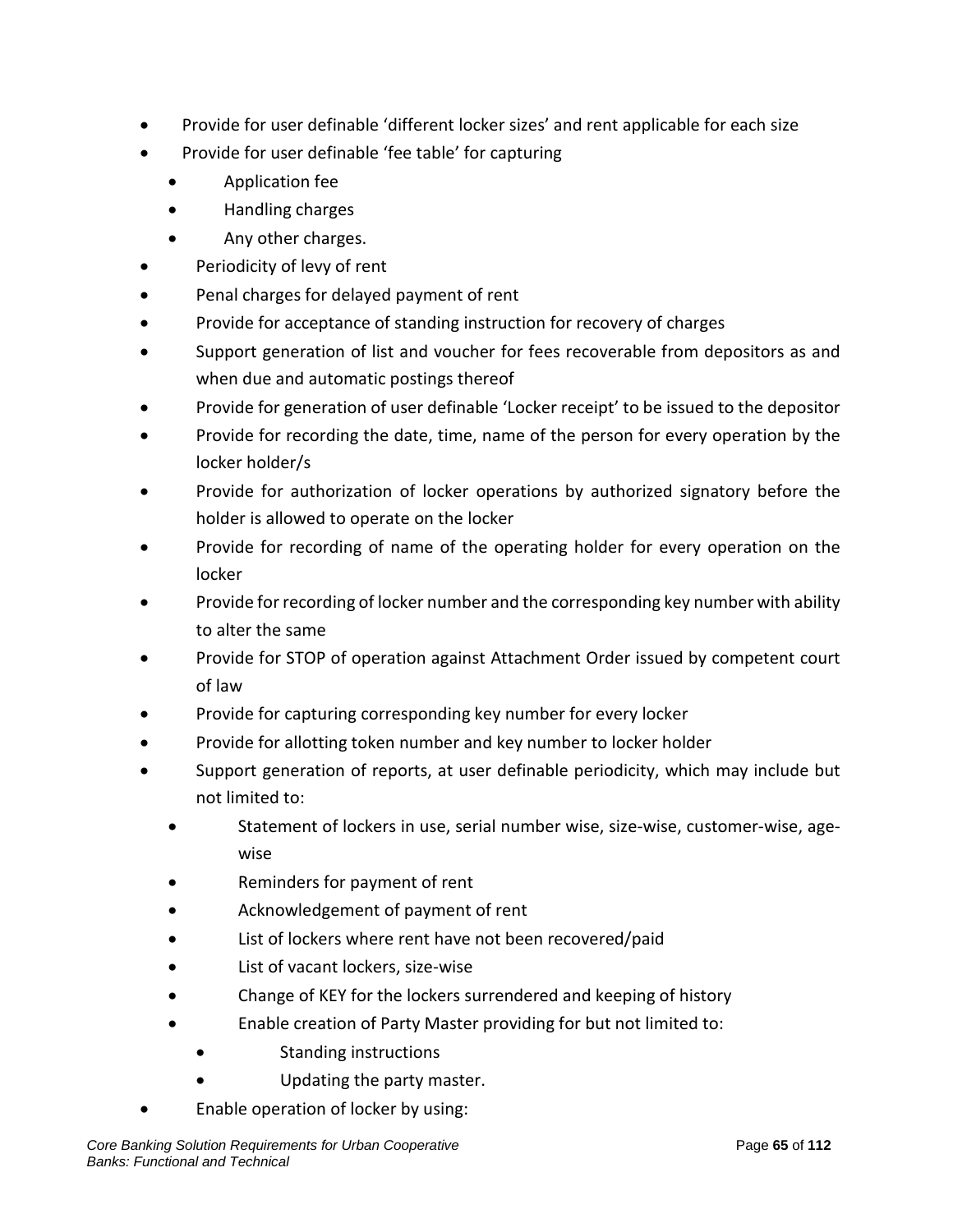- Name
- Locker number
- Signature scanning.
- Operation of lockers on daily basis
- Register of overdue rent
- Register of lockers sealed
- Rent register
- Reminders for due dates for rent arrears
- Register for attachment order received up to date.
- Provide for alerts when a safe deposit locker is operated frequently not keeping with the past trend.

## **15. General Ledger**

- System should provide user-friendly method for introducing/creating new GL codes along with their specified nature at HO level only
- System should have provision to maintain debit/credit restriction at GL level
- System should provide numeric codification of GL codes having scientific nomenclature
- Summary Trial Balance System should summarize listing of all account activity for the accounting period, including open and posted transactions
- No debit entry to be accepted by the system on HO a/c except Transfer price and P&L a/c (Option to be given).
- All GL accounts should have on sub account/ account level
- System should calculate Working Fund/Cost of Fund/Yield/Cost of Deposit/Gross Margin/Net Margin/Operating Expenses/Base rate calculation
- Support defining organization hierarchy allowing multiple levels reporting of Financials (trial balance, balance sheet and profit and loss accounts)
- Support multi-level GL hierarchy definition supporting at least 5 levels
- Support recognizing, accounting and reporting of transactions with respect to various heads including, but not limited to: Asset, Liability, Income, Expense, Contingent
- Ensure that bank reconciliation process does not interfere with the regular accounting process or maintaining books of accounts
- Provide for defining individual general ledger accounts with following parameters, including but not limited to:
	- Effective dates of the account
	- Overall blocking of account
- Mapping of each general ledger account to any node (subsidiary heads) of the chart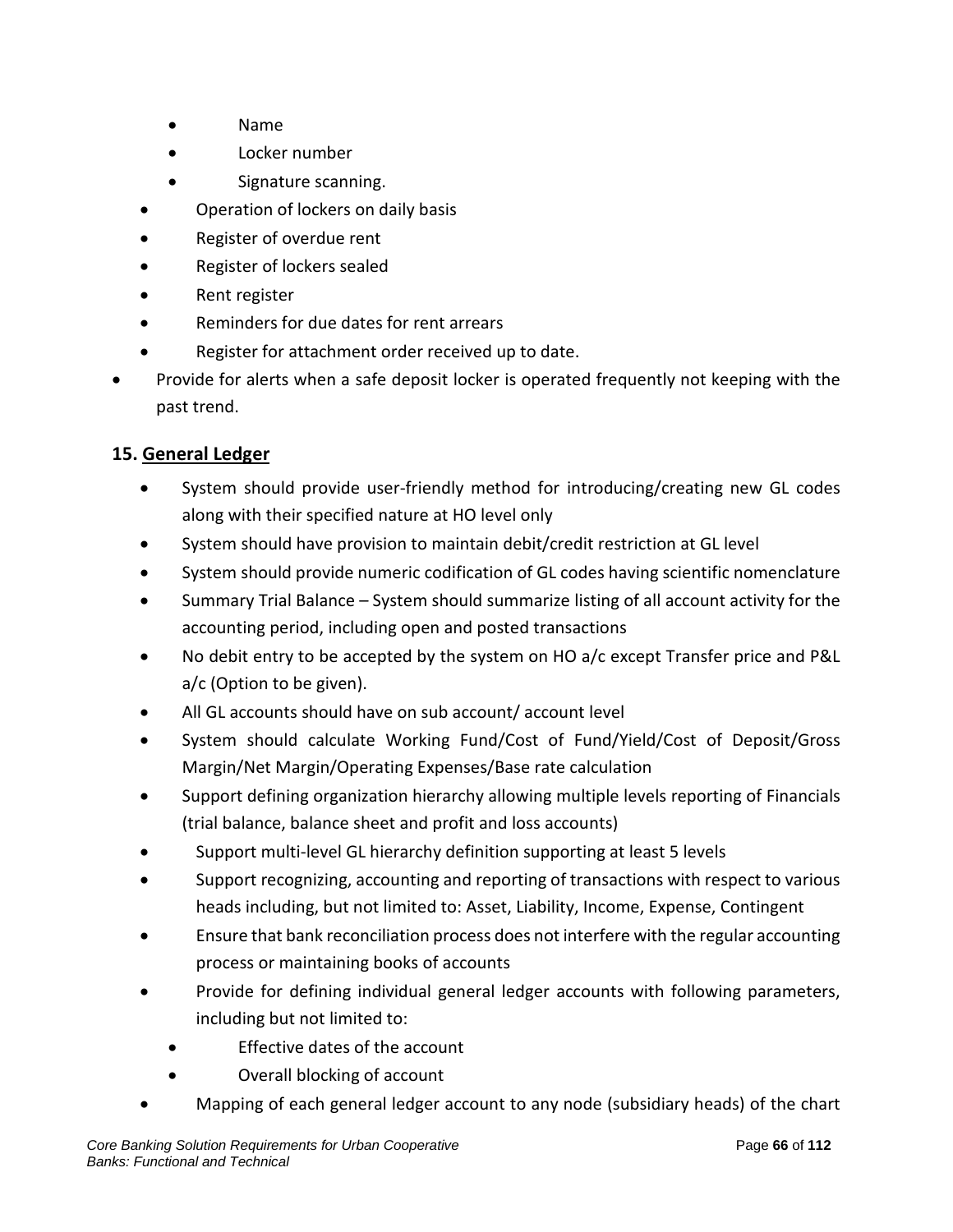of account(s)

- Mapping of each general ledger account to one or more interfacing chart of accounts (since multiple systems would be interfacing with the general ledger)
- Support each general ledger account to be maintained in different currencies
- Provide facility to identify certain General Ledger accounts as bank/cash accounts
- Support online update to GL accounts for all types of transactions
- Provide for generation of daily Trial Balance in Bank's General Ledger Balance Format and in the prescribed format of RBI.
- Provide for total of credit balances in current accounts on the liabilities side and total of debit balances in cash credit accounts on the asset sides respectively by taking into account the total of debit balances in current accounts on the assets side and total of credit balances in cash credit accounts on the liabilities side every day – to be reflecting in the General Ledger Balance
- Provide for specifically recording of following additional definitions to general ledger accounts representing bank accounts, including but not limited to:
	- Bank Name/Internal code
	- Standard Bank Code (as understood across the banking sector for the country/world)
	- Branch (Name/Code)
	- Funded limits
	- Cheque inventory
	- Authorized signatories (multiple) and their limits
	- Validity dates for authorized signatories
	- MICR code of the Branch
	- Account Identification Number
	- Account Description
	- Account Location, State, Country
	- PIN number
	- Telephone and Fax numbers, Contact person, etc. (multiple)
	- Nature of Account
	- Date of opening/closing of account
	- Method(s) of on-line communication with the bank.
- Provide for fiscal year (April to March) accounting
- Allow splitting of fiscal year as defined by user
- Support user-defined financial reporting periods other than fiscal year, e.g. 15 months or 9 months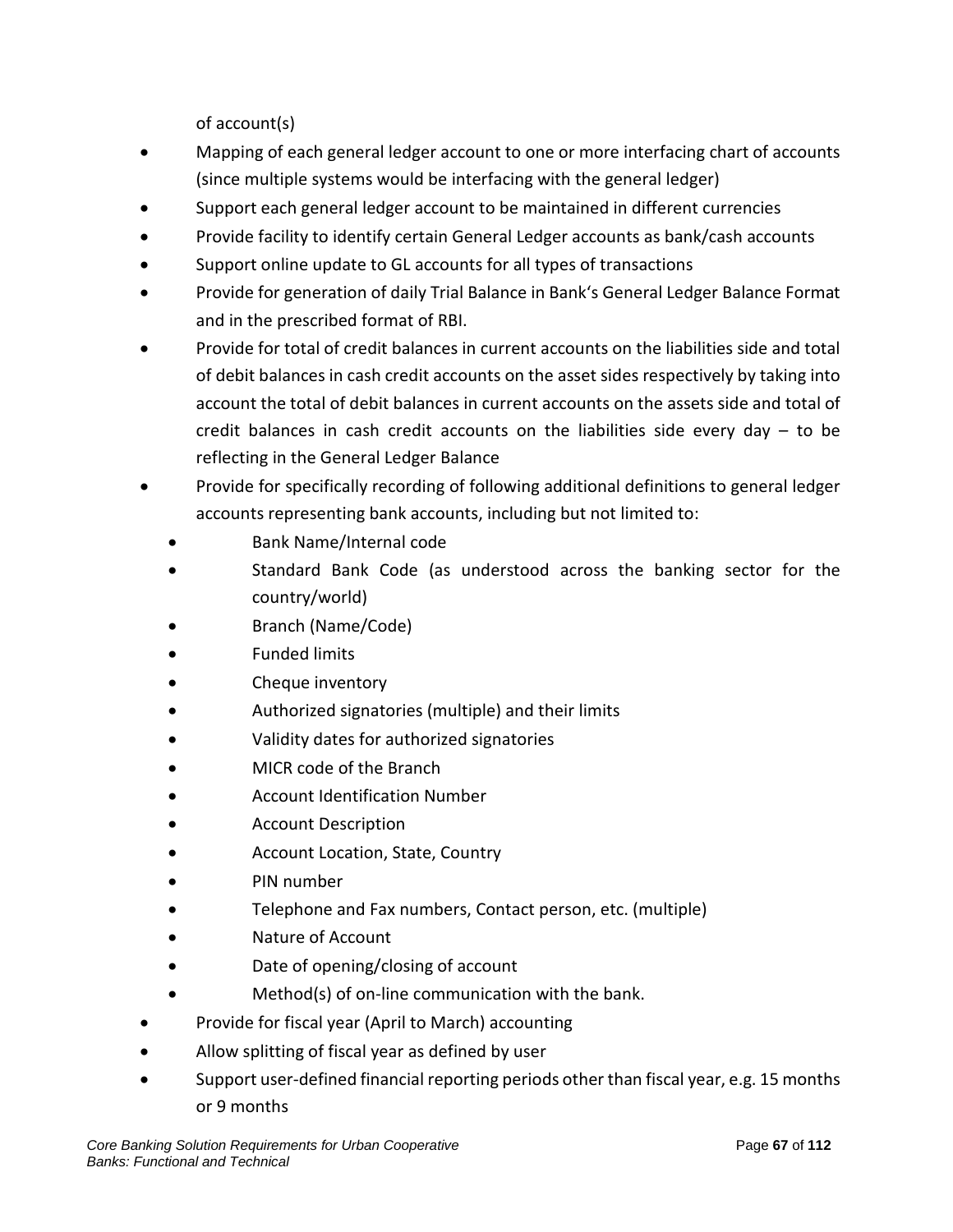- Support monthly/quarterly/half-yearly accounting periods within each fiscal year with facility for aggregation of monthly figures into quarterly/half-yearly figures
- Provide for automatic maintenance and carry forward of period-end account balances to subsequent periods for:
	- Each accounting period within a fiscal year
	- Across fiscal years/financial reporting periods
	- Allow reporting of figures as at end of monthly accounting periods over a quarter/half year/year(s)
	- Allow sorting of figures at the end of monthly accounting periods as per userdefined parameters
	- Allow postings pertaining to prior dates after authorization (restricted to current accounting period).
- Provide for continuing operations into the new fiscal year with authorization even if due to some contingency, closing of accounts for the prior fiscal year remains incomplete
- Provide for detailed logging of all events related to opening and closing of accounting periods
- Allow user-defined closing cycles for any fiscal year with authorization
- Provide for different accounting entities to close independently
- Provide for acceptance and posting of only balanced journal entry transactions
- Support automatic calculation of Retained Earnings for each fiscal year and its automatic carry forward to the next fiscal year
- System should provide processing and maintaining all the types of transactions viz., cash, clearing and transfer
- System should provide multi-currency entry, verification, processing and maintenance of transactions
- Facilitate opening and maintenance of any number of GL heads and GL sub-heads (alpha, numeric, alpha-numeric, etc.) in the system
- Facilitate opening and maintenance of any number of accounts under each GL heads and GL sub-heads in the system
- Facilitate control of access to various GL heads/sub-heads branch-wise, user-level wise, etc.
- Generation of currency-wise subsidiaries, branch-wise, region-wise, circle-wise, lead district-wise, bank-wise general ledger
- Facility to open any number of schemes under each GL sub-head
- Should provide consolidation of transactions under various heads currency-wise,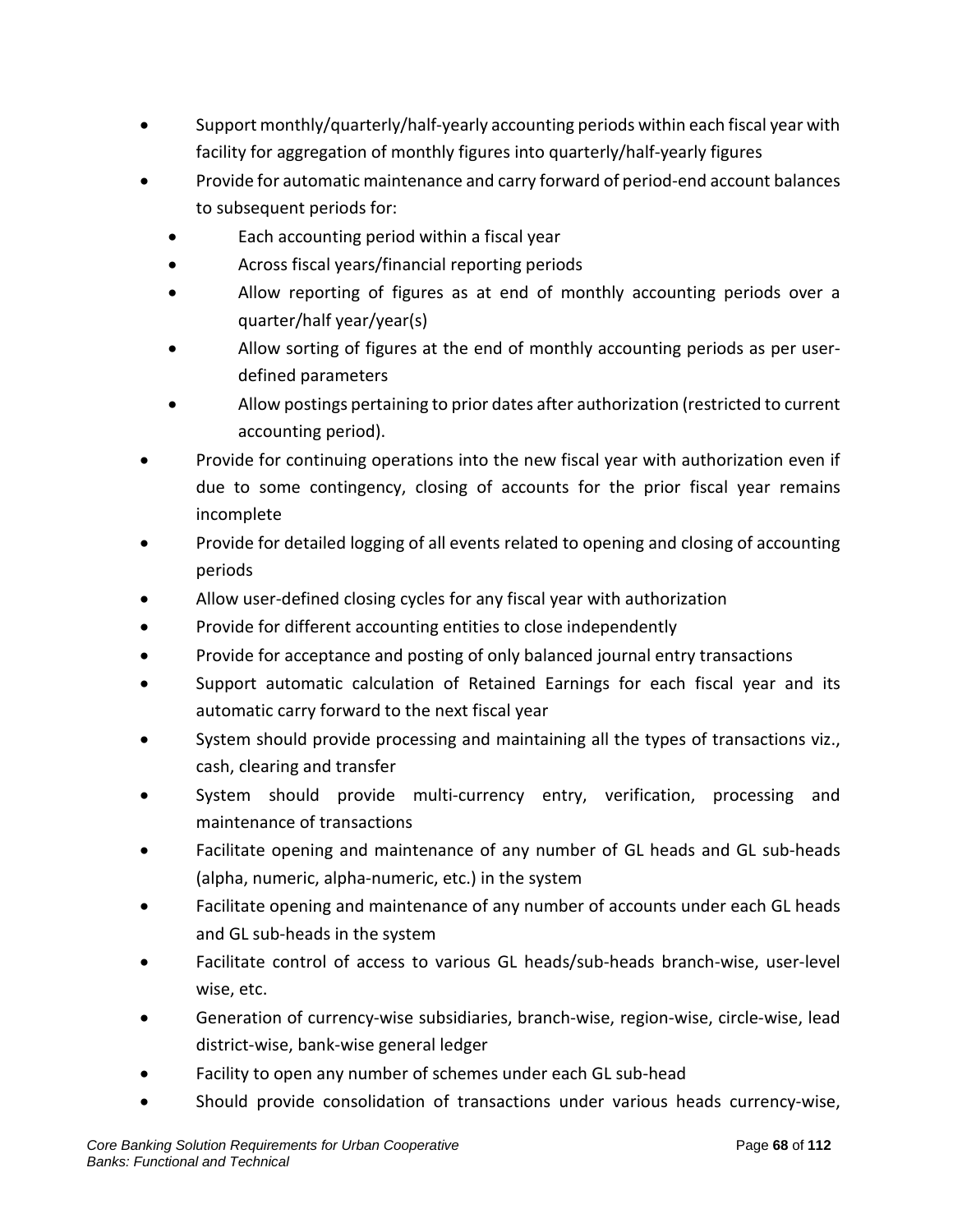branch-wise and consolidated

- Generation of related reports, subsidiaries, general ledger, etc. currency-wise, branch-wise and consolidated for the above
- System should support automatic updating of respective accounts, GL sub-head as defined upon each entry/verification/end-day activities
- Facility to mark an account/scheme-wise as interest bearing or otherwise
- Facilitate summation of number of transactions under each GL head/subhead/scheme/debit/credit-wise and generate relevant report
- System should support summation of transactions GL head/sub-head wise and debit and credit-wise, branch-wise and generate report as a whole, etc.
- System should support summation of transactions under each delivery channels
- System should support inquiry/search by users on any transactions by giving various selection criteria
- Facility for updating of number of accounts opened and closed for each day under each main head and sub-head of general ledger and provide facility for inquiry and print for details as on any date and range of dates
- System should facilitate maintenance of account, transaction details under each GL head and sub-head for each branch or region or circle or bank as a whole
- Facilitate merging of non-CBS branches GL data with CBS branches GL data and arrive at Consolidated GL data of the bank, branch-wise, region-wise, circle-wise, bank-wise
- Facilitate generation and print of detailed and summary of daily subsidiaries GL-head and sub-head-wise for particular branch/Region/Circle or bank as a whole
- System must provide for a check to ensure authorization of all financial and nonfinancial transactions before day end process at branches
- Facility to transfer accounts from one GL-subhead to other GL-subhead (automatically based one parameters)
- System to provide GL consolidation based on category of branches like specialized branches, rural branches, metro branches, etc. (parameterized)
- Facility for handling of reconciliation of selected type of accounts like ATM transactions, inter-branch transactions, Demand Draft transactions, etc.
- Facilitate generation of unique transaction id for each financial/non-financial transactions including system generated transactions
- Facilitate detailed balancing and non-detailed balancing account-wise, GL head-wise, GL sub-head wise, scheme-wise, branch-wise, region-wise, circle-wise, bank-wise, etc., as on date and as on any date
- Facilitate for entry of transactions individually or through batch processing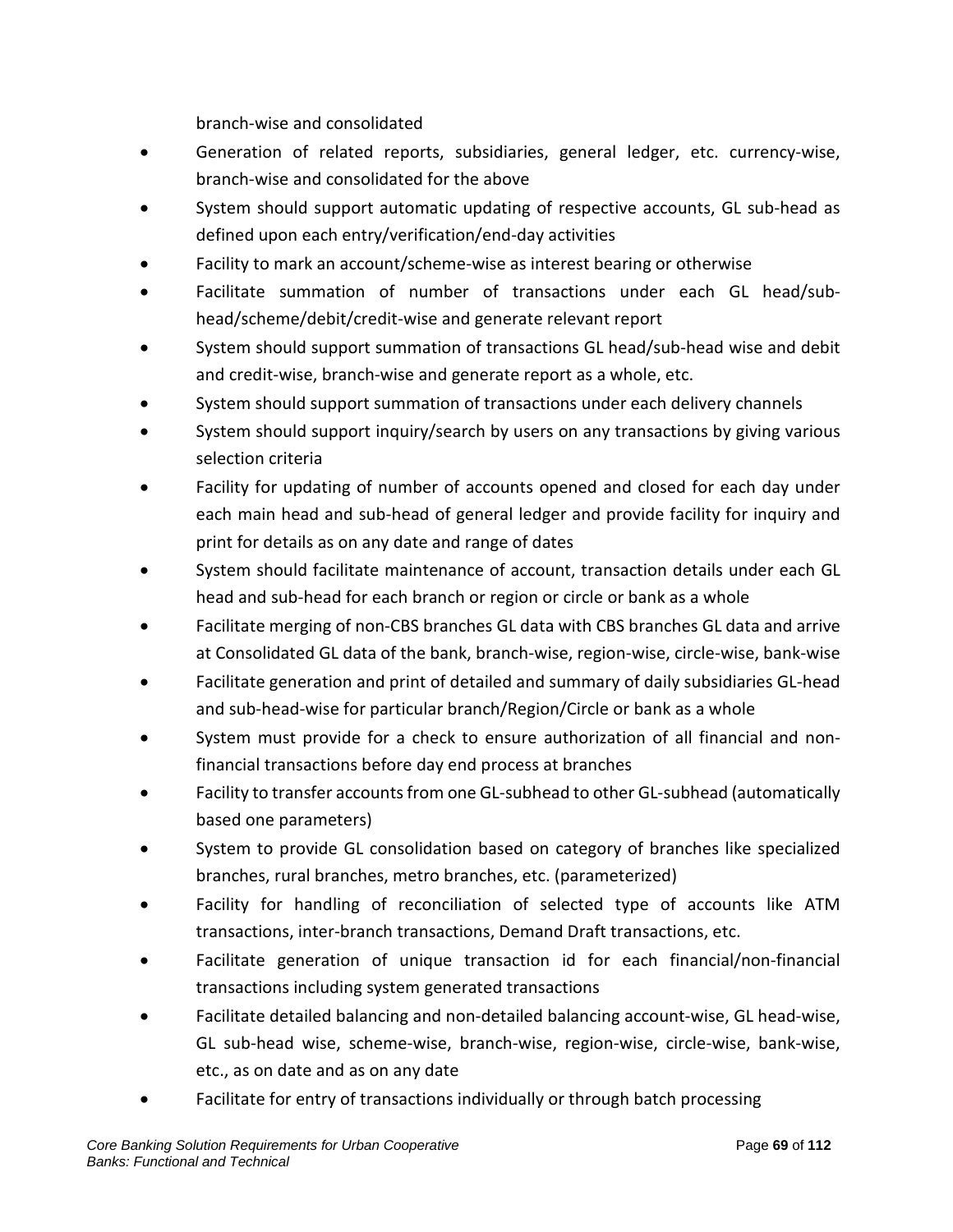- Facilitate generation of day book and trial balance currency-wise, branch-wise, region-wise, circle-wise, bank as a whole, etc.
- Facilitate head-wise particulars of deposit accounts with debit balance and loan and OD/CC accounts with credit balance in the day book
- Facility to maintain notional rate as on effective dates and facilitate revaluation of accounts
- System should support generation/printing of slips/vouchers for transactions verified in bank's predefined format
- System should be flexible enough to allow classification/sub-grouping of certain group of accounts by applying user-defined set of rules
- Generation of P&L account in bank's predefined format branch-wise, region-wise, circle-wise, bank as a whole, etc.
- Facilitate generation of balance sheet as per bank's predefined format for a branch or group of branches i.e., region, circle or bank as a whole
- Facilitate to maintain contingent liabilities like collection of bills, guarantees, letter of credit, etc.
- Facilitate generation of supporting sheets for Balance Sheet and P&L Account in bank's predefined format branch-wise, region-wise, circle-wise, bank-wise, etc.
- Provide generation of list of deleted transactions for given date, range of dates
- Facilitate generation of list of transactions batch-wise, account-wise, GL-sub-head wise, scheme-wise, etc.
- Minor subsidiaries/income & expenditure accounts:
	- Facility to support handling transactions of all types of accounts viz., pointing debit transactions, pointing credit transactions, exact matching transactions, non-pointing debits, non-pointing credits, etc. and summation/consolidation of same.
- Facilitate part and full reversal of amounts under pointing type of accounts
- Reversal entries under pointing type of accounts and exact match type of accounts should have reference to originating transactions
- The system should not permit transactions if the amount to be adjusted towards any entry is more than the outstanding amount under that transaction
- Marking transactions as originating debit or originating credit depending on the subhead
- Provision to maintain the date of reversal, amount of part reversal, balance amount and support periodical balancing of such accounts/transactions
- Provision for defining permissible limits, on officers at various levels, for verification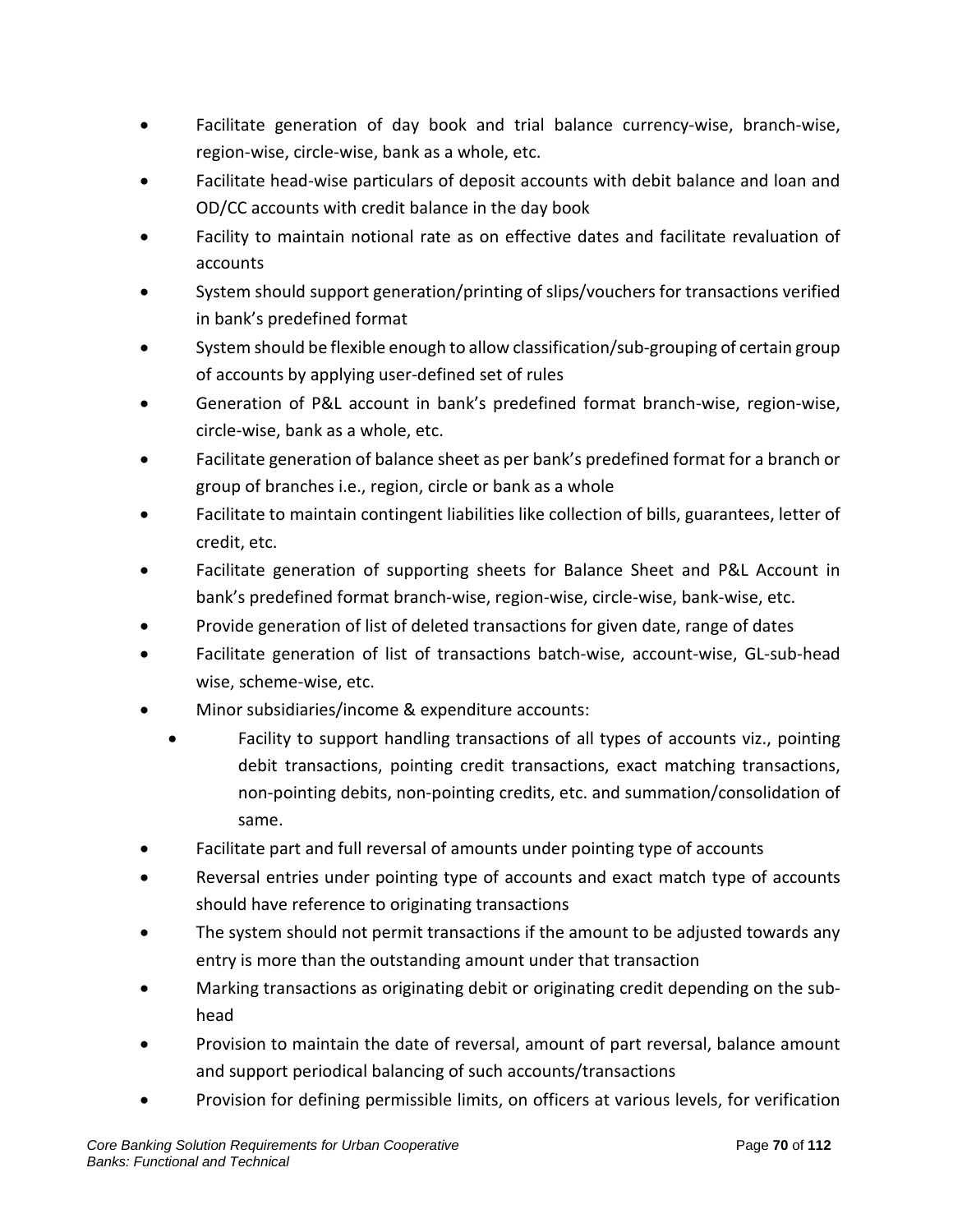of transactions and throwing messages for transactions done beyond permitted limits

- Facilitate generation of balancing (detailed and non-detailed) report of minor subsidiary accounts as of date as well as on any date
- System should facilitate generation/printing of report showing entries outstanding beyond a given period (user definable and user enterable) – head/sub-head-wise/ account-wise for each branch/group of branches or bank as a whole as on date and as on any date
- System should provide generation of all supporting documents under minor subsidiaries in bank's predefined format for the purpose of balance sheet
- Provide generation of general charges register containing details like date, particulars, amount, GC number etc., from the system
- Automatic generation of System Serial number for each entry in general charges accounts
- Facility to inquire/generate report on history of adjustment entries for any type of pointing type of accounts like sundry liabilities, sundry deposits accounts, branch adjustment a/c, etc.
- Provision to maintain list of items for local purchase requiring prior permission from higher authorities
- Support maintenance of list of permitted items for local purchase at branches/offices
- Facilitate maintenance of standing instructions for periodical recurring expenses like rent, charges, etc.
- Support deduction of TDS for rent and other payments and accounting of the same including generation of relevant reports for remitting TDS to appropriate authorities
- Facilitate provisional adjustment for the purpose of periodical P&L and Balance Sheet
- System should provide facility to analyze and monitor income and expenditure accounts vis-à-vis target branch-wise, region-wise, circle-wise, bank-wise, etc.
- Write-off and write-back facility for accounts under minor subsidiaries
- Banker's account and accounts with other banks including RBI and accounts of other banks with our bank
- Facilitate capturing full details for opening of current account with other bank's branch-wise
- System should facilitate opening and maintenance of bankers' account of other bank's account
- Support noting of staff details for operating the banker's account
- System should provide generation of Bankers Reconciliation Statement in the bank's predefined format (PRR-14)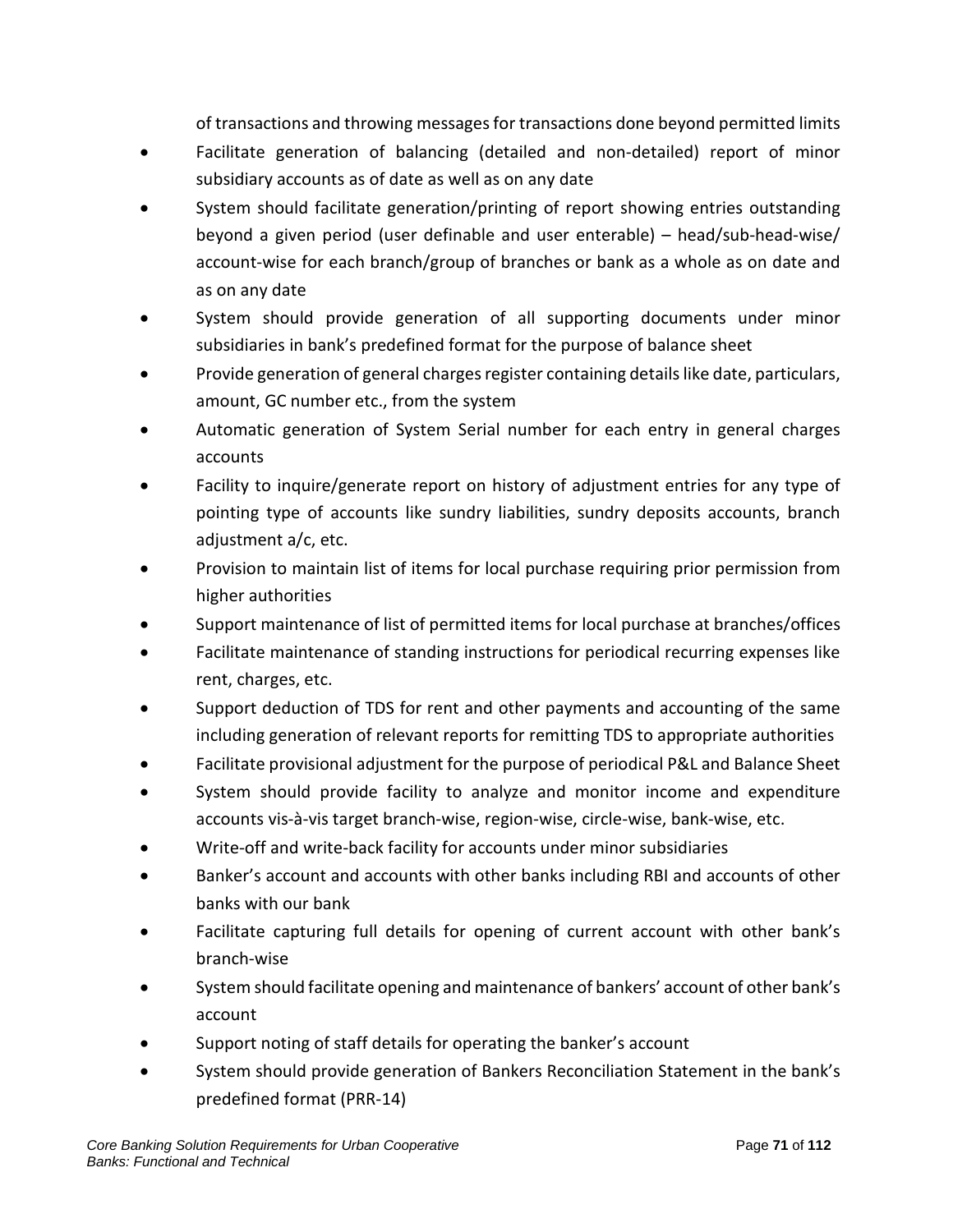• System to throw alert message when there is adverse position in banker's account.

#### **16. Regulatory Requirements**

#### • **NPA Classification**

- Provide for automatic/manual classification/flagging of specific borrower accounts as Special Watch accounts/NPA (non-performing assets) accounts, etc. based on user defined rules
- Income accrued on NPA accounts also needs to be recognized differently for the purpose of accounting of income, without application/accounting in interest receivable
- System-driven Asset Classification in terms of RBI guidelines (including changes during the currency of the contract) for agriculture and non-agriculture advances/loans
- Identification of Non-Performing Assets (Gross and Net) as per RBI norms and Interest Reversal
- Balance Sheet reflects the financial position, proper recognition of income, classification of assets and provisions for bad debts of a bank. The income recognition should be based on records of recovery rather than on subjective considerations, what is the day's position should be taken in consideration
- System should have provision to configure business rules for declaring NPA is different for different types of advances like – Term Loan, Agricultural Loan, Cash Credit, Overdraft, Bills Payable, Bills Discounted, etc.
- In respect of term loans, if instalment remains past due for a period of 90 (parameterized) days then it is treated as NPA. An amount is considered "Past due" when it remains outstanding for a period of said days
- In respect of cash credit and overdraft accounts, if the account is overdrawn for a period of more than 90 days i.e., one quarter then it is treated as NPA, provided those two quarters are consecutive
- In respect of bills purchased and discounted, if the bills remain overdue and unpaid for a period of more than 180(parameterized) days then it is considered as NPA.

## • **Bank assurance (Referral Mode)**

- LIC or other Insurance companies:
	- Name of the Policy Holder
	- Address
	- Mobile No.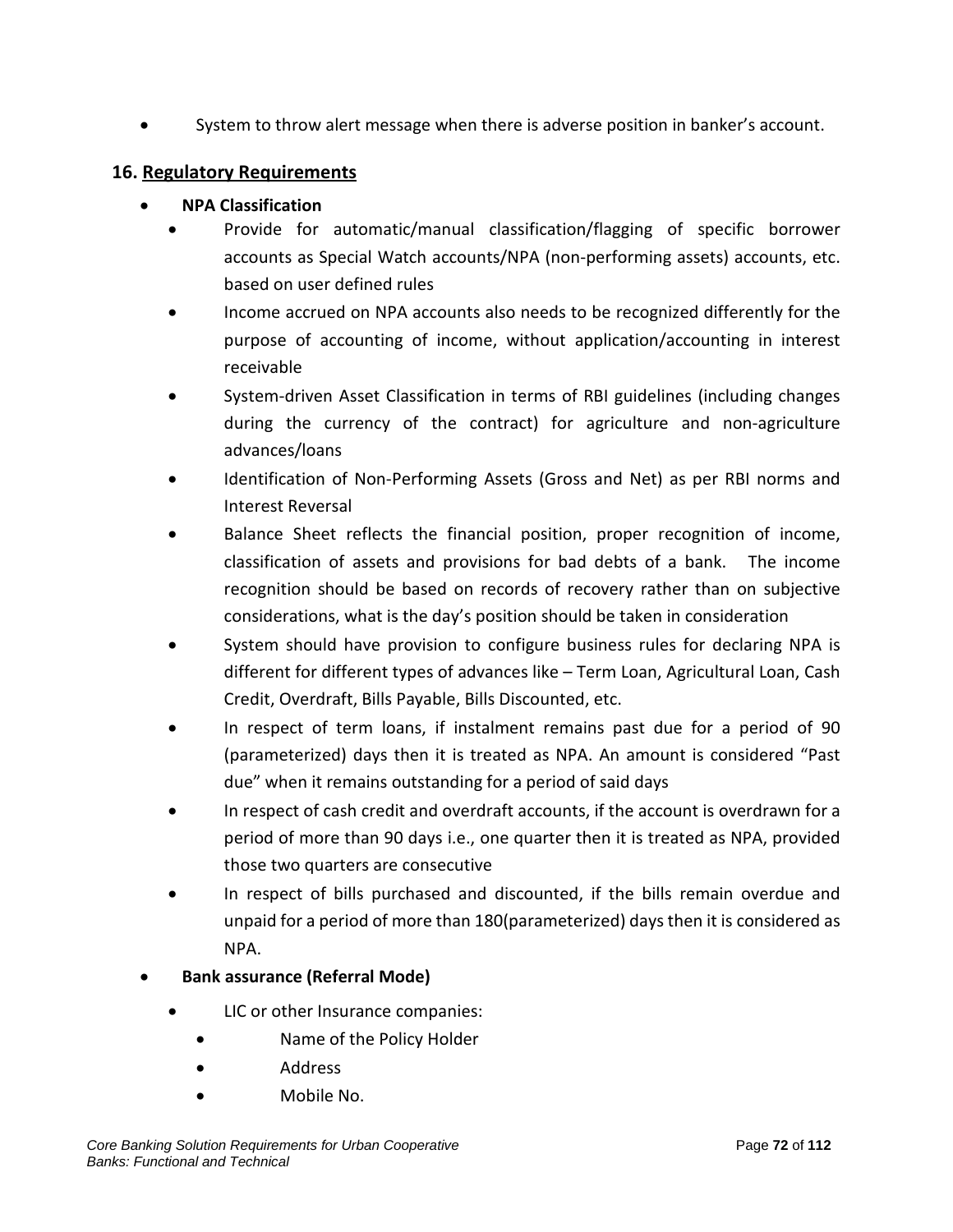- Name of the Nominee
- Sum Assured
- Date of Commencement of the Policy
- Table Term
- Amount of Premium
- Mode of Payment
- Micro Insurance.
- Name of the Policy Holder
	- Address
	- Mobile No.
	- Name of the Nominee
	- Sum Assured
	- Date of Commencement of the Policy
	- Table Term
	- Amount of Premium
	- Mode of Payment.

#### • **SLR Requirements**

The system should extract data showing daily balances of all branches showing:

- Daily Cash Balances
- Daily Balances with SBI/Other Notified Banks and Financial Institutions
- Daily Outstanding of Approved Investments with Accrued Interest and Amortization
- Submission of Form VIII and special fortnightly return to RBI
- System should report cash balances actually maintained with RBI vis-à-vis average requirement on fortnightly basis
- In the case of non-scheduled UCBs, excess CRR balances maintained with state or central co-operative banks should not be recognized for SLR purpose with effect from April 1, 2015
- System should generate on demand Week-wise/Region-wise/Districtwise/State-wise/Category-wise variations of the following:
	- Position of deposit and advances of the branches
	- Position of cash/other bank balances
	- Position of other liabilities
- Achievement of targets vis-à-vis Business Plan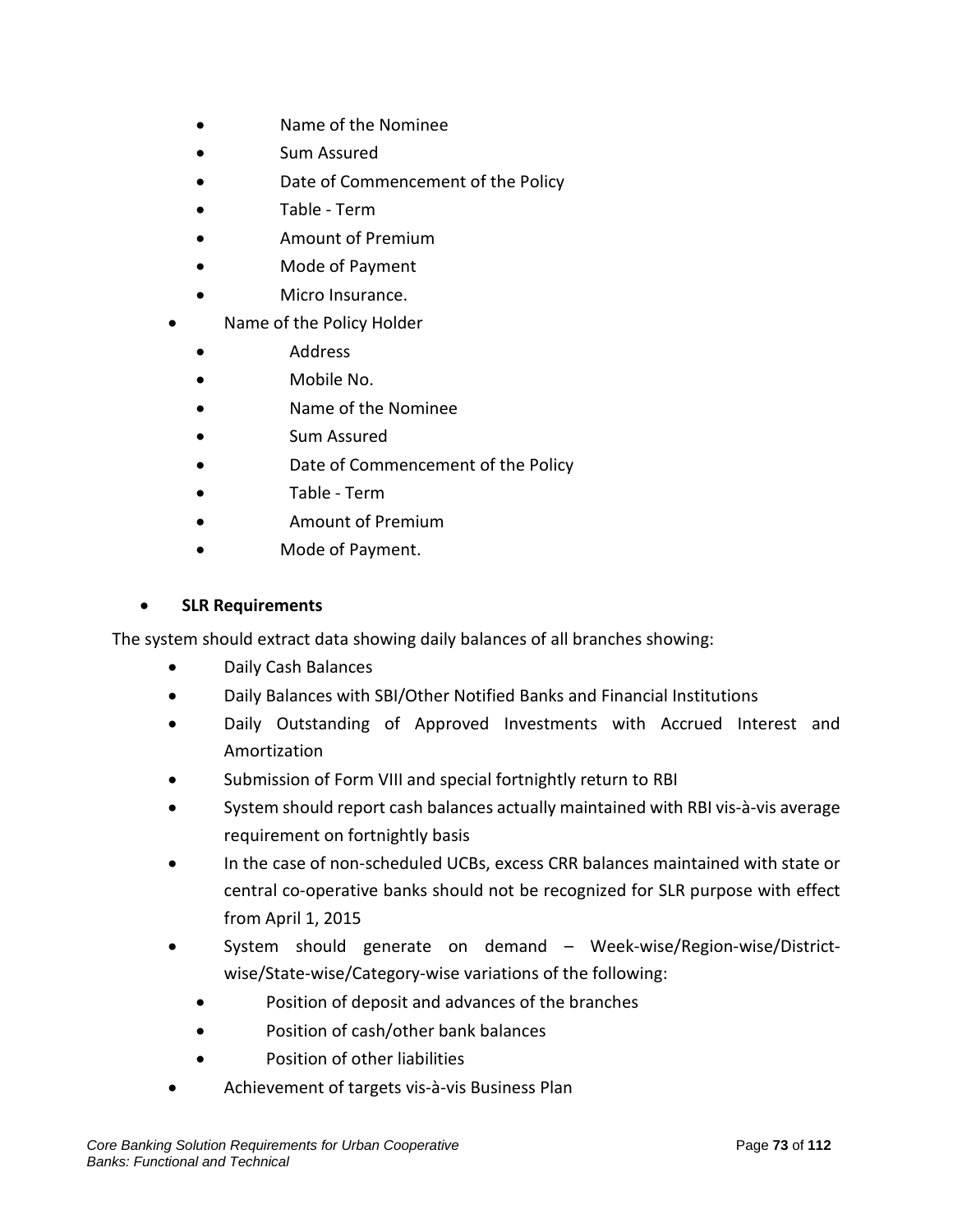- System should generate fresh deposits received over a given amount say  $10$  lakh and above within a specified period say one week giving the rate of interest, tenor, maturity date, segregation of deposit amount wise, etc.
- System should generate reports of high value deposits maturing say next one month
- Accounting of Transaction as per bank's accounting system and booking of interest/swap gain/swap charges/brokerage.

## **CRR Balances**

System should generate the following for preparation of CRR balances at specified intervals:

- System should recognize reporting fortnight dates and acceptance of data for the reporting dates
- System should determine CRR requirement of the bank based on the following inputs:
	- DTL and NDTL on the reporting dates (2nd previous fortnight, as per present norms)
	- The system should prepare day-wise CRR maintenance statement as per RBI norms
	- System should flash warning message for short fall/excess maintenance of CRR.
	- CRR balances maintained with only those banks permitted under the RBI Act 1934 / Banking Regulation Act 1949 should be recognized.

# **17. Head Office**

# • **Head Office Account**

- System to facilitate HO account entries under all the types of accounts viz., cash, clearing and transfer
- System must route all inter-branch transactions through HO and facilitate automatic reconciliation of the same at the end of the day within CBS branches and provide related statements (both hard and soft copies)
- Facilitate transactions between CBS and non-CBS branches through head office account and provide statement for originating, responding and consolidated for reconciliation (both hard and soft copies)
- Should have facility to open any number of accounts under HO main head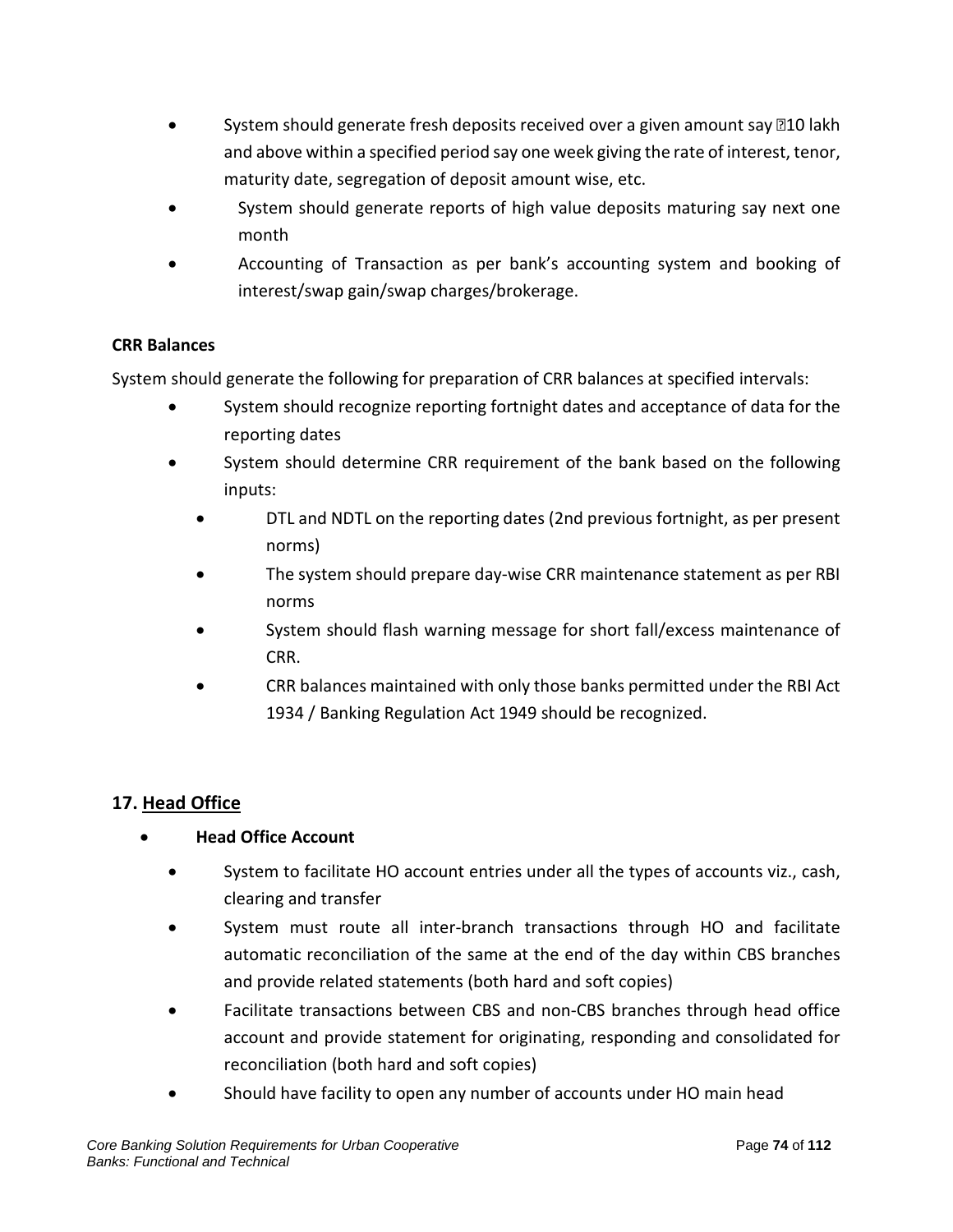- System should support classification of HO entries under originating and responding type
- System to support for entry and maintenance of both originating debit, originating credit, and responding debit, responding credit transactions
- System to provide automatic transfer of loss or profit as at predefined dates for the purpose of balance sheet and proper accounting of the same
- System must permit responding to IBA only once and throw error at entry level if the IBA is already responded
- Before responding any IBA to avoid double credit, system to verify even those entries which are in the 'entered' status and yet to be verified
- Provision to take debit/credit entries on account of profit/loss at extension counters by the parent branches and accounting the same
- Facility to create, modify, delete, undelete different transactions codes as defined by the bank (parameterized) and pick up the same at the time of putting through transactions
- System should capture required details under responding entries like DP code, date of IBA, amount, IBA Number, transaction code, duplicate advice flag, etc.
- System should verify that the responding amount is equal to originating amount, else display an error message indicating excess or shortage of amount
- System to support automatic generation of IBA number and ensure the number is re-initialized on start day of predefined date
- System to provide re-credit of differential amount WITHOUT ADVICE to originating branch. The branch advice should not be printed.
- System to support printing of IBA on pre-printed predefined format of the bank
- System should allow printing only after transactions are verified
- IBA printing should be linked to Inventory Module and internally track against the no. of times it is printed, inventory number, etc. System should not print the advice second time without the words 'Duplicate' on the advice
- System to permit printing of duplicate branch advice and keep track of no. of times printed
- System to print the words 'Duplicate' on the duplicate advices issued in the system
- System should allow printing of duplicate advice with authorization by a level of user, parameterised
- System to generate list of duplicate advices issued and duplicate advices responded as at any given date or range of dates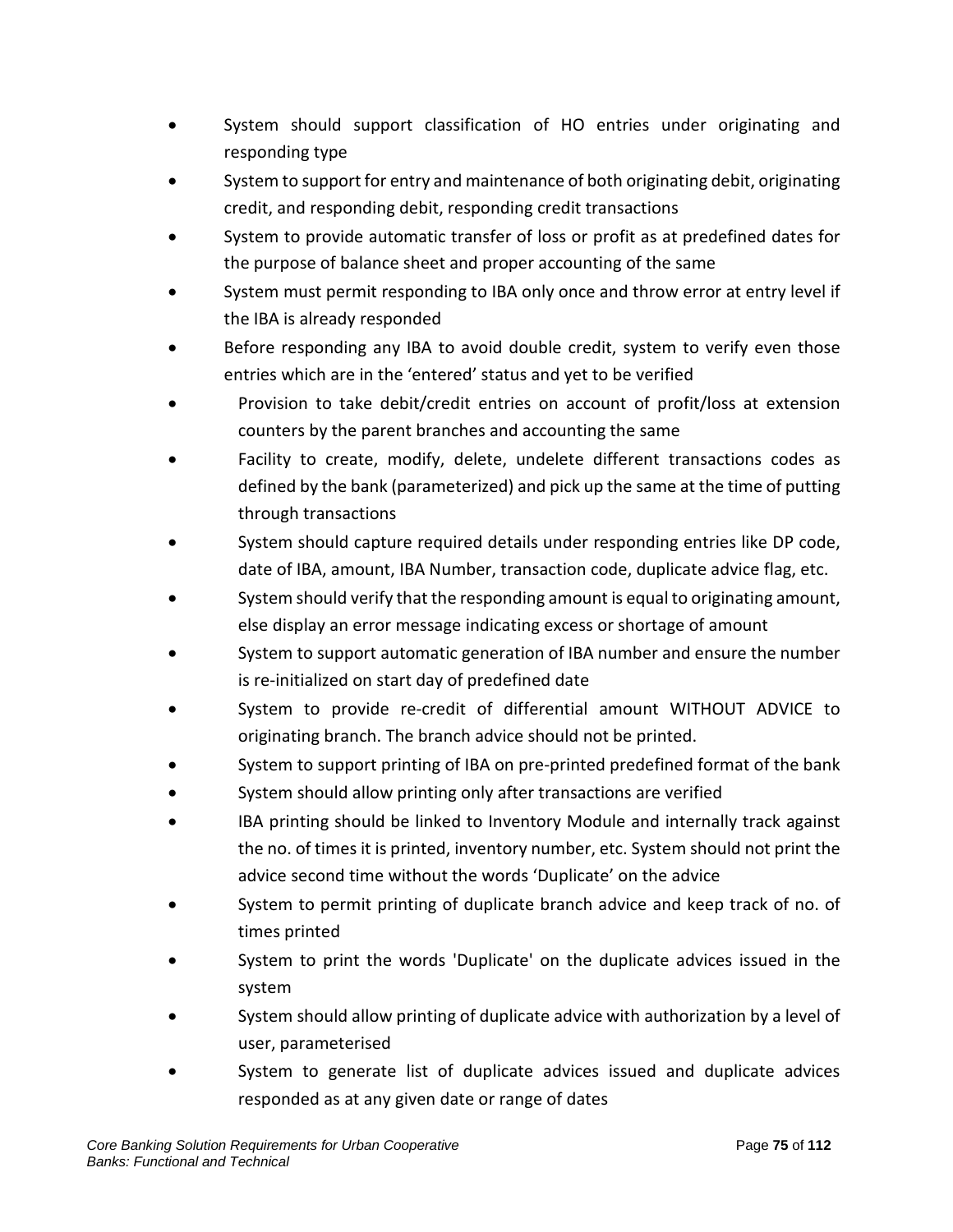- Facility to route 'Anywhere Banking' transactions between CBS and Non-CBS branches through Head Office account without printing branch advice
- Facility to upload data through external media (Floppy, CD, etc.) for creation of HO transactions.

# • **Liquidity and Investments**

- System should provide for creating an investment agency description e.g. bank details on the following fields:
	- Name of the Bank or Organization
	- Address of the above
	- Name of Contact Person
	- Name of any other Contact Person
	- Contact Numbers
	- Scheduled or Non-Scheduled classification
- System should provide for treasury accounting
- System should have provision for calculation of bond value in case of bond valuation e.g. Government Security bonds/Corporate Bonds/CD/CP/CBLO, etc.
- In case of government securities, investment interest earned should be calculated and stored in a batch (not in a GL). After receipt of credit information from the concerned bank, the batch should be authorized and posted to the concerned GL head
- System should provide for opening a new investment account with the following fields: Every Investment should have a unique number, certificate/instrument number, effective from date, no. of days/months/years for which invested, amount invested, system should show the maturity amount and maturity date, rate of interest, fixed or floating rate of interest, type of compounding e.g. simple, quarterly, half yearly, account type, current or fixed deposit or mutual fund or others/money at call and name of fund
- System should allow entry of Interest Received from time to time on any particular investment
- System should show maturity interest value during the closing or maturity of any investment account where the interest amount should be modifiable by the user
- System should provide for Bond and Government Security Accounting
- System should provide for amortization calculation
- System should provide for provisioning and present value calculation on mutual fund based on NAV of a particular date
- System should provide for classifying an investment as statutory or non-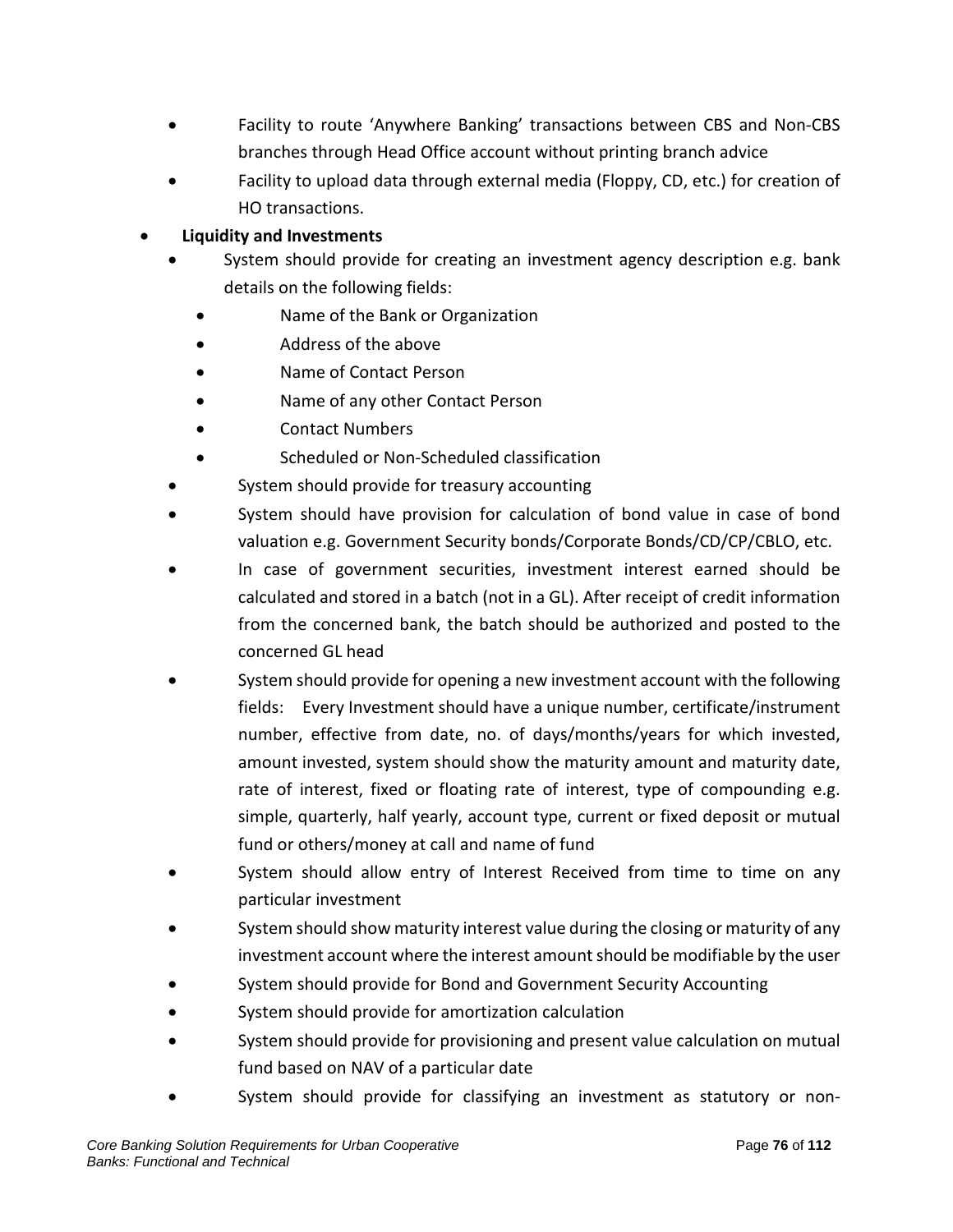statutory

- System should provide for generating separate GL Head for any particular bank
- System should provide for provisioning on any given date in a report format
- System should show the maturity details of next 7 days on the Investment Menu only at HO
- System should show Cash and Current Account Balance on the investment menu refreshed every 30 minutes
- System should show Summary of Liabilities with proper segregation as demand and time/short-term and long-term as per RBI norms
- System should show Summary of Capital and Reserves of the bank with record of changes made date-wise
- System should show details of assets and liabilities to the banking system
- System should provide for closing of Share Account from Loan module after authorization from competent authority
- System should provide for creating a batch on dividend payment for a particular class of share on any given date
- System should provide for modification, passing and authorization by competent authorities
- System should provide the provision to provide incentive to share-holders.

#### **Fixed Assets**

- System should be capable of maintaining master details of owned premises/immovable assets and movable assets such as date of ownership, lease period, lease expiry date, location of lease agreements, value of asset (original value and present book value), location, etc. with warning message
- System should capture details of leased out premises like ownership details, location, date of lease, amount of lease, lease expiry, nature of lease, value, square ft., etc.
- System should support different types of depreciation methods such as straight line, reducing balance method, written down value method, etc.
- System should support parameterization of the depreciation percentages for each asset/type of asset
- System should compute the depreciation/appreciation as per the method and percentage of depreciation as specified in the parameter
- System should specify/capture tax details for calculation of applicable tax as per law of the land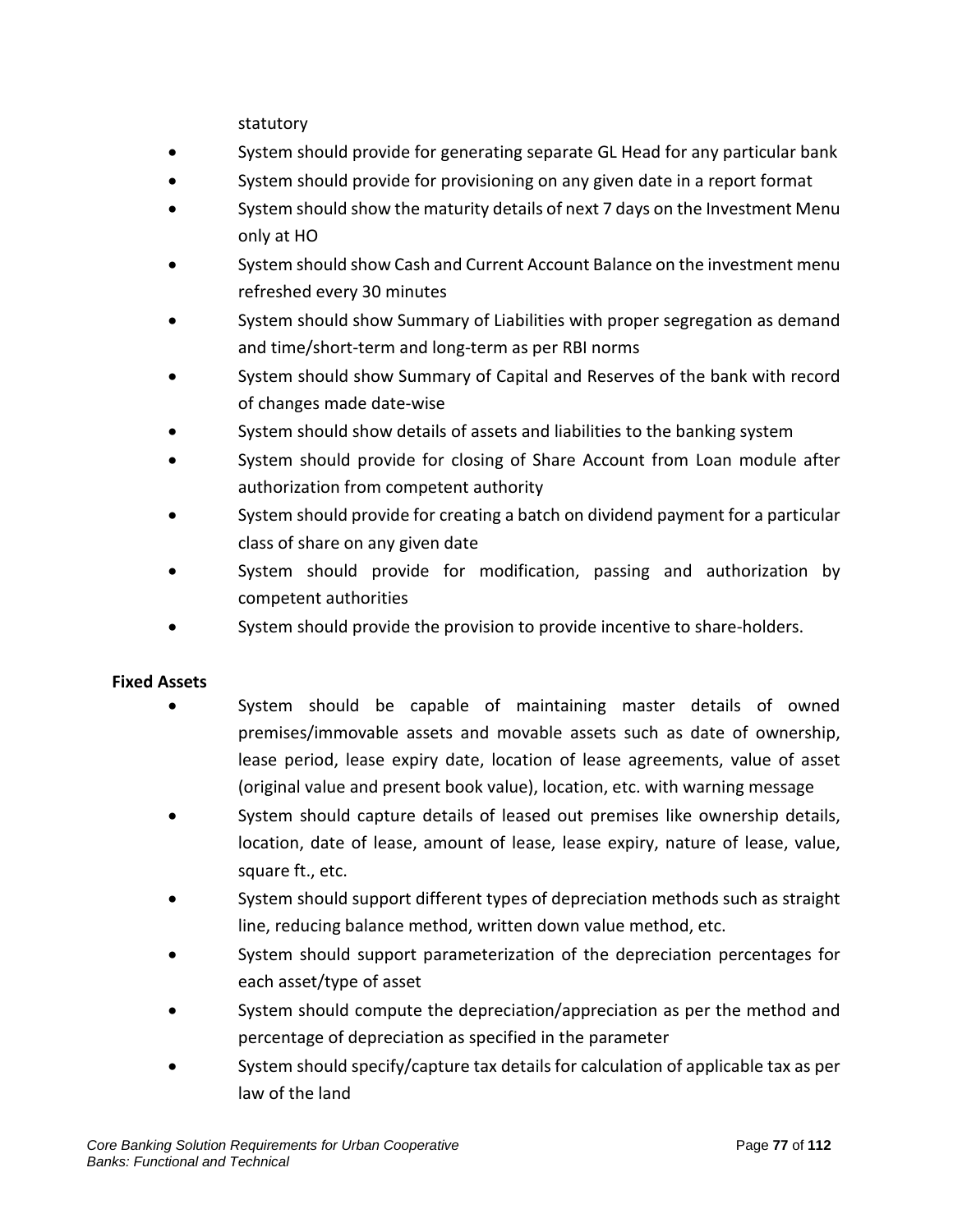- System should maintain master details of AMC and contractors e.g. name of the bidder/lead partner, AMC amount, period of contract, next service date, AMC expiry date, etc. Arrange to issue warning messages before expiry of warranty
- System should sub-classify both movable and immovable assets
- System should support movement of assets from one location to another
- System should provide for specifying insurance details for each asset
- System should generate warning messages for expiry/renewal of insurance 'x' (parameterized) number of days prior to actual expiry/renewal date
- System should maintain asset inspection details such as last inspection date, next inspection date, inspection comments, etc.
- System should support generation of asset inspection report along with comments of inspector
- System should link each asset with a unique asset number/inventory number
- System should support alpha numeric asset/inventory number
- System should maintain details on asset litigation
- System should generate a list of movable and immovable assets based on the user defined parameters
- System should generate a list of assets transferred/moved from one location to another along with details such as description of asset, inventory number etc., and should transfer the book value through CBS System
- System should generate depreciation report giving details of book value, yearto-year depreciation and residual value
- System should provide differences in inter-branch reconciliation
- System should generate warning messages for service contracts due 'x' (parameterized) number of days prior to such service dates
- System should specify the service level agreements and link them to a particular asset
- System should upload/enter bill of material details along with part numbers, quantity, unit rate, total rate, etc.
- Should support entering of asset details dispatched to a particular location and track the movement of the same
- System should record details of asset acceptance, PDI and note discrepancies in the asset inspection
- System should capture the asset installation details for movable assets (e.g. date of installation, inspection date, etc.)
- System should support parameterization of the payment terms (no. of months,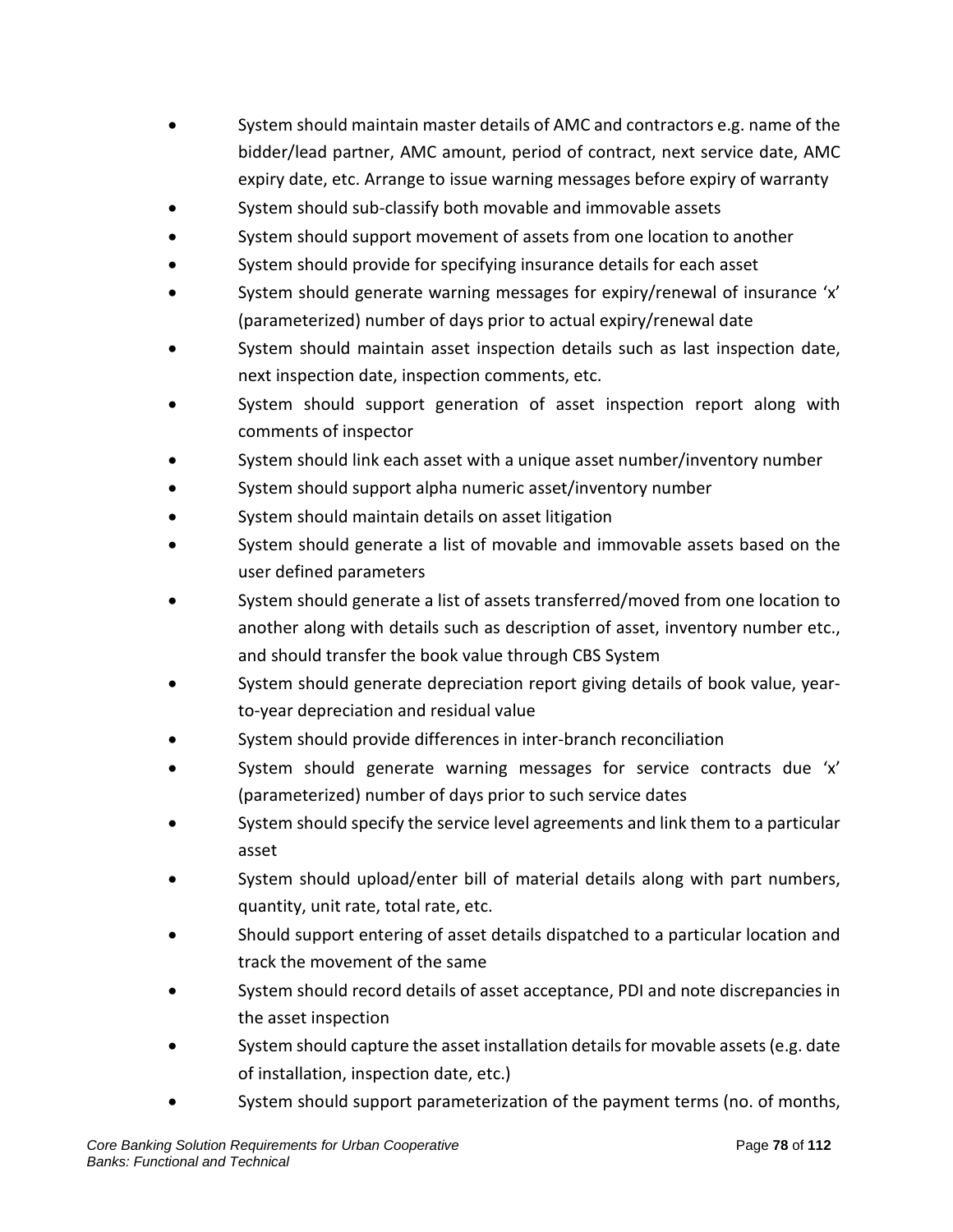percentage of payment) and validate the same at the time of generating the invoice in case of leased assets

- System should specify the minimum requirements (e.g. documents, compliance to service level check, authorization from authority) to be verified before release of any payment to the bidder/lead partners/contractors
- System should record bill/invoice details submitted by the bidder/lead partner
- System should generate a payment advice for payment to be made by the bank to the bidder/lead partner
- System should support access to the solution at the branches/department as per user rights defined
- System should permit branches/offices to enter data of assets installed/purchased
- System should have capabilities to group all assets across the bank to generate a single view of all assets.

## **HRMS Requirements**

- System should record basic Master Data for an employee/staff for following areas along with all the related and incidental information.
	- PF Number (For new employees who are on probation should be provided with a temporary number which can be shifted later to a permanent PF Number)

#### •Name

- •Father's Name , Mother's Name & Husband Name
- •Permanent Address
- •Address for Communication
- •Phone Numbers/Contact Information
- •Home Town
- •Sex
- •Marital Status
- •Position regarding CAIIB
- •Religion
- •Category (SC/ST/OBC/Minority/General)
- •Date of birth
- •Date of joining, probation period, date of confirmation
- •Scanning and storing of employee photo, signature with signature no.
- •Passport No.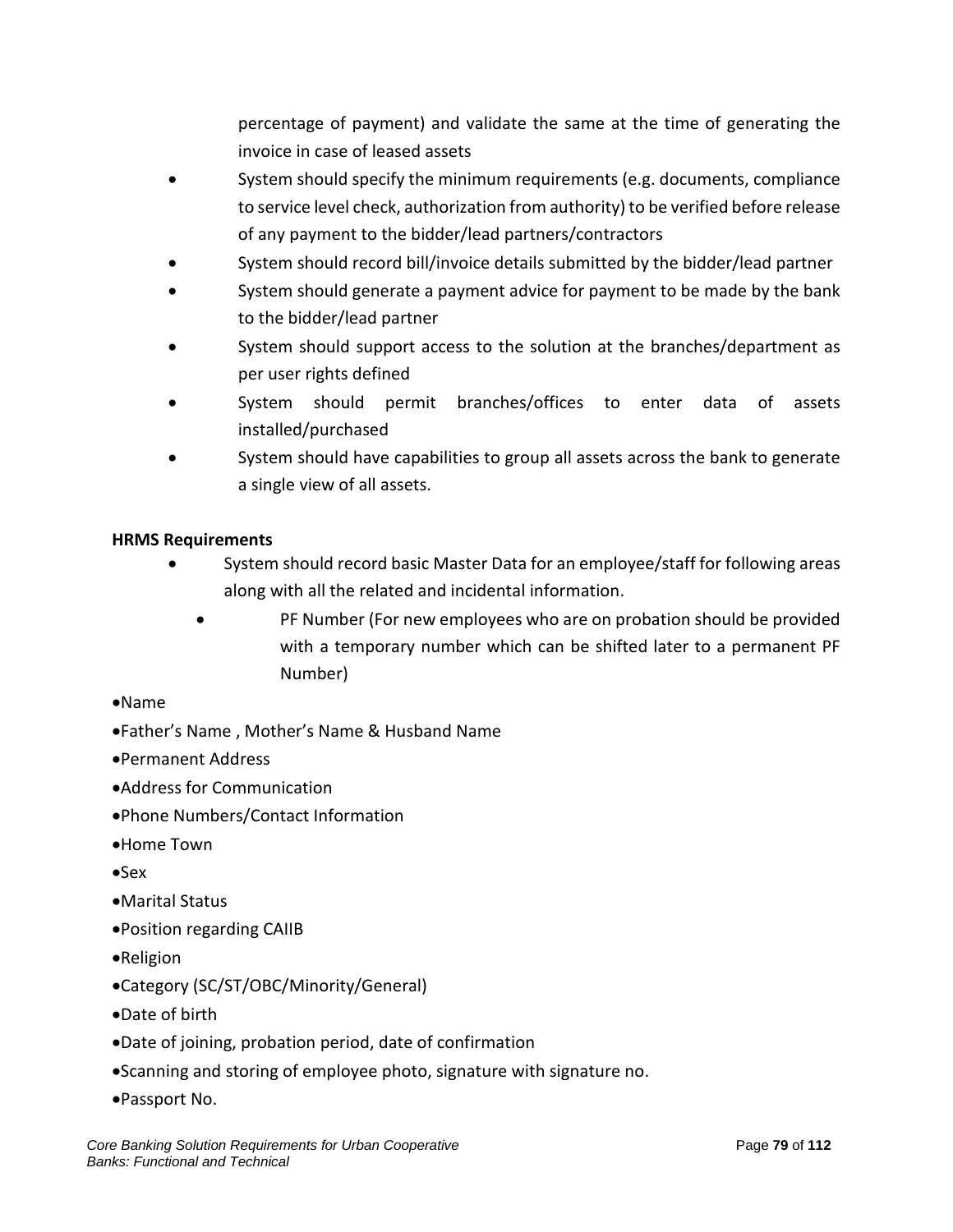•PAN Number

•Bank Account No.

- •Bank Branch Name and code
- •Blood group and Mark of Identification

•Education Qualifications – should capture the details of name of the examination passed, university/institute, month & year of passing, percentage of marks obtained, grade/class obtained

- •Professional Qualification
- •Present posting
- •Present job code/designation
- •Present grade/cadre
- •Deputation, temporary transfers
- •Date of Increment
- •Date of joining in the present place of posting
- •Cadre (OL, IT, LAW, MKTG, etc.)
- •Date of Retirement
- •Major health problems with provision to capture the details of sickness, etc.
- •Insurance details
- •Club memberships
- •Previous employment details, name of organization, position held, duration in years and months
- •Details promotion clerical to officer and scale (cadre) wise thereafter
- •Languages known, with details of speak, read and write separately
- •Nomination regarding PF and Gratuity.

•Support calendar definition (and modification) for each location/branch capturing weekly holidays, public holidays, non-business working day, unscheduled holidays for each front office separately

•System should record awards received by the employee including the name of the award, year of award, in which discipline/filed and date of receipt of award.

#### **Transfer Details:**

- System should record previous posting details
- System should record date of termination/restoration
- System should record Union Information (if applicable).

**System Alert** – Yearly Increment, Stagnation Increment, Professional Qualification Pay (PQP)

#### **Leave Management**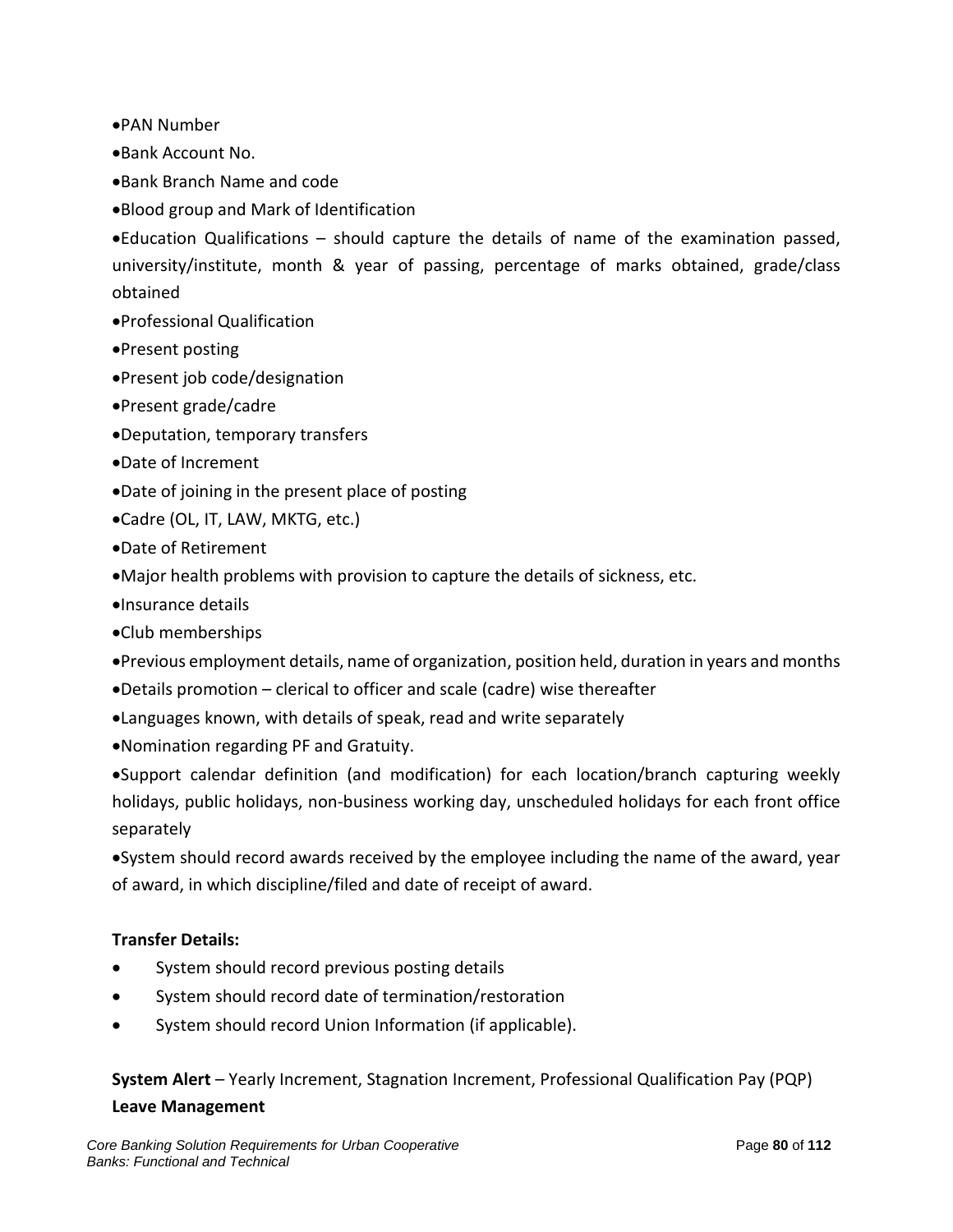- System should maintain all types of leave like CL, PL, ML, SL extra-ordinary leave, sabbatical leave, special leave, etc. for each employee, leave without pay
- System should maintain leave rules for availing leave, encashment of leave, accrual of leaves, lapsing of leaves, ceilings for accumulation of leaves, rules for combination of leave types, etc. for each categories of employees
- System should record leaves availed and balance leave calculation at any point of time
- System should link leave record to payroll and employee history
- System should have leave cancellation, leave extension/amendments advancement and postponement of leave
- System should have function of transfer people from one leave structure to another leave structure with balance of leave in previous structure (on promotion from clerk to officer)
- System should support comprehensive leave approval rules for:
- Barred combination of leave
- Leave prefixing and suffixing with other leaves
- Leave prefixing and suffixing with weekly-off and paid holidays
- Leave cancellation, leave extension report
- Minimum and maximum no of days at a stretch in a specific type of leave
- System should process leave encashment
- System should maintain leave encashment record.

## **Training**

- Identification, Nomination and Completion of training
- System should maintain a single history of all the training programs taken by the user even if it classroom training or self-study through E-Learning
- System should record History of trainings attended like name of the course, name of the STC/Institution, month & year of training, duration of the course in days/weeks
- Training Identification, Nomination and Completion of training
- System should maintain a single history of all the training programs taken by the user whether they are class room training or self-study through E - Learning
- System should support for nominating officers/award staff for various trainings given by Banks own training college/centres, Outside institutes with in the country and also abroad based on skill requirement
- System should compile nominations from various Regional Offices for a particular training program
- System should capture details of the batch-size, faculty, participants, participant attendance, feedback and about the courses held at different centres, and evaluation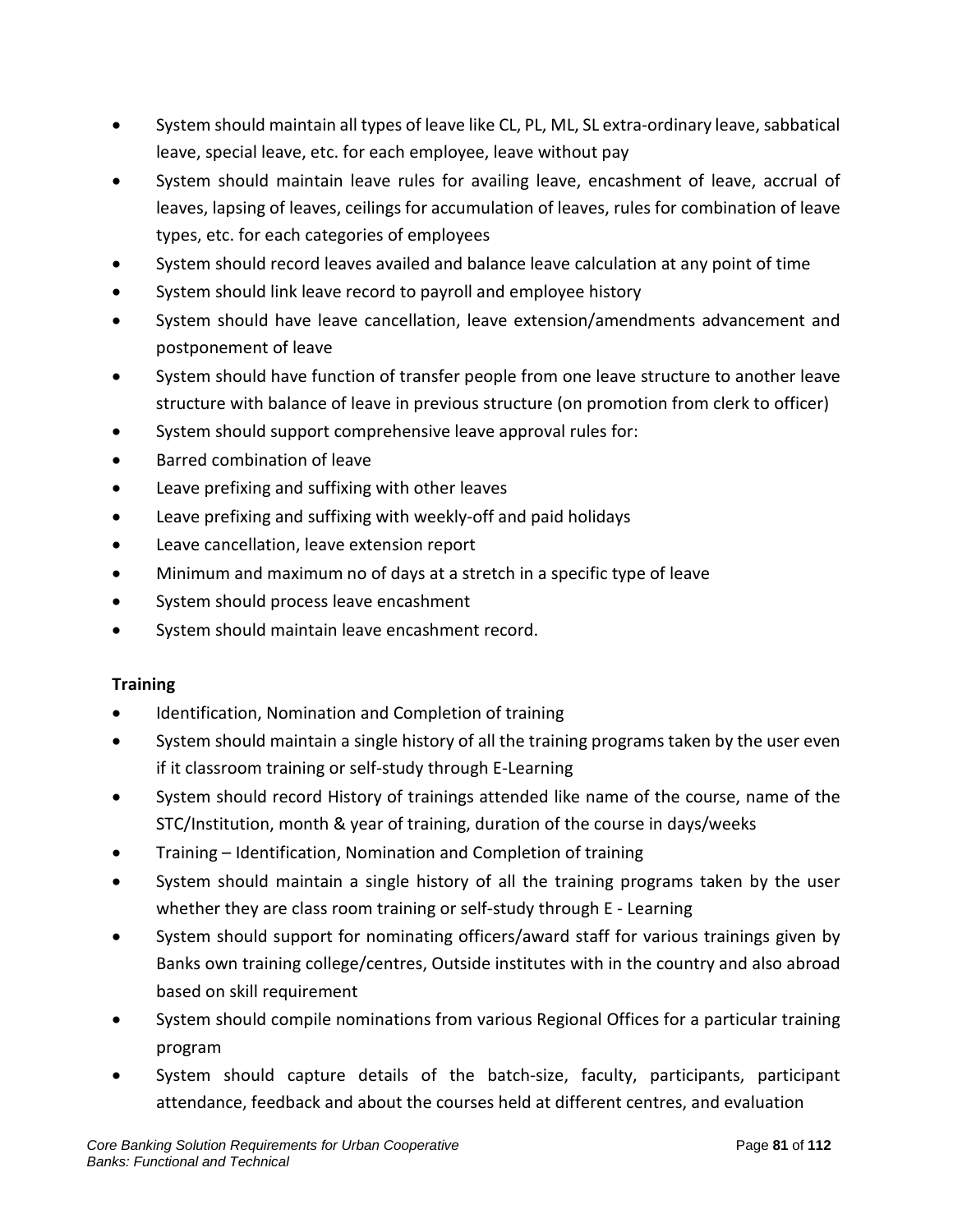• System should automate the workflow of training requisitions, approvals

# • **Promotions/Career and Succession Planning**

- Should create standard career paths in the organization in terms of various possible moves from the current level/grade in the organization
- Should define grade advancements within a level based on the criteria of time as well as merit
- Should define the rules for promotion eligibility in terms of tenure, consistent achievement of high performance grades, etc.
- Should define additional rules specific to service in terms of suspensions, disciplinary actions
- System should support full (complete) promotion processes from sub-staff to clerical, clerical to officer and from one scale to another amongst officer/executive cadres (Provide for various categories through parameterization among sub-staff. So that promotions within sub-staff category can be effected)
- System should support preparation of seniority list/merit list/waiting list/empaneled list, etc.
- System should support advising salary fitment on promotion. The fitment made should automatically go to payroll module
- System should maintain and track retirements, resignations, other vacancy positions

## **Payroll**

- System should be able to define multiple pay structures
- System should be able to define earning, deduction, contribution and provision heads for each pay structure
- System should run multiple payrolls in a single instance
- System should maintain a single central payroll depository and should be run and access payroll from any location in a centralized or decentralized manner
- System should define various pay elements like earnings and deductions using a rulesbased framework
- System should group individual earnings and deductions and link them to employees as per their eligibilities
- System should run separate payrolls for officers and staff depending on the eligibilities and rules applicable for each category
- System should be able to define various formulae and should link them to other calculation formula/elements such that when there is a change in the rule, only that component which has undergone a change will be effected (affected)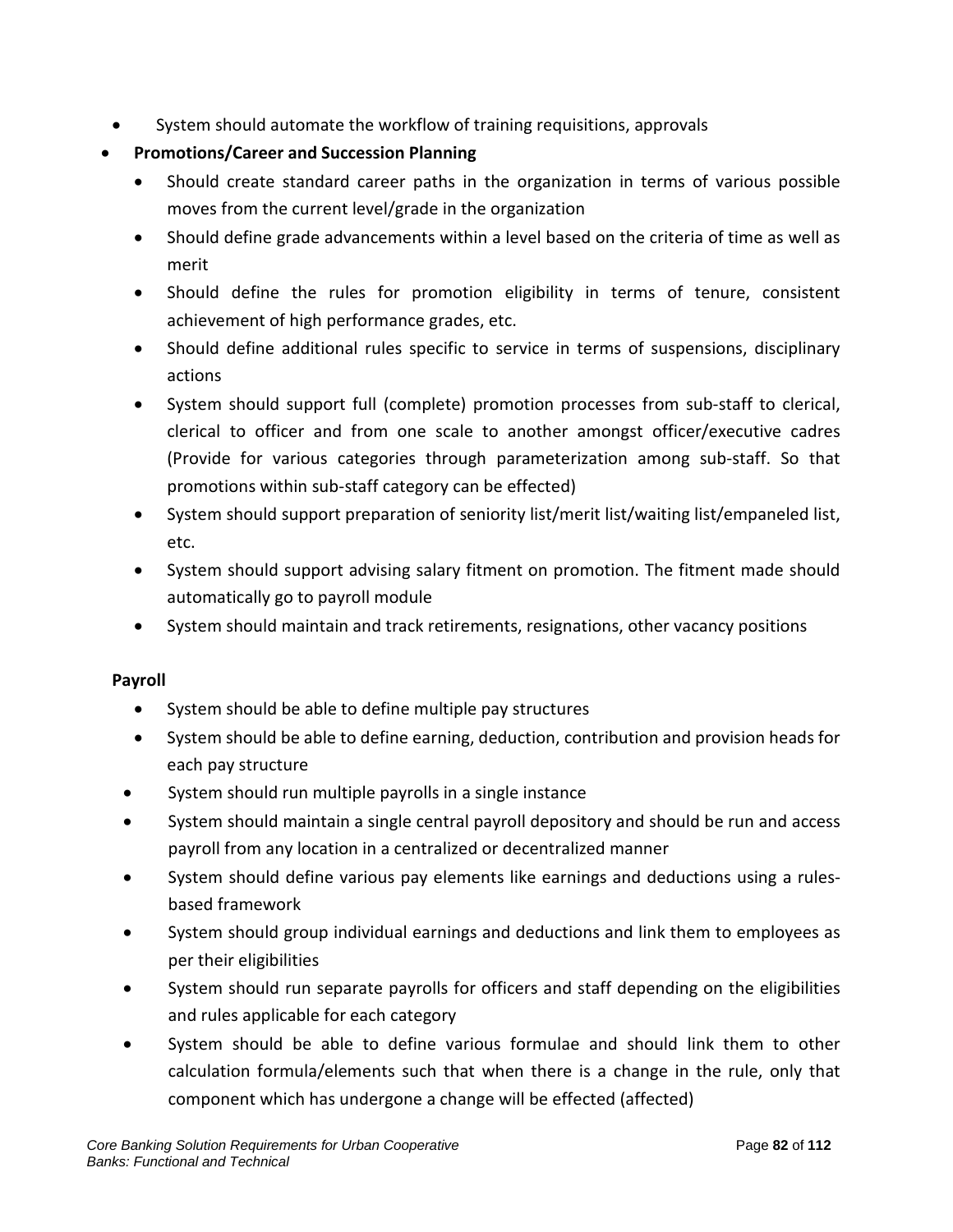- Should compute the dearness allowance (DA) using options such as Fixed DA, linkage to consumer price index (CPI)
- System should perform tax computation and it should be handled as per Income Tax Act without any need for repeated manual calculations. The tax slabs, rates and surcharges should be maintained by the system and the tax should be computed automatically
- Should handle unlimited number of allowances and deductions. Should configure characteristics for payment, taxability, computation and so on to suit (as per the) banks' requirements
- Should compute various benefits provided to our employees such as Leave Travel Allowance, Medical Reimbursement, Medical Insurance, Furniture, House Rent Allowance, Company Cars, Company Housing and other long term reimbursements
- Eligibility, computation and taxability should be considered
- System should compute the Provident Fund, Contributions, Labour Welfare Fund and Professional Tax for all states wherever applicable at the correct frequency
- System should calculate gratuity and superannuation for multiple trusts and user definable contributions
- System should give statutory reports relating to PF, Pension, Income Tax, Professional Tax either on a monthly, half yearly or annual basis
- System should support passing of accounting entries for salary payments and maintenance of related books of accounts and registers. Generation of month-wise, quarterly-wise, half yearly and yearly statement of accounts
- System should support payment of salary to special appointees, temporary staff, etc.
- System should have a link with CBS system to credit the salary, loan instalments to their corresponding accounts of the staff directly
- System should support main, supplementary and partial payroll run
- System should support location based payroll run
- System should perform pay slip number generation based on user defined logic such as category and pay mode
- System should support to view pay details of current month, pay history, net amount paid, unpaid deductions – Employee-wise and month-wise, financial year-wise
- System should allow payment of officiating allowance based on user defined criteria
- System should capture details of different perks paid to the employees/executives perks register and generation of perks statement for ITO
- System should support payment of subsistence allowance in case of suspended employees and facility for rephrasing various staff loans when on loss of pay and suspension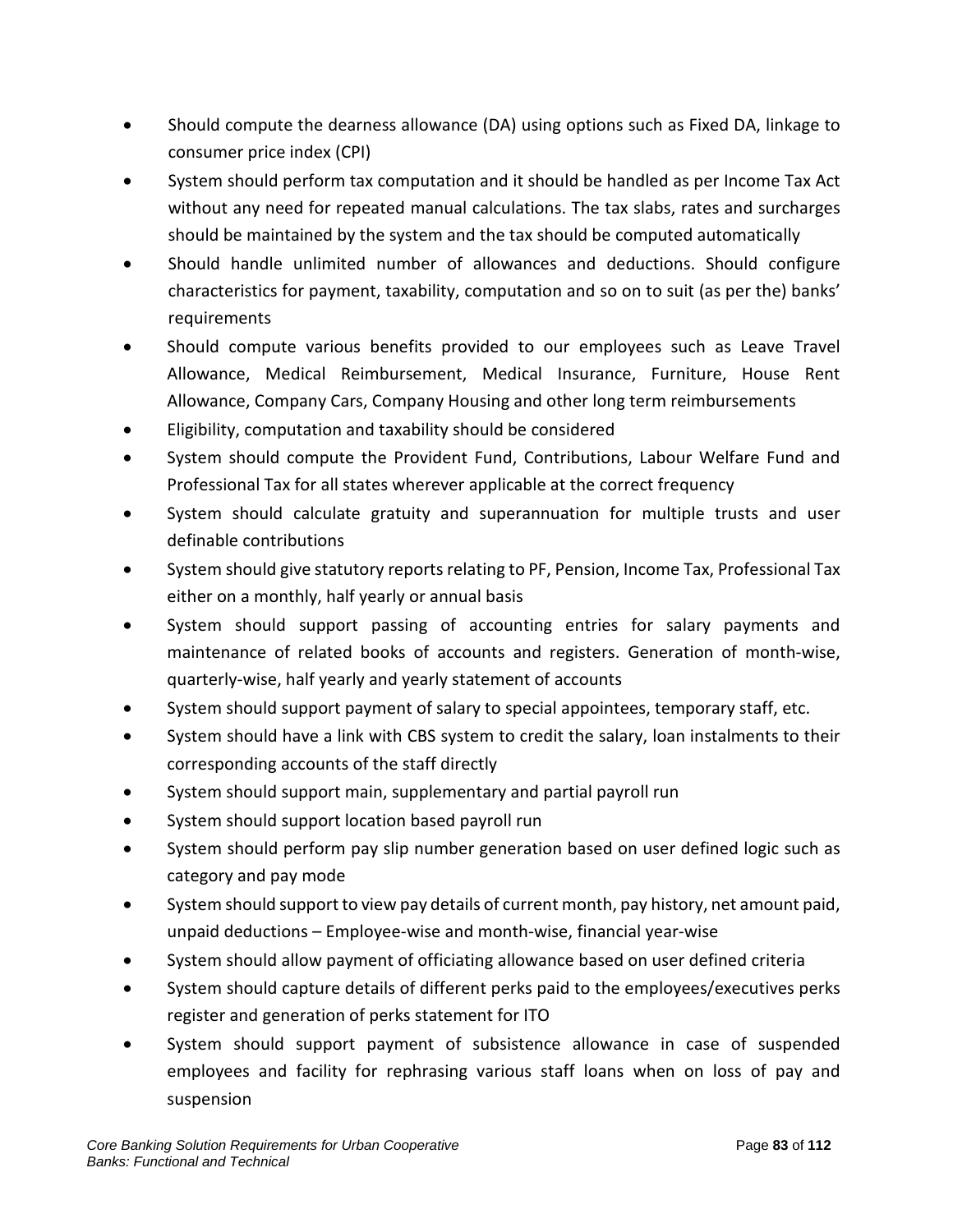- System should support payment/disbursement and salary to individual staff account in their place of posting
- Deferred salary payment in case of salary withheld due legal/dispute, etc.
- In case of over payment of salary option should be there for deduction of additional salary in subsequent months
- Deduction of Income tax, Professional tax, etc.
- System should calculate Income tax, Professional tax, etc., in all modules which have incidents of such taxes i.e., payroll, pension, etc. The system has to adequately support all requirements of statutory tax deduction
- System should be configuring various tax rules (e.g. Income tax, Professional taxes, etc.) announced by government for (from) time-to-time
- System should calculate and deduct Income tax, Professional tax, etc., at the time of: Accrual and Payment
- System should support for all statutory reports/tax returns, based on, but not limited to
- Classification of taxes, accounting entity, location/branch, state and nature of transaction.

#### **PF & Terminal Benefit Management**

- System should support pooling the monthly contribution of PF, Pension Fund in to the PF management system
- System should support calculation of periodic interest and crediting the amount to the accounts
- System should perform PF application processing, loan sanctioning, loan disbursement, modification of loan instalments, loan short closure, recovery through payroll, final settlement during closing/transfer for different types of PF loan
- System should have facility to credit sanctioned PF loan/withdrawal amount directly to their respective accounts through CBS System
- System should maintain nominee details and payment to nominee in case of death of an employee.

#### **Disciplinary Proceeding**

- Investigation & Preliminary Report
- Show cause
- Reply to show cause
- Charge sheet Article of charge, Implementation of charge
- Appointment of Enquiry Officer
- Appointment of Presenting Officer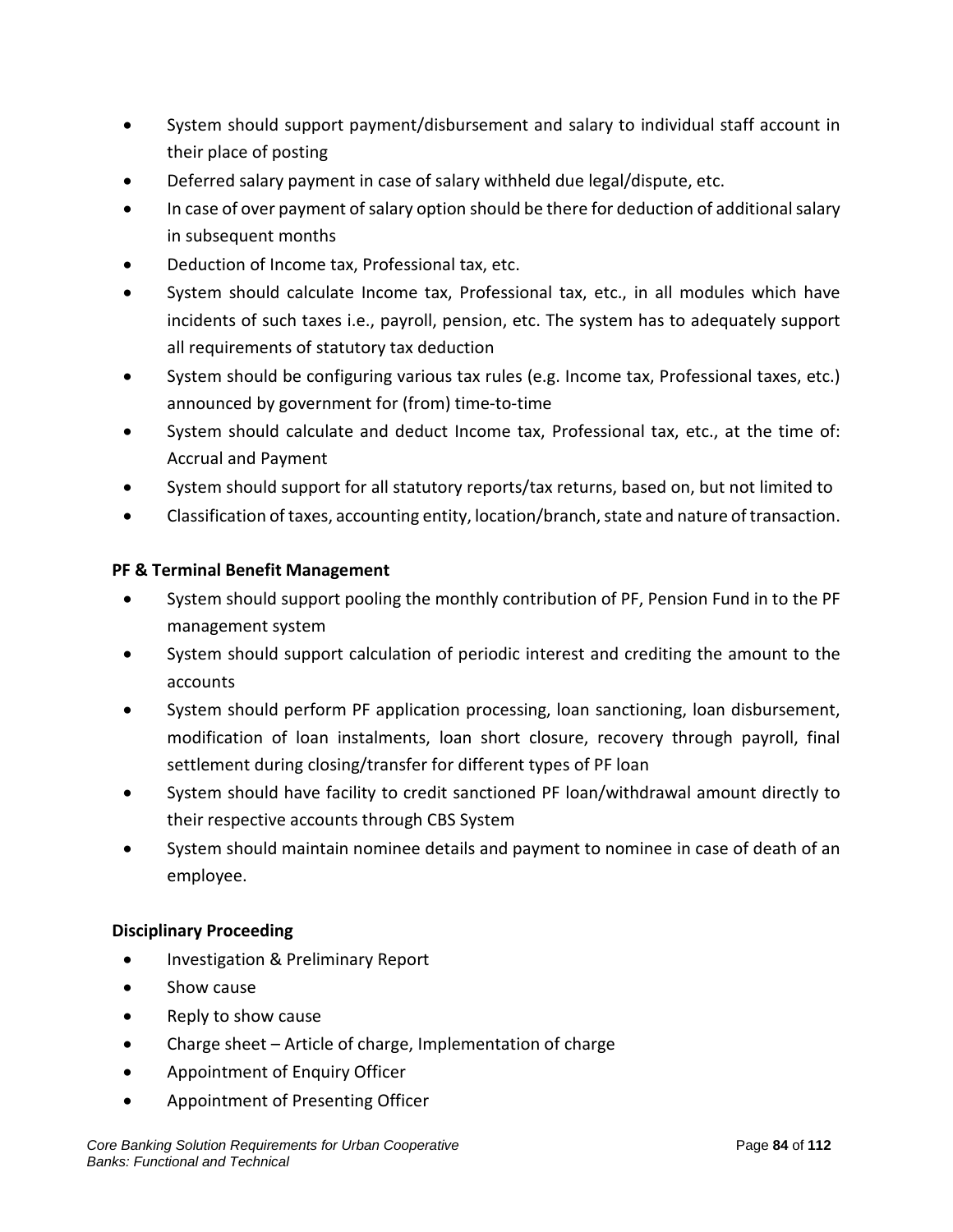- Notices of hearing
- Holding of hearing and enquiry of prime suspects
- Noting and recording of submissions by all participants in the enquiry
- Issue of enquiry proceedings
- Submission of Enquiry Report
- Copy of enquiry report sent to the delinquent
- Matter to be placed before the Disciplinary Authority or Board
- Board will consider and proposes punishment
- Proposed punishment should be intimated to charge sheeted employee/officers
- Representation of delinquent
- Final punishment
- System should record history of disciplinary actions against the employee including date of charge, nature of charge, amount of financial loss to bank, date of punishment and nature of punishment.

#### **Master Data Set Up**

- Provide for storage of totals as large as "999,999,999,999,999.99". Numbers in thousands, lakhs and crores
- Multiple business units, multiple products, multiple cost centres, multiple profit-centres, multiple delivery channels
- Bank logo should be available in the log-in entry page
- Branch information, Branch code up to four digits
- Support capturing of details of the branch including but not limited to: Branch Name, Bank Code, Branch ID, Branch Code (for clearing), Address, Phone Number, Telex Number, Branch Category, Branch Size, MICR Code, Area Code, State Code, Weekly Holiday, Extension Counter/s, Whether ATM attached, how many and also whether on site/off site, IFSC
- Product Accounting: Provide for configuring/defining accounting rules for individual product and generating accounting entries that will be passed to the GL module
- Ensure automatic generation of accounting entries, online at the time of data entry or batch update itself, based on the predefined rules above
- Provide for interfacing with the GL module at individual transaction entry level (individual entry routed to GL) or as consolidated entries (consolidated for a period, transaction type, etc.) based on predefined parameters (say, for pension payments)
- Entries/modifications in masters/parameters, etc., are authorized
- Allow data entry as well as printing of transaction as well as total amounts with following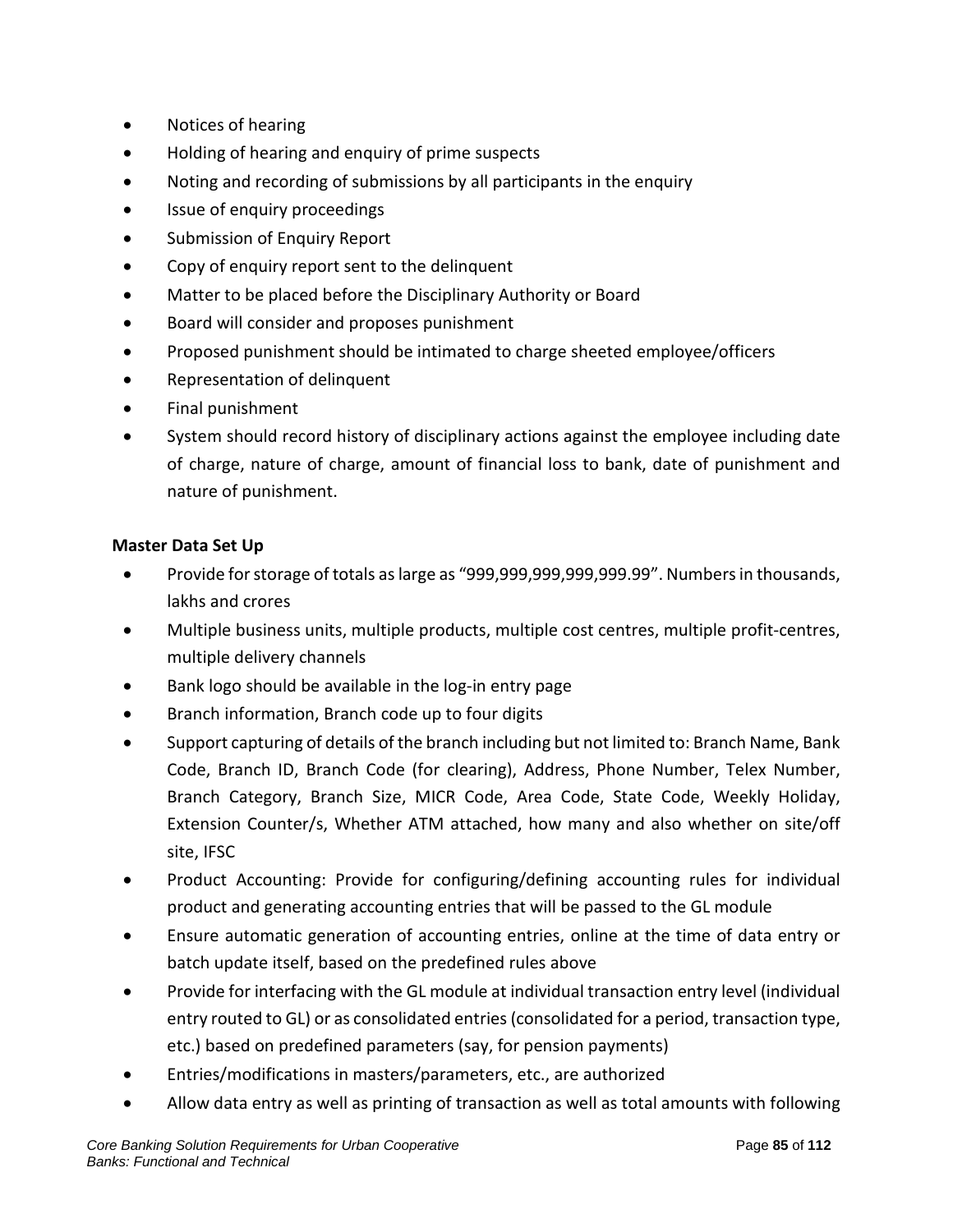formats (both in figures and words) for all screens, reports, documents (including cheque printing)

- Support rounding up/rounding down of the amount to the nearest user-defined unit for specific transactions e.g. Income Tax, TDS, Interest, etc.
- Ensure interface with external data feeds for but not limited to:
- Stock Rates
- Customer Rating Information, etc.
- Payroll data from Institutions.

#### **Batch Updates**

- All modules in the proposed solution should have batch update capability, as per requirements specified hereunder
- Provide for Batch Update or Job Stream update for all data entry screens
- Ensure that validations and authorization for batch processing necessarily follows the settings defined for corresponding online data entry transactions
- Provide for identification and alerts for missing batches based on batch numbers
- Provide control and monitoring support for batch-processing updates with support for review of batch values before committing the postings
- Provide for complete rollback of the entire batch in the event of failure of batch processing
- System should permit EOD processing only after ensuring that all transactions are authorized
- Provide for defining and processing of activities/tasks for say:
- Start of day, Start of week, Start of month, Start of quarter, Start of year, End of day, End of week, End of month, End of quarter and End of year.
- Maker-Checker Concept
- Multiple level of makers (based on a predefined number)
- Multiple level of checkers (based on a predefined number)
- Maker cannot be a checker and vice versa
- Allow maker-checker concept to be mandatory for all transactions including to master and parameter files
- Provide maker and checker concept allowing, for entry, verification, and authorization and post commit verification and audit by different users based on: Product type, Account Type, Transaction type, Transaction amount, Authorization levels, User-wise.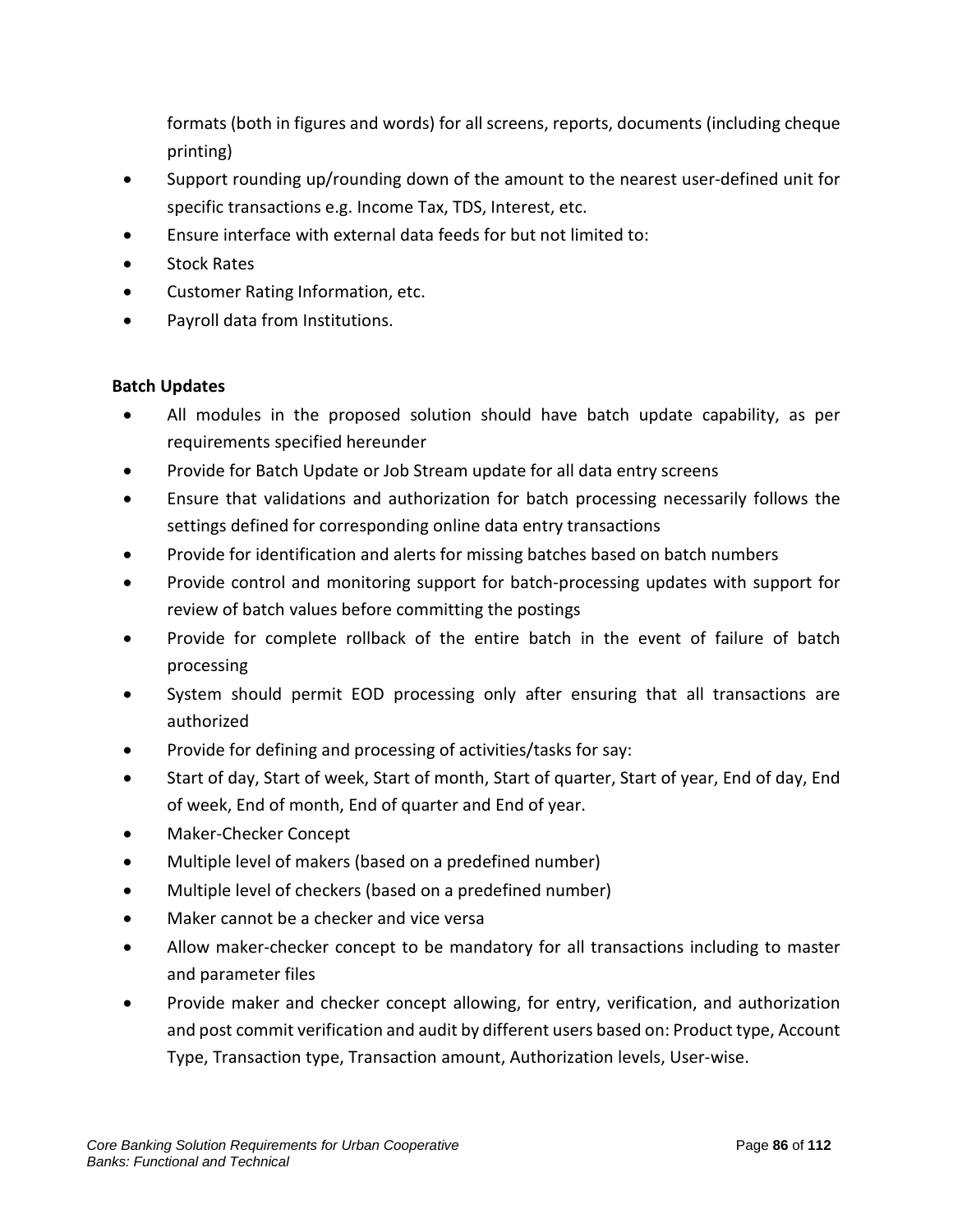### **18. Reports**

- The list of reports is categorized based on operational (controls and information) needs and RBI requirements. However, the banks may require additional reports.
- Enable sorting of the user-defined reports based on any of the fields in the report
- Enable users to define filters, selection criteria on any field or group of fields for generation of such report
- Enable users to define grouping, totaling on any field in the user-defined reports
- Support generation of reports in electronic form for storage and transmission and text form for printing
- Some reports should be outside the ambit of report writer facility for security and internal control reasons. Such reports must be produced only using specific programs in the system, either as part of EOD/BOD or using specific menu options
- Generate exception report for accounts with balances below a threshold (to be defined as a parameter in the system). Generate customer notices (as per formats predefined in the system) for the above. Exclude specific customer categories such as staff/VIP, etc. from the above
- Provide for capturing and reporting of the transaction history for input as well as changes at field level for all transactions as well as master entries, reporting:
- The user(s) who made the entry
- The date/time on which the entry was made, the user(s) who authorized the entry, the date/time on which authorized, the user(s) who made the changes, the user(s) who authorized the change, the 'new' value of the field, date of reference document, date when the document was acted upon, date of exchange rate and the actual exchange rate used in case of foreign currency transaction
	- Provide for flexible designing of reports including formats for totals, sub-totals, running totals, etc.
	- Enable user to insert comments in the structure of all user-defined reports
	- Enable users to prepare new reports by using existing reports as models
	- Enable generation of reports on multiple pages, if necessary
	- Allow selecting user selectable reporting formats for dates (DDMMYY or MMDDYY, etc.) amounts (Lakhs/Crores), etc.
	- System should provide function where user can define print layout (horizontal/vertical, etc.) and other print setting (paper size, margin, etc.) through menu-driven options
	- System to print reports as on a particular date, any user-defined date or range of dates for the selected criteria (e.g. stop payments, transaction details, etc.)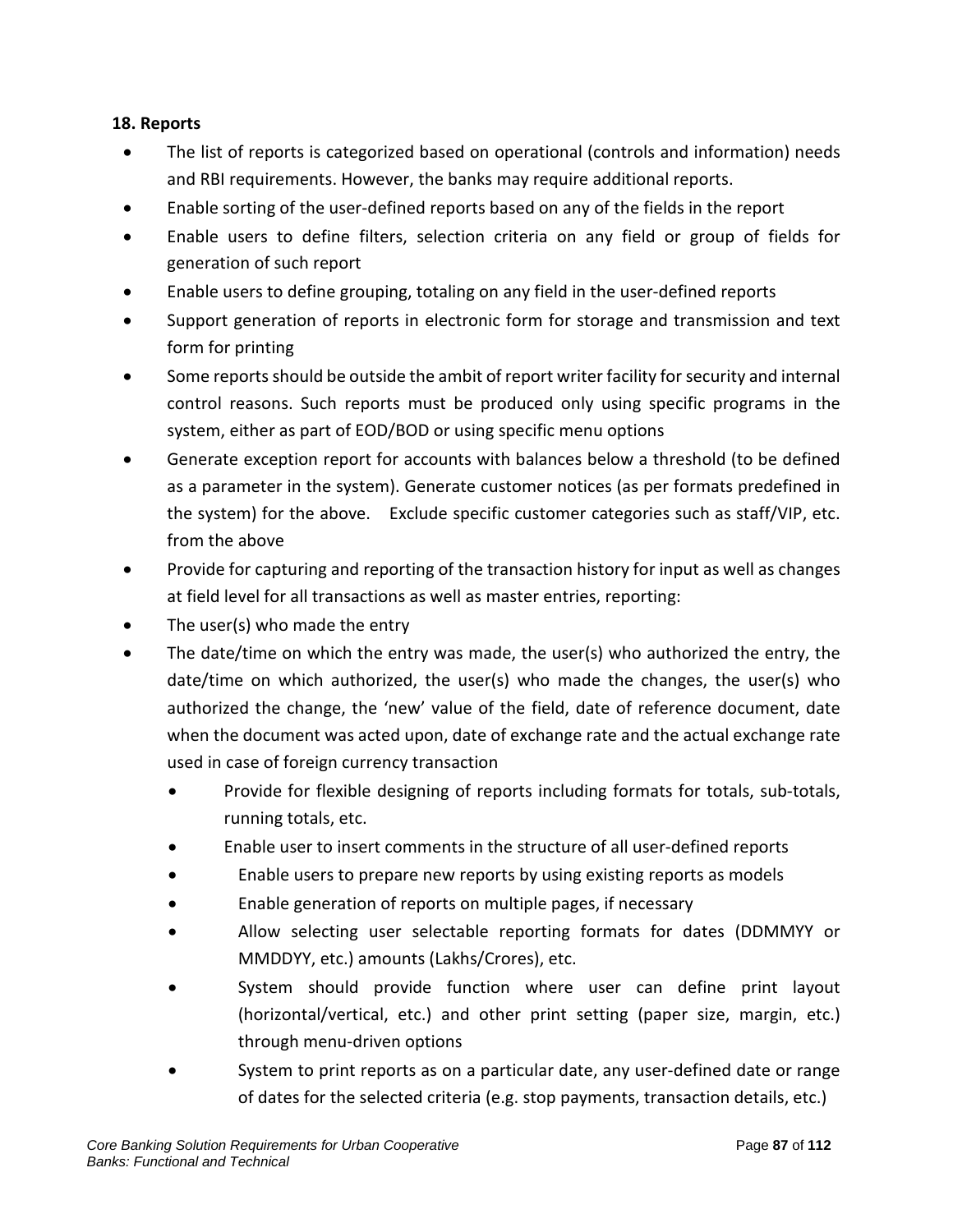- System to restrict access to reports based on user privileges defined in the system
- The frequencies of generation of these reports/statements can be parameterized e.g. quarterly to monthly to weekly and vice-versa
- System should segregate accounts quantum-wise (< 1 lac, 1-5 lac, etc.) possible
- System should generate scheme-wise progress reports as per periodicity defined by the bank
- System should compare with previous week/month/quarter/half year/year or comparison for a given period/periodical progressive reports
- System should feed information from non-core branches at any point for amalgamation and generation of MIS as required by the bank
- Enable scheduling of processing/printing of reports (including statements/memos/notes) at desired frequencies, including: daily, weekly, monthly, quarterly, half-yearly, yearly, ad hoc.
- Cash transactions of Rs. 10 lakh and above with:
	- System should generate report on cash transactions over Rs. 'X' lakh giving details like date of transaction, branch name and code, type of transaction (Dr/Cr), type of account, etc.
	- While capturing integrally related cash transactions beyond Rs. 10 lakh during a period of 30 days for the purpose of CRR, reversal entries posted due to non-execution of transactions for any reason should not be reckoned to avoid wrong reporting to FIU-IND and inconvenience to customers.
	- For the purpose of compilation of CTR, all cash transactions under a unique customer ID should be captured across the bank

#### **Operation Reports**

- Facilitate daily report generation of HO originating, HO responding, HO Reversal/Rectification and consolidation report for the day or for any day or for any given range of dates
- System to support transfer of HO data to external media in case of need
- System to support acceptance of data from external media for consolidation purpose
- Support generation of report branch-wise, region-wise, circle-wise or for bank as a whole either showing individual entry as well as consolidated amount
- System to give total cash position teller-wise, cashier-wise, branch-wise, regionwise, circle-wise, bank-wise, etc., at any point of time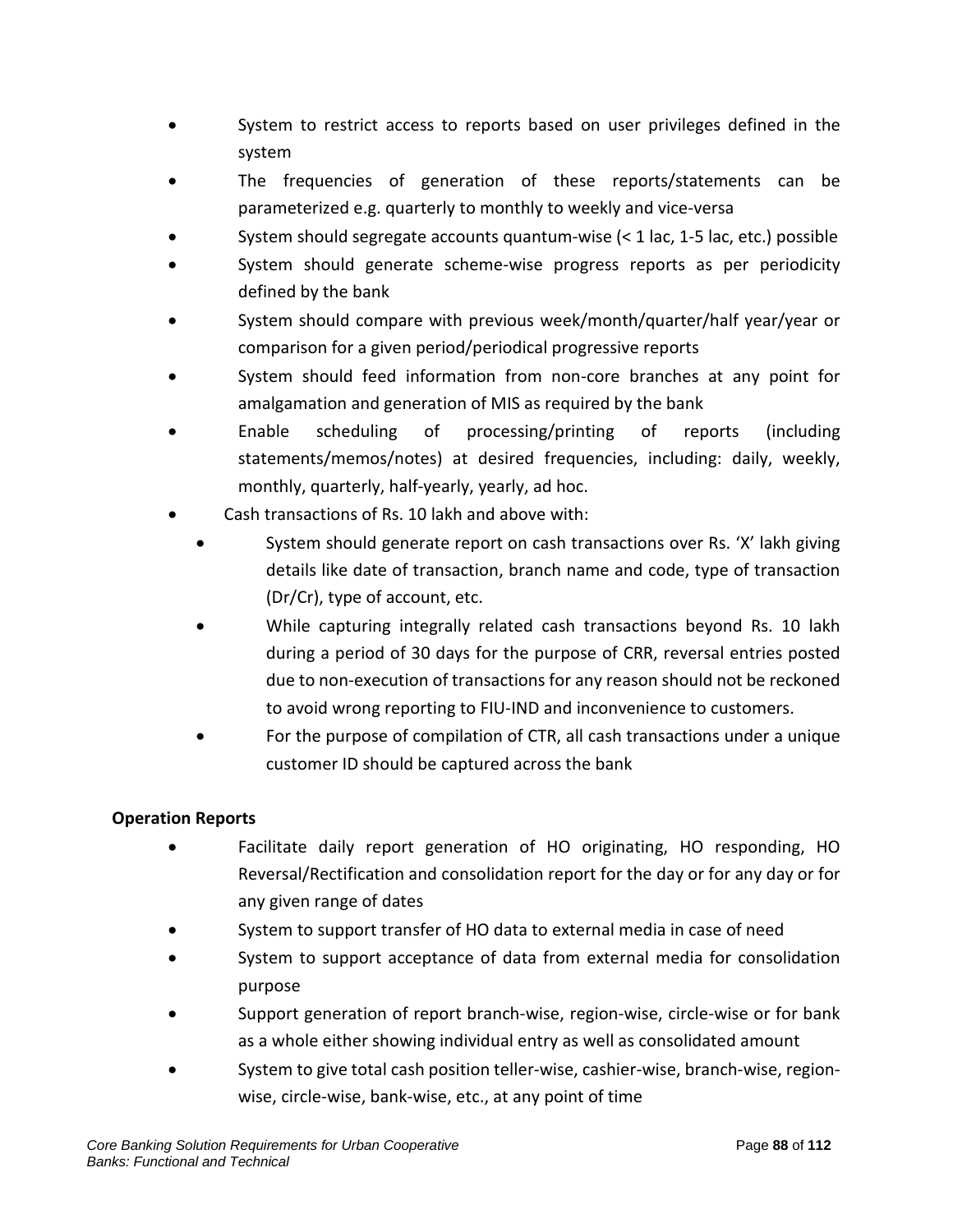- System to give total teller-wise/cashier-wise cash position at branch at any point of time
- Report on history of deposit rates
- Provide customer alias in internet banking/other channels
- Support enquiry based on old account numbers
- Support generation of report for nomination
- Provide for override of the recovery of charge under authorization to be captured in exception report
- Support for enquiry of transactions based on amount (less than, in, more than a range), customer ID, type of account, account number, transaction type, cheque no., date, etc.
- System must not permit to delete the cash transactions after posting or verification
- System should support tallying of cash between double lock and tellers/cashier
- System should support recording of movement of cash between double lock, cashiers, tellers
- Facility to record in the Double Lock Register soiled, mutilated, etc., separately
- Facility to accept and record in the system late cash (both receipt and payments)
- Facility to generate report on late cash
- System must automatically create late cash transaction as first transactions on the next day
- System to generate Double Lock Register
- Facility to have separate ATM cash account of each ATM attached to branch or extension counter
- System to generate separate ATM cash register for each ATM transactions
- Support generation of cash waste-teller wise/cashier-wise
- System to maintain token issued register as per bank's predefined format
- Provision to record excess cash/cash shortage and account for the same under parameterized heads
- Facility to generate cash receipt and payment details GL head-wise (SB, CA, Loans, etc.,) currency-wise, etc.
- Facility to generate report of 'Anywhere Banking' transactions separately
- Generation of audit trail including failed transaction. The rejected transaction data should also reside in the database and should be retrievable for any analysis
- Generation of audit trail for transaction originations and changes. These should record the change history in terms of the user, date, nature of change, etc. All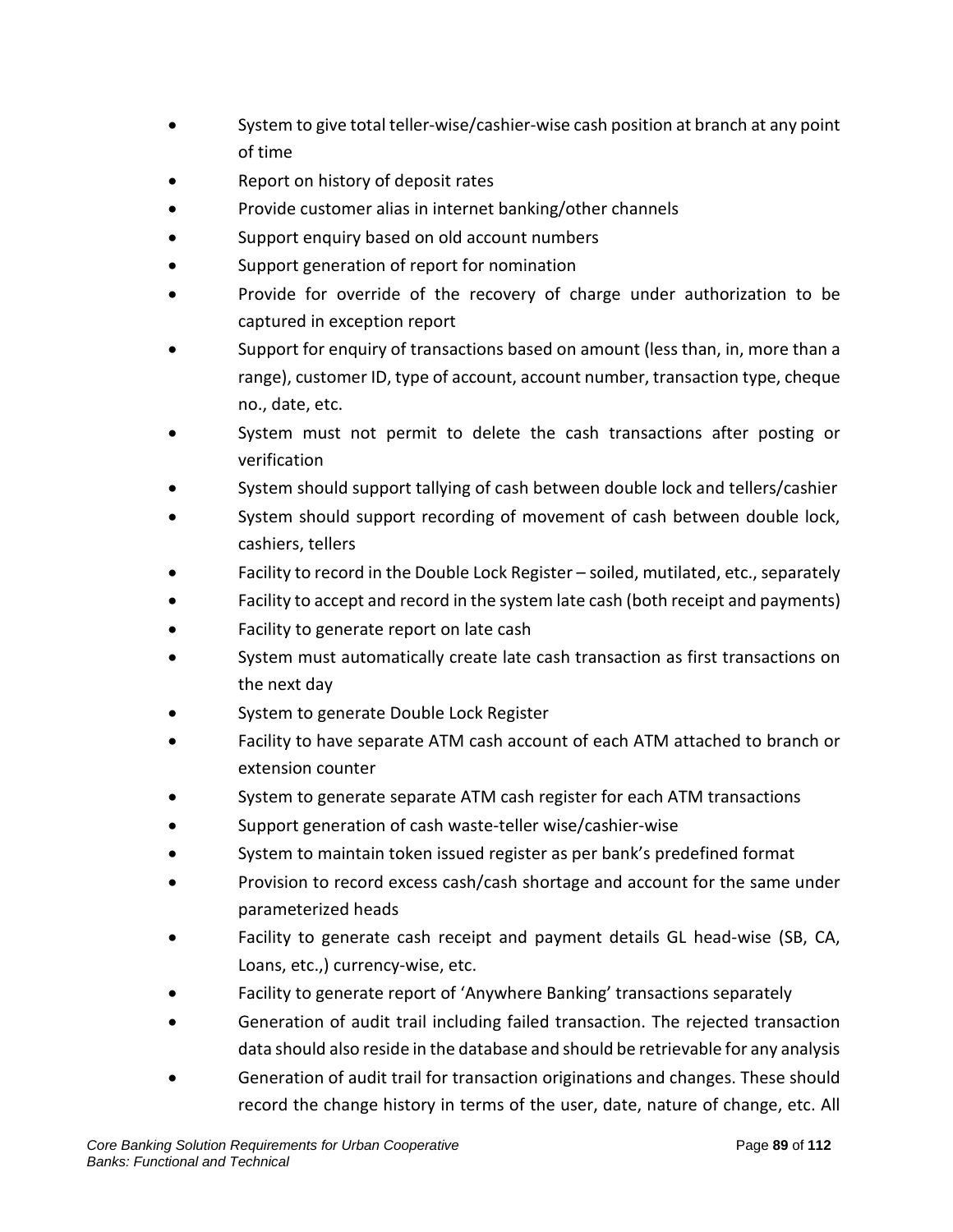changes should be stored within a history table which should record the change information for each record

- Reports for statement of accounts, closure report, interest calculation for income tax, monthly statements for loan demand, etc.
- Provide for a report generation facility that would generate reports specific to user requirements. System should also generate all statutory and regulatory reports.
- Facilitate generation of report on screen, print, file, optical disk, etc.
- Provide user-friendly interface for viewing, extraction, printing of all reports
- Enable generation of historical transaction reports for a specific period (within a fiscal year, across years etc.)
- Enable users to apply Boolean selection parameters (e.g.  $>$ ,  $\lt$ ,  $=$ , AND, OR) as selection/exception criteria for report generation
- Provide for generating reports across multiple financial periods for any entity within the hierarchy in list or columnar form
- Provide for generating reports across multiple versions of financials for any entity in list or columnar form
- Provide for automatic rolling up of transaction level data to summary values
- System to generate individual branch reports at any interval at the branch and head office if required
- System should generate reports for branches category wise/population-wise, etc., on different parameters
- System to define any report/MIS printing at the branch, HO based upon defined parameters e.g. at the time of day-end, occurrence of a particular event, daybegin (user-defined)
- System to support manual feeding of data at the nodal/link departments or HO for consolidation and amalgamation of data received by manual branches
- System to define reports as compulsory report and print them at user definable periods e.g., end of day, beginning of day, etc. The system should also provide an option to allow the user (bank) to select the location of each report printing. (e. g. at the HO and branches or only at the branches.)
- System to define reports for scheduled printing at the branch level, HO, etc. e.g., printing of 'n1' number of reports at day-end at the branch, 'n2' number at daybegin at the HO, etc., and also based on activities like day-begin, day-end, month begin/end, etc.
- System will be able to generate statement for different amounts viz. Rs. 10 lakh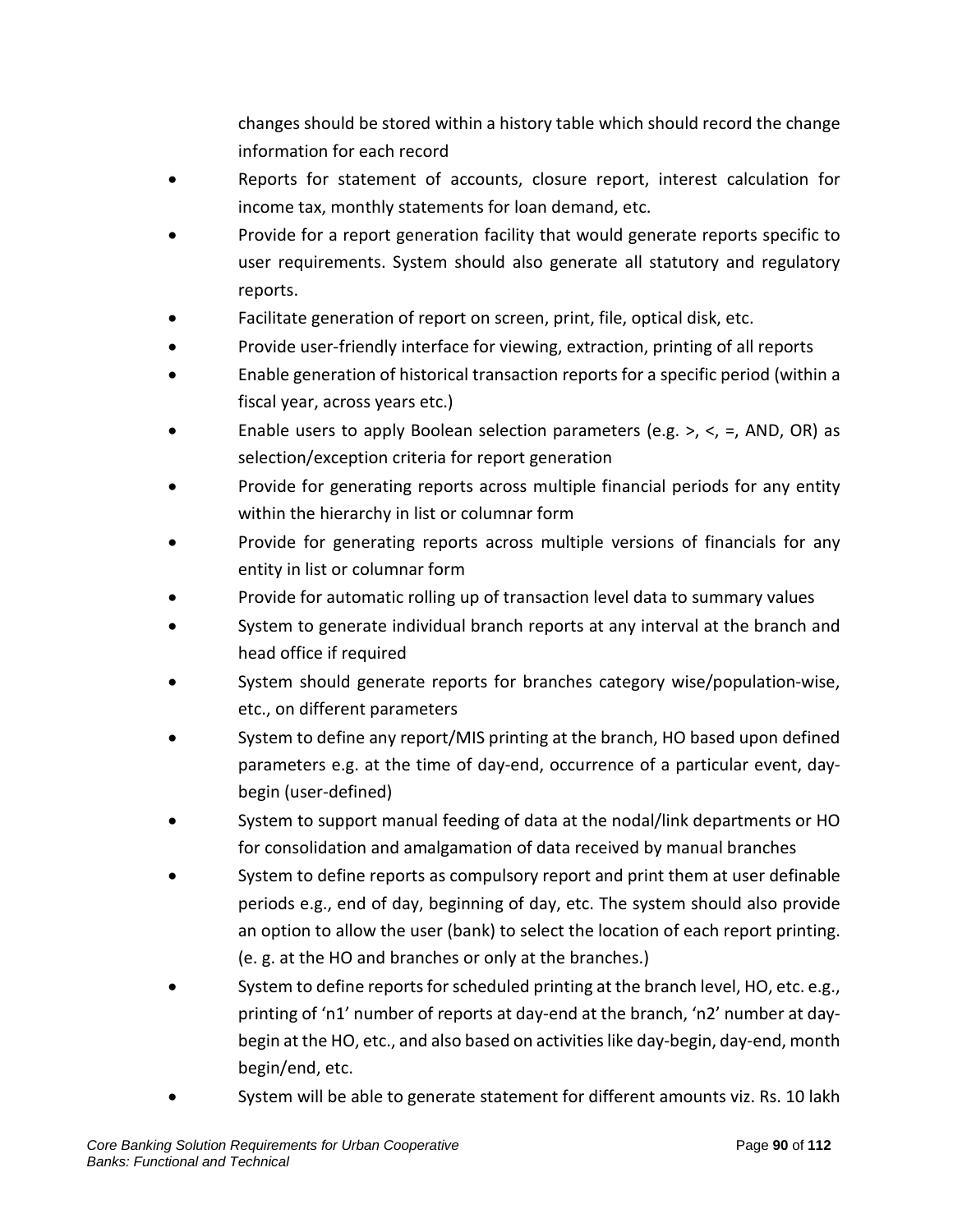and above, etc. (defaulters list)

- System should generate the report for balance sheet analysis as per, RBI guidelines which include tier-1, tier-2 capital, total risk weight assets, details of loan assets and investment and details of earnings along with financial ratios as required by the statutory authorities
- System should feed qualitative comments/notes manually without affecting the sanctity of report to explain the reason wherever fields (e.g. remarks/comments etc.) exist in a particular report/statement and facility to configure to see that the respective department alone at Controlling Office can view
- System should calculate averages of Deposit/Advances/Business, etc. per employee/per branch
- System should calculate Income/Expenditure, Profit/Loss per employee/per branch
- System should calculate cost of funds/yield on advances branch-wise
- System should calculate the breakeven analysis of profitability
- System should generate exposure to  $-$  Sensitive Sector, Capital Market, Commodity Sector, Real Estate, etc.
- System should calculate Deposit Insurance premium
- System should generate reports/statements as per new Basel Capital Accord
- System should provide projection of interest payable and receivable for a particular period
- System should generate reports on any kind of anomalies in different GL heads. E.g. Debit Balance reflected in a GL head which should have zero/credit balance. Difference in balances of Contra GL heads
- System should generate an asset inspection report giving details of asset type, asset description, part number, adverse remarks, etc.
- Enable calculation of the following account balances for transaction reports:
- Opening balances
- Closing balances
- Runtime Option
- System should generate reports such as journals, logs, audits trails, transaction reports and account based reports
- Interfaced Transactions System should list all transactions received from automated interfaces and any related balancing or exception errors
- System should generate report on the sources and uses of fund required at periodic intervals (fortnightly, weekly, monthly, quarterly) giving the inflow of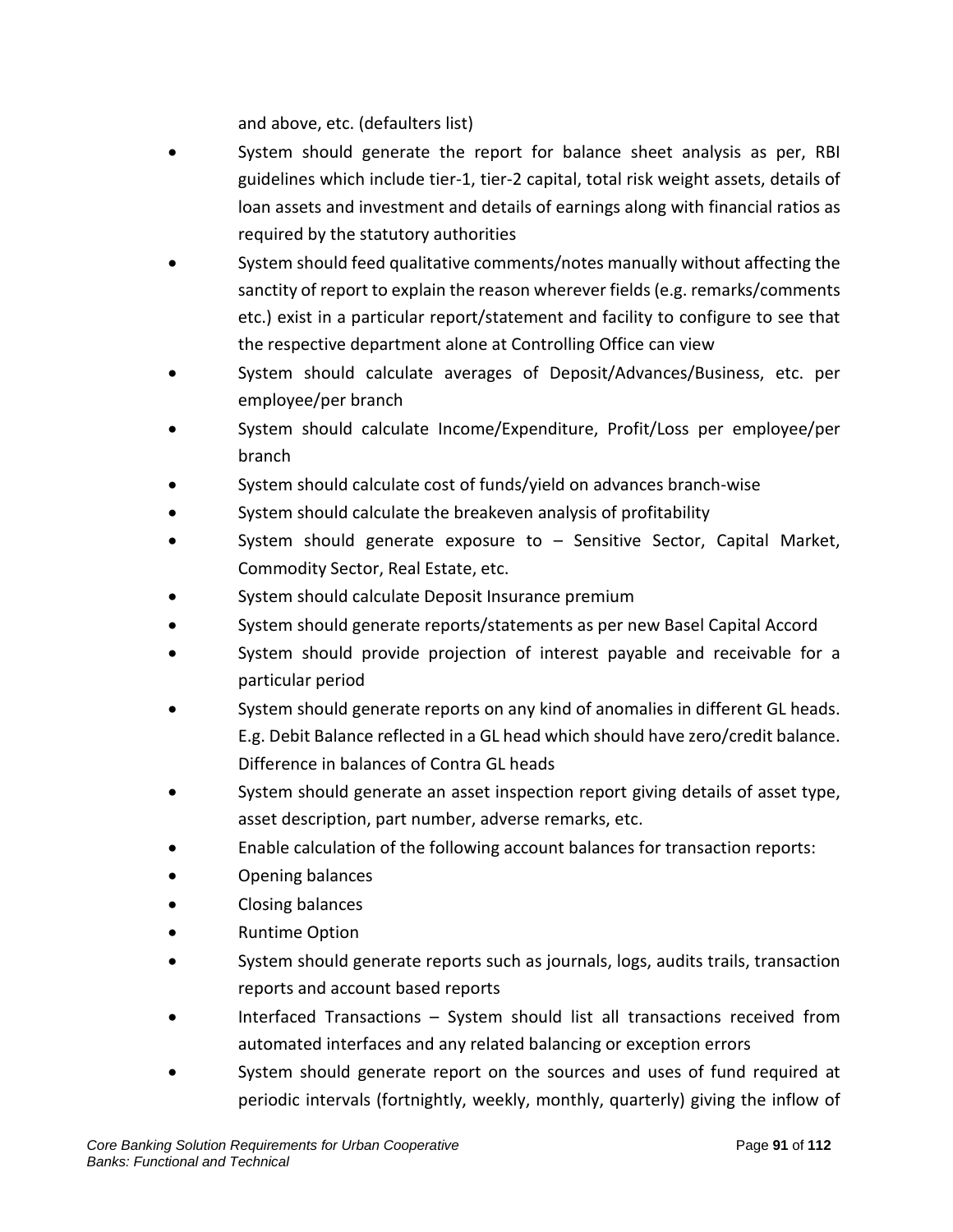funds from various sources and the corresponding uses vis-à-vis the outflow of funds for varied obligations/reasons

- System should calculate variance with reference to 31st March of the previous accounting year and also variation from last months'/last reporting fortnight position
- Cash inflow/outflow for the next six months
- System should have details of deposits of branches and variance analysis
- System should generate statement of interest paid/payable and received/receivable from customers
- System should generate statement of interest received from the branches and customers
- Report on effective rate of interest on deposits classified in terms of different deposits
- System should generate monthly progress report branch-wise and consolidate the same for various branches at the nodal/link departments and HO
- System should increase and decrease over similar balances to the previous year and also show budget variances
- Certificate of Balancing of Books
- Statement of irregular accounts (for CC, OD, BP, LC, BG)
- Statement of Sundry Debtors
- Statement of Sundry Creditors
- Report on Important Monitoring Returns (IMRS)
- Position of Currency Chest Balance
- Monthly Credit Information
- Funds Remittance in Transit Account
- Statement of other bank's DD/TT paid
- Statement of Review/Renewal of borrower accounts
- Statement of suit-filed/decreed accounts
- Statement of Irregular Loan Accounts Loan and DPGs
- Daily Maturity Statement
- Fortnightly balance statement
- Statement of maturity pattern of deposits with residual maturity
- Statement of maturity pattern of advances
- Interest band-wise term deposits report
- Interest band-wise advances report
- Term deposit band-wise for bank as a whole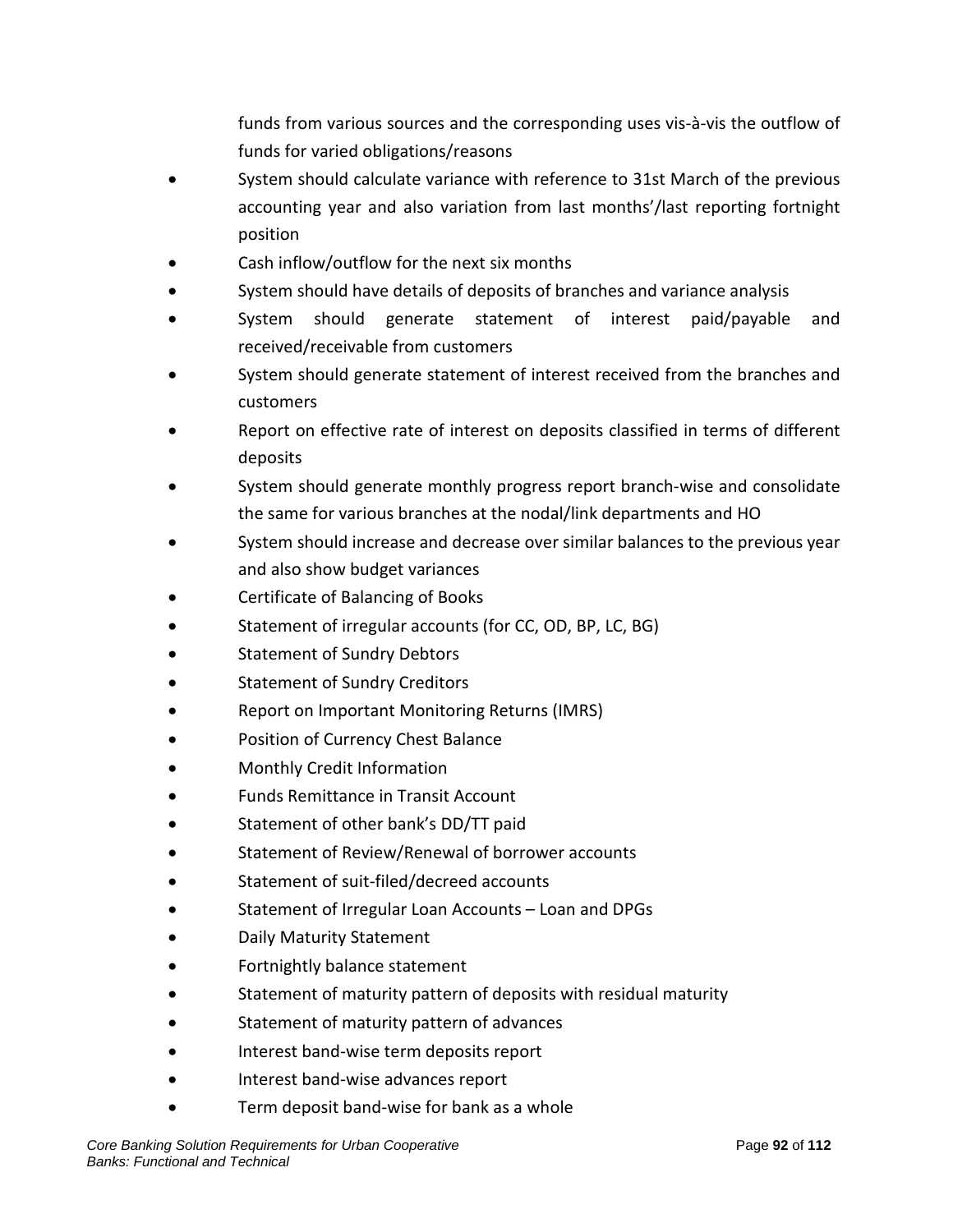- Statement of TDS recovered from accounts
- Statement of advances granted to nominal members (purpose-wise)
- Statement of Unsecured Advances
- Statement of Advances granted to women, SHG/JLG, SC/ST/Minority
- Overdue advances and NPA position, movement of NPA
- Activity and scheme-wise progress report
- Activity and scheme-wise recovery performance
- Activity and scheme-wise subsidy utilization/requirement statement
- Report on flow of credit to SSI
- Report for BSR
- Report for GCC/SCC
- Quarterly progress report
- Financial inclusion report
- Action taken report
- Time-barred loan document report
- Unclaimed deposit statement (monthly)
- Inoperative account report
- Institutional Deposit Account
- Interest Accrued and Payable Report
- Govt. Deposit Account
- Premature Closure Report for Time Deposits
- Compromise Settlement of Loan
- Customers enrolled during a day, given period
- Reporting Statement (in hard as well as soft copies), IBCN paid register, auto allotment of IBCN number and generation of IBCN number allotment register
- Generation of balancing report of IBCN paid and reminders for outstanding entries
- Issued and DD paid report in branch-wise serial manner with the facility of drop down list for report selection
- Audit Trail for a given period
- Report of transactions done during the day, given period
- Amount of business generated from a customer/group for productwise/branch-wise
- Transaction Register System should lists transactions by user-specified ranges of periods, accounts, transaction types, transaction dates, amounts or any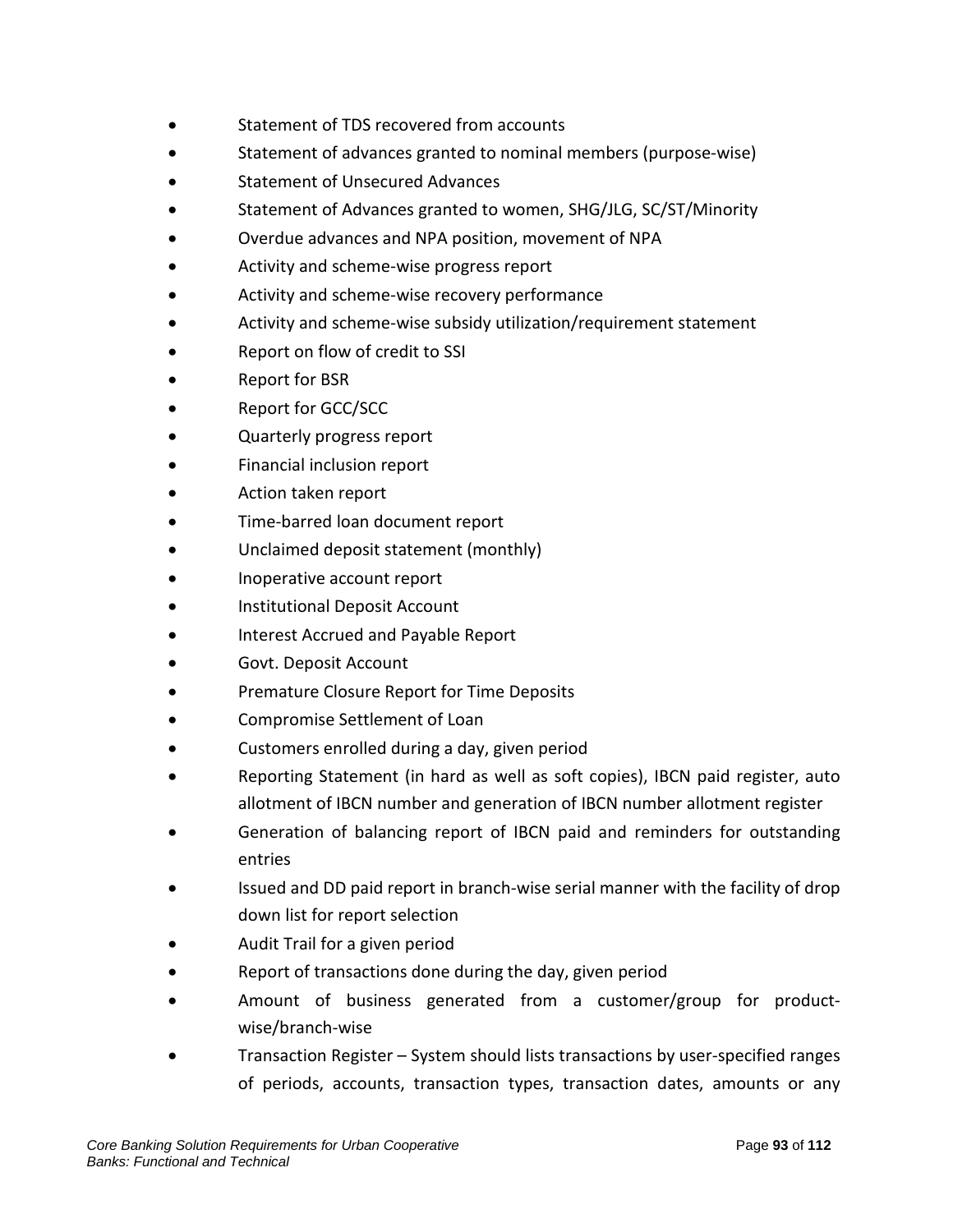combination thereof

- System should generate HRMS reports as per the request of bank (like PF ledger, PF loan ledger, etc.)
- System should generate Monthly Report submission to PF authority
- Allow printing of a statement on demand, e.g. the remaining transactions after the issue of a periodic statement. The statement layouts and transactions should also be user-definable
- Report Inquiries
- Enable teller to scan at any time his journal on the terminal to view transaction log, amount, account number, code, etc. or to trace errors
- Provide a facility to view cash position for each teller at any point of time. Similarly, facility to view consolidated cash position for the branch at any point of time (without closing cash position)
- Allow generating of list of all transactions, function wise, (cash deposit, cash withdrawal, cheque deposit, etc.). Rectification of incorrect entries to be allowed in each function
- Provide for generation of report on transactions of predefined amounts for a given period as per Anti Money Laundering (AML) measures
- Provide for a report on branch totals to be produced when all the tellers in the branch have completed the 'final sign off'
- Provide for a cash analysis report, for each Teller and consolidated at branch level
- Enable facility that allows the teller to inquire on all clients/transactions using various search methods. The search criteria to be user definable. (e.g. alphabetical order, matching name, transaction type/amount-wise and chequewise, etc.)
- Provide adhoc and standard reporting capabilities based on individual customers, customer type for both user-defined and system default periods.
- Enable creation of reports based on individual/combination of fields in the customer master
- Generate audit report of additions, amendments and deletions to customer master
- Provide support to query on the customer limits as well as MIS information based on user-defined parameters
- Provision to generate report/query of NPA a/c as per asset classification
- Age-wise classification of over dues and generation of report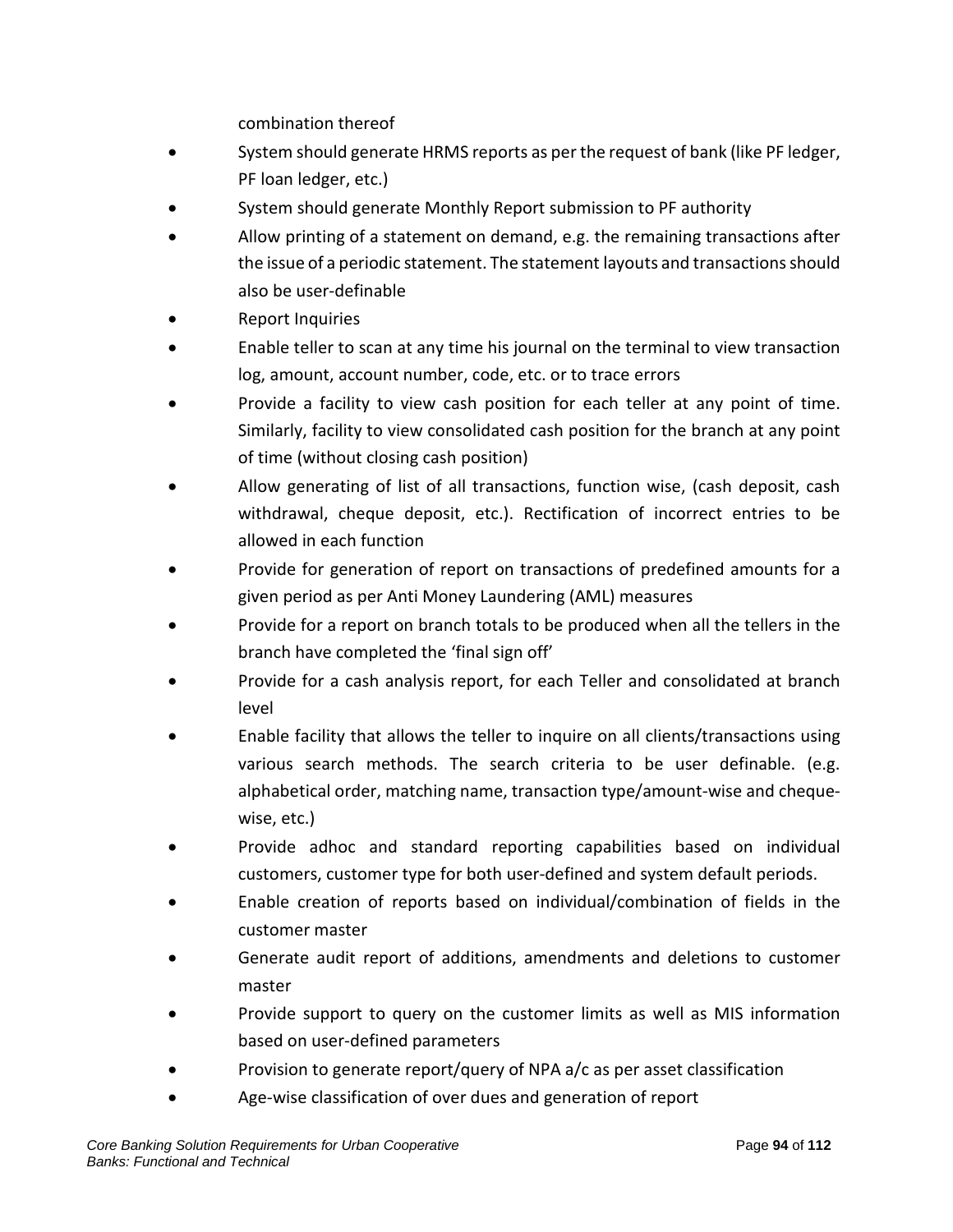- Ability to generate outstanding/arrears status /reminder letter
- Provide 360 degree view of the customer by displaying all accounts and relations of customer in one place
- Provide for generation of report on:
- Standing instructions executed
- Standing Instructions failed in execution.

#### **Lending Related Reports**

- System should reflect position of accounts of a customer at any point of time, in a columnar form which include: Limit, Date of Valuation (stock statement), Market Value, Advance Value, Drawing Power, Outstanding Balance, Irregularity
- Ability to generate reports based on sanction/availed amount, due dates of repayment, last recovery amount and date
- Ability to generate reports with/without provision and write-off figures
- System to furnish at the end of each month and on ad hoc request list of all limits overdue for inspection along with dates of last inspection
- Details of security
- Historical data of valuation of primary and collateral security
- Limit history covering drawing power, peak-outstanding, peak irregularity, minimum outstanding during a month, for the months specified
- Details of credits and debits into the account beyond a stipulated amount to be user-definable at account level and will be different for credits and debits
- Query on the status of the customer to issue no-due/no-objection certificate
- Certificates of outstanding balances, recoveries, interest, etc., to the customers
- Provision for generation of interest certificate on future date
- Generate limits register at user-defined intervals
- Provide a full set of operational, audit trail and MIS reports which include:
- Daily Activities Report
- Outstanding Report
- Due Date Analysis Report
- Overdue Report
- Classification of Assets
- Assets written-off
- Closed accounts
- Reports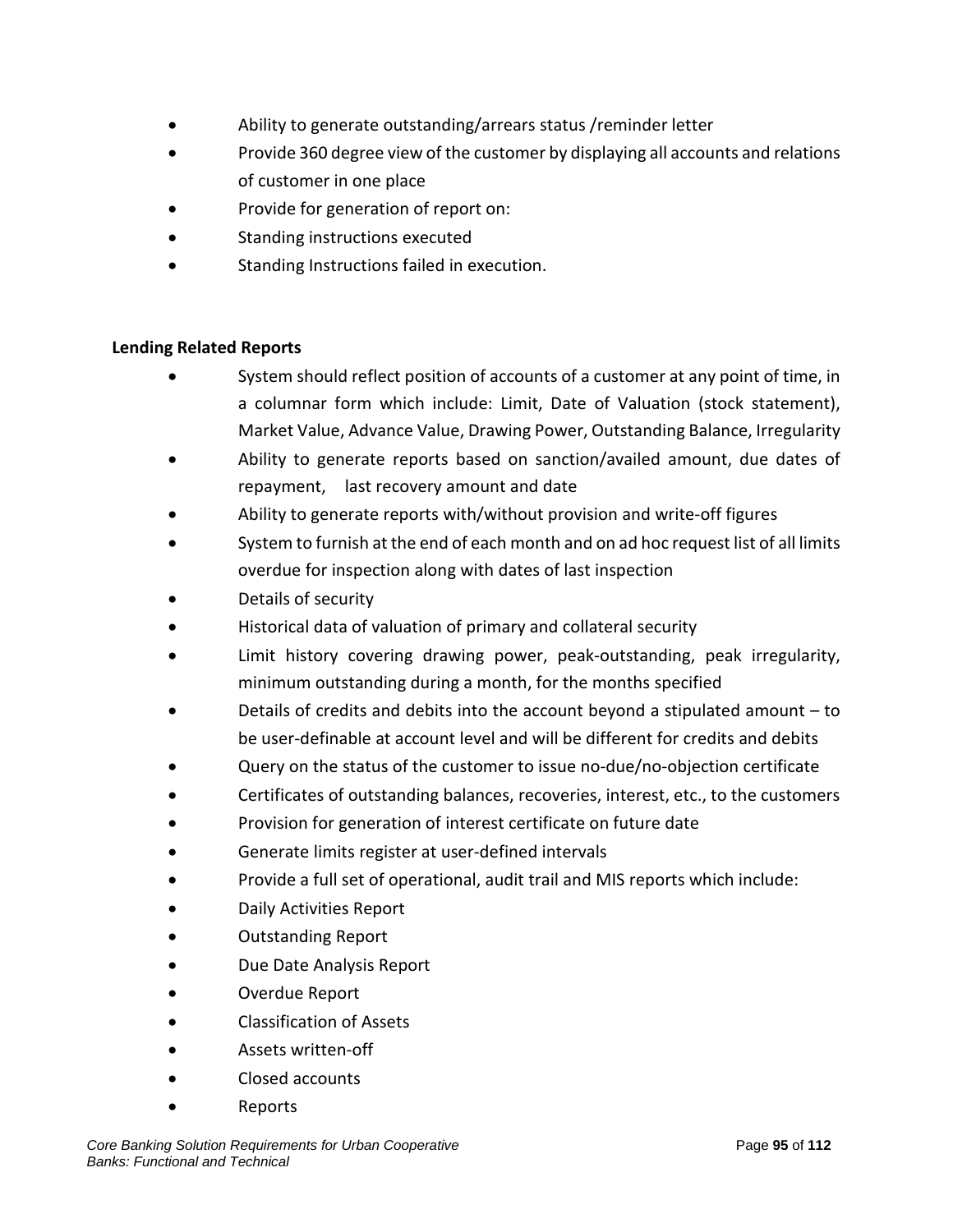- Advice of transactions to customers
- List of NPA Account IRAC status-wise/with provisioning
- Document Register
- List of Inoperative Accounts  $-$  for a given period
- List of account which is overdrawn  $-$  for a given period
- Limit Register
- Balance Report
- Statement of Account
- Ledger Regular/Dummy
- Interest Calculation Product Report
- Report on processing charges recovered
- List of Accounts opened/closed
- Cheque Issue Register
- Stop Payment Register
- Cheque book Register
- Pass Book Printing
- Report on Folio Charges
- Statement of Account is ASCII format
- Balance Certificate
- Account details for a given customer
- Assessing Value of account. Information for the following to be provided between two dates:
- Interest Income
- Other Income
- Deposits maintained
- Length of association with bank
- Account closure query
- **Exception Transactions**
- Statement of Account Query (for Current day)
- Statement of Account Query (for any given period)
- Stop cheque issued
- Cheque issued
- List of Overdrawn Accounts
- A/c wise debit/credit balances
- Query on effect of a transaction on available limit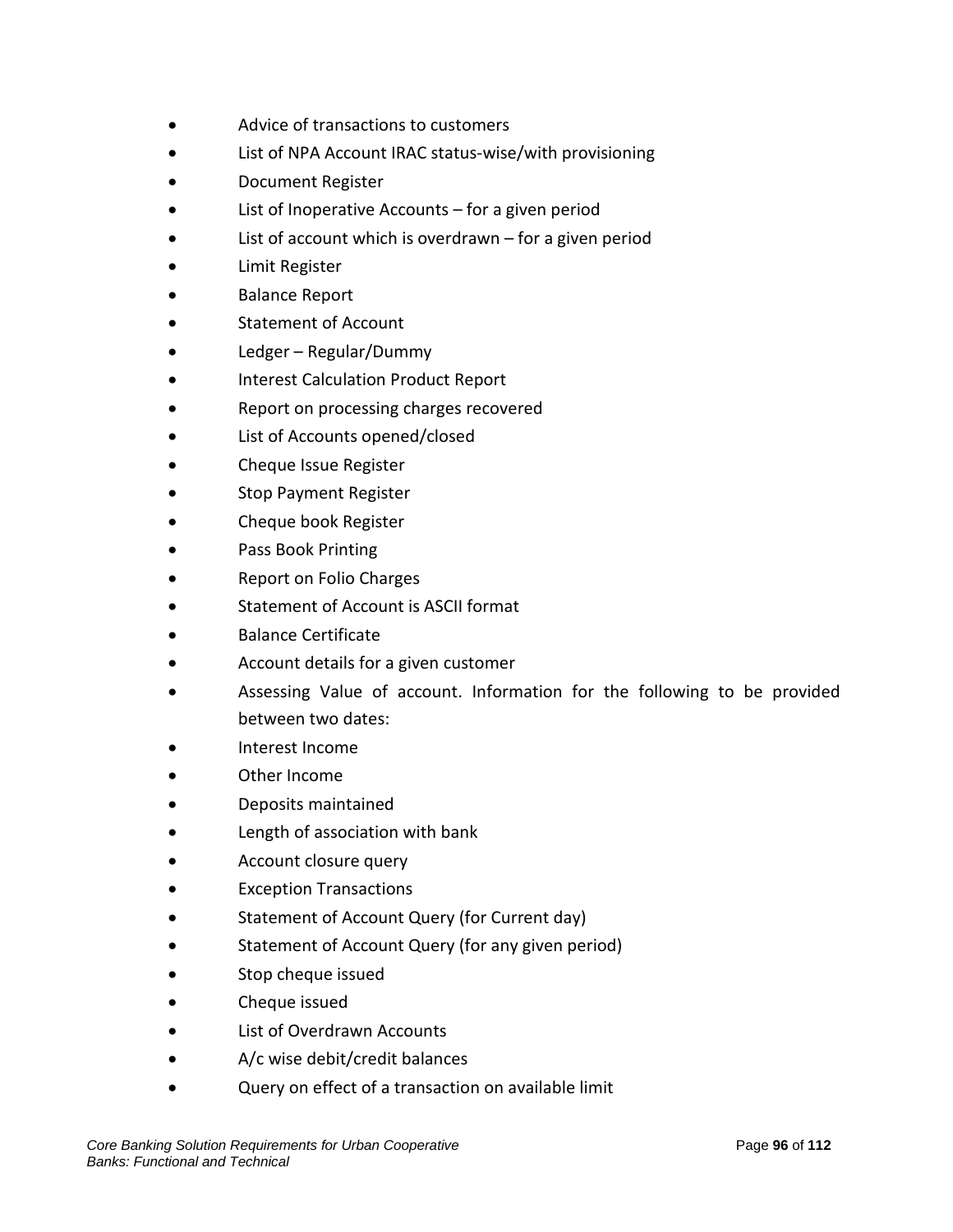- Clearing cheques returned for a given period Inward Clearing/Outward Clearing
- Query on asset classification
- Audit trail of transactions/jobs done for all accounts/masters should be available
- Provide online enquiry capabilities for each loan record to include:
- Transaction pending for further processing
- Currently active outstanding records
- Currently inactive records but still being kept in the system
- All the transaction movement history as long as they are kept in the system. The period for which the history transactions are maintained in the system must be user-definable and can vary for each product
- Provision to view/print the details of a loan account for the entire period of loan
- Provision to generate demand, collection and balance register.

#### **RBI and Statutory Reports**

#### **Regular Reports**

- CRR
- SLR
- FORM I
- FORM IX
- Form B-Statement of external liabilities and core assets
- Trends in earnings
- Deposit Insurance and Credit Guarantee Corporation (DICGC)
- Monetary aggregates
- Quarterly statement on advances to Directors' relatives
- Statement Of willful defaults of Rs. 50000 and above
- Statement of doubtful defaults
- Doubtful top 10 installment accounts
- Trial balance
- Statement of cash reserve and liquid assets
- Demand liabilities
- Credit flow under priority sector
- Debit credit balance in deposit
- Office expenditure statement
- Position under self-help group
- Statement of purpose wise classification of advances
- Annual interest summary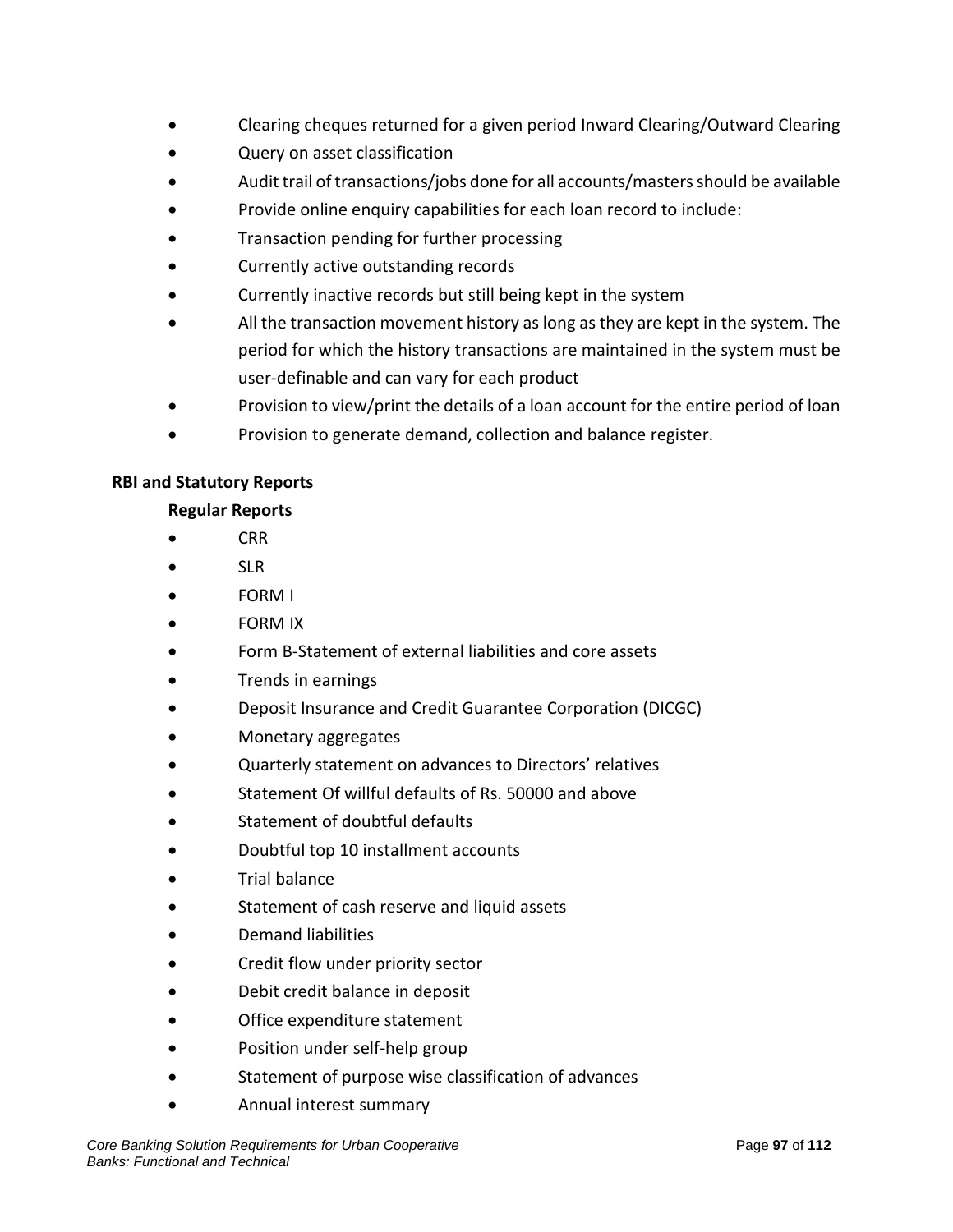- Top 10 NPA
- Movement of NPA
- Deposit comparison of three years
- Loans comparison of three years
- Monthly reconciliation of accounts with RBI.

#### **Offsite Surveillance (OSS) Reports**

- OSS Statement 1
- OSS Statement 2
- OSS Statement 3
- OSS Statement 4
- OSS Statement 5
- OSS Statement 6
- OSS Statement 7
- OSS Statement 8.

#### **Top 10 Deposit**

- Top 50 Impaired Credit
- Priority Sector Advances by UCB's Statement II
- Priority Sector Advances by UCB's Statement II-Part B
- Statewide Priority Sector
- District-wise Priority Sector.

#### **RBI Inspection Report**

- Amount-wise classification of deposit (summary)
- Amount-wise classification of loan (summary)
- Maturity amount-wise classification
- Fixed amount-wise classification of deposit
- Average earning on assets
- Composition of deposit
- Deposit Comparison of three years
- Loan and advances size and composition
- Purpose-wise analysis of loans
- Purpose wise analysis of loans (summary)
- Security wise analysis of loans (summary)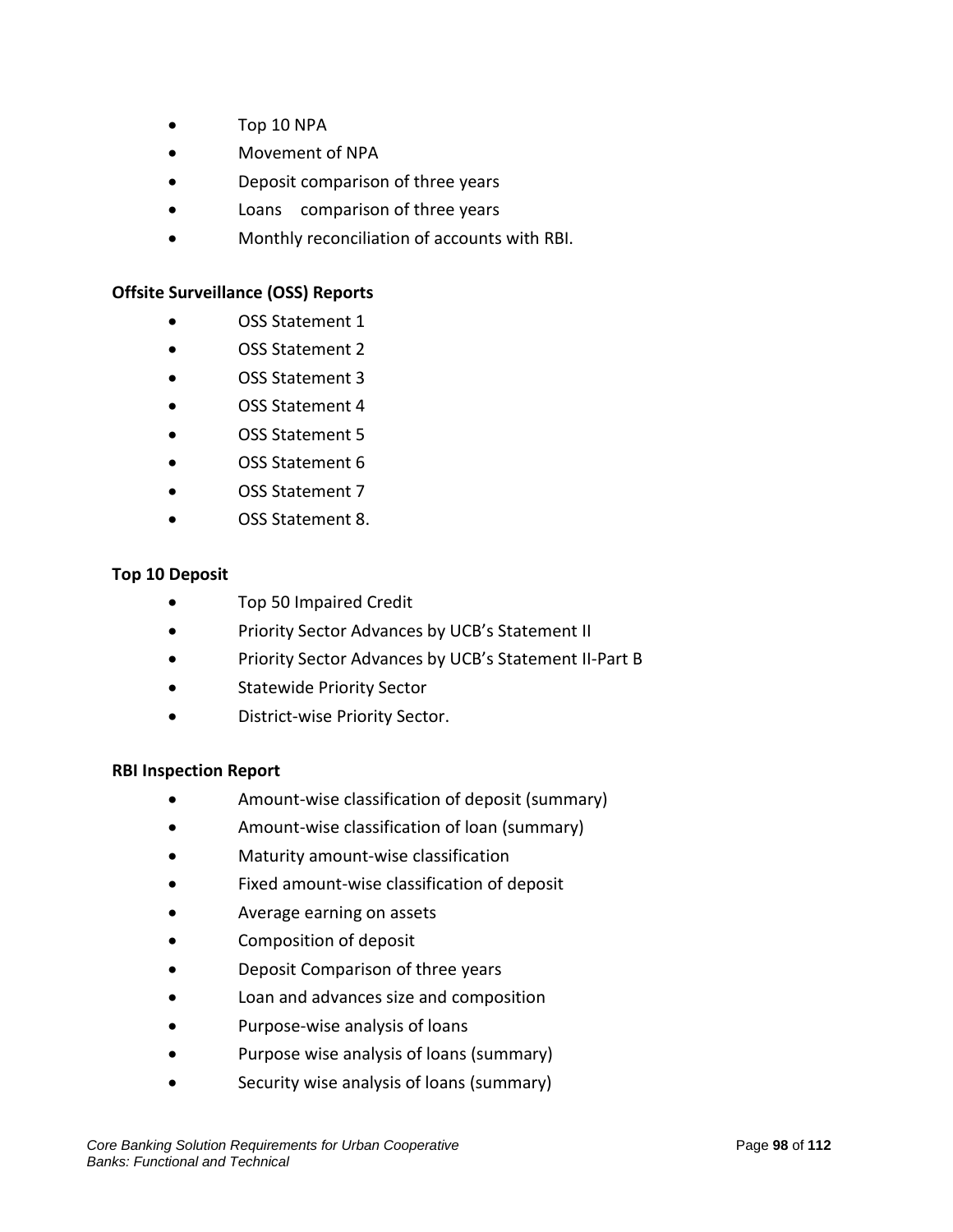- Statement III Part A
- Priority Sector Advances
- Statement Recovery of NPA
- Summarized Statement of Maturity Profile of Advances
- Summarized Statement of Maturity Profile of Deposit
- Sanction amount wise classification of loans
- Bank statistics to different departments of RBI such as rupee deposits held by different customer categories, etc.

#### **ALM Reports**

- Statement of Structural Liquidity
- Statement of Interest Rate Sensitivity
- Increase/Decrease Deposit Yield on Deposits.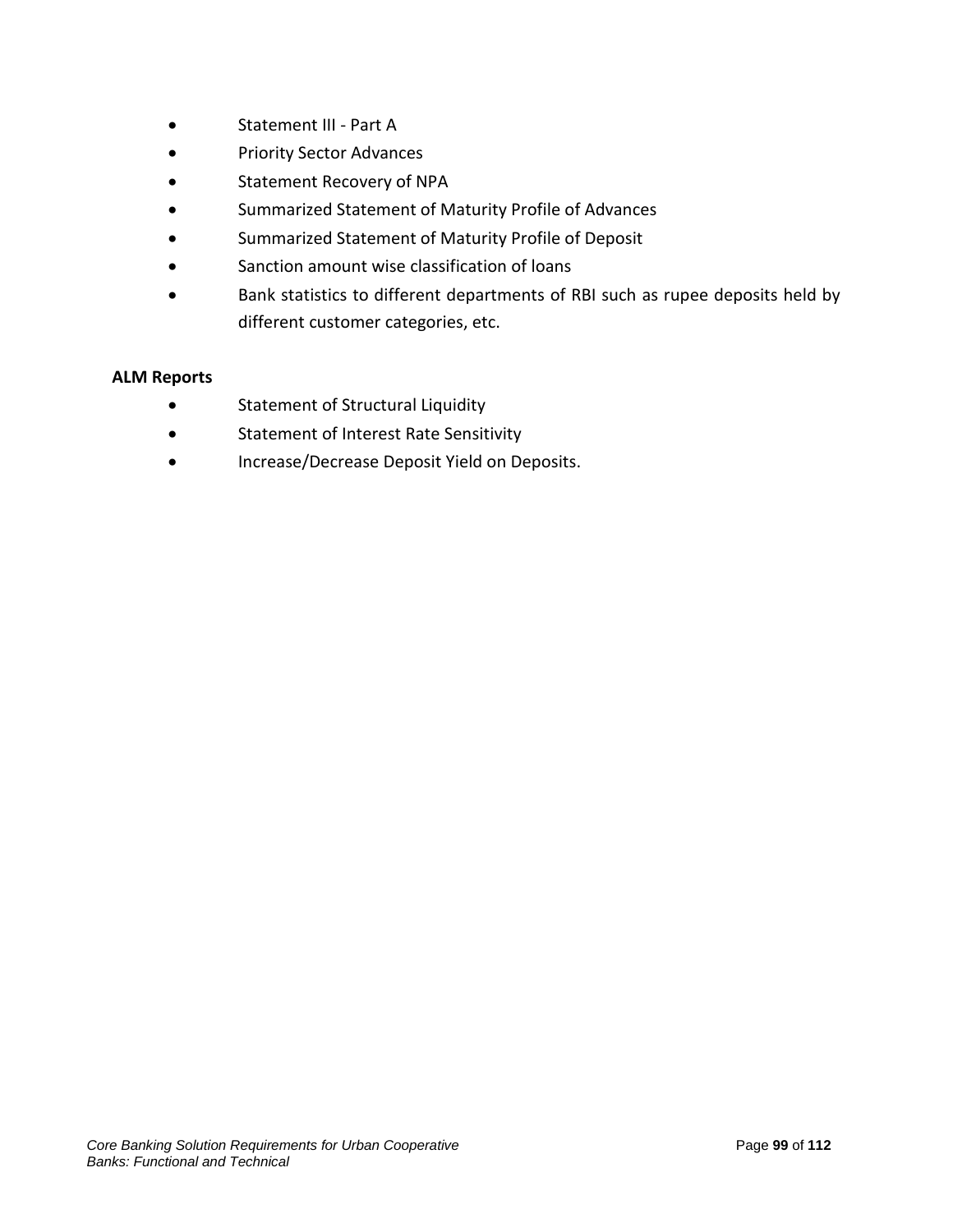# **Annexure II (Detailed Technical Requirements)**

# **1. Performance, Availability and Scalability Requirements**

•System to meet all present and future functional requirements should be highly parameterisable and not hardcoded.

•The CBS should be able to process a minimum of 10 (OLTP) transactions per second. This is applicable for unit banks, however, UCBs with more branches need better concurrency. For medium/large UCBs, the concurrency should be 40% of the user base and should support 4000 login users.

•A proof of benchmarking of the solution and the hardware sizing for the scale of the branch should be documented before the implementation. The hardware sizing has to be done with consent of the application service provider.

•CBS should also support batch operations, EOD and BOD operations. EOD, BOD operations should be completed within 3 hours on a normal day and within 4 hours during quarter/halfyear/year ends. All Batch jobs and the running rights should be in control of the bank authorities with appropriate user rights

•Ability to restrict user logins to one workstation, date and time wise from a central location (DC or DRC). The connectivity between branches and DR should be tested alongwith connectivity from primary site of data center.

•DC and DRC should be compliant of Level 3 standards or equivalent. Data centers should comply with Gopalakrishna committee recommendations, ISO 27000 series standards and PA and PCI-DSS guidelines.

•Should have data storage capacity for reasonable period. Should have offline and online backup available for any exigences.

•If any purging activity is in place, the data integrity should not be lost. CBS provider should provide the purging activity related entity relationship diagram along with a test report during UAT process.

•Should have the facility to archive the data from production server at regular intervals to ensure production server contains data of reasonable period and the rest is archived and kept separately.

•All the transactions/updates in the proposed solution should be processed in real time i.e account balance updatation, respective sub GL heads updation over all GL updation, etc.

•System should be highly available, fault tolerant,and support business continuity and disaster recovery. A quarterly report on audited BCP and DR drills with no compensatory controls should be submitted.

•The database server should have 1:1 redundancy and the application and web server should have atleast n+1 redundancy. The solution at Disaster recovery site should be identical and of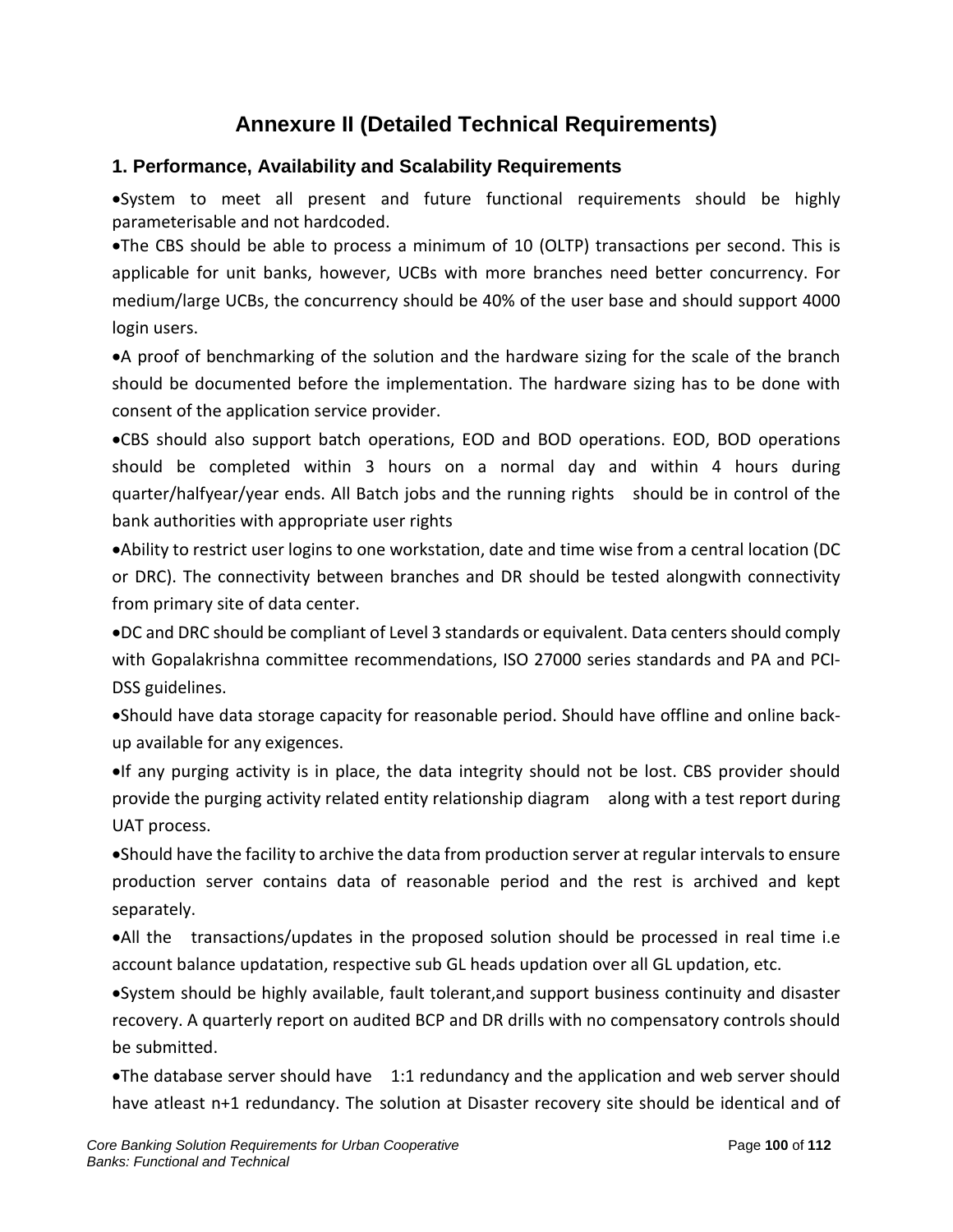same size as that in primary site.

•The utilisation of hardware resources should always be within 80% of its capacity. The solution should be scalable with reference to software, hardware and other resources to meet the future needs of the bank.

•The sizing of the solution is to be done based on the no of transactions per day, peak load, no of accounts, nof users,concurrent users, transactions per second, and transaction time for different type of transactions and no of branches.

•TThe hardware provided should support horizontal/vertical scalability.

•Documentation of L1/L2 helpdesk with improving known error database. Should have standard monitoring and alerting tools for improving the availability of the environment. Process and proof of implementation of root cause analysis and solution for past issues.

•A well documented and agreed NDA and SLA with RPO and RTO should be established.A minimum 15 minutes RPO and 1 hour RTO is recommended for UCB functioning, however, bank may chose a near zero RPO and 1 hour RTO based on the business criticality. This warrants establishment of near site disaster recovery centre.

•Established escalation mechanism and governance model of monthly/quarterly reviews.

•A documented and automated test cases for regression and unit testing should be made available. All UAT releases should be available only after submitting a proof of System and Integration testing, Performance and stress testing.

•CBS must have 3-tier architecture model. Documented application architecture diagram with class diagrams and standard design patterns like MVC, MVVM, etc.

•Report on code quality metrics(cyclomatic complexity, methods per class and other metrics related to cohesion and coupling) against the industry benchmark of the application technology stack.

•CBS should work on thin clients, however, bank may used regular desktops for accessing CBS. Cross compatibility across browsers and desktop operating system. Not just being restricted to a particular vendor OS and browser software.

•The vendor providing CBS must also have and provide experienced skilled resources of adequate number to take care of Data base administration, system administration, application management, Network management and data centre infrastructure.

•Vendor must also provide resources either one or two who has/have complete knowledge about the functionalities of the application/s to interact as and when needed and to take care of future requirements

•UAT and Training servers appropriately based on specific requirements of the bank are also to be provided.

•Last mile connectivity over terrestrial links/CDMA/RF, VSAT, VSAT Hub Station to connect DC,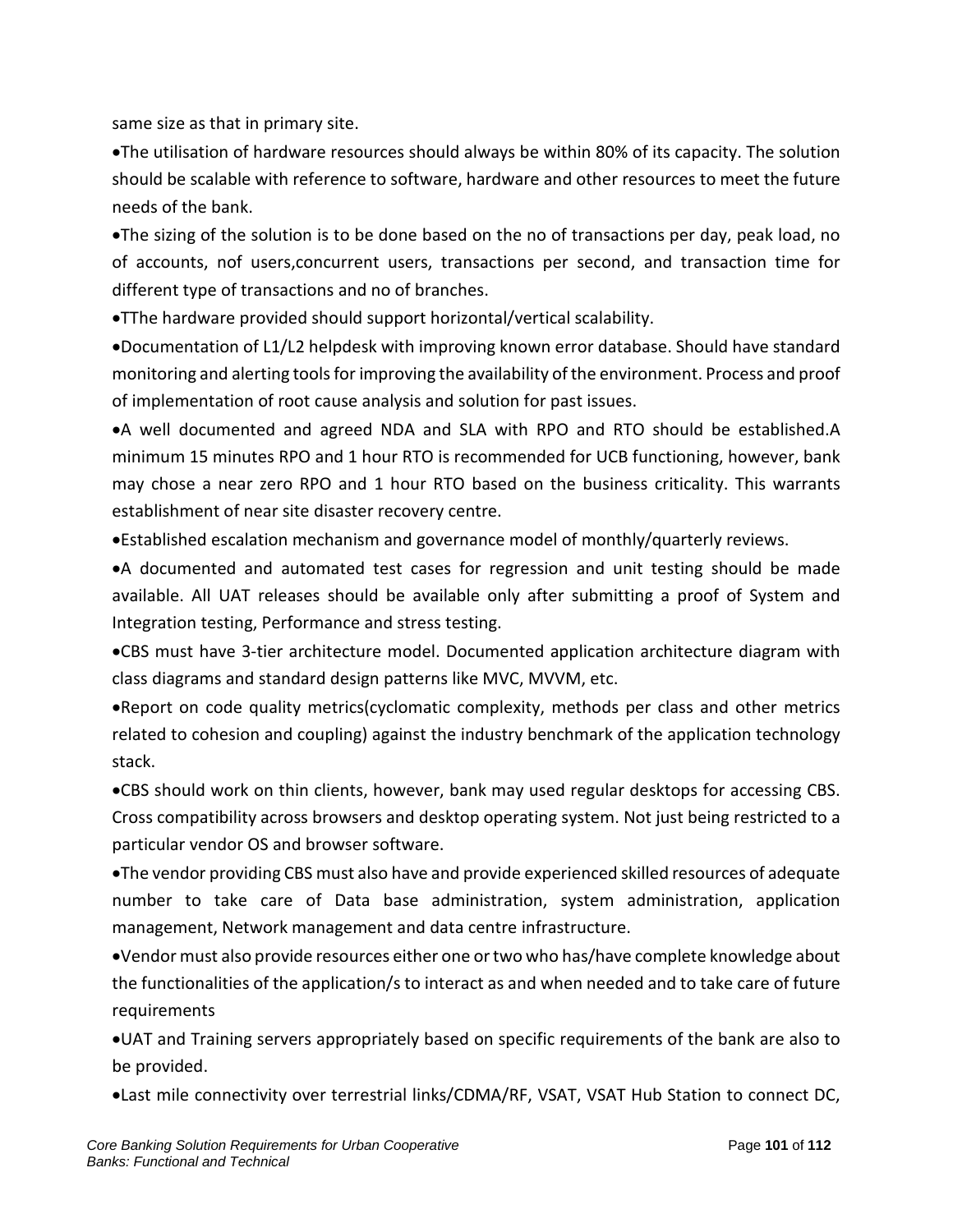DRC, branches and between DC and DRC should be available and tested for redundancy.

# **2. IT Security Requirements**

# **Access Controls**

•All Personally Identifiable Information (PII) and confidential information should be stored in encrypted form on the database

•Standard RDBMS databases with local support should be used. A document with proof of segmentation of user roles and application roles should be submitted

•Implement a standard error handling procedures with logging of error condition and other details of the application for effective troubleshooting. However, the user should get an error message in simple language (English/regional) and the message should suggest the next course of action

•Customizable error (language support) and information messages outside application code

- •Access to PII and confidential information should be logged and be available in a report format •Audit trail of additions/deletion/modifications to parameter file/master file, etc.
- •System should automatically generate an indent for supply of security printing items SB/CA/CC account cheque books, demand draft leaves, etc., when the stock falls below the minimum prescribed level which should be parameterised

•If any logged-in session is inactive for more than a predefined period of time, password protected screen savers should be activated and the screen saver should be uniform throughout the organisation

•At the time of log in, date/time of previous log in and unsuccessful attempts to log in, if any, should be displayed on the screen

•Availability of menu should be restricted on the basis of user access (RBAC) level

•CBS should have the ability to support third party single sign on solutions with active directory (AD) and biometric devices as certified by Standardisation Testing and Quality Certification (STQC)

•Ability to upgrade the authentication and authorisation mechanisms to accommodate the future use of smart card/biometric/Aadhaar-based digital signatures by the customers

•Ability to verify digital signatures of data being uploaded in CBS

•Ability to provide authorisation/verification mechanisms with the use of smart card based digital signatures

- •Ability of the CBS server to sign the data being downloaded, so that the application/user can verify the data integrity, while uploading the same
- •Wherever there is an override of a given rule/parameter, it should be captured in an exception report and printed automatically as part of EOD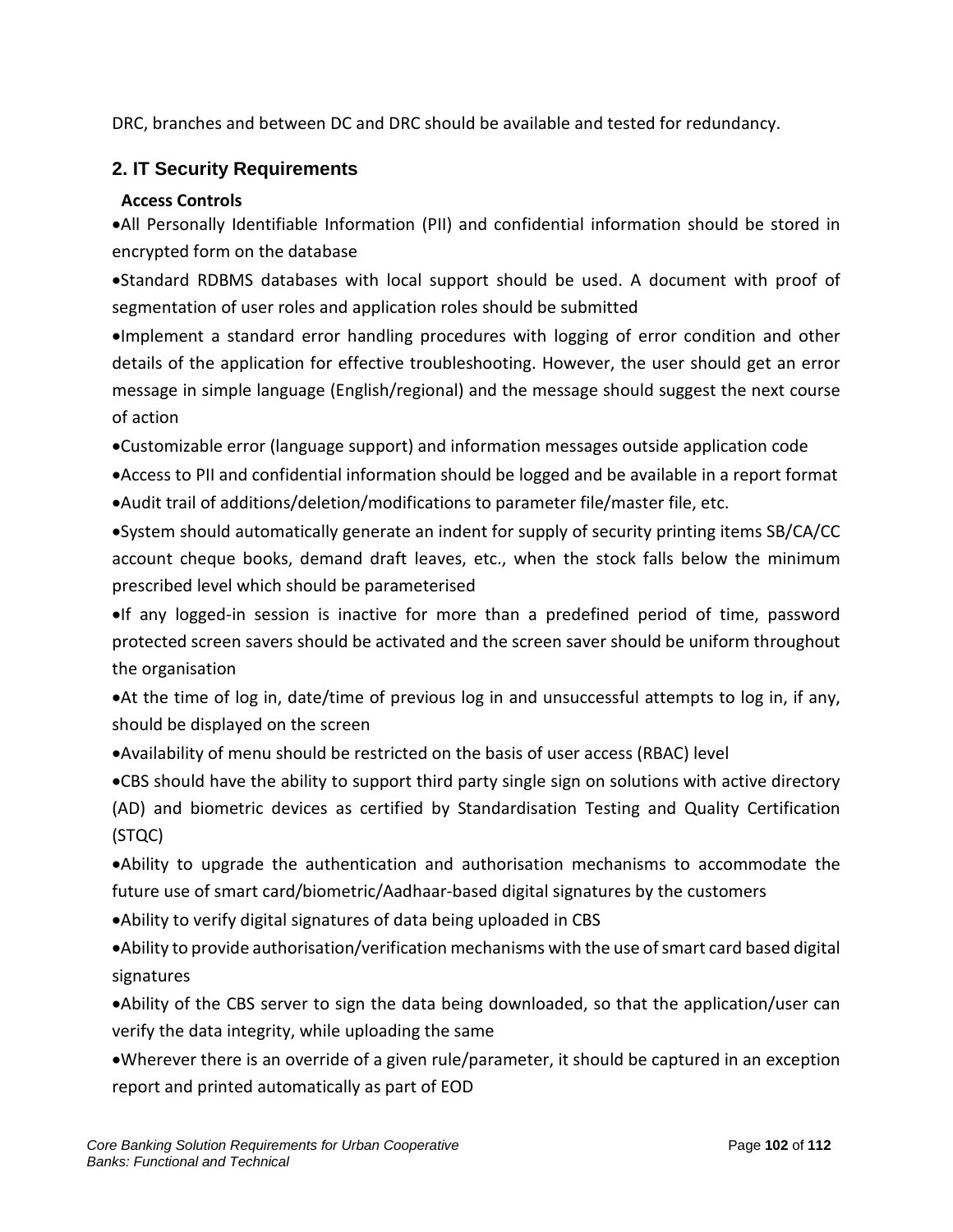•Admin rights should not be available on the application and database server

•CBS should not allow any database level modification like creating, modifying, deleting, dropping database objects from application front-end

•Operating system, database software and any other third party software used by the CBS software should have valid software assurance agreement for patch deployment

•Once user logs on to the system from the client workstation, he/she should be taken to the banking application menu (possibly using a login script) and once he/she logs out of the application session, he/she should get disconnected from the database with no command line access/any other means of connecting to the database (say through SQL prompt). All the functionality should be accessible only through online/menu-driven web interfaces

•Application administration should be available only to the bank and may be given only on temporary basis with an end date to application service providers for maintenance activities

•Source code of the software version including any updates and upgrades should be deposited with an escrow agent.

•Facility for user authentication using biometrics

### **Password Management Requirements**

•Minimum password length must be eight for both normal and privileged users

- •Password should be alphanumeric
- •Provide for mandatory change of password for users at the end of preset time intervals
- •Password expiration period should not be more than 30 days for normal users and 15 days for privileged users
- •Usage of passwords such as user name, commonly used words, etc., should not be allowed
- •System must not show password in clear text while entering the password
- •In case of reset of password by another authority e.g., by DBA where the user has forgotten his password, etc.
- •Details should be captured in an exception report
- •User should be forced to change the password reset by DBA
- •Enabling user id of new employee with dummy password which the user should be forced to change on first log on
- •Disabling user id of employees on leave/not on computer duty

•Intruder detection (repeated unsuccessful attempts (three attempts) to gain access to the system) should be logged with date and timestamp and the terminal should get locked after a number of predefined unsuccessful attempts

•Generation of mandatory log for all the activities carried out by highly powerful users like System Administrator/DBA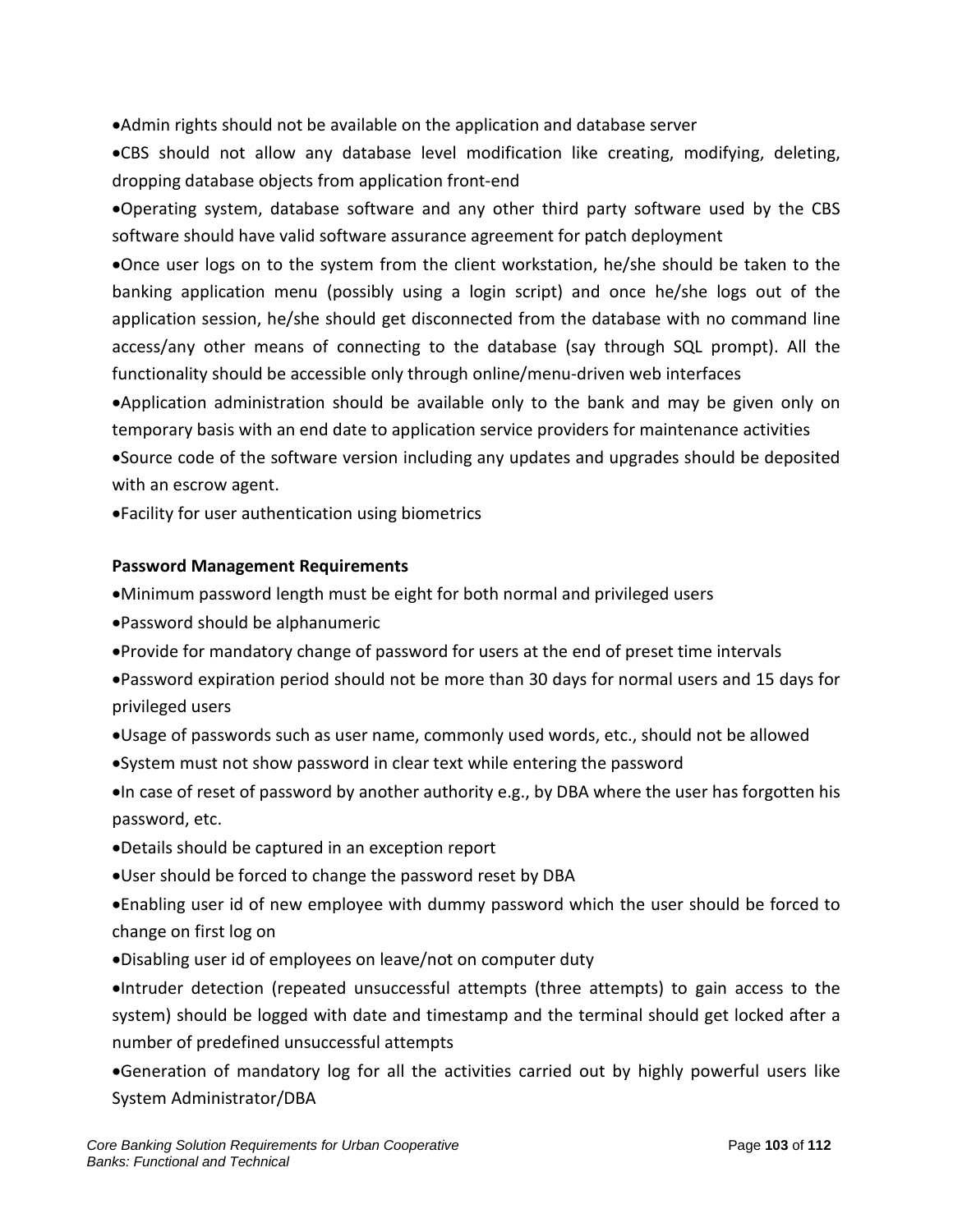•Generation of access logs with date and timestamp on processes run user id-wise.

### **Network and Endpoint Security**

•The network security is paramount for UCB-CBS as the UCBs may access the application hosted from third party datacentres. The approach should be 'deny all and allow only' required ports after consent

•Datacentre hosting CBS application should have all the required security (firewall, IDS, IPS, SIEM, DDoS protection, etc.) in place

- •Application should be configured with correct network time to ensure data integrity
- •A secured VPN connection or IPSec should be established for accessing CBS software

•Security measures for Desktop/Virtual Machines that would be used for accessing CBS would include:

- •Removal of administrator rights from installing any invalid software
- •Removal of internet access
- •Harden OS and remove access to pen drive or any other mass storage devices
- •Up-to-date antivirus should be available for the servers/virtual machines hosting CBS.

#### **Application Security Requirements**

•Should not store any data in cookies/cached memory

- •Source files as .java, .cpp, etc., should not be available in production
- •Do not allow installation of Microsoft Office and/or other utility components on production servers
- •Unregister/delete "dll", ".so", other libraries that are not required
- •Convert unmanaged (C, C++) code to managed code (like Java, .NET, etc.)
- •Code to reduce buffer overflow issues
- •Allow least-privileged accounts used for running web application
- •Deploy CCA approved SSL certificates on servers for access. Recycle SSL certificates every two years
- •Should not allow system commands calls from user interface
- •Encrypt impersonated application id and other config details in the configuration file
- •Perform data validation on address, email id, PIN code, etc.
- •Should validate data type, implement required field validator/range checks on client and server side
- •Have an allowable character set (numeric, alpha, required, duplicates, special characters, etc.)
- •Filter for double and single quotes. Do not allow characters such as " $@"$ , " $\lt\lt;$ ", \*, etc.
- •Validate data coming through JavaScript/PHP/VBScript/ ActiveX/Flash, etc.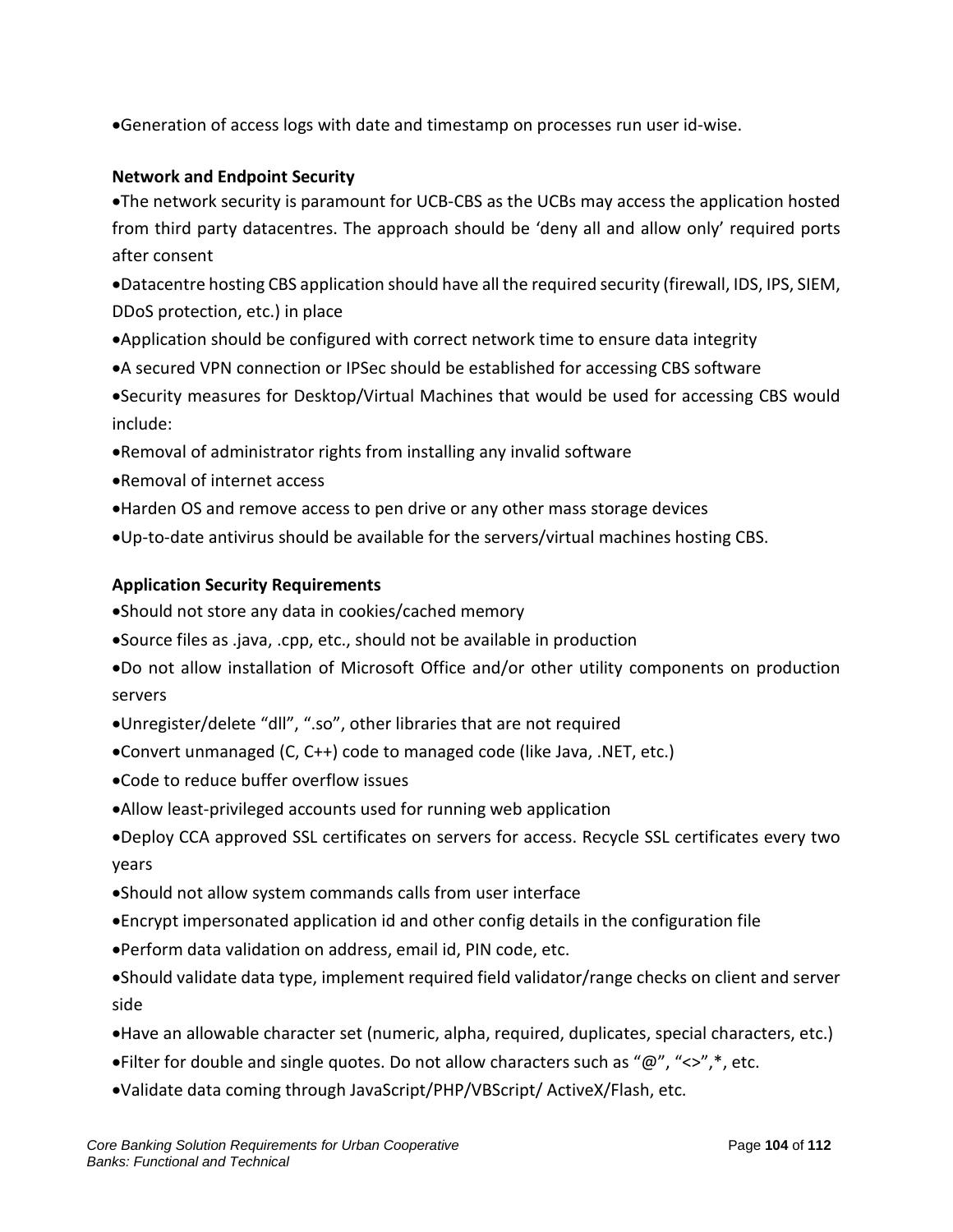•Should store files and data outside www-root

•Ensure right level of access modifiers at class and method/function level(private/public/protected)

- •Remove null bytes from user input
- •Create 'html attribute allow' and 'html tag allow' lists
- •Implement html tags as iframe security
- •Set debug=false in production environment
- •Output validation before displaying on the screen
- •Do not allow URL redirection to untrusted (non-HTTPS) site
- •Perform validation on both client and server side
- •Do not make any decisions based on HTTP header information
- •Hash to protect query strings during posting

•Protect 'View' state using message authentication code (MAC) and/or high entropy random sequence

•Erase/Clear the session data after closure of session

•Make session ids random and unpredictable and do not store them on client side. Do not pass session ids in an unencrypted format

•Encrypt cached sensitive data and set cookie expiration date/time. Encrypt/Hash session data and all data in network by >128 bits encryption algorithm

•Disallow passage of sensitive data across pages or using HTTP, SOAP/HTTP, SOAP/JMS, etc., protocols

- •Disable "GET" method for sensitive information
- •Disable "GET and PUT" methods at the server level for web services
- •Recommended to set 180 seconds session timeout for inactivity
- •Limit the number\* of GET/POST per session
- •Do not install of ActiveX, JAR, etc., on customer machine
- •Disable browser back button
- •Application/shared folder access given based on the need (read/write/execute)

•Have a restriction on file type/extension for uploads. Do not allow file extensions with .bat, .com, .exe, .pif, .vbs, msi, zip, etc., for upload

- •Input file names should be well-formed and complete with no wild characters
- •Check for file integrity before processing
- •File transfer should be avoided to the extent possible. If there is an unprecedented file transfer, the files should be encrypted and transferred using Secure FTP
- •Restrict access to application configuration file (web.config, web.xml, etc.), registry, system32/kernel, etc.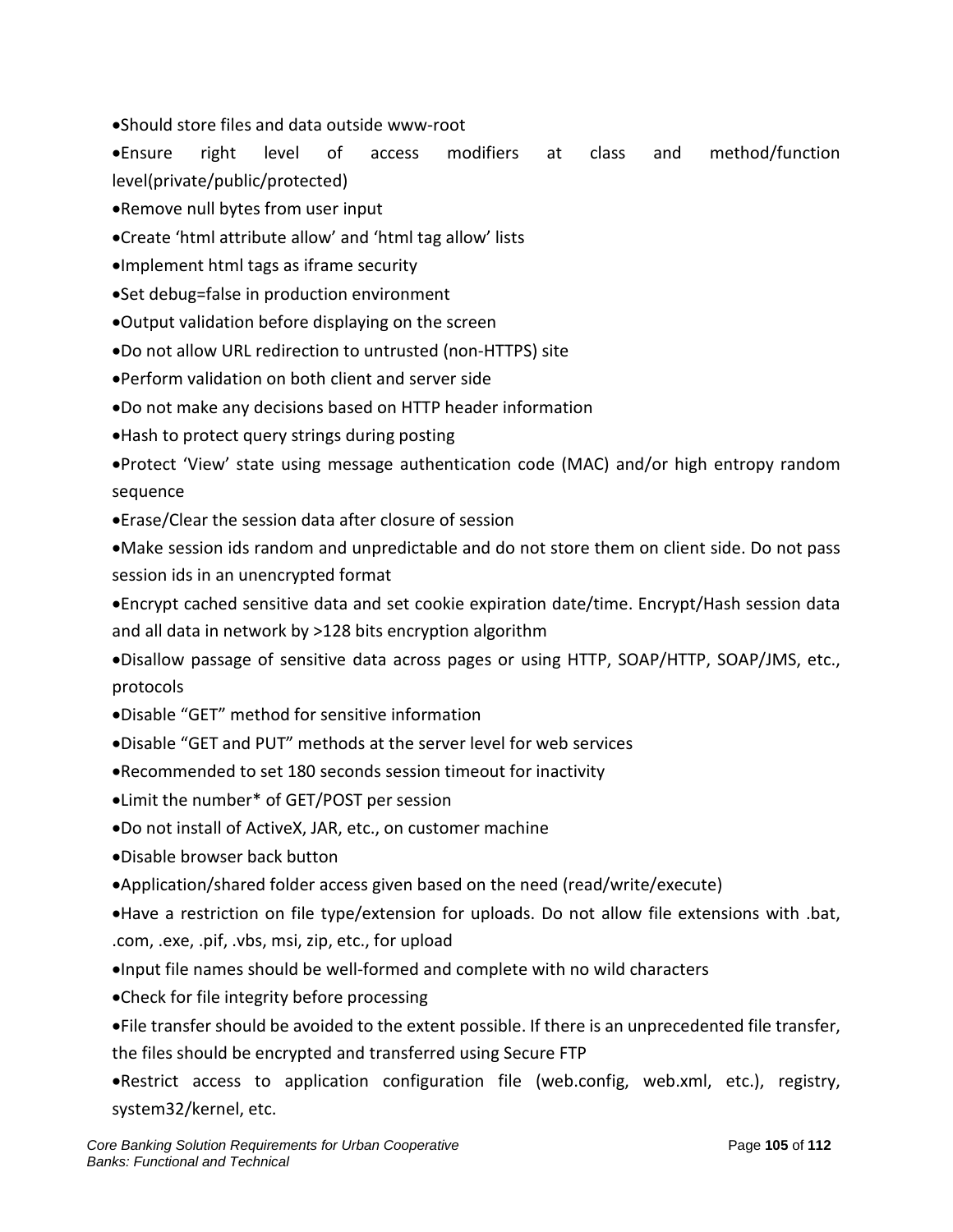•Enforce code access security to ensure only required privileges are available

•Do not store password in the database or in application code in clear text

•Upload File (photo, signature, collateral and other documents), size and file type (allow only .pdf, .jpeg format) restriction.

# **3. Other IT Requirements**

•Should have provision for setting up of hotkeys for certain predefined functions (e.g. help, commit, etc.). Ability to define keypad (num pad) for data entry operators

•Provide for basic calculator functionality (as a standalone facility or as an integral part of input transaction) which can assist in tasks such as, but not limited to – summing a set of numbers, calculating interest, converting currencies, calculating percentages, calculating averages and basic functions (add, subtract, multiply, divide, etc.)

•Support word processing features for text fields, reports, notices e.g. back delete, forward delete, word wrap, and split and join lines, format paragraphs, etc.

•Context based help can also be available in the regional language of the branch

•Should support standard dot matrix/inkjet/laser printers for printing pass book, statement, DD and other bank stationery, etc.

•CBS should work on thin clients. Cross compatibility across browsers and desktop operating system. Not just being restricted to a particular vendor OS and browser software

•Proof of Usability testing and adherence to ISO standards on usability. Provide userfriendly support for synchronization of data with interfacing systems/applications

•Must have the capability of capturing photograph, signature, fingerprint biometric and retina biometric as in the case of UID (Aadhaar ID)

•Separate MIS server and report writing tool/application with flexibility of generating ad hoc MIS besides the MIS and regulatory reports indicated in the list.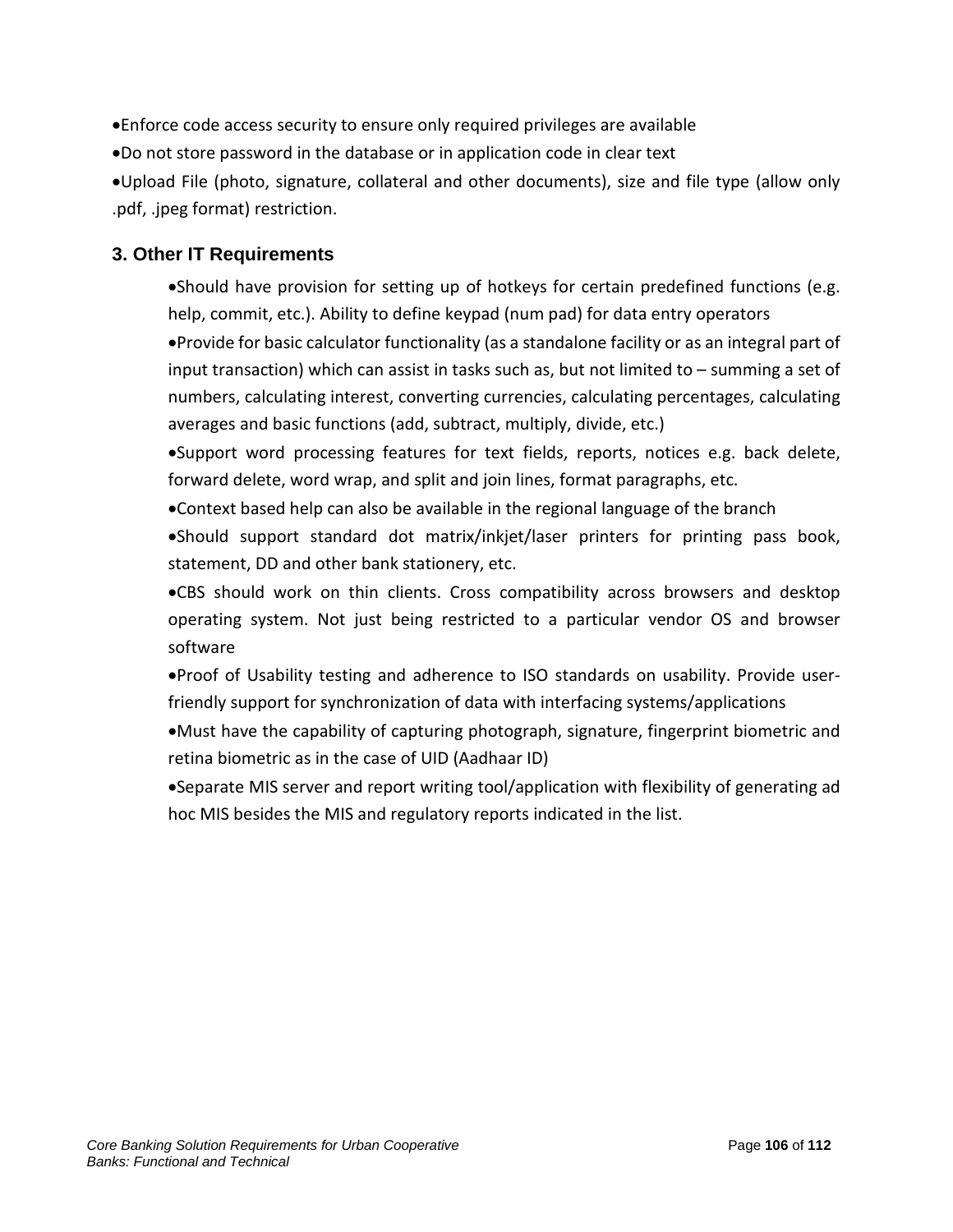# *Annexure III (Cloud Computing)*

RBI **Working Group on Cloud computing option for small size UCB**s and IDRBT **Cloud Security Framework for Indian Banks** and are available as a reference for formulating the requirements for Cloud Computing for UCBs. The cloud offering normally includes services, infrastructure, and hosting of application software. The following are some of the areas that are to be factored while adopting CBS solution services on cloud.:

•Datacentre: The datacentre shall be of minimum level-3 with n+1 redundancy for its entire infrastructure like HVAC, fire protection systems, ups and so forth. It must be secure and reliable

•The location of the datacentre is also to be considered while taking cloud services. Its location must be in a safe and secure place, away from crowded areas, fire hazard prone areas and high risk seismic zones

•In a cloud computing environment, the software and the customer's data are hosted by the vendor, typically in a shared environment and the software configuration is homogeneous across all of vendor's customers. This means that cloud application is generally customizable for common requirements and not for specific requirements. Hence, buyer must ensure that cloud service provider agrees to provide customization specific to buyer as and when required through change request mechanism

•The buyer must satisfy himself that the solution is highly available, reliable and fault tolerant. The buyer must prescribe performance metrics like TPS, response time for each type of transaction and so forth. The agreement must provide for appropriate service levels with reference to availability and responsiveness of the application software (uptime, response time and problem resolution time). It must also state the remedial measures available and the liquidated damages to be levied if service levels are not maintained. The buyer should not simply accept default vendor offers on uptime percentages and measurement period, but negotiate for uptime and its frequency of measurement to address its business needs and requirements. The shorter measurement of uptime say once in a month is preferable to longer durations of quarter/half year. Schedule downtime for maintenance should not affect the availability of services to buyer's organization. Any schedule maintenance is to be intimated to the buyer also

•Besides appropriate service levels, the service provider must also agree to resolve issues pertaining to software and other services in a timely manner so that it does not affect the business, if necessary by providing acceptable workarounds. If the issue is not addressed within a reasonable time, there must be a mechanism to escalate the matter to higher authorities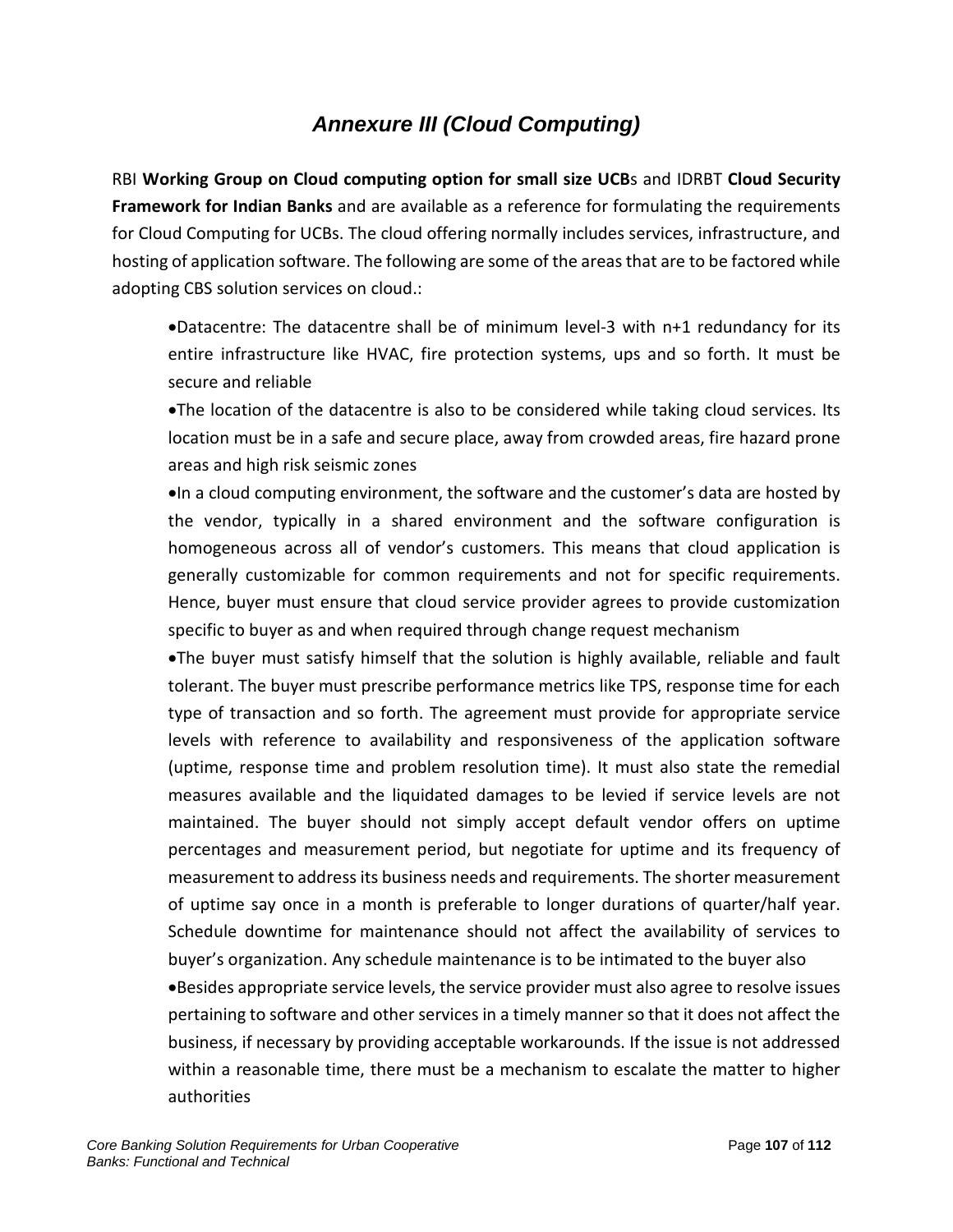•Data security and confidentiality of that customer data are very important in cloud offers. The buyer must therefore satisfy himself that the procedures adopted by service provider are adequate to protect data against security vulnerabilities. Hence, the bank must demand from service provider specific details about data security, specifically hardware, software and security policies and review them to know that they are in line with industry standards and security policies of the bank.

•During the contract term, the bank should have the right to gain entry into service providers' datacentre and perform through an authorized person/entity, audits of vendors' environment, including penetration and security tests, etc.

•Service provider must agree to maintain and run disaster recovery site to ensure business continuity, in case of any disruption in the primary site. The service provider must also agree to conduct DR drills at prescribed intervals to test the readiness of Disaster Recovery Services (DRS)

•In all customer critical solutions like CBS, the service provider must provide adequate room in the hardware to take care of any sudden spurt in transactions. In order to facilitate this, the service provider must always ensure that utilization of its hardware resources are well within 80%. When the utilization exceeds the threshold limit of 80% for a reasonable period, say a fortnight or a month, the service provider must initiate steps to enhance/upgrade the hardware in order to avoid untoward incidents

•The bank relies on the service provider as the custodian of its data, and hence service provider must take backup of customer data at required intervals. The bank must ensure that service provider's backup policies are consistent with that of bank's backup policies in all critical aspects

•The service provider will have access to customer's data. The service provider must agree to maintain confidentiality of such information and that he will not use such information except for discharging its duties under cloud

•The service provider must grant to the buyer complete right and license to access and use the software for customer's business purposes by all its permitted employees and users. The license may be obtained either on enterprise basis, or per user basis based on no. of users accessing the software

•The service provider must also guarantee the following:

•All services will be provided in a timely, professional manner to comply with industry best practices

- •Adequate training will be provided to the users on the features and usage of software
- •The customers' data and information will not be shared with or disclosed in any manner to any third party by the service provider without the consent of buyer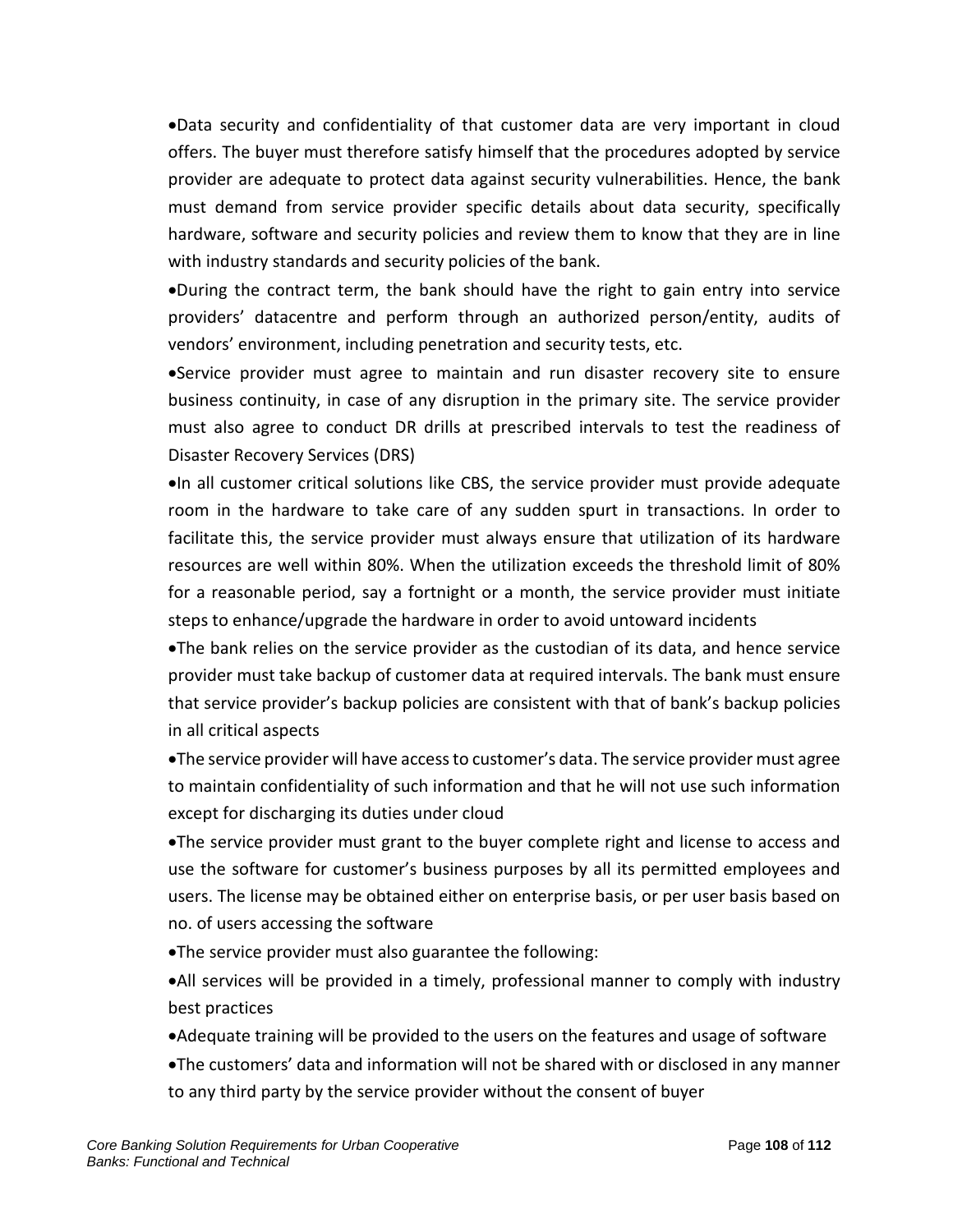- •The software will not infringe the intellectual property rights of any third party
- •The software will be free from viruses and other destroying programs.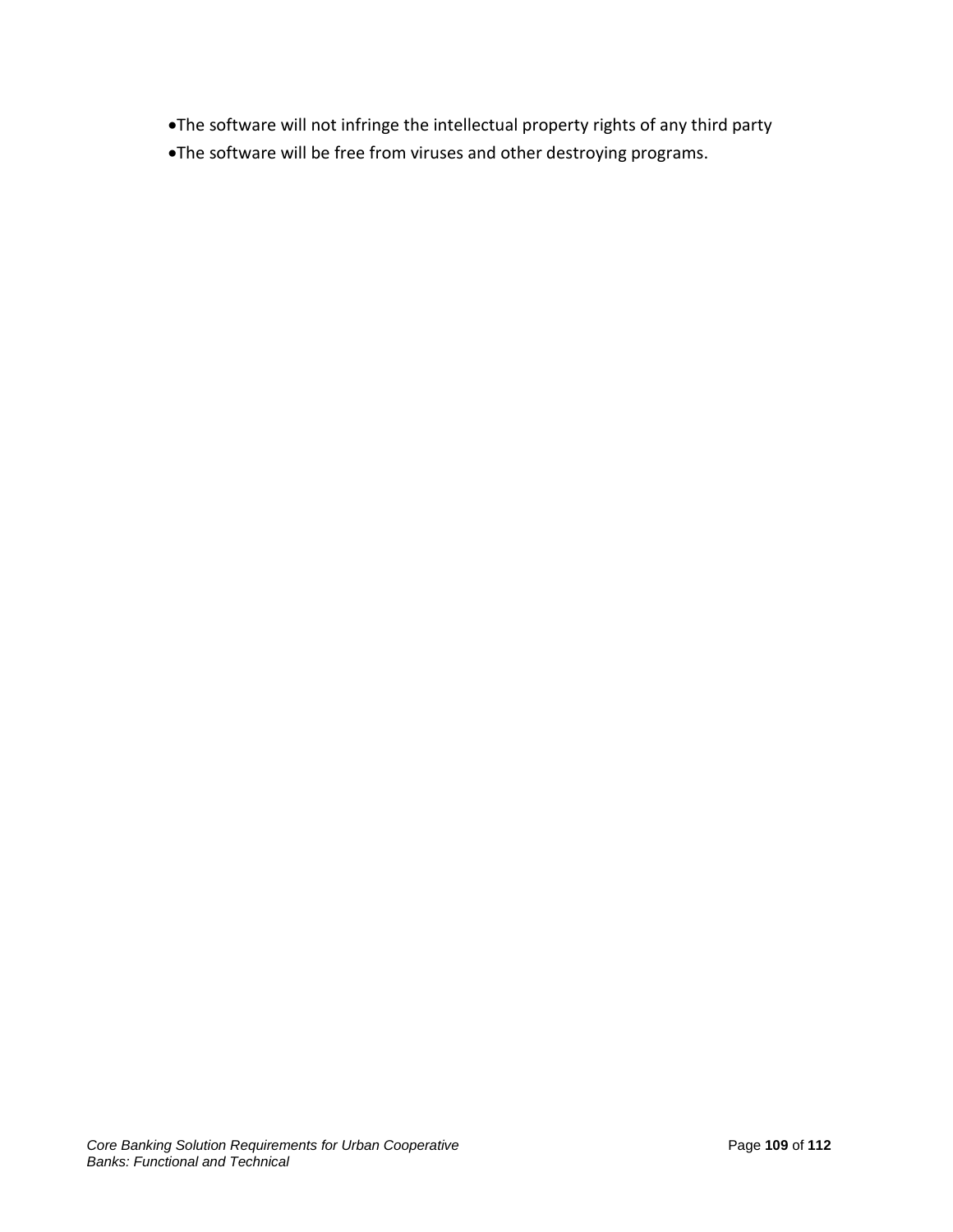## **Expansions of Abbreviations Used**

| SI.<br>No.        | <b>Term</b>     | <b>Full form</b>                                                              |
|-------------------|-----------------|-------------------------------------------------------------------------------|
| 1.                | <b>AEPS</b>     | Aadhar Enabled Payment Service                                                |
| $\overline{2}$ .  | <b>AMC</b>      | Annual Maintenance Contract                                                   |
| $\overline{3}$ .  | <b>ARC</b>      | <b>Asset Reconstruction Company</b>                                           |
| $\overline{4}$ .  | <b>ASP</b>      | <b>Application Service Provider</b>                                           |
| $\overline{5}$ .  | <b>ATM</b>      | <b>Automated Teller Machine</b>                                               |
| 6.                | BC              | Banker's Cheque                                                               |
| $\overline{7}$ .  | <b>BCC</b>      | <b>Bahrain Cooperation Council Banking</b>                                    |
| 8.                | $\overline{BG}$ | <b>Bank Guaranty</b>                                                          |
| 9.                | <b>BSBDA</b>    | <b>Basic Savings Bank Deposit Account</b>                                     |
| 10.               | <b>BSR</b>      | <b>Basic Statistical Return</b>                                               |
| 11.               | $\overline{CA}$ | Current Account                                                               |
| 12.               | <b>CAIIB</b>    | Certified Associate of Indian Institute of Bankers                            |
| 13.               | <b>CASA</b>     | <b>Current Account &amp; Savings Account</b>                                  |
| 14.               | <b>CBLO</b>     | Collateralised Borrowing and Lending Obligation                               |
| 15.               | <b>CBS</b>      | <b>Core Banking Solution</b>                                                  |
| 16.               | <b>CBS</b>      | Core Banking Solution                                                         |
| 17.               | CC or CCA       | <b>Cash Credit Account</b>                                                    |
| 18.               | CCIL            | Clearing Corporation of India Limited                                         |
| 19.               | CD              | <b>Certificate of Deposit</b>                                                 |
| 20.               | <b>CERSAI</b>   | Central Registry of Securitisation Asset Reconstruction and Security Interest |
| 21.               | <b>CERT-IN</b>  | Computer Emergency Response Team - India                                      |
| $\overline{22}$ . | <b>CIBIL</b>    | Credit Information Bureau (India) Limited                                     |
| 23.               | CIF             | <b>Customer Information File</b>                                              |
| 24.               | CIF             | Cost, Insurance and Freight                                                   |
| 25.               | CP              | <b>Commercial Paper</b>                                                       |
| 26.               | <b>CSP</b>      | <b>Cloud Service Providers</b>                                                |
| 27.               | <b>CSP</b>      | <b>Cloud Service Provider</b>                                                 |
| 28.               | <b>DCCB</b>     | <b>District Central Cooperative Bank</b>                                      |
| 29.               | $\overline{DD}$ | <b>Demand Draft</b>                                                           |
| $\overline{30}$ . | <b>DEMAT</b>    | Dematerialised (electronic records)                                           |
| 31.               | <b>DGFT</b>     | Directorate General of Foreign Trade                                          |
| $\overline{32}$ . | DP Code         | <b>Depository Participant Code</b>                                            |
| 33.               | <b>DSS</b>      | <b>Data Security Standards</b>                                                |
| 34.               | <b>DTL</b>      | Demand and Time Liabilities                                                   |
| $\overline{35}$ . | <b>ECGC</b>     | <b>Export Credit Guaranty Corporation</b>                                     |
| 36.               | <b>ECS</b>      | <b>Electronic Clearing Services</b>                                           |
| 37.               | ECS             | <b>Electronic Clearing Services</b>                                           |
| 38.               | <b>EOD</b>      | End of Day                                                                    |
| 39.               | <b>EOD</b>      | End-of-Day process                                                            |
| 40.               | EOM             | End of Message                                                                |
| 41.               | <b>FCNR</b>     | Foreign Currency Non-Resident account                                         |
| 42.               | <b>FIFO</b>     | First in First Out                                                            |
| 43.               | FIU-IND         | Financial Intelligence Unit - India                                           |
| 44.               | GCC             | <b>Gulf Cooperation Council banking</b>                                       |
| 45.               | GL              | General Ledger                                                                |
| 46.               | GL              | <b>General Ledger</b>                                                         |
| 47.               | HO              | <b>Head Office</b>                                                            |
| 48.               | HO              | <b>Head Office</b>                                                            |
| 49.               | <b>HRMS</b>     | Human Resource Management System                                              |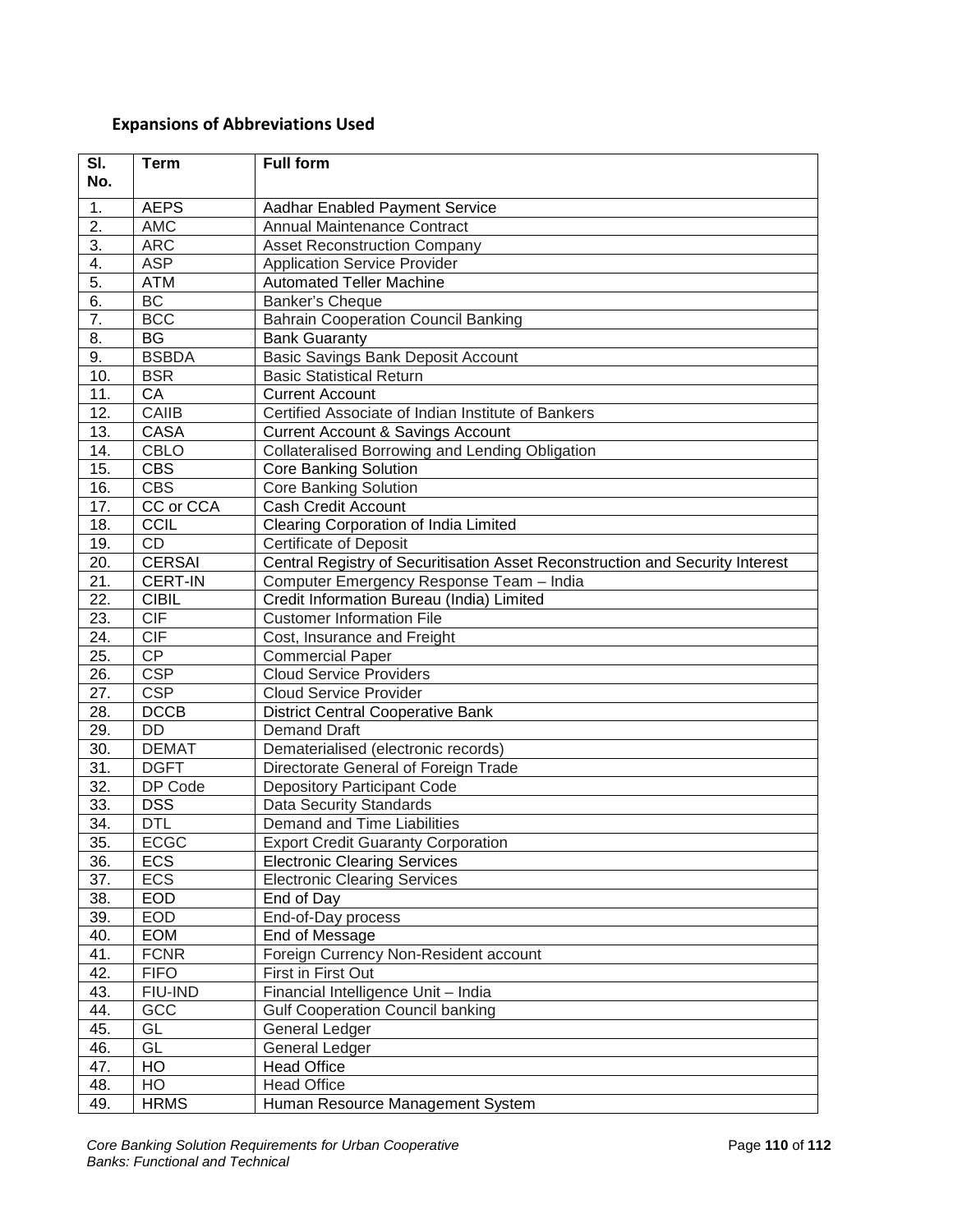| 50.  | <b>HUF</b>     | <b>Hindu Undivided Family</b>                                |
|------|----------------|--------------------------------------------------------------|
| 51.  | laaS           | Infrastructure as a Service                                  |
| 52.  | <b>IBA</b>     | Indian Banks' Association                                    |
| 53.  | <b>IBA</b>     | Inter-Branch advice                                          |
| 54.  | ID             | Identity                                                     |
| 55.  | <b>IDRBT</b>   | Institute for Development and Research in Banking Technology |
| 56.  | <b>IFSC</b>    | Indian Financial System Code number                          |
| 57.  | <b>IMPS</b>    | Immediate Payment Service                                    |
| 58.  | <b>ISO</b>     | International Organisation for Standardisation               |
| 59.  | IT             | Information Technology                                       |
| 60.  | <b>KVP</b>     | Kisan Vikas Patra                                            |
| 61.  | <b>KYC</b>     | Know Your Customer                                           |
| 62.  | LC             | Letter of Credit                                             |
| 63.  | LIC India      | Life Insurance Corporation of India                          |
| 64.  | <b>LIFO</b>    | Last in First Out                                            |
| 65.  | LR/RR          |                                                              |
|      |                | Lorry Receipt/Railway Receipt                                |
| 66.  | <b>MIS</b>     | Management Information System                                |
| 67.  | MT             | Money (Order) Transfer                                       |
| 68.  | <b>MT</b>      | Money Transfer                                               |
| 69.  | <b>NACH</b>    | <b>National Automated Clearing House</b>                     |
| 70.  | <b>NAV</b>     | <b>Net Asset Value</b>                                       |
| 71.  | <b>NDTL</b>    | Net Demand and Time Liabilities                              |
| 72.  | <b>NEFT</b>    | <b>National Electronic Funds Transfer</b>                    |
| 73.  | <b>NFS</b>     | <b>National Financial Switch</b>                             |
| 74.  | <b>NPA</b>     | <b>Non-Performing Assets</b>                                 |
| 75.  | <b>NPCI</b>    | National Payments Corporation of India Ltd.                  |
| 76.  | <b>NRE</b>     | Non-Residential External Account.                            |
| 77.  | <b>NRO</b>     | Non-Resident Ordinary Account (in Rupee)                     |
| 78.  | <b>NSC</b>     | <b>National Savings Certificate</b>                          |
| 79.  | OD             | Overdraft Account                                            |
| 80.  | <b>OS</b>      | <b>Operating System</b>                                      |
| 81.  | <b>OWASP</b>   | Open Web Application Security Project                        |
| 82.  | P&L subsidiary | Profit & Loss Subsidiary account                             |
| 83.  | PA             | <b>Payment Application</b>                                   |
| 84.  | PaaS           | Platform as a Service                                        |
| 85.  | <b>PAN</b>     | Permanent Account Number (Income Tax Department0             |
| 86.  | PC             | <b>Personal Computer</b>                                     |
| 87.  | PCI            | Payment and Card Industry                                    |
| 88.  | PII            | Personally Identifiable Information                          |
| 89.  | PIN            | Personal Identification Number                               |
| 90.  | <b>PMJDY</b>   | Pradhan Mantri Jan Dhan Yojana                               |
| 91.  | PO             | Payment Order                                                |
| 92.  | <b>RBI</b>     | Reserve Bank of India                                        |
| 93.  | <b>RC</b> Book | Vehicle Registration Certificate (Registration Card) Book    |
| 94.  | <b>ROC</b>     | <b>Registrar of Companies</b>                                |
| 95.  | <b>RTGS</b>    | <b>Real Time Gross Settlement</b>                            |
| 96.  | SA or SB       | Savings Account or Savings Bank Account                      |
| 97.  | SaaS           | Software as a Service                                        |
| 98.  | <b>SAL</b>     | Specific Approval List                                       |
| 99.  | <b>SBI</b>     | State Bank of India                                          |
| 100. | <b>SCB</b>     | <b>Scheduled Commercial Bank</b>                             |
| 101. | <b>SFMS</b>    | <b>Structured Financial Messaging System</b>                 |
| 102. | <b>SHG</b>     | Self Help Group                                              |
|      |                |                                                              |